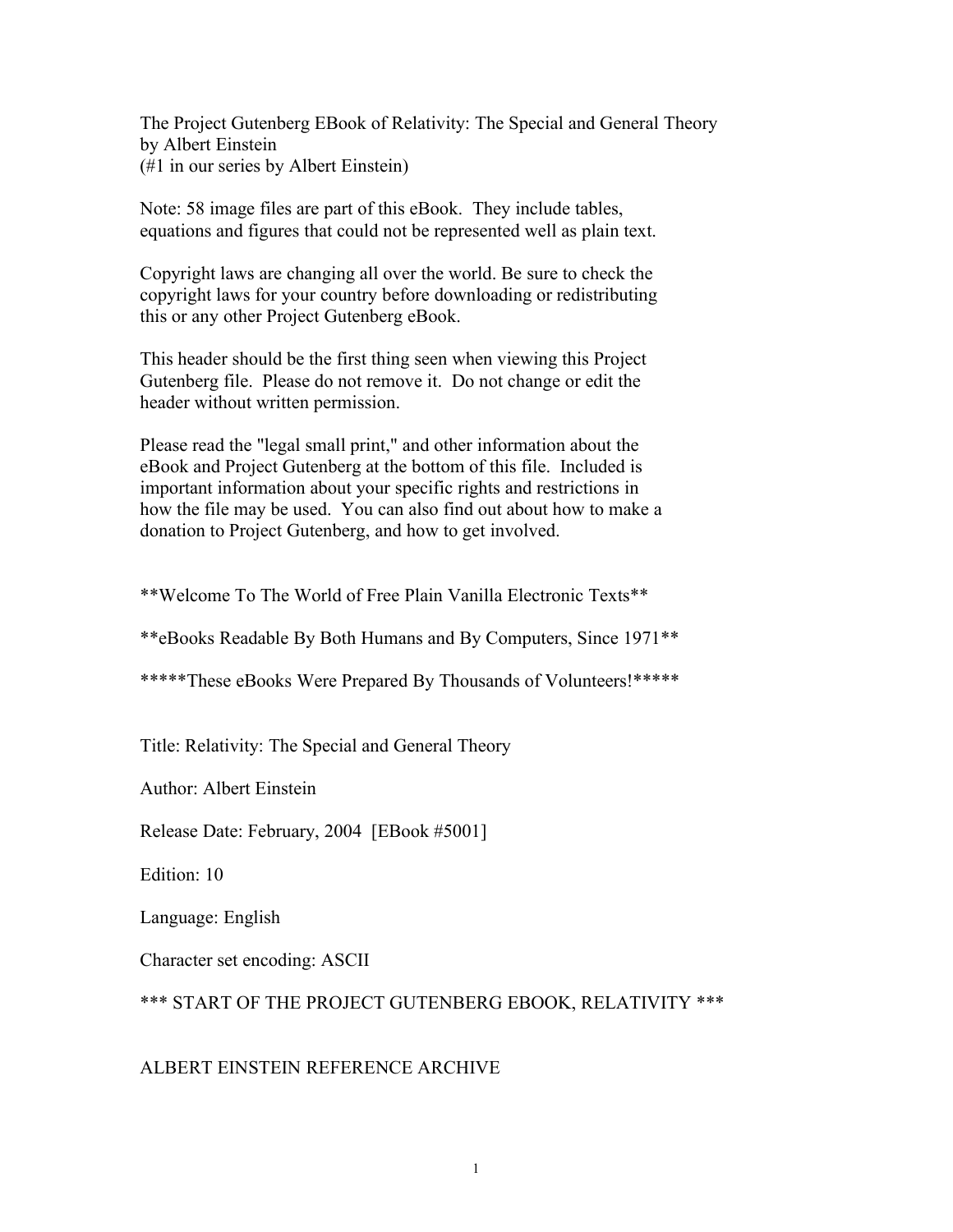# **RELATIVITY: THE SPECIAL AND GENERAL THEORY**

# **BY ALBERT EINSTEIN**

Written: 1916 (this revised edition: 1924) Source: Relativity: The Special and General Theory (1920) Publisher: Methuen & Co Ltd First Published: December, 1916 Translated: Robert W. Lawson (Authorised translation) Transcription/Markup: Brian Basgen <br/>brian@marxists.org> Transcription to text: Gregory B. Newby  $\leq$ gbnewby $\left(\frac{\partial u}{\partial p}\right)$ etascale.org> Thanks to: Einstein Reference Archive (marxists.org) The Einstein Reference Archive is online at: http://www.marxists.org/reference/archive/einstein/index.htm

Transcriber note: This file is a plain text rendition of HTML. Because many equations cannot be presented effectively in plain text, images are supplied for many equations and for all figures and tables.

# **CONTENTS**

[Preface](#page-3-0)

# Part I: The Special Theory of [Relativity](#page-3-1)

01. Physical Meaning of Geometrical [Propositions](#page-4-0) 02. The System of [Co-ordinates](#page-5-0) 03. Space and Time in Classical [Mechanics](#page-8-0) 04. The Galilean System of [Co-ordinates](#page-9-0) 05. The Principle of Relativity (in the [Restricted](#page-10-0) Sense) 06. The Theorem of the Addition of [Velocities](#page-12-0) employed in Classical Mechanics 07. The Apparent [Incompatibility](#page-12-1) of the Law of Propagation of Light with the Principle of Relativity 08. On the Idea of Time in [Physics](#page-14-0) 09. The Relativity of [Simultaneity](#page-17-0) 10. On the Relativity of the [Conception](#page-18-0) of Distance 11. The Lorentz [Transformation](#page-19-0) 12. The Behavior of [Measuring-Rods](#page-23-0) and Clocks in Motion 13. Theorem of the Addition of Velocities. The [Experiment](#page-25-0) of Fizeau 14. The Heuristic Value of the Theory of [Relativity](#page-28-0) 15. [General](#page-28-1) Results of the Theory 16. Experience and the Special Theory of Relativity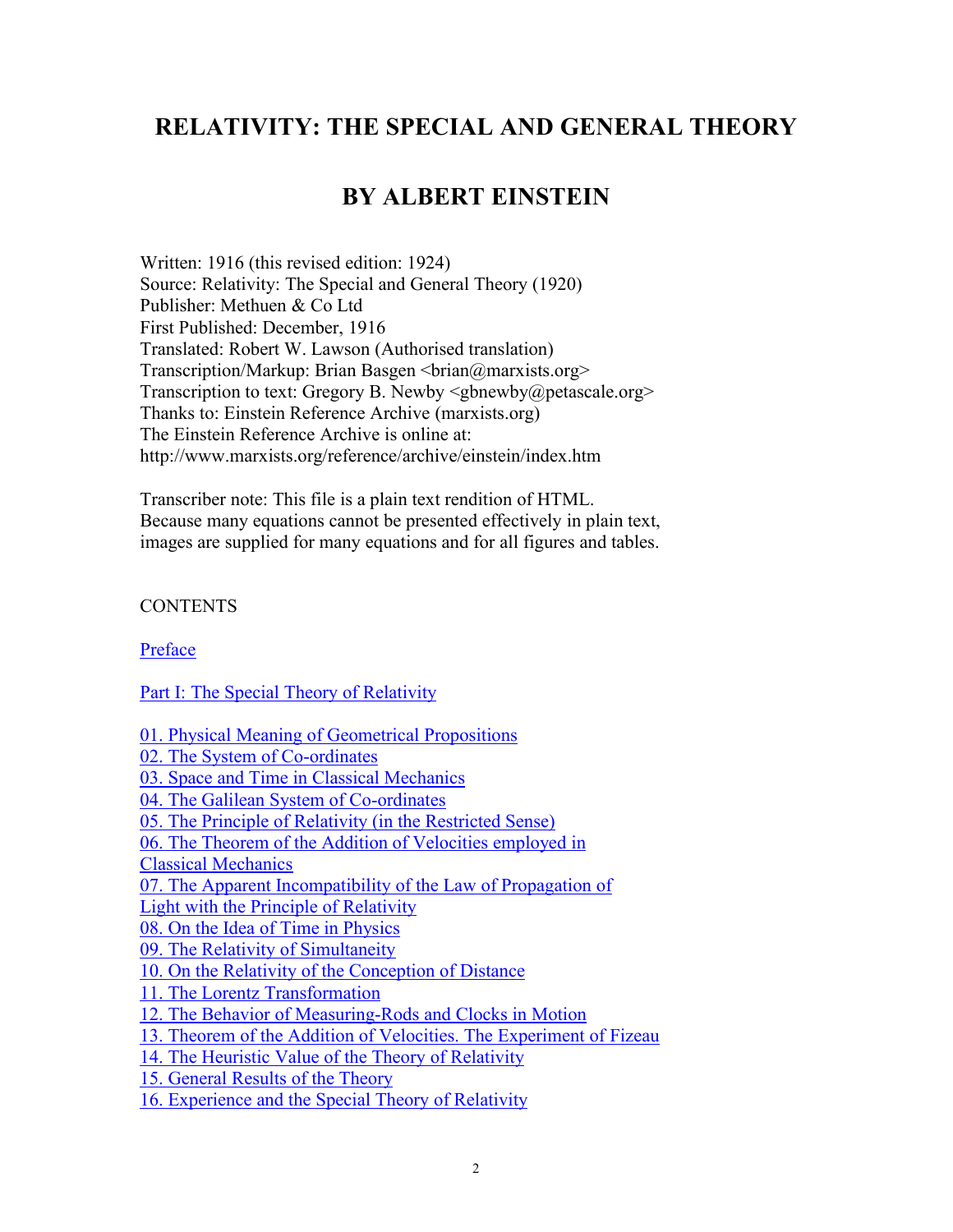17. Minkowski's [Four-dimensional](#page-35-0) Space

Part II: The General Theory of [Relativity](#page-38-0)

18. Special and General Principle of [Relativity](#page-38-1) 19. The [Gravitational](#page-40-0) Field 20. The Equality of Inertial and [Gravitational](#page-42-0) Mass as an Argument for the General Postulate of Relativity 21. In What Respects are the [Foundations](#page-45-0) of Classical Mechanics and of the Special Theory of Relativity Unsatisfactory? 22. A Few [Inferences](#page-46-0) from the General Principle of Relativity 23. Behaviour of Clocks and [Measuring-Rods](#page-49-0) on a Rotating Body of Reference 24. Euclidean and [non-Euclidean](#page-51-0) Continuum 25. Gaussian [Co-ordinates](#page-53-0) 26. The [Space-Time](#page-56-0) Continuum of the Special Theory of Relativity Considered as a Euclidean Continuum 27. The [Space-Time](#page-57-0) Continuum of the General Theory of Relativity is Not a Euclidean Continuum 28. Exact [Formulation](#page-59-0) of the General Principle of Relativity 29. The Solution of the Problem of [Gravitation](#page-61-0) on the Basis of the General Principle of Relativity

Part III: [Considerations](#page-64-0) on the Universe as a Whole

30. [Cosmological](#page-64-1) Difficulties of Newton's Theory 31. The Possibility of a "Finite" and yet ["Unbounded"](#page-65-0) Universe 32. The Structure of Space [According](#page-68-0) to the General Theory of **Relativity** 

[Appendices:](#page-71-0)

01. Simple Derivation of the Lorentz [Transformation](#page-71-1) (sup. ch. 11) 02. Minkowski's [Four-Dimensional](#page-76-0) Space ("World") (sup. ch 17) 03. The Experimental [Confirmation](#page-78-0) of the General Theory of Relativity 04. The Structure of Space [According](#page-85-0) to the General Theory of Relativity (sup. ch 32) 05. Relativity and the Problem of Space

Note: The fifth Appendix was added by Einstein at the time of the fifteenth re-printing of this book; and as a result is still under copyright restrictions so cannot be added without the permission of the publisher.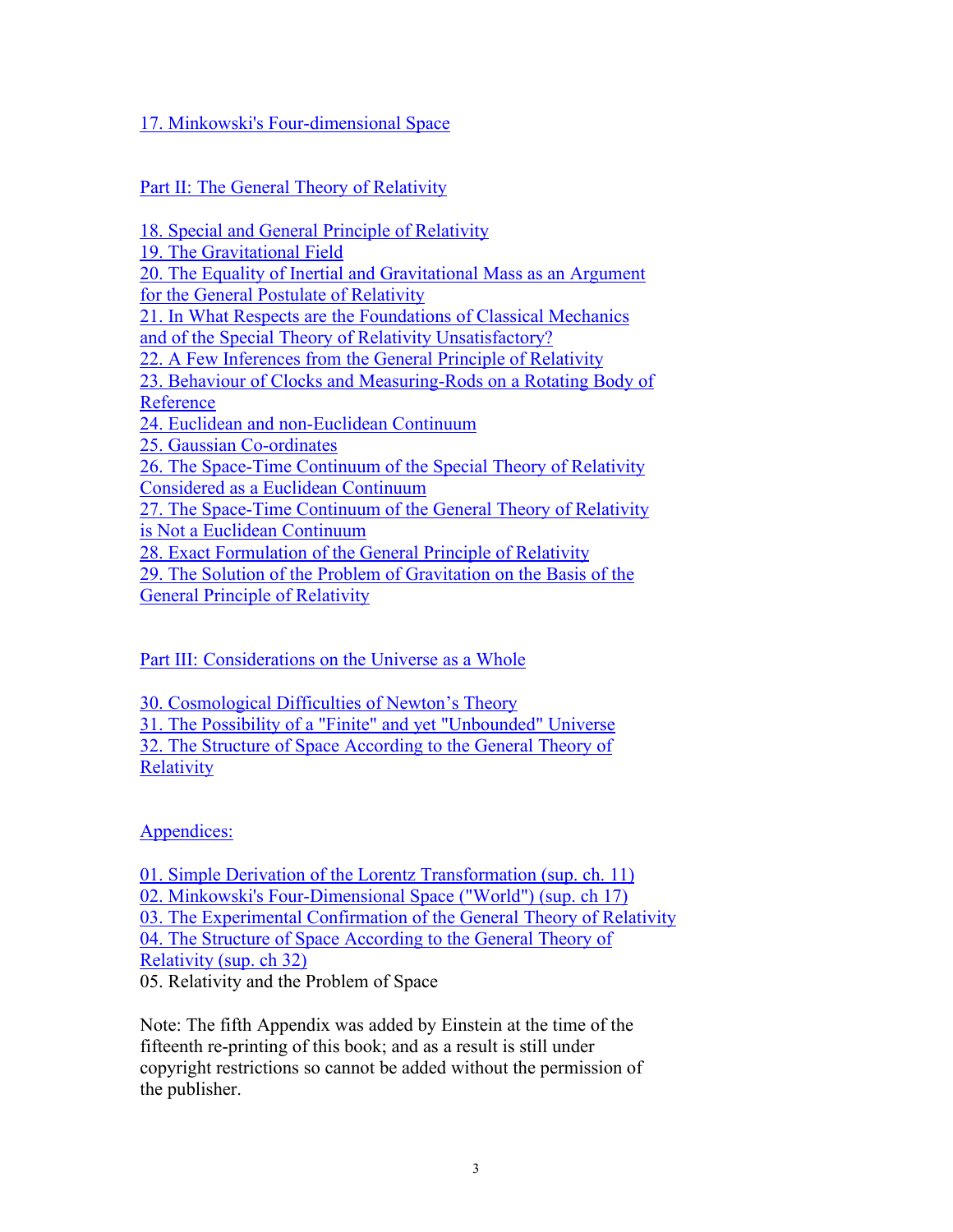# <span id="page-3-0"></span>**PREFACE**

#### (December, 1916)

The present book is intended, as far as possible, to give an exact insight into the theory of Relativity to those readers who, from a general scientific and philosophical point of view, are interested in the theory, but who are not conversant with the mathematical apparatus of theoretical physics. The work presumes a standard of education corresponding to that of a university matriculation examination, and, despite the shortness of the book, a fair amount of patience and force of will on the part of the reader. The author has spared himself no pains in his endeavour to present the main ideas in the simplest and most intelligible form, and on the whole, in the sequence and connection in which they actually originated. In the interest of clearness, it appeared to me inevitable that I should repeat myself frequently, without paying the slightest attention to the elegance of the presentation. I adhered scrupulously to the preceptof that brilliant theoretical physicist L. Boltzmann, according to whom matters of elegance ought to be left to the tailor and to the cobbler. I make no pretence of having withheld from the reader difficulties which are inherent to the subject. On the other hand, I have purposely treated the empirical physical foundations of the theory in a "step-motherly" fashion, so that readers unfamiliar with physics may not feel like the wanderer who was unable to see the forest for the trees. May the book bring someone a few happy hours of suggestive thought!

<span id="page-3-1"></span>December, 1916 A. EINSTEIN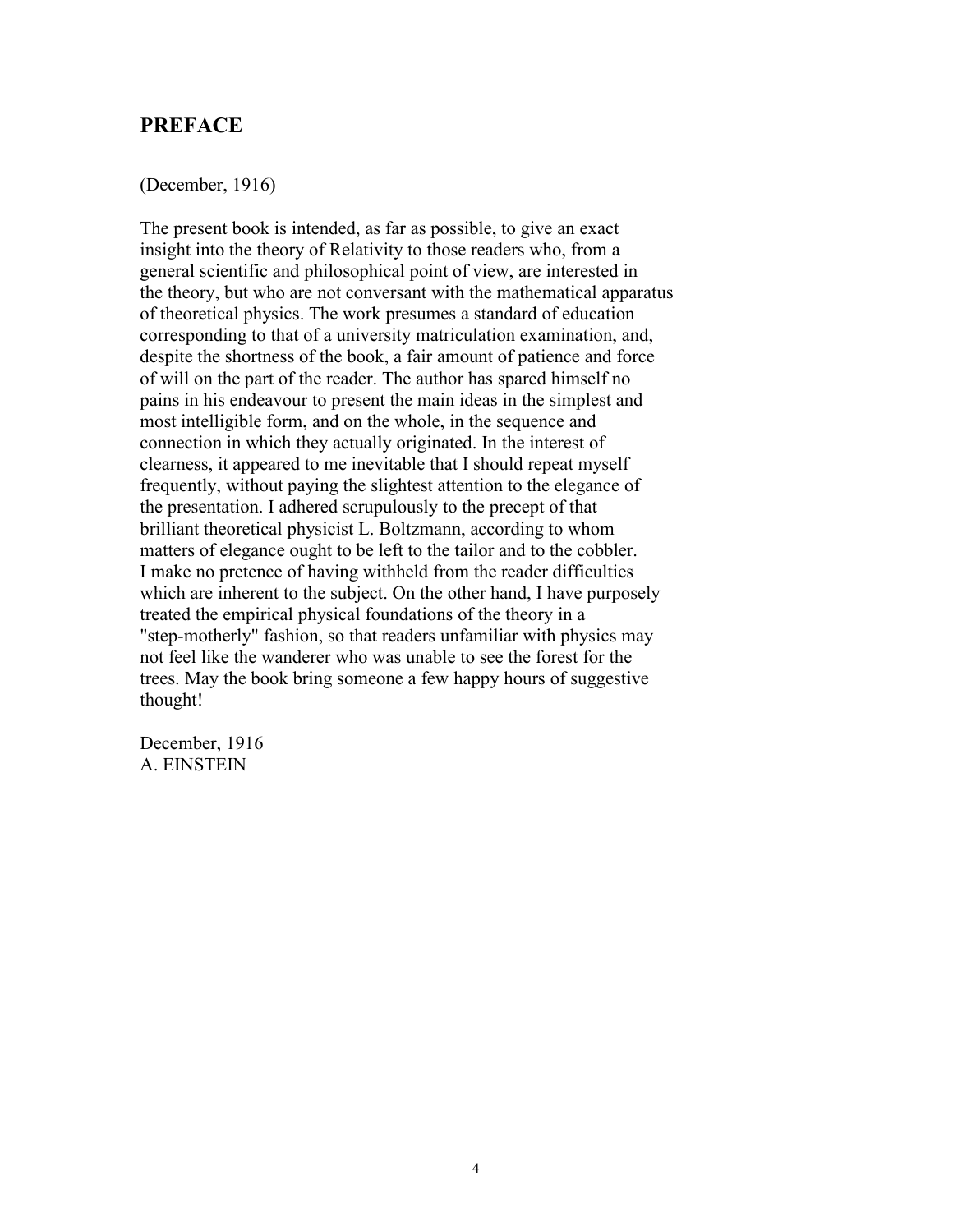# **PART I**

# **THE SPECIAL THEORY OF RELATIVITY**

### <span id="page-4-0"></span>**PHYSICAL MEANING OF GEOMETRICAL PROPOSITIONS**

In your schooldays most of you who read this book made acquaintance with the noble building of Euclid's geometry, and you remember - perhaps with more respect than love -- the magnificent structure, on the lofty staircase of which you were chased about for uncounted hours by conscientious teachers. By reason of our past experience, you would certainly regard everyone with disdain who should pronounce even the most out-of-the-way proposition of this science to be untrue. But perhaps this feeling of proud certainty would leave you immediately if someone were to ask you: "What, then, do you mean by the assertion that these propositions are true?" Let us proceed to give this question a little consideration.

Geometry sets out form certain conceptions such as "plane," "point," and "straight line," with which we are able to associate more or less definite ideas, and from certain simple propositions (axioms) which, in virtue of these ideas, we are inclined to accept as "true." Then, on the basis of a logical process, the justification of which we feel ourselves compelled to admit, all remaining propositions are shown to follow from those axioms, i.e. they are proven. A proposition is then correct ("true") when it has been derived in the recognized manner from the axioms. The question of "truth" of the individual geometrical propositions is thus reduced to one of the "truth" of the axioms. Now it has long been known that the last question is not only unanswerable by the methods of geometry, but that it is in itself entirely without meaning. We cannot ask whether it is true that only one straight line goes through two points.We can only say that Euclidean geometry deals with things called "straight lines," to each of which is ascribed the property of being uniquely determined by two points situated on it. The concept "true" does not tally with the assertions of pure geometry, because by the word "true" we are eventually in the habit of designating always the correspondence with a "real" object; geometry, however, is not concerned with the relation of the ideas involved in it to objects of experience, but only with the logical connection of these ideas among themselves.

It is not difficult to understand why, in spite of this, we feel constrained to call the propositions of geometry "true." Geometrical ideas correspond to more or less exact objects in nature, and these last are undoubtedly the exclusive cause of the genesis of those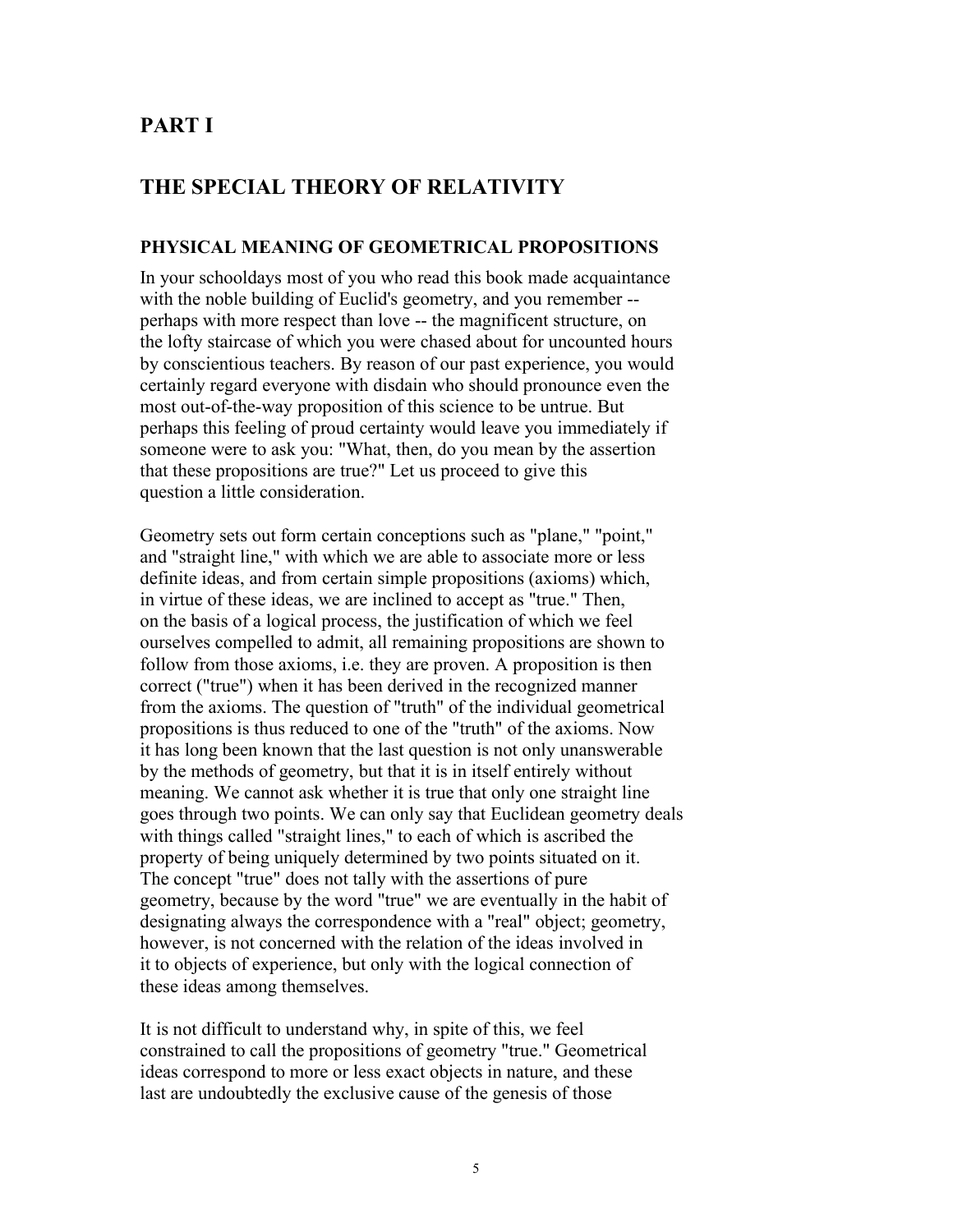ideas. Geometry ought to refrain from such a course, in order to give to its structure the largest possible logical unity. The practice, for example, of seeing in a "distance" two marked positions on a practically rigid body is something which is lodged deeply in our habit of thought. We are accustomed further to regard three points as being situated on a straight line, if their apparent positions can be made to coincide for observation with one eye, under suitable choice of our place of observation.

If, in pursuance of our habit of thought, we now supplement the propositions of Euclidean geometry by the single proposition that two points on a practically rigid body always correspond to the same distance (line-interval), independently of any changes in position to which we may subject the body, the propositions of Euclidean geometry then resolve themselves into propositions on the possible relative position of practically rigid bodies.\* Geometry which has been supplemented in this way is then to be treated as a branch of physics. We can now legitimately ask as to the "truth" of geometrical propositions interpreted in this way, since we are justified in asking whether these propositions are satisfied for those real things we have associated with the geometrical ideas. In less exact terms we can express this by saying that by the "truth" of a geometrical proposition in this sense we understand its validity for a construction with rule and compasses.<br>Of course the conviction of the "truth" of geometrical propositions in

this sense is founded exclusively on rather incomplete experience. For the present we shall assume the "truth" of the geometrical propositions, then at a later stage (in the general theory of relativity) we shall see that this "truth" is limited, and we shall consider the extent of its limitation.

**Notes** 

\*) It follows that a natural object is associated also with a straight line. Three points A, B and C on a rigid body thus lie in a straight line when the points A and C being given, B is chosen such that the sum of the distances AB and BC is asshort as possible. This incomplete suggestion will suffice for the present purpose.

### <span id="page-5-0"></span>**THE SYSTEM OF CO-ORDINATES**

On the basis of the physical interpretation of distance which has been indicated, we are also in a position to establish the distance between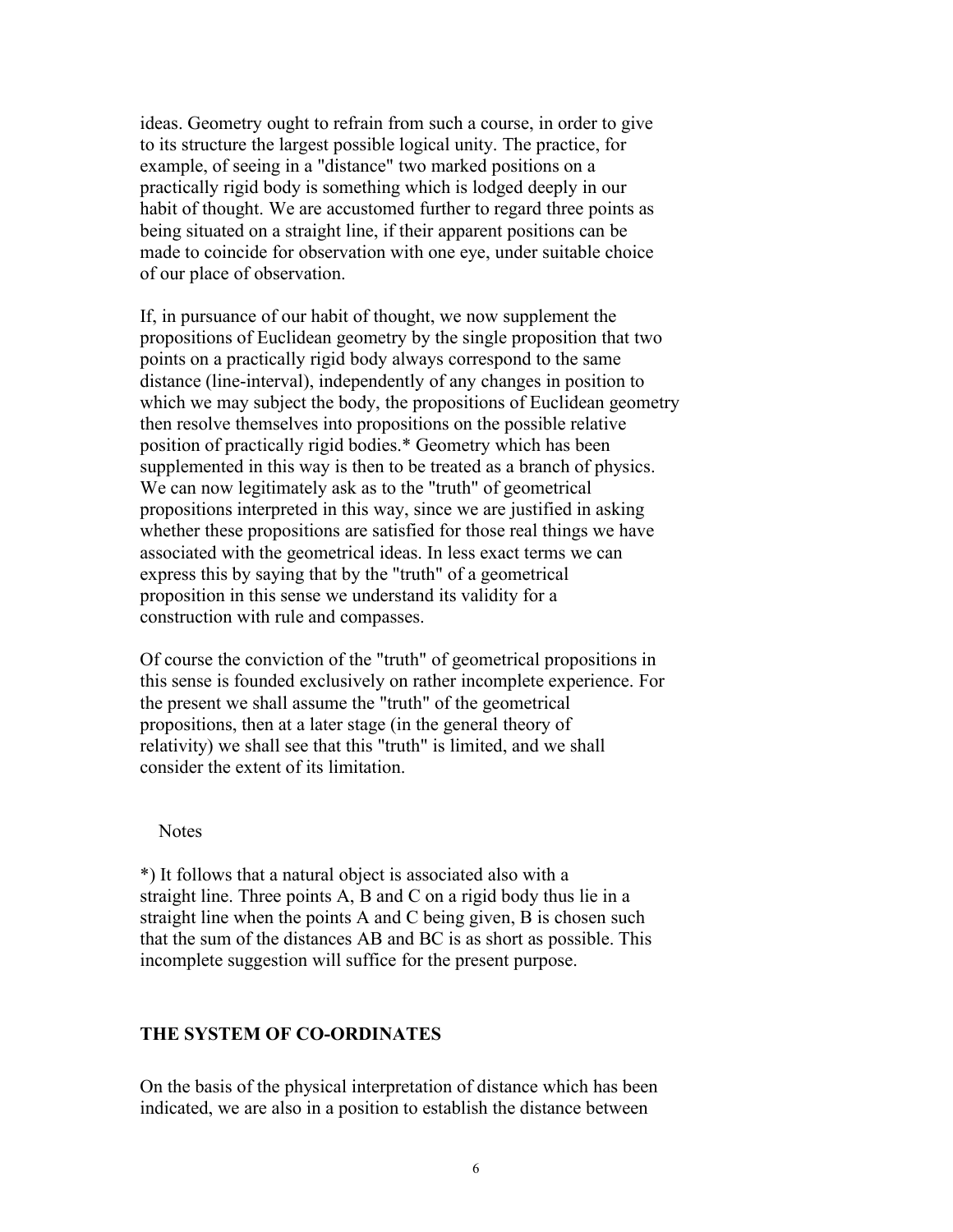two points on a rigid body by means of measurements. For this purpose we require a "distance "(rod S) which is to be used once and for all, and which we employ as a standard measure. If, now, A and B are two points on a rigid body, we can construct the line joining them according to the rules of geometry; then, starting from A, we can mark off the distance S time after time until we reach B. The number of these operations required is the numerical measure of the distance AB. This is the basis of all measurement of length. \*

Every description of the scene of an event or of the position of an object in space is based on the specification of the point on a rigid body (body of reference) with which that event or object coincides. This applies not only to scientific description, but also to everyday life. If I analyse the place specification " Times Square, New York," \*\*A I arrive at the following result. The earth is the rigid body to which the specification of place refers; " Times Square, New York," is a well-defined point, to which a name has been assigned, and with which the event coincides in space.\*\*B

This primitive method of place specification deals only with places on the surface of rigid bodies, and is dependent on the existence of points on this surface which are distinguishable from each other. But we can free ourselves from both of these limitations without altering the nature of our specification of position. If, for instance, a cloud is hovering over Times Square, then we can determine its position relative to the surface of the earth by erecting a pole perpendicularly on the Square, so that it reaches the cloud. The length of the pole measured with the standard measuring-rod, combined with the specification of the position of the foot of the pole, supplies us with a complete place specification. On the basis of this illustration, we are able to see the manner in which a refinement of the conception of position has been developed.

(a) We imagine the rigid body, to which the place specification is referred, supplemented in such a manner that the object whose position we require is reached by. the completed rigid body.

(b) In locating the position of the object, we make use of a number (here the length of the pole measured with the measuring-rod) instead of designated points of reference.

(c) We speak of the height of the cloud even when the pole which reaches the cloud has not been erected. By means of optical observations of the cloud from different positions on the ground, and taking into account the properties of the propagation of light, we determine the length of the pole we should have required in order to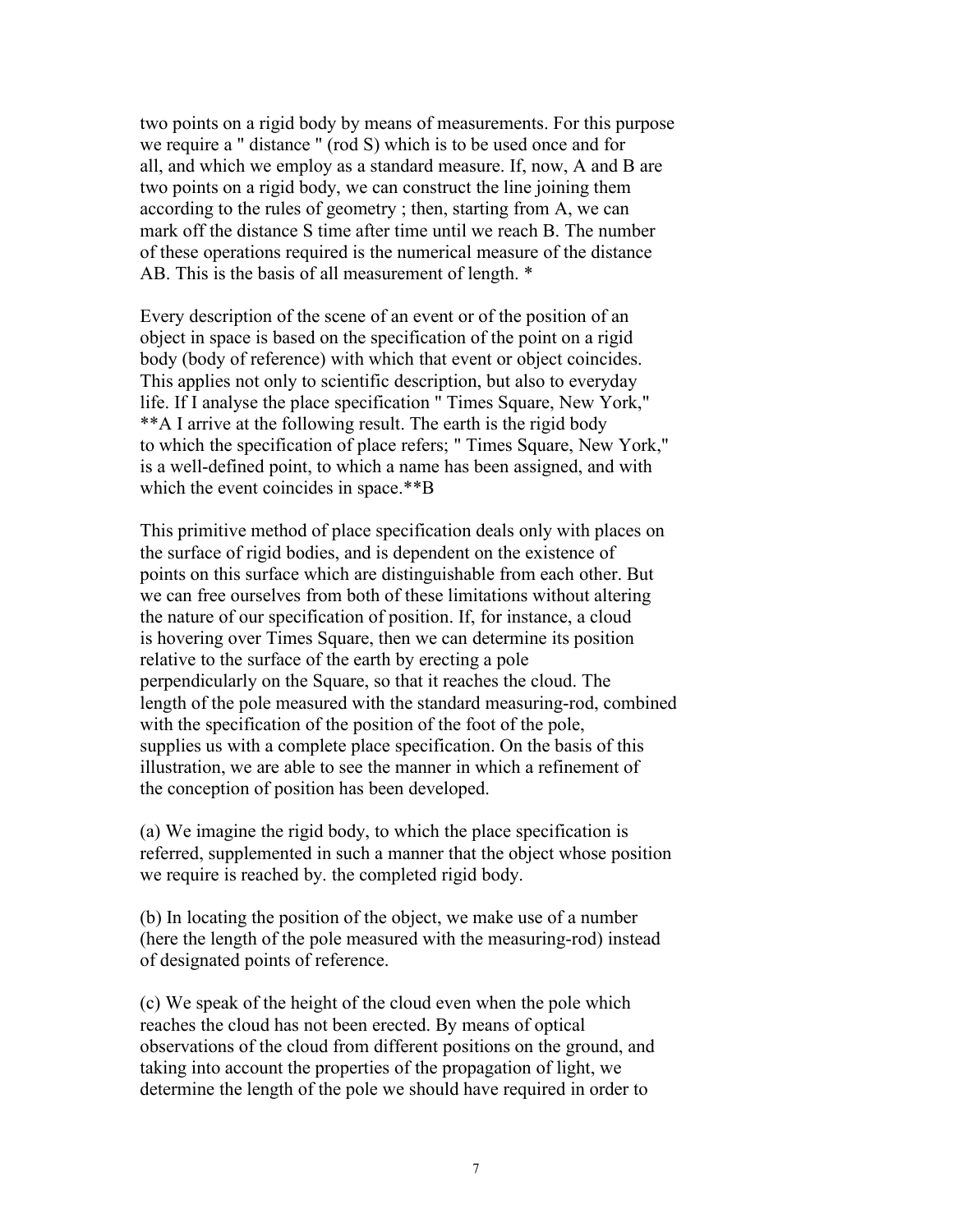reach the cloud.

From this consideration we see that it will be advantageous if, in the description of position, it should be possible by means of numerical measures to make ourselves independent of the existence of marked positions (possessing names) on the rigid body of reference. In the physics of measurement this is attained by the application of the Cartesian system of co-ordinates.

This consists of three plane surfaces perpendicular to each other and rigidly attached to a rigid body. Referred to a system of co-ordinates, the scene of any event will be determined (for the main part) by the specification of the lengths of the three perpendiculars or co-ordinates (x, y, z) which can be dropped from the scene of the event to those three plane surfaces. The lengths of these three perpendiculars can be determined by a series of manipulations with rigid measuring-rods performed according to the rules and methods laid down by Euclidean geometry.

In practice, the rigid surfaces which constitute the system of co-ordinates are generally not available ; furthermore, the magnitudes of the co-ordinates are not actually determined by constructions with rigid rods, but by indirect means. If the results of physics and astronomy are to maintain their clearness, the physical meaning of specifications of position must always be sought in accordance with the above considerations. \*\*\*

We thus obtain the following result: Every description of events in space involves the use of a rigid body to which such events have to be referred. The resulting relationship takes for granted that the laws of Euclidean geometry hold for "distances;" the "distance" being represented physically by means of the convention of two marks on a rigid body.

# **Notes**

\* Here we have assumed that there is nothing left over i.e. that the measurement gives a whole number. This difficulty is got over by the use of divided measuring-rods, the introduction of which does not demand any fundamentally new method.

\*\*A Einstein used "Potsdamer Platz, Berlin" in the original text. In the authorised translation this was supplemented with "Tranfalgar Square, London". We have changed this to "Times Square, New York", as this is the most well known/identifiable location to English speakers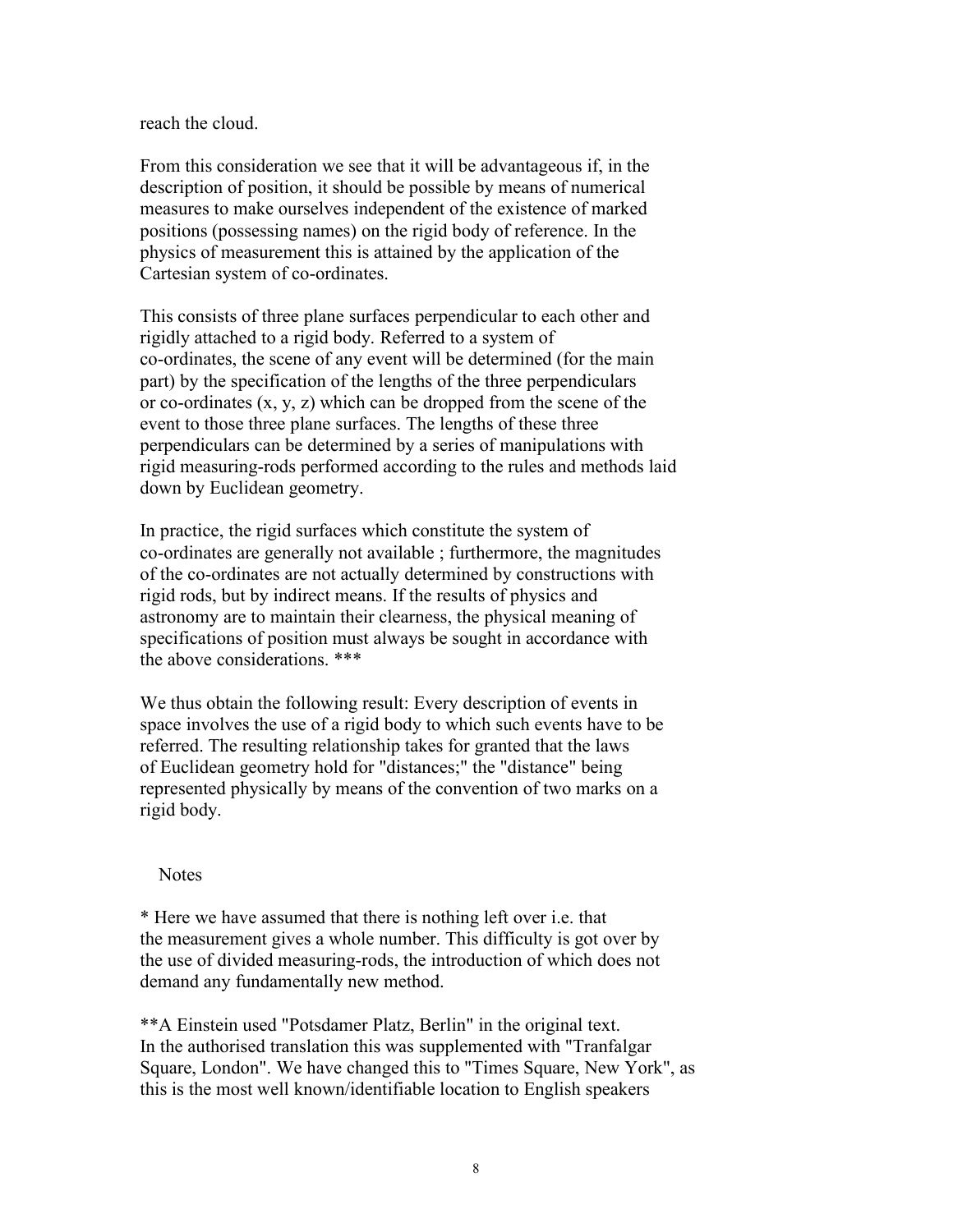in the present day. [Note by the janitor.]

\*\*B It is not necessary here to investigate further the significance of the expression "coincidence in space." This conception is sufficiently obvious to ensure that differences of opinion are scarcely likely to arise as to its applicability in practice.<br>\*\*\* A refinement and modification of these views does not become

necessary until we come to deal with the general theory of relativity, treated in the second part of this book.

### <span id="page-8-0"></span>**SPACE AND TIME IN CLASSICAL MECHANICS**

The purpose of mechanics is to describe how bodies change their position in space with "time." I should load my conscience with grave sins against the sacred spirit of lucidity were I to formulate the aims of mechanics in this way, without serious reflection and detailed explanations. Let us proceed to disclose these sins.

It is not clear what is to be understood here by "position" and "space." I stand at the window of a railway carriage which is travelling uniformly, and drop a stone on the embankment, without throwing it. Then, disregarding the influence of the air resistance, I see the stone descend in a straight line. A pedestrian who observes the misdeed from the footpath notices that the stone falls to earth in a parabolic curve. I now ask: Do the "positions" traversed by the stone lie "in reality" on a straight line or on a parabola? Moreover, what is meant here by motion "in space" ? From the considerations of the previous section the answer is self-evident. In the first place we entirely shun the vague word "space," of which, we must honestly acknowledge, we cannot form the slightest conception, and we replace it by "motion relative to a practically rigid body of reference." The positions relative to the body of reference (railway carriage or embankment) have already been defined in detail in the preceding section. If instead of " body of reference " we insert " system of co-ordinates," which is a useful idea for mathematical description, we are in a position to say : The stone traverses a straight line relative to a system of co-ordinates rigidly attached to the carriage, but relative to a system of co-ordinates rigidly attached to the ground (embankment) it describes a parabola. With the aid of this example it is clearly seen that there is no such thing as an independently existing trajectory (lit. "path-curve"\*), but only a trajectory relative to a particular body of reference.

In order to have a complete description of the motion, we must specify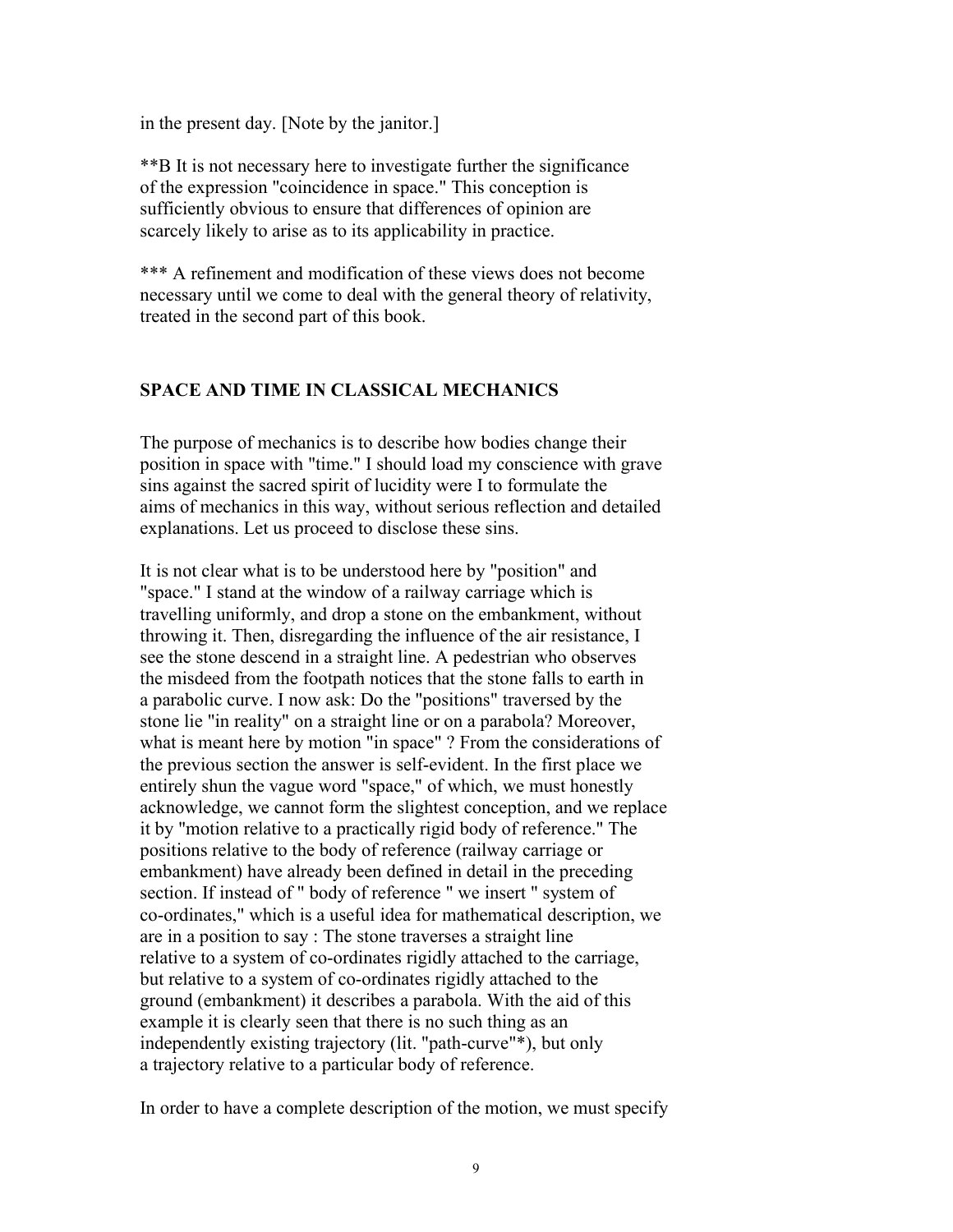how the body alters its position with time ; i.e. for every point on the trajectory it must be stated at what time the body is situated there. These data must be supplemented by such a definition of time that, in virtue of this definition, these time-values can be regarded essentially as magnitudes (results of measurements) capable of observation. If we take our stand on the ground of classical mechanics, we can satisfy this requirement for our illustration in the following manner. We imagine two clocks of identical construction ; the man at the railway-carriage window is holding one of them, and the man on the footpath the other. Each of the observers determines the position on his own reference-body occupied by the stone at each tick of the clock he is holding in his hand. In this connection we have not taken account of the inaccuracy involved by the finiteness of the velocity of propagation of light. With this and with a second difficulty prevailing here we shall have to deal in detail later.<br>Notes

\*) That is, a curve along which the body moves.

### <span id="page-9-0"></span>**THE GALILEIAN SYSTEM OF CO-ORDINATES**

As is well known, the fundamental law of the mechanics of Galilei-Newton, which is known as the law of inertia, can be stated thus: A body removed sufficiently far from other bodies continues in a state of rest or of uniform motion in a straight line. This law not only says something about the motion of the bodies, but it also indicates the reference-bodies or systems of coordinates, permissible in mechanics, which can be used in mechanical description. The visible fixed stars are bodies for which the law of inertia certainly holds to a high degree of approximation. Now if we use a system of co-ordinates which is rigidly attached to the earth, then, relative to this system, every fixed star describes a circle of immense radius in the course of an astronomical day, a result which is opposed to the statement of the law of inertia. So that if we adhere to this law we must refer these motions only to systems of coordinates relative to which the fixed stars do not move in a circle. A system of co-ordinates of which the state of motion is such that the law of inertia holds relative to it is called a "Galilean system of co-ordinates." The laws of the mechanics of Galilei-Newton can be regarded as valid only for a Galilean system of co-ordinates.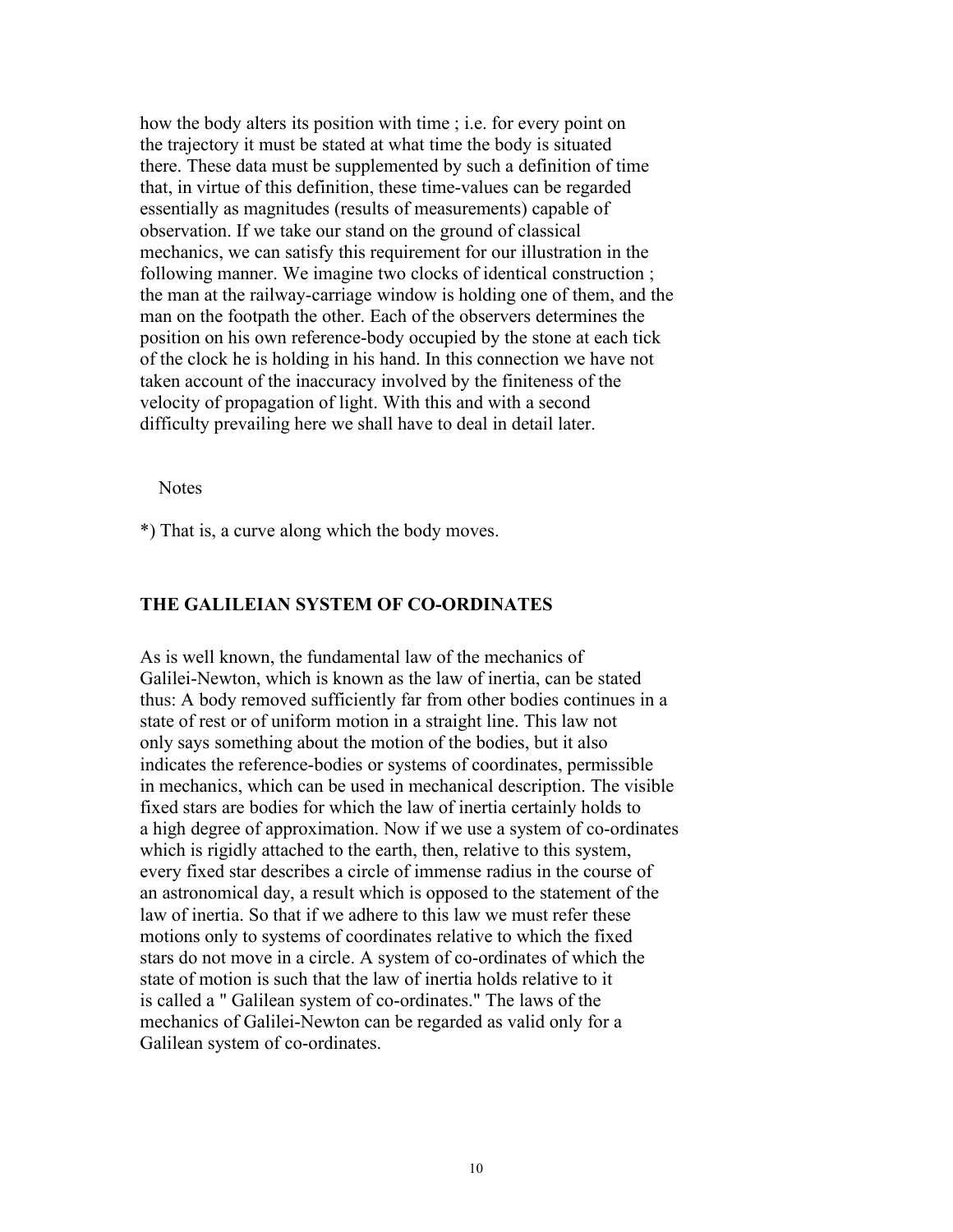# <span id="page-10-0"></span>**THE PRINCIPLE OF RELATIVITY (IN THE RESTRICTED SENSE)**

In order to attain the greatest possible clearness, let us return to our example of the railway carriage supposed to be travelling uniformly. We call its motion a uniform translation ("uniform" because it is of constant velocity and direction, " translation " because although the carriage changes its position relative to the embankment yet it does not rotate in so doing). Let us imagine a raven flying through the air in such a manner that its motion, as observed from the embankment, is uniform and in a straight line. If we were to observe the flying raven from the moving railway carriage. we should find that the motion of the raven would be one of different velocity and direction, but that it would still be uniform and in a straight line. Expressed in an abstract manner we may say : If a mass m is moving uniformly in a straight line with respect to a co-ordinate system K, then it will also be moving uniformly and in a straight line relative to a second co-ordinate system K1 provided that the latter is executing a uniform translatory motion with respect to K. In accordance with the discussion contained in the preceding section, it follows that:

If K is a Galilean co-ordinate system. then every other co-ordinate system K' is a Galilean one, when, in relation to K, it is in a condition of uniform motion of translation. Relative to K1 the mechanical laws of Galilei-Newton hold good exactly as they do with respect to K.

We advance a step farther in our generalisation when we express the tenet thus: If, relative to K, K1 is a uniformly moving co-ordinate system devoid of rotation, then natural phenomena run their course with respect to  $K1$  according to exactly the same general laws as with respect to K. This statement is called the principle of relativity (in the restricted sense).

As long as one was convinced that all natural phenomena were capable of representation with the help of classical mechanics, there was no need to doubt the validity of this principle of relativity. But in view of the more recent development of electrodynamics and optics it became more and more evident that classical mechanics affords an insufficient foundation for the physical description of all natural phenomena. At this juncture the question of the validity of the principle of relativity became ripe for discussion, and it did not appear impossible that the answer to this question might be in the negative.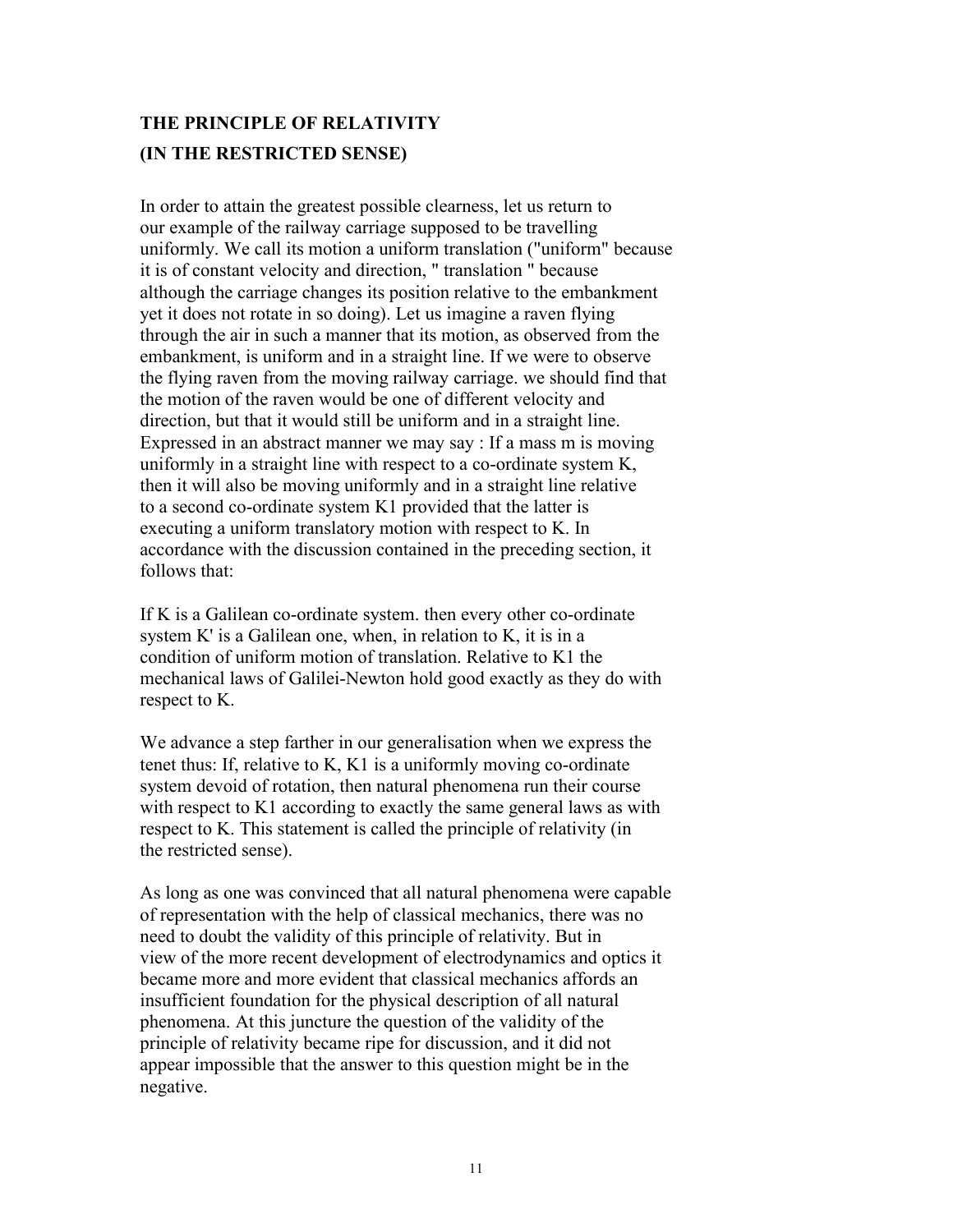Nevertheless, there are two general facts which at the outset speak very much in favour of the validity of the principle of relativity. Even though classical mechanics does not supply us with a sufficiently broad basis for the theoretical presentation of all physical phenomena, still we must grant it a considerable measure of " truth," since it supplies us with the actual motions of the heavenly bodies with a delicacy of detail little short of wonderful. The principle of relativity must therefore apply with great accuracy in the domain of mechanics. But that a principle of such broad generality should hold with such exactness in one domain of phenomena, and yet should be invalid for another, is a priori not very probable.

We now proceed to the second argument, to which, moreover, we shall return later. If the principle of relativity (in the restricted sense) does not hold, then the Galilean co-ordinate systems K, K1, K2, etc., which are moving uniformly relative to each other, will not be equivalent for the description of natural phenomena. In this case we should be constrained to believe that natural laws are capable of being formulated in a particularly simple manner, and of course only on condition that, from amongst all possible Galilean co-ordinate systems, we should have chosen one  $(K[0])$  of a particular state of motion as our body of reference. We should then be justified (because of its merits for the description of natural phenomena) in calling this system " absolutely at rest," and all other Galilean systems K " in motion." If, for instance, our embankment were the system K[0] then our railway carriage would be a system K, relative to which less simple laws would hold than with respect to  $K[0]$ . This diminished simplicity would be due to the fact that the carriage K would be in motion (i.e."really") with respect to  $K[0]$ . In the general laws of nature which have been formulated with reference to K, the magnitude and direction of the velocity of the carriage would necessarily play a part. We should expect, for instance, that the note emitted by an organ pipe placed with its axis parallel to the direction of travel would be different from that emitted if the axis of the pipe were placed perpendicular to this direction.

Now in virtue of its motion in an orbit round the sun, our earth is comparable with a railway carriage travelling with a velocity of about 30 kilometres per second. If the principle of relativity were not valid we should therefore expect that the direction of motion of the earth at any moment would enter into the laws of nature, and also that physical systems in their behaviour would be dependent on the orientation in space with respect to the earth. For owing to the alteration in direction of the velocity of revolution of the earth in the course of a year, the earth cannot be at rest relative to the hypothetical system K[0] throughout the whole year. However, the most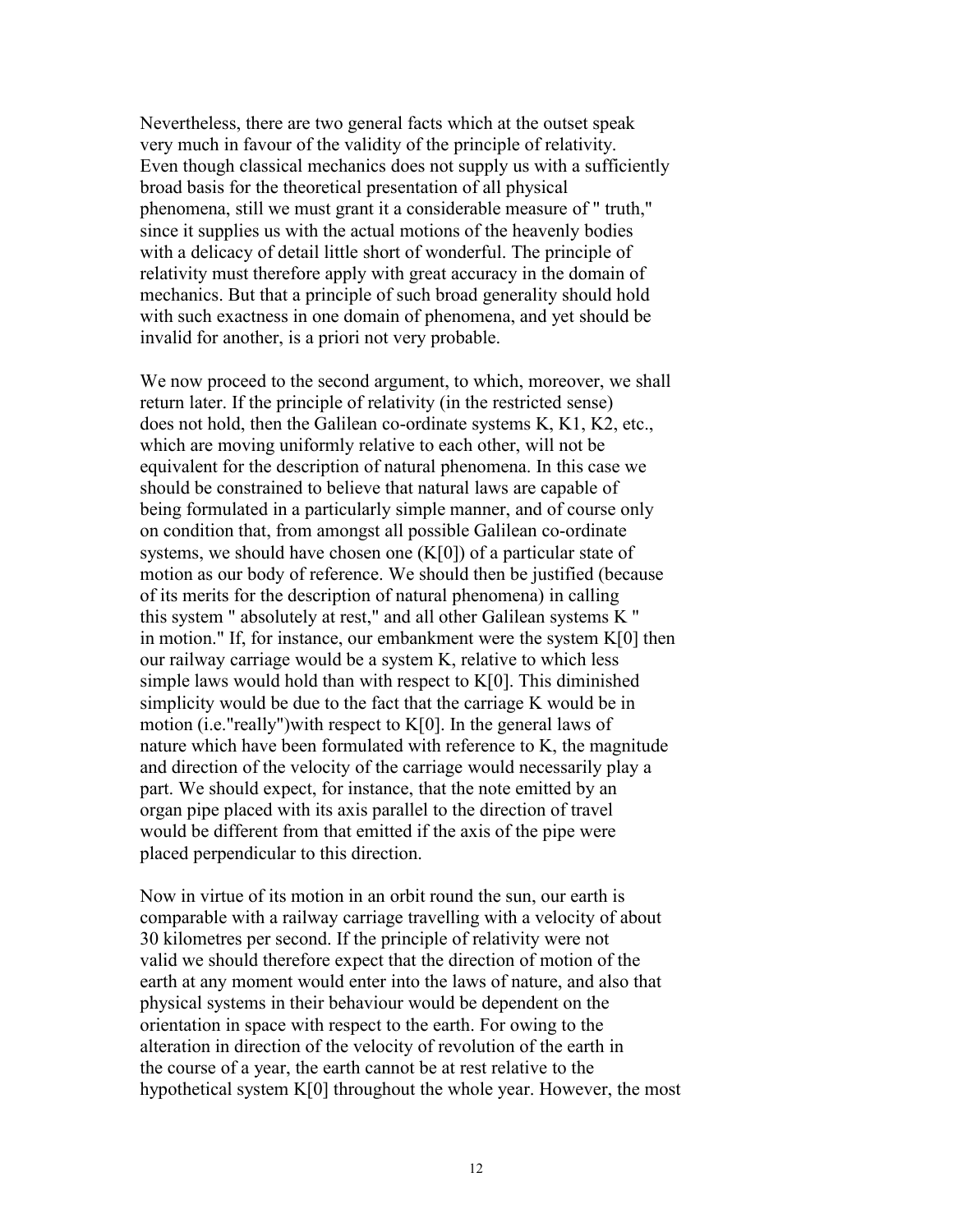careful observations have never revealed such anisotropic properties in terrestrial physical space, i.e. a physical non-equivalence of different directions. This is very powerful argument in favour of the principle of relativity.

# <span id="page-12-0"></span>**THE THEOREM OF THE ADDITION OF VELOCITIES EMPLOYED IN CLASSICAL MECHANICS**

Let us suppose our old friend the railway carriage to be travelling along the rails with a constant velocity v, and that a man traverses the length of the carriage in the direction of travel with a velocity w. How quickly or, in other words, with what velocity W does the man advance relative to the embankment during the process ? The only possible answer seems to result from the following consideration: If the man were to stand still for a second, he would advance relative to the embankment through a distance v equal numerically to the velocity of the carriage.As a consequence of his walking, however, he traverses an additional distance w relative to the carriage, and hence also relative to the embankment, in this second, the distance w being numerically equal to the velocity with which he is walking. Thus in total he covers the distance W=v+w relative to the embankment in the second considered. We shall see later that this result, which expresses the theorem of the addition of velocities employed in classical mechanics, cannot be maintained ; in other words, the law that we have just written down does not hold in reality. For the time being, however, we shall assume its correctness.

# <span id="page-12-1"></span>**THE APPARENT INCOMPATIBILITY OF THE LAW OF PROPAGATION OF LIGHT WITH THE PRINCIPLE OF RELATIVITY**

There is hardly a simpler law in physics than that according to which light is propagated in empty space. Every child at school knows, or believes he knows, that this propagation takes place in straight lines with a velocity  $c = 300,000$  km./sec. At all events we know with great exactness that this velocity is the same for all colours, because if this were not the case, the minimum of emission would not be observed simultaneously for different colours during the eclipse of a fixed star by its dark neighbour. By means of similar considerations based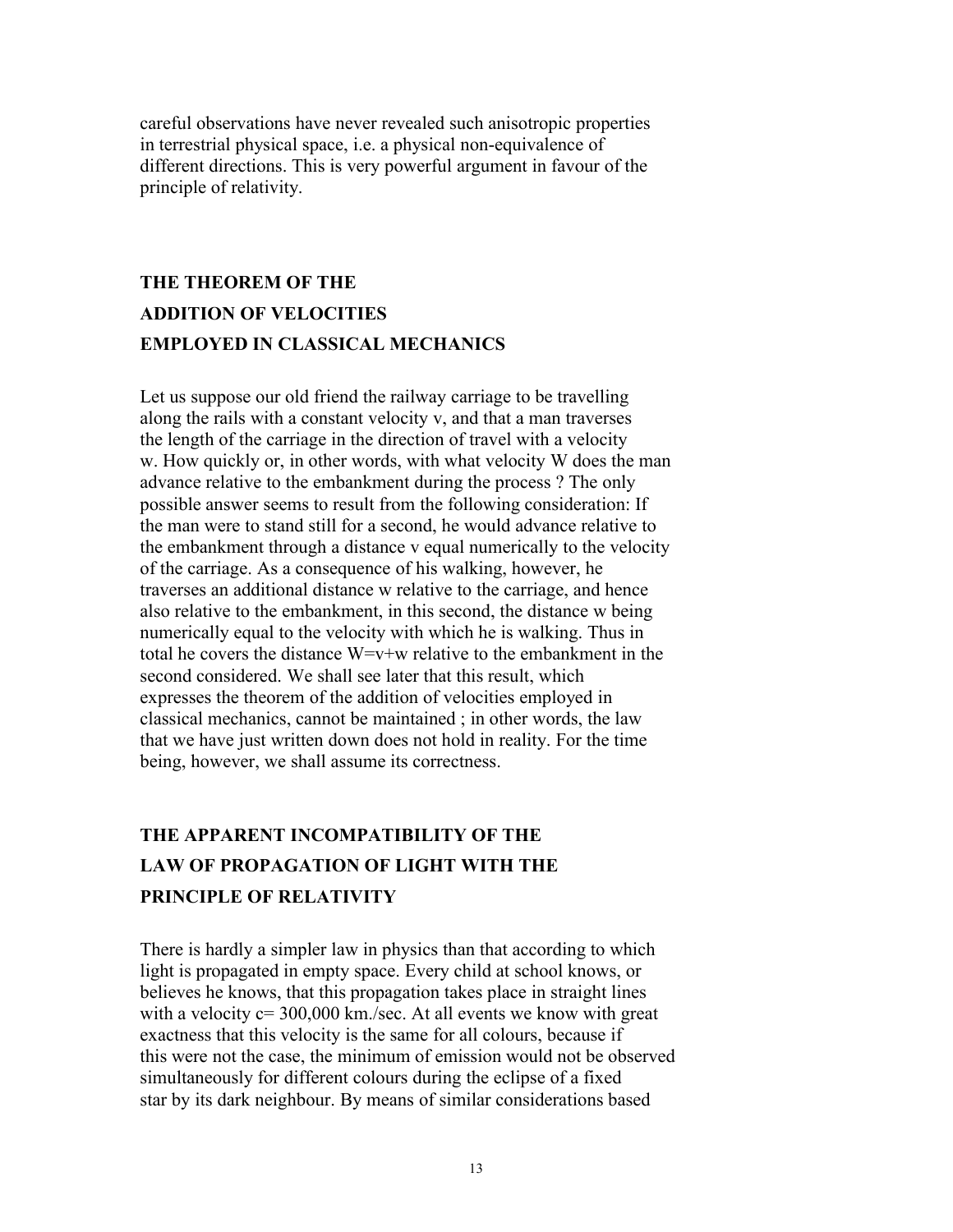on observations of double stars, the Dutch astronomer De Sitter was also able to show that the velocity of propagation of light cannot depend on the velocity of motion of the body emitting the light. The assumption that this velocity of propagation is dependent on the direction "in space" is in itself improbable.

In short, let us assume that the simple law of the constancy of the velocity of light c (in vacuum) is justifiably believed by the child at school. Who would imagine that this simple law has plunged the conscientiously thoughtful physicist into the greatest intellectual difficulties? Let us consider how these difficulties arise.

Of course we must refer the process of the propagation of light (and indeed every other process) to a rigid reference-body (co-ordinate system). As such a system let us again choose our embankment. We shall imagine the air above it to have been removed. If a ray of light be sent along the embankment, we see from the above that the tip of the ray will be transmitted with the velocity c relative to the embankment. Now let us suppose that our railway carriage is again travelling along the railway lines with the velocity v, and that its direction is the same as that of the ray of light, but its velocity of course much less. Let us inquire about the velocity of propagation of the ray of light relative to the carriage.It is obvious that we can here apply the consideration of the previous section, since the ray of light plays the part of the man walking along relatively to the carriage. The velocity w of the man relative to the embankment is here replaced by the velocity of light relative to the embankment. w is the required velocity of light with respect to the carriage, and we have

 $w = c-v.$ 

The velocity of propagation of a ray of light relative to the carriage thus comes cut smaller than c.

But this result comes into conflict with the principle of relativity set forth in Section V. For, like every other general law of nature, the law of the transmission of light in vacuo [in vacuum] must, according to the principle of relativity, be the same for the railway carriage as reference-body as when the rails are the body of reference. But, from our above consideration, this would appear to be impossible. If every ray of light is propagated relative to the embankment with the velocity c, then for this reason it would appear that another law of propagation of light must necessarily hold with respect to the carriage -- a result contradictory to the principle of relativity.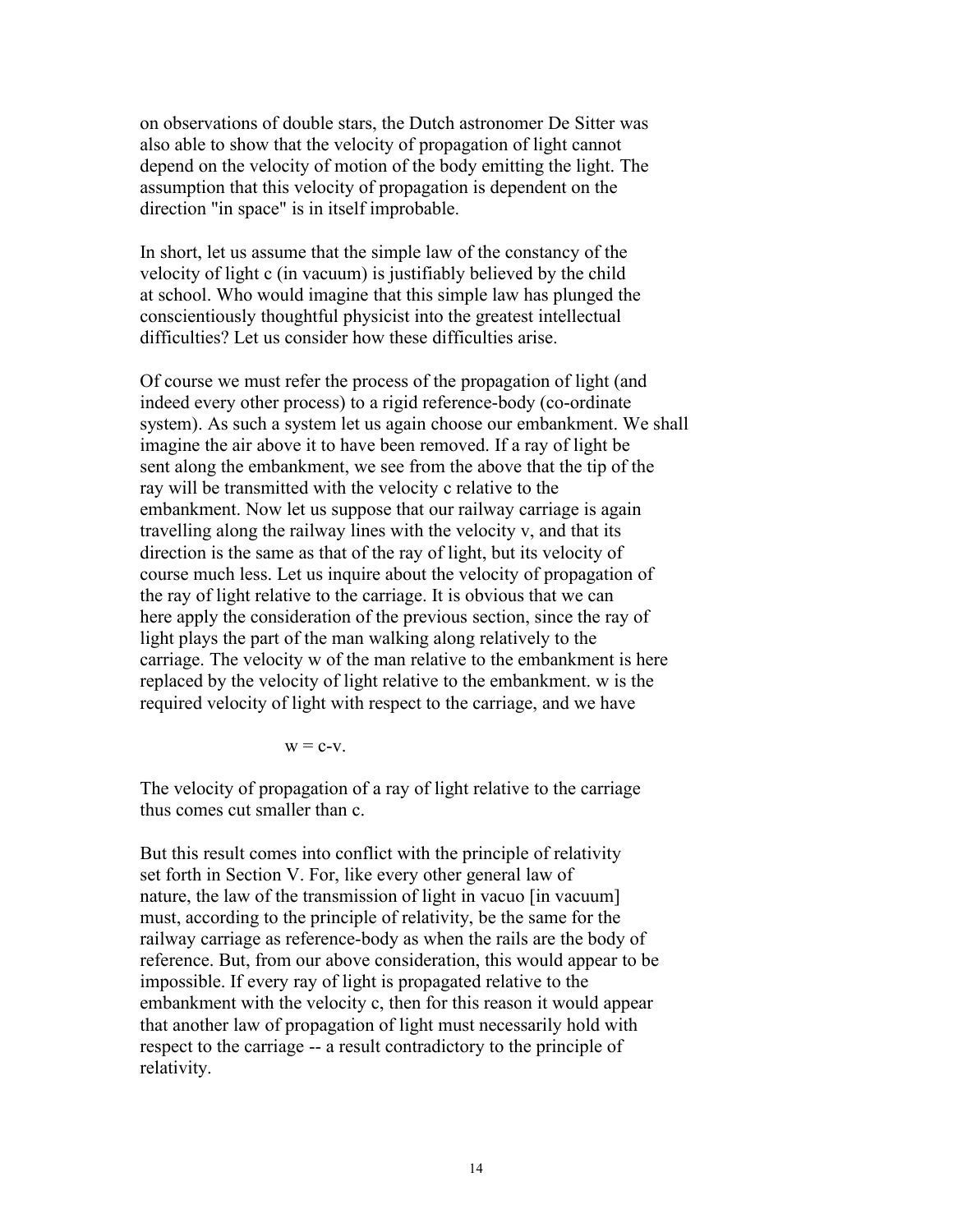In view of this dilemma there appears to be nothing else for it than to abandon either the principle of relativity or the simple law of the propagation of light in vacuo. Those of you who have carefully followed the preceding discussion are almost sure to expect that we should retain the principle of relativity, which appeals so convincingly to the intellect because it is so natural and simple. The law of the propagation of light in vacuo would then have to be replaced by a more complicated law conformable to the principle of relativity. The development of theoretical physics shows, however, that we cannot pursue this course. The epoch-making theoretical investigations of H. A. Lorentz on the electrodynamical and optical phenomena connected with moving bodies show that experience in this domain leads conclusively to a theory of electromagnetic phenomena, of which the law of the constancy of the velocity of light in vacuo is a necessary consequence. Prominent theoretical physicists were therefore more inclined to reject the principle of relativity, in spite of the fact that no empirical data had been found which were contradictory to this principle.

At this juncture the theory of relativity entered the arena. As a result of an analysis of the physical conceptions of time and space, it became evident that in reality there is not the least incompatibility between the principle of relativity and the law of propagation of light, and that by systematically holding fast to both these laws a logically rigid theory could be arrived at. This theory has been called the special theory of relativity to distinguish it from the extended theory, with which we shall deal later. In the following pages we shall present the fundamental ideas of the special theory of relativity.

# <span id="page-14-0"></span>**ON THE IDEA OF TIME IN PHYSICS**

Lightning has struck the rails on our railway embankment at two places A and B far distant from each other. I make the additional assertion that these two lightning flashes occurred simultaneously. If I ask you whether there is sense in this statement, you will answer my question with a decided "Yes." But if I now approach you with the request to explain to me the sense of the statement more precisely, you find after some consideration that the answer to this question is not so easy as it appears at first sight.

After some time perhaps the following answer would occur to you: "The significance of the statement is clear in itself and needs no further explanation; of course it would require some consideration if I were to be commissioned to determine by observations whether in the actual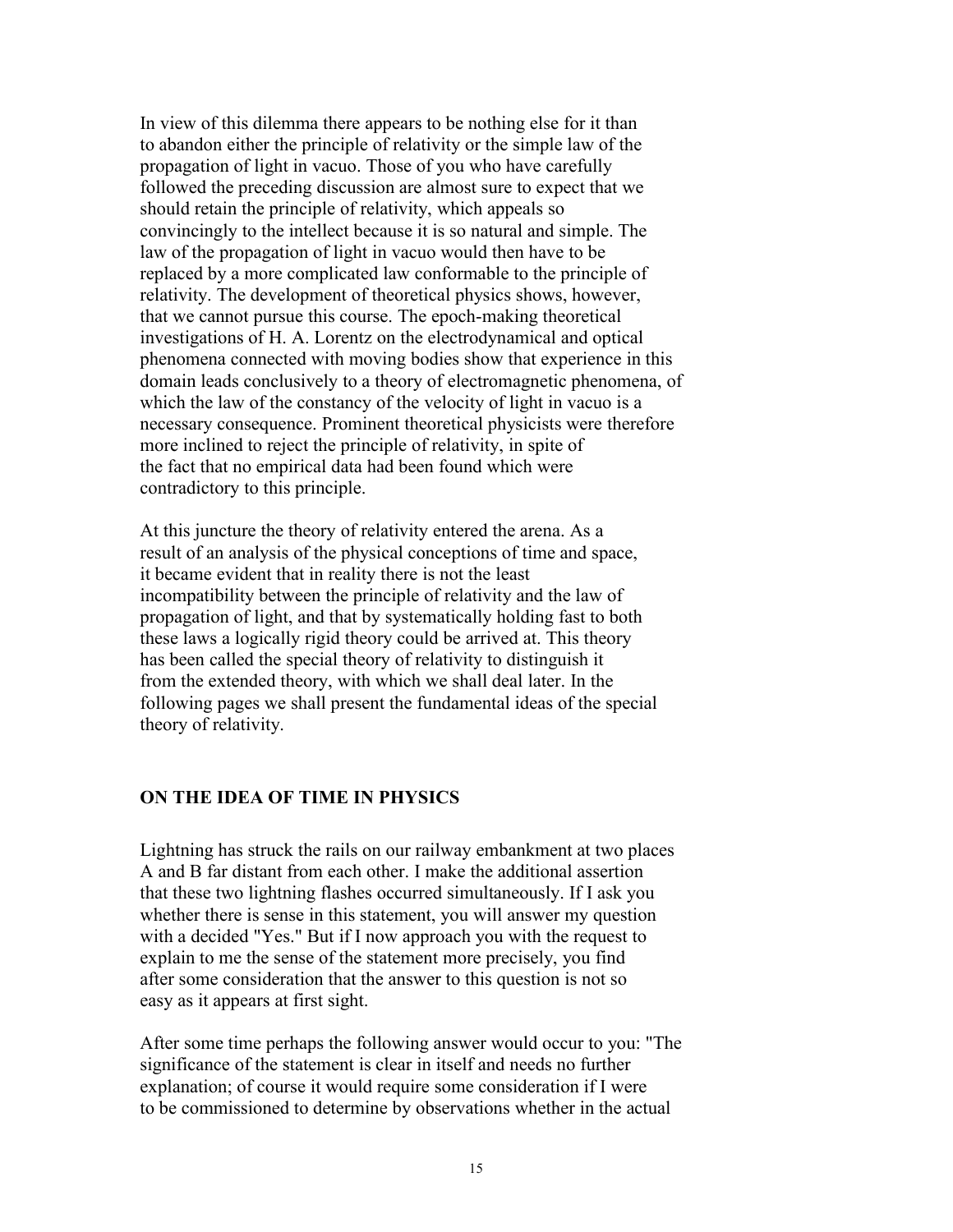case the two events took place simultaneously or not." I cannot be satisfied with this answer for the following reason. Supposing that as a result of ingenious considerations an able meteorologist were to discover that the lightning must always strike the places A and B simultaneously, then we should be faced with the task of testing whether or not this theoretical result is in accordance with the reality. We encounter the same difficulty with all physical statements in which the conception " simultaneous " plays a part. The concept does not exist for the physicist until he has the possibility of discovering whether or not it is fulfilled in an actual case. We thus require a definition of simultaneity such that this definition supplies us with the method by means of which, in the present case, he can decide by experiment whether or not both the lightning strokes occurred simultaneously. As long as this requirement is not satisfied, I allow myself to be deceived as a physicist (and of course the same applies if I am not a physicist), when I imagine that I am able to attach a meaning to the statement of simultaneity. (I would ask the reader not to proceed farther until he is fully convinced on this point.)

After thinking the matter over for some time you then offer the following suggestion with which to test simultaneity. By measuring along the rails, the connecting line AB should be measured up and an observer placed at the mid-point M of the distance AB. This observer should be supplied with an arrangement (e.g. two mirrors inclined at  $90^{\circ}$ ) which allows him visually to observe both places A and B at the same time. If the observer perceives the two flashes of lightning at the same time, then they are simultaneous.

I am very pleased with this suggestion, but for all that I cannot regard the matter as quite settled, because I feel constrained to raise the following objection:<br>"Your definition would certainly be right, if only I knew that the

light by means of which the observer at M perceives the lightning flashes travels along the length A arrow M with the same velocity as along the length B arrow M. But an examination of this supposition would only be possible if we already had at our disposal the means of measuring time. It would thus appear as though we were moving here in a logical circle."

After further consideration you cast a somewhat disdainful glance at me -- and rightly so -- and you declare:

"I maintain my previous definition nevertheless, because in reality it assumes absolutely nothing about light. There is only one demand to be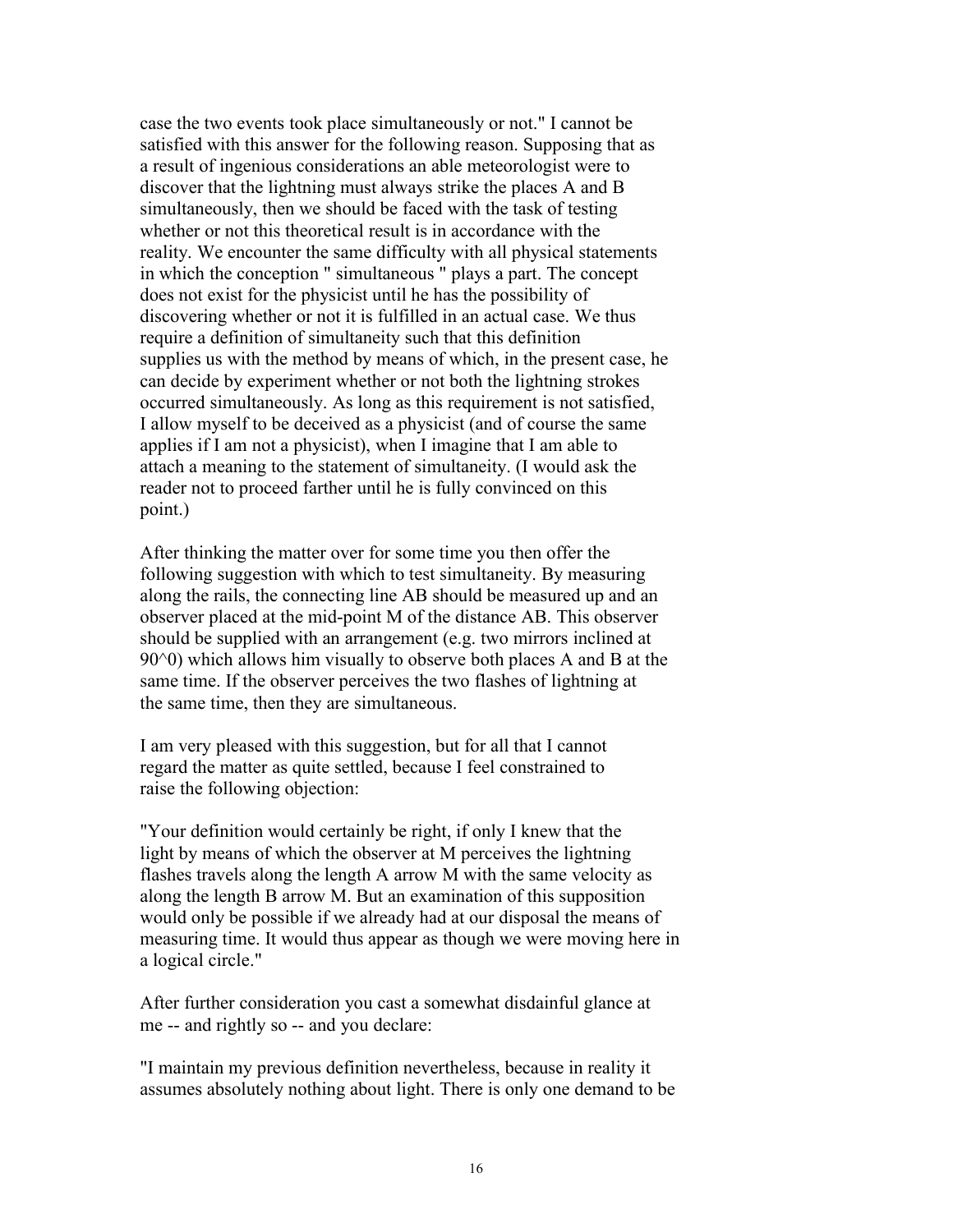made of the definition of simultaneity, namely, that in every real case it must supply us with an empirical decision as to whether or not the conception that has to be defined is fulfilled. That my definition satisfies this demand is indisputable. That light requires the same time to traverse the path A arrow M as for the path B arrow M is in reality neither a supposition nor a hypothesis about the physical nature of light, but a stipulation which I can make of my own freewill in order to arrive at a definition of simultaneity."

It is clear that this definition can be used to give an exact meaning not only to two events, but to as many events as we care to choose, and independently of the positions of the scenes of the events with respect to the body of reference \* (here the railway embankment). We are thus led also to a definition of " time " in physics. For this purpose we suppose that clocks of identical construction are placed at the points A, B and C of the railway line (co-ordinate system) and that they are set in such a manner that the positions of their pointers are simultaneously (in the above sense) the same. Under these conditions we understand by the "time " of an event the reading (position of the hands) of that one of these clocks which is in the immediate vicinity (in space) of the event. In this manner a time-value is associated with every event which is essentially capable of observation.

This stipulation contains a further physical hypothesis, the validity of which will hardly be doubted without empirical evidence to the contrary. It has been assumed that all these clocks go at the same rate if they are of identical construction. Stated more exactly: When two clocks arranged at rest in different places of a reference-body are set in such a manner that a particular position of the pointers of the one clock is simultaneous (in the above sense) with the same position, of the pointers of the other clock, then identical " settings " are always simultaneous (in the sense of the above definition).

### **Notes**

\*) We suppose further, that, when three events A, B and C occur in different places in such a manner that A is simultaneous with B and B is simultaneous with C (simultaneous in the sense of the above definition), then the criterion for the simultaneity of the pair of events A, C is also satisfied. This assumption is a physical hypothesis about the law of propagation of light: it must certainly be fulfilled if we are to maintain the law of the constancy of the velocity of light in vacuo.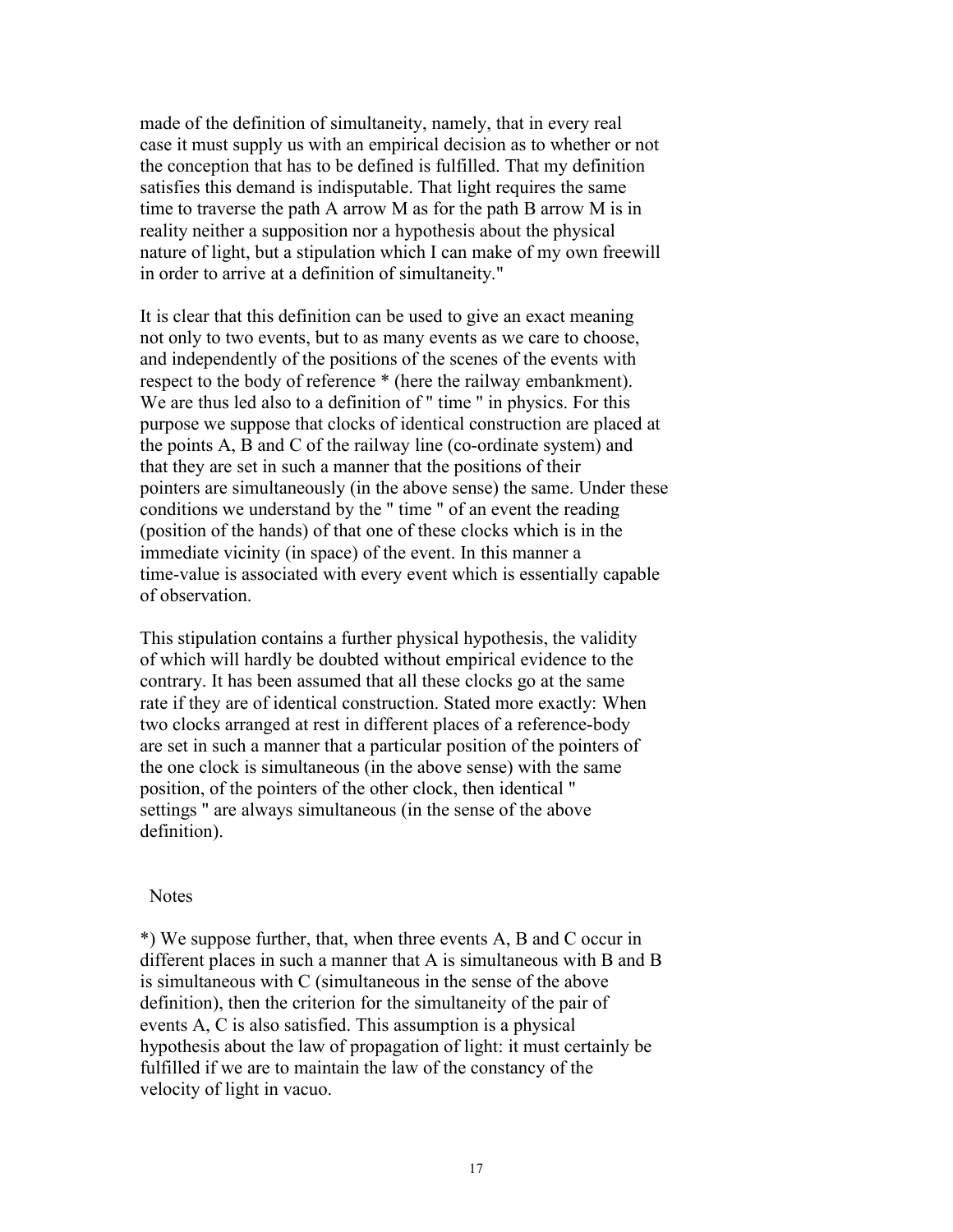### <span id="page-17-0"></span>**THE RELATIVITY OF SIMULATNEITY**

Up to now our considerations have been referred to a particular body of reference, which we have styled a " railway embankment." We suppose a very long train travelling along the rails with the constant velocity v and in the direction indicated in Fig 1. People travelling in this train will with a vantage view the train as a rigid reference-body (co-ordinate system); they regard all events in



reference to the train. Then every event which takes place along the line also takes place at a particular point of the train. Also the definition of simultaneity can be given relative to the train in exactly the same way as with respect to the embankment. As a natural consequence, however, the following question arises :

Are two events (e.g. the two strokes of lightning  $A$  and  $B$ ) which are simultaneous with reference to the railway embankment also simultaneous relatively to the train? We shall show directly that the answer must be in the negative.

When we say that the lightning strokes A and B are simultaneous with respect to be embankment, we mean: the rays of light emitted at the places A and B, where the lightning occurs, meet each other at the mid-point M of the length A arrow B of the embankment. But the events A and B also correspond to positions A and B on the train. Let M1 be the mid-point of the distance A arrow B on the travelling train. Just when the flashes (as judged from the embankment) of lightning occur, this point M1 naturally coincides with the point M but it moves towards the right in the diagram with the velocity v of the train. If an observer sitting in the position M1 in the train did not possess this velocity, then he would remain permanently at M, and the light rays emitted by the flashes of lightning A and B would reach him simultaneously, i.e. they would meet just where he is situated. Now in reality (considered with reference to the railway embankment) he is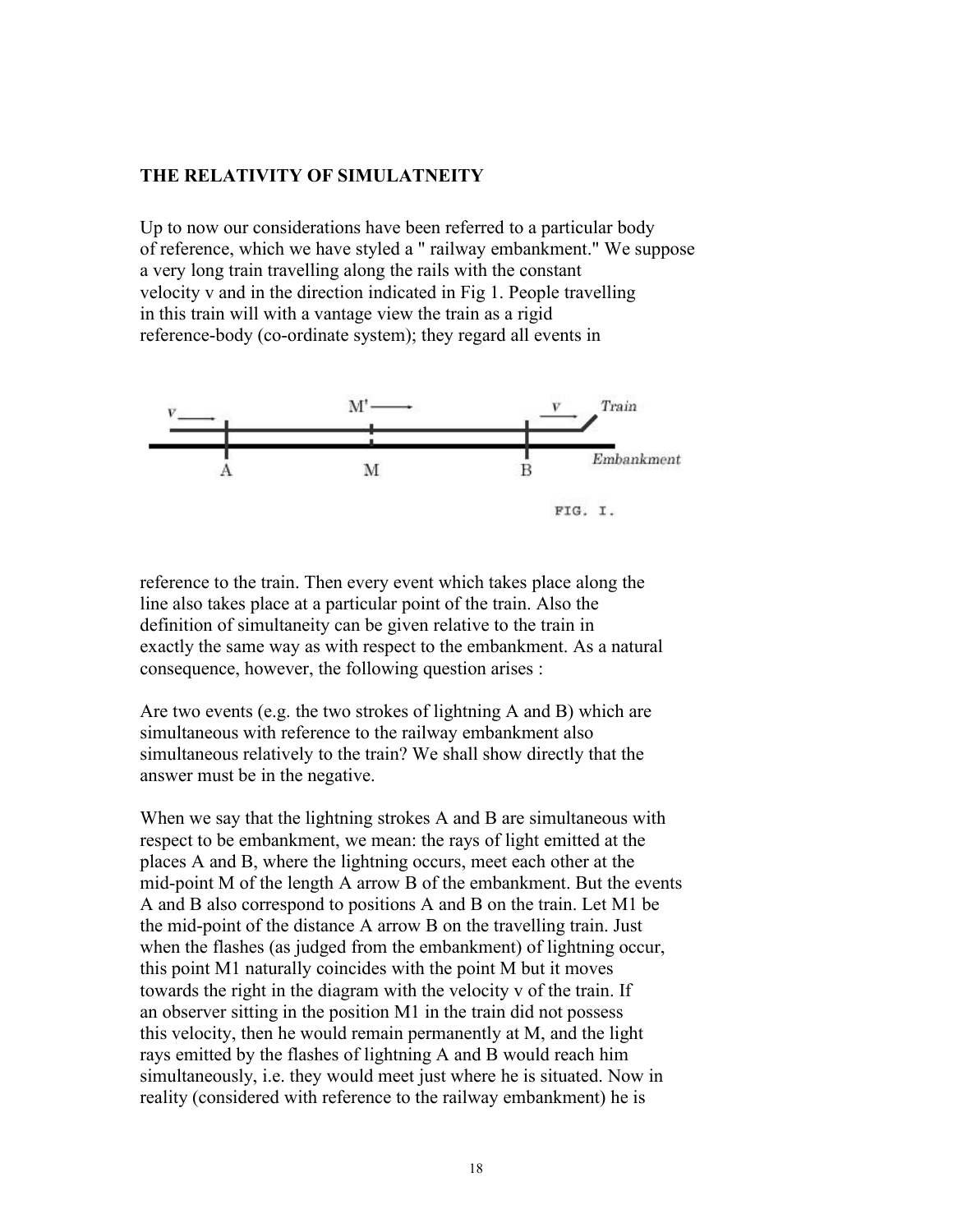hastening towards the beam of light coming from B, whilst he is riding on ahead of the beam of light coming from A. Hence the observer will see the beam of light emitted from B earlier than he will see that emitted from A. Observers who take the railway train as their reference-body must therefore come to the conclusion that the lightning flash B took place earlier than the lightning flash A. We thus arrive at the important result:

Events which are simultaneous with reference to the embankment are not simultaneous with respect to the train, and vice versa (relativity of simultaneity). Every reference-body (co-ordinate system) has its own particular time ; unless we are told the reference-body to which the statement of time refers, there is no meaning in a statement of the time of an event.

Now before the advent of the theory of relativity it had always tacitly been assumed in physics that the statement of time had an absolute significance, i.e. that it is independent of the state of motion of the body of reference. But we have just seen that this assumption is incompatible with the most natural definition of simultaneity; if we discard this assumption, then the conflict between the law of the propagation of light in vacuo and the principle of relativity (developed in Section 7) disappears.

We were led to that conflict by the considerations of Section 6, which are now no longer tenable. In that section we concluded that the man in the carriage, who traverses the distance w per second relative to the carriage, traverses the same distance also with respect to the embankment in each second of time. But, according to the foregoing considerations, the time required by a particular occurrence with respect to the carriage must not be considered equal to the duration of the same occurrence as judged from the embankment (as reference-body). Hence it cannot be contended that the man in walking travels the distance w relative to the railway line in a time which is equal to one second as judged from the embankment.

Moreover, the considerations of Section 6 are based on yet a second assumption, which, in the light of a strict consideration, appears to be arbitrary, although it was always tacitly made even before the introduction of the theory of relativity.

# <span id="page-18-0"></span>**ON THE RELATIVITY OF THE CONCEPTION OF DISTANCE**

Let us consider two particular points on the train  $*$  travelling along the embankment with the velocity v, and inquire as to their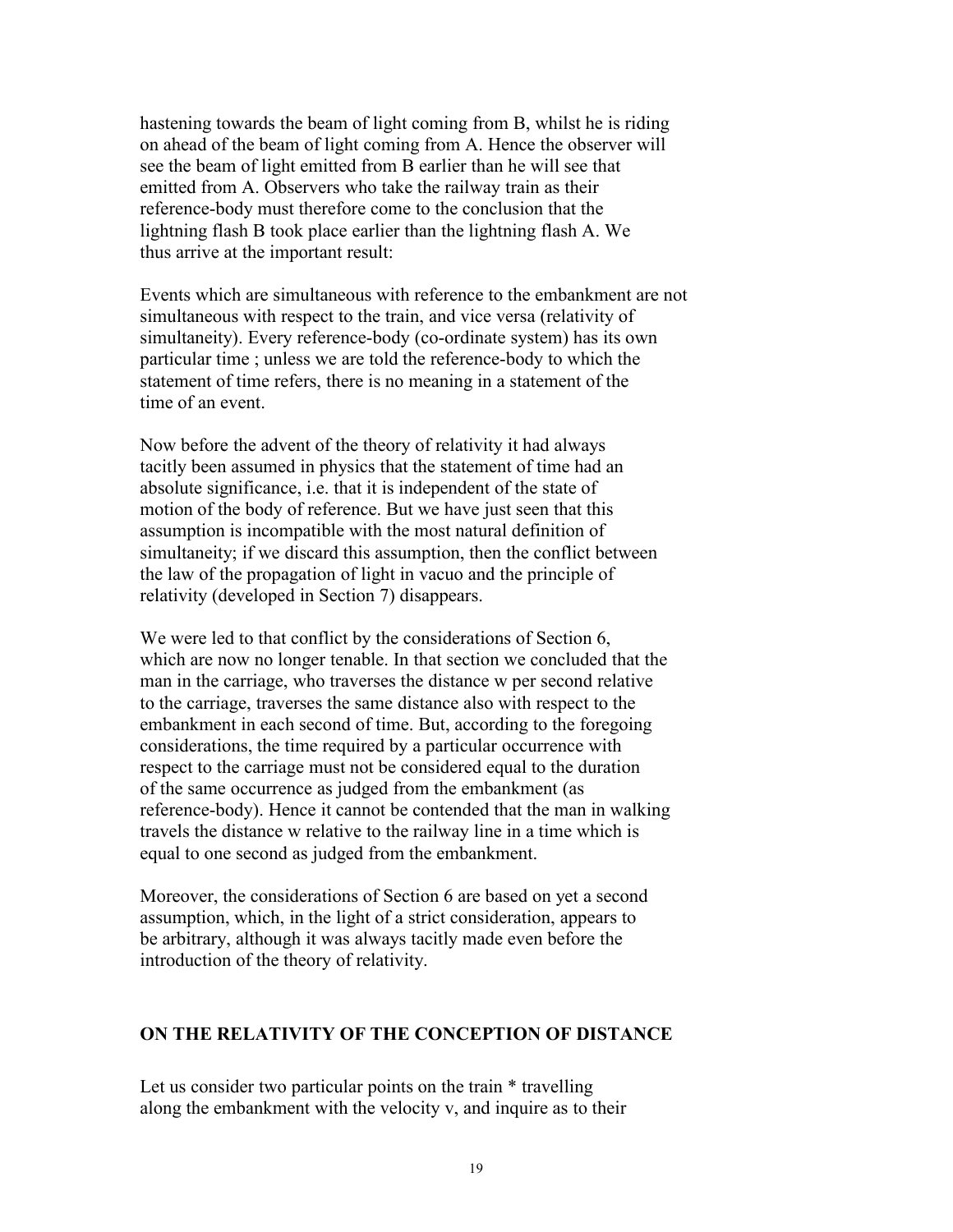distance apart. We already know that it is necessary to have a body of reference for the measurement of a distance, with respect to which body the distance can be measured up. It is the simplest plan to use the train itself as reference-body (co-ordinate system). An observer in the train measures the interval by marking off his measuring-rod in a straight line (e.g. along the floor of the carriage) as many times as is necessary to take him from the one marked point to the other. Then the number which tells us how often the rod has to be laid down is the required distance.

It is a different matter when the distance has to be judged from the railway line. Here the following method suggests itself. If we call  $A^{\wedge}1$  and  $B^{\wedge}1$  the two points on the train whose distance apart is required, then both of these points are moving with the velocity v along the embankment. In the first place we require to determine the points A and B of the embankment which are just being passed by the two points  $A^{\wedge}1$  and  $B^{\wedge}1$  at a particular time t -- judged from the embankment. These points A and B of the embankment can be determined by applying the definition of time given in Section 8. The distance between these points A and B is then measured by repeated application of thee measuring-rod along the embankment.

A priori it is by no means certain that this last measurement will supply us with the same result as the first. Thus the length of the train as measured from the embankment may be different from that obtained by measuring in the train itself. This circumstance leads us to a second objection which must be raised against the apparently obvious consideration of Section 6. Namely, if the man in the carriage covers the distance w in a unit of time -- measured from the train, -- then this distance -- as measured from the embankment -- is not necessarily also equal to w.

**Notes** 

\*) e.g. the middle of the first and of the hundredth carriage.

# <span id="page-19-0"></span>**THE LORENTZ TRANSFORMATION**

The results of the last three sections show that the apparent incompatibility of the law of propagation of light with the principle of relativity (Section 7) has been derived by means of a consideration which borrowed two unjustifiable hypotheses from classical mechanics; these are as follows: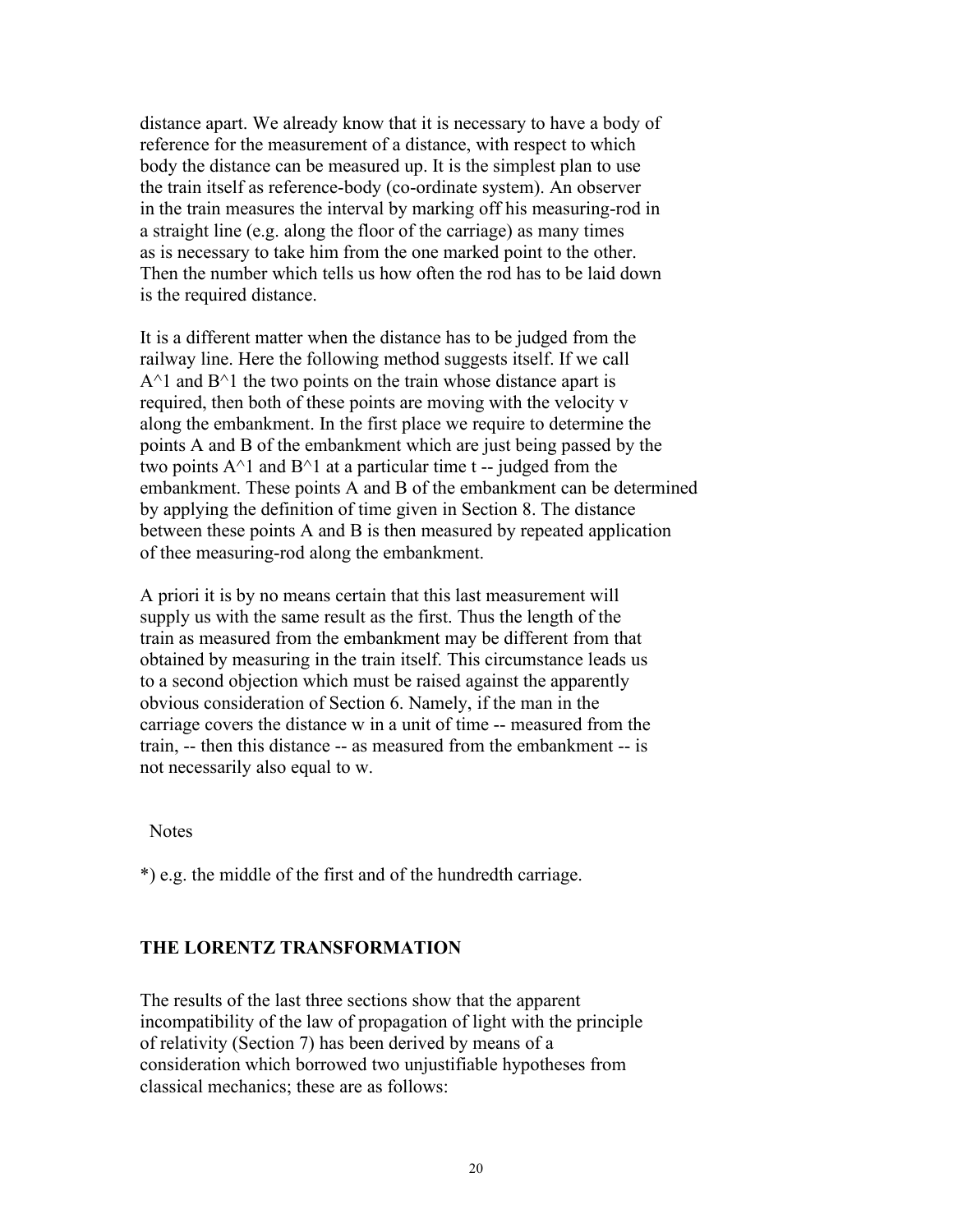(1) The time-interval (time) between two events is independent of the condition of motion of the body of reference.

(2) The space-interval (distance) between two points of a rigid body is independent of the condition of motion of the body of reference.

If we drop these hypotheses, then the dilemma of Section 7 disappears, because the theorem of the addition of velocities derived in Section 6 becomes invalid. The possibility presents itself that the law of the propagation of light in vacuo may be compatible with the principle of relativity, and the question arises: How have we to modify the considerations of Section 6 in order to remove the apparent disagreement between these two fundamental results of experience? This question leads to a general one. In the discussion of Section 6 we have to do with places and times relative both to the train and to the embankment. How are we to find the place and time of an event in relation to the train, when we know the place and time of the event with respect to the railway embankment ? Is there a thinkable answer to this question of such a nature that the law of transmission of light in vacuo does not contradict the principle of relativity ? In other words : Can we conceive of a relation between place and time of the individual events relative to both reference-bodies, such that every ray of light possesses the velocity of transmission c relative to the embankment and relative to the train ? This question leads to a quite definite positive answer, and to a perfectly definite transformation law for the space-time magnitudes of an event when changing over from one body of reference to another.

Before we deal with this, we shall introduce the following incidental consideration. Up to the present we have only considered events taking place along the embankment, which had mathematically to assume the function of a straight line. In the manner indicated in Section 2 we can imagine this reference-body supplemented laterally and in a vertical direction by means of a framework of rods, so that an event which takes place anywhere can be localised with reference to this framework.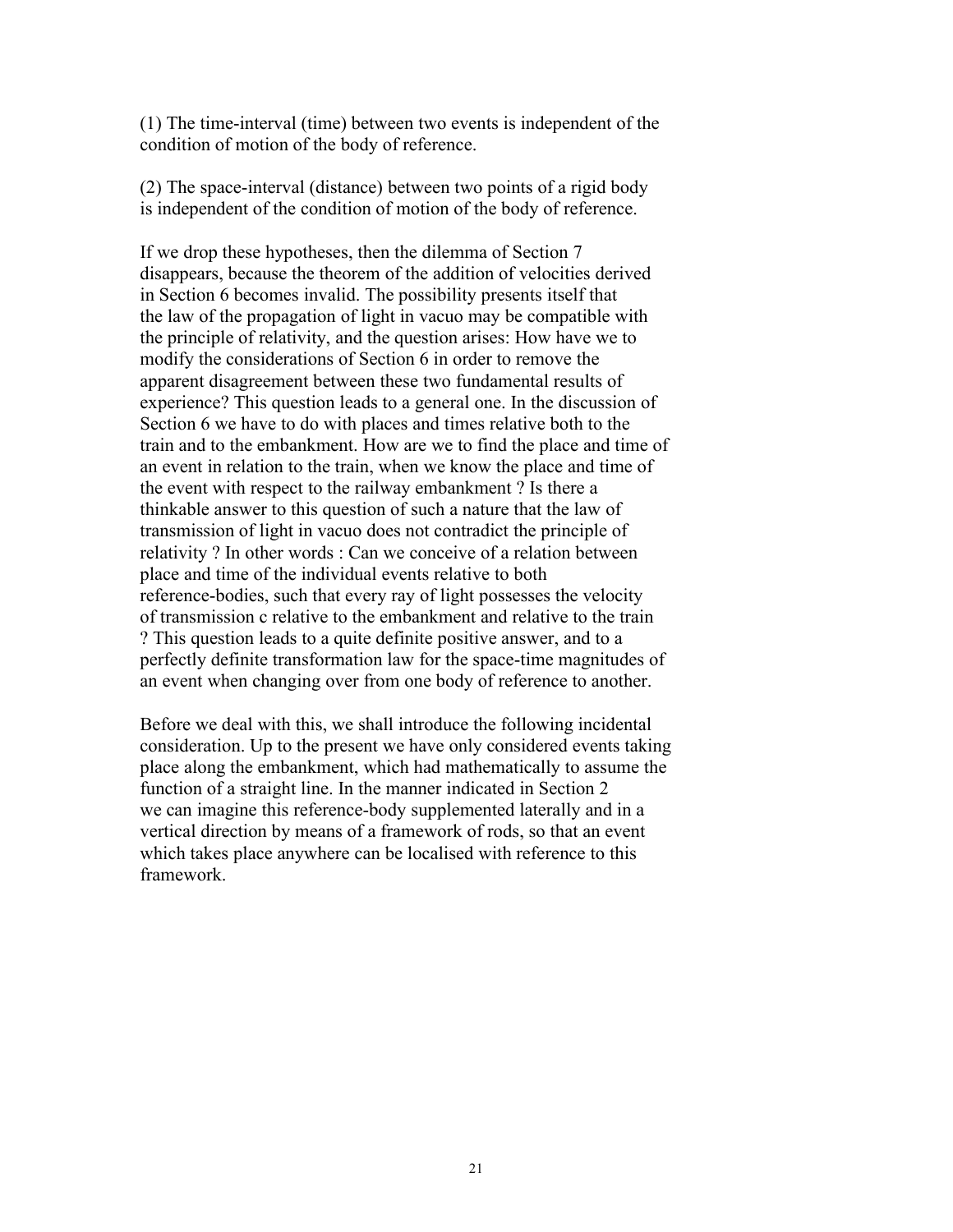

Similarly, we can imagine the train travelling with the velocity v to be continued across the whole of space, so that every event, no matter how far off it may be, could also be localised with respect to the second framework. Without committing any fundamental error, we can disregard the fact that in reality these frameworks would continually interfere with each other, owing to the impenetrability of solid bodies. In every such framework we imagine three surfaces perpendicular to each other marked out, and designated as " co-ordinate planes " (" co-ordinate system "). A co-ordinate system K then corresponds to the embankment, and a co-ordinate system K' to the train. An event, wherever it may have taken place, would be fixed in space with respect to K by the three perpendiculars  $x, y, z$ on the co-ordinate planes, and with regard to time by a time value t. Relative to K1, the same event would be fixed in respect of space and time by corresponding values x1, y1, z1, t1, which of course are not identical with x, y, z, t. It has already been set forth in detail how these magnitudes are to be regarded as results of physical measurements.

Obviously our problem can be exactly formulated in the following manner. What are the values  $x1, y1, z1, t1$ , of an event with respect to K1, when the magnitudes x, y, z, t, of the same event with respect to K are given ? The relations must be so chosen that the law of the transmission of light in vacuo is satisfied for one and the same ray of light (and of course for every ray) with respect to K and K1. For the relative orientation in space of the co-ordinate systems indicated in the diagram ([7]Fig. 2), this problem is solved by means of the equations :

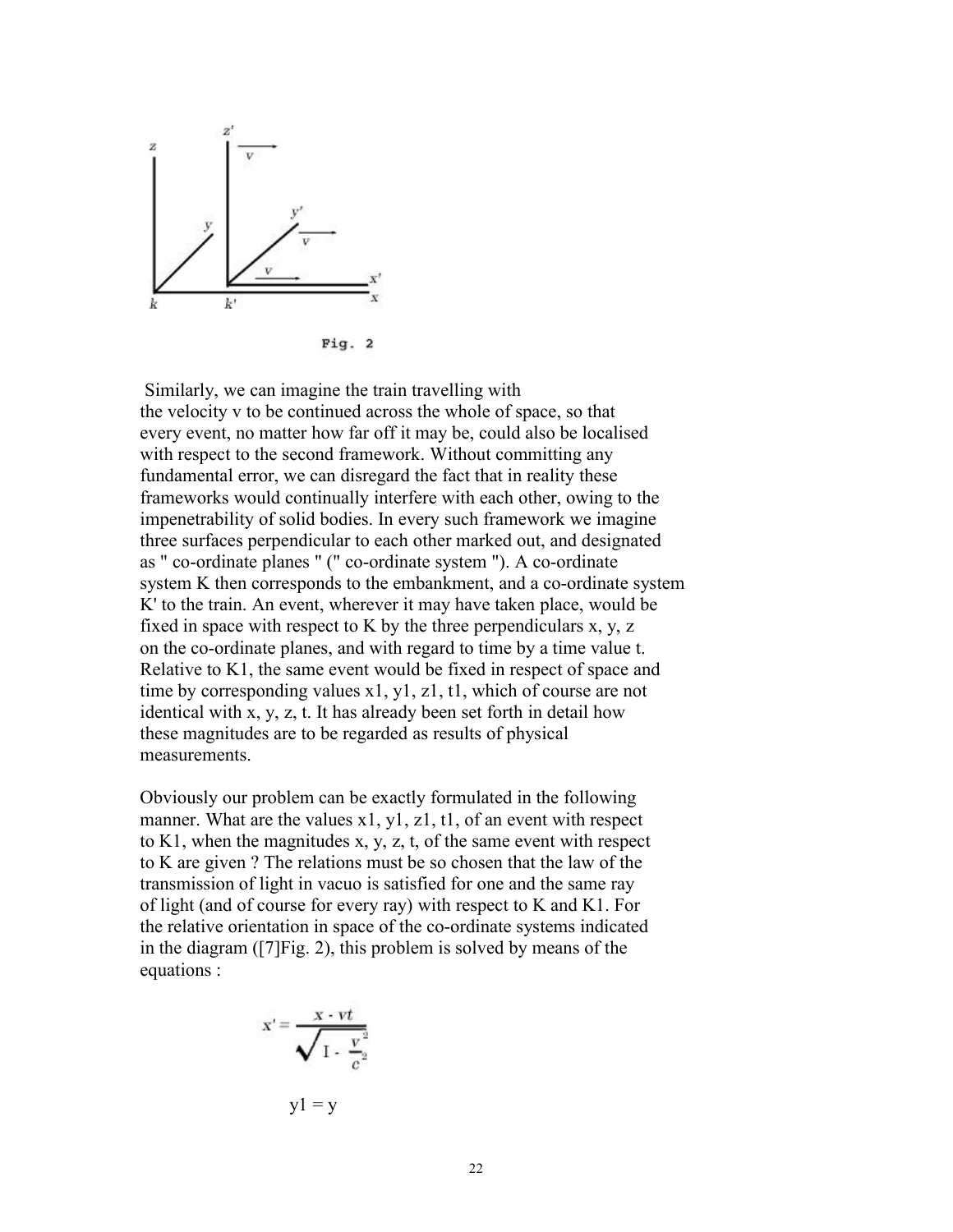$$
z1 = z
$$

$$
t' = \frac{t - \frac{v}{c^2} \cdot x}{\sqrt{1 - \frac{v^2}{c^2}}}
$$

This system of equations is known as the "Lorentz transformation." \*

If in place of the law of transmission of light we had taken as our basis the tacit assumptions of the older mechanics as to the absolute character of times and lengths, then instead of the above we should have obtained the following equations:

$$
x1 = x - vt
$$
  
\n
$$
y1 = y
$$
  
\n
$$
z1 = z
$$
  
\n
$$
t1 = t
$$

This system of equations is often termed the "Galilei transformation." The Galilei transformation can be obtained from the Lorentz transformation by substituting an infinitely large value for the velocity of light c in the latter transformation.

Aided by the following illustration, we can readily see that, in accordance with the Lorentz transformation, the law of the transmission of light in vacuo is satisfied both for the reference-body K and for the reference-body K1. A light-signal is sent along the positive x-axis, and this light-stimulus advances in accordance with the equation

 $x = ct$ ,

i.e. with the velocity c. According to the equations of the Lorentz transformation, this simple relation between x and t involves a relation between x1 and t1. In point of fact, if we substitute for x the value ct in the first and fourth equations of the Lorentz transformation, we obtain:

$$
x' = \frac{(c \cdot v)t}{\sqrt{1 - \frac{v^2}{c^2}}}
$$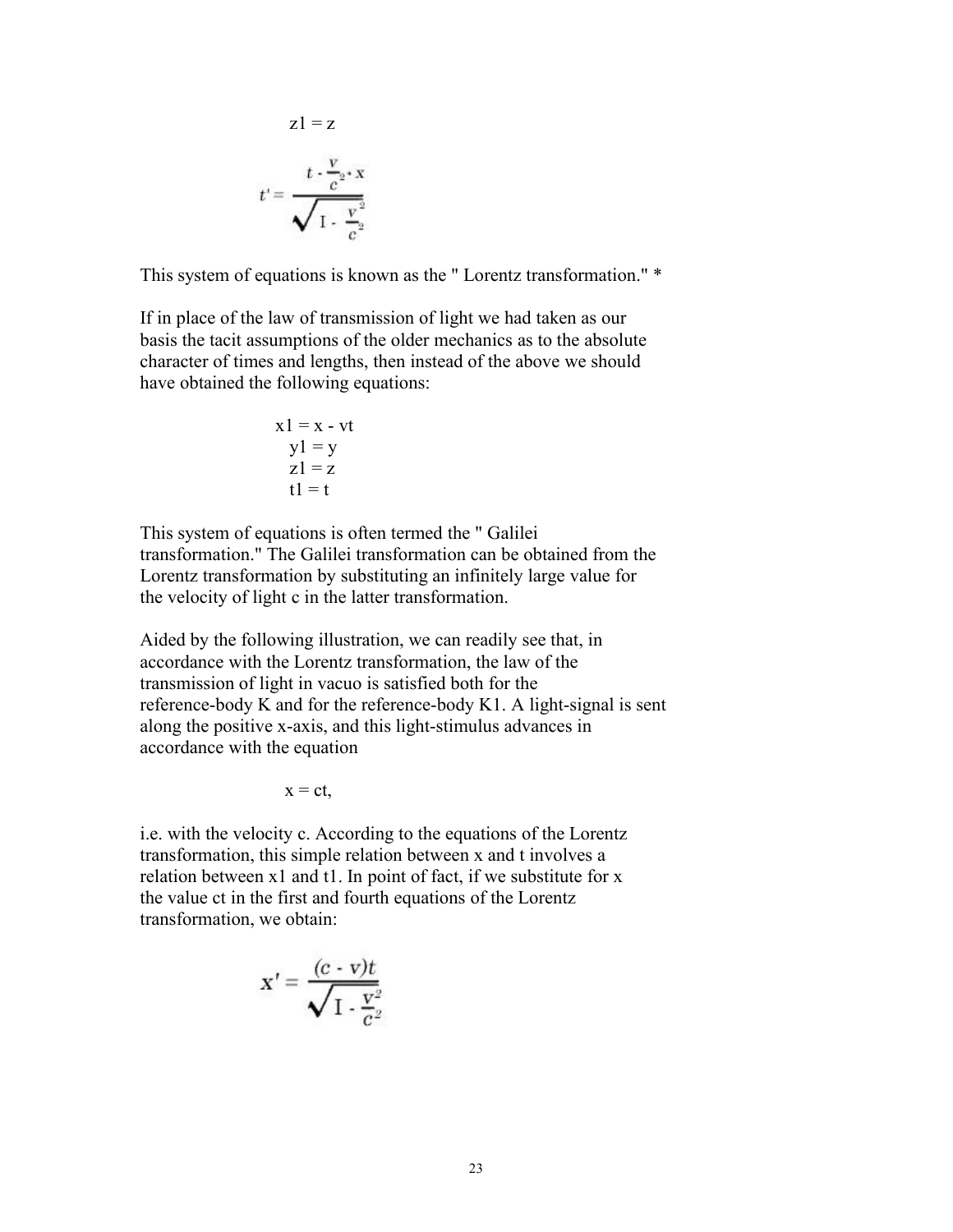$$
t' = \frac{\left(1 - \frac{v}{c}\right)t}{\sqrt{1 - \frac{v^2}{c^2}}}
$$

from which, by division, the expression

$$
x1 = ct1
$$

immediately follows. If referred to the system K1, the propagation of light takes place according to this equation. We thus see that the velocity of transmission relative to the reference-body K1 is also equal to c. The same result is obtained for rays of light advancing in any other direction whatsoever. Of cause this is not surprising, since the equations of the Lorentz transformation were derived conformably to this point of view.

**Notes** 

\*) A simple derivation of the Lorentz transformation is given in Appendix I.

#### <span id="page-23-0"></span>**THE BEHAVIOUR OF MEASURING-RODS AND CLOCKS IN MOTION**

Place a metre-rod in the  $x1$ -axis of K1 in such a manner that one end (the beginning) coincides with the point  $x1=0$  whilst the other end (the end of the rod) coincides with the point  $x1=I$ . What is the length of the metre-rod relatively to the system K? In order to learn this, we need only ask where the beginning of the rod and the end of the rod lie with respect to K at a particular time t of the system K. By means of the first equation of the Lorentz transformation the values of these two points at the time  $t = 0$  can be shown to be

$$
x_{\text{(beginning of rod)}} = 0 \quad \sqrt{I - \frac{v^2}{c^2}}
$$

$$
x_{(end of rod)} = I \sqrt{I - \frac{v^2}{c^2}}
$$

the distance between the points being  $\sqrt{1 - v^2/c^2}$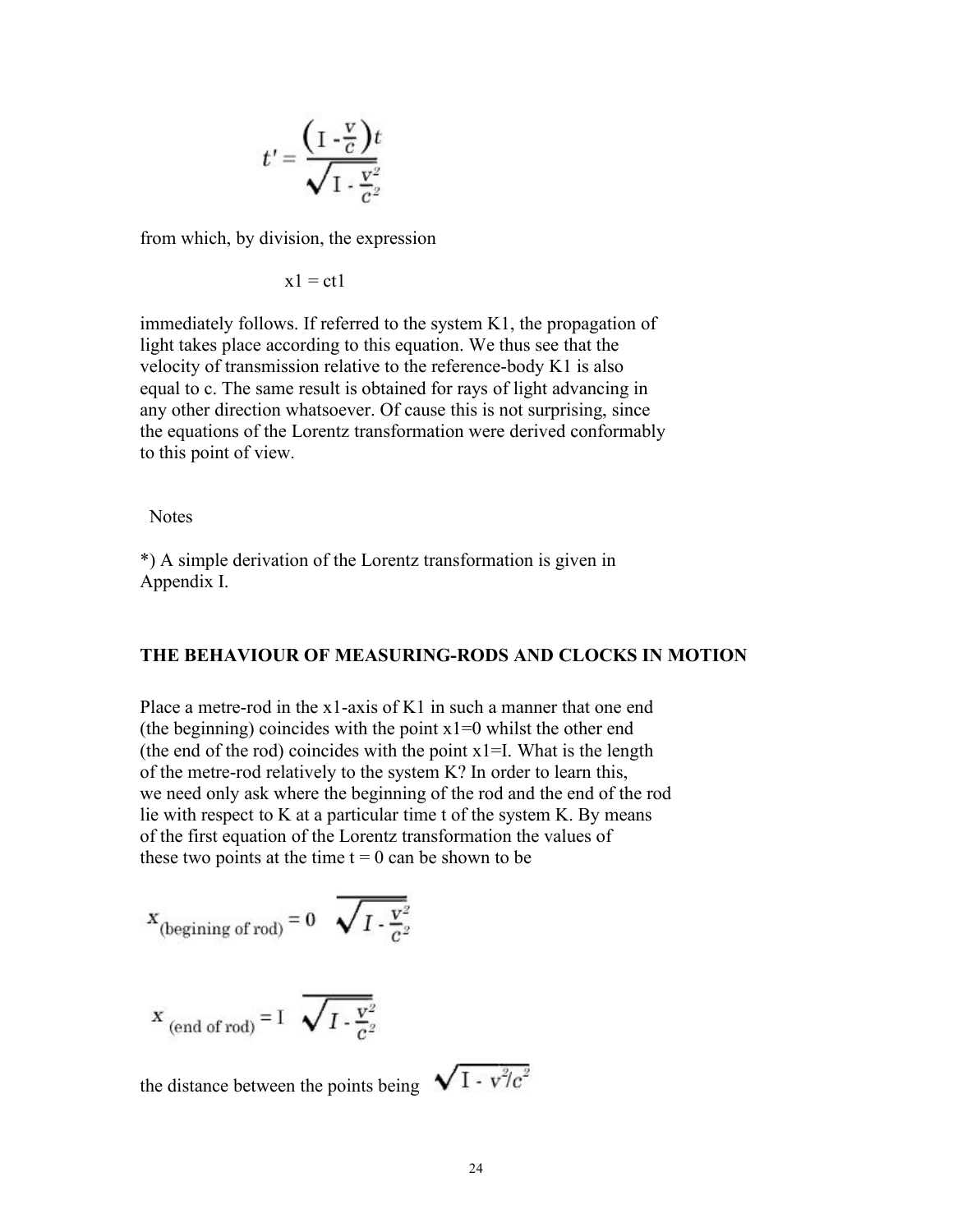But the metre-rod is moving with the velocity v relative to K. It therefore follows that the length of a rigid metre-rod moving in the direction of its length with a velocity v is  $\sqrt{1 - v^2/c^2}$  of a metre.

The rigid rod is thus shorter when in motion than when at rest, and the more quickly it is moving, the shorter is the rod. For the velocity v=c we should have  $\sqrt{1 - v^2/c^2} = 0$ 

and for stiII greater velocities the square-root becomes imaginary. From this we conclude that in the theory of relativity the velocity c plays the part of a limiting velocity, which can neither be reached nor exceeded by any real body.

Of course this feature of the velocity c as a limiting velocity also clearly follows from the equations of the Lorentz transformation, for these became meaningless if we choose values of v greater than c.

If, on the contrary, we had considered a metre-rod at rest in the x-axis with respect to K, then we should have found that the length of the rod as judged from K1 would have been  $\sqrt{1 - v^2/c^2}$ ;

this is quite in accordance with the principle of relativity which forms the basis of our considerations.

A Priori it is quite clear that we must be able to learn something about the physical behaviour of measuring-rods and clocks from the equations of transformation, for the magnitudes  $z$ ,  $y$ ,  $x$ ,  $t$ , are nothing more nor less than the results of measurements obtainable by means of measuring-rods and clocks. If we had based our considerations on the Galileian transformation we should not have obtained a contraction of the rod as a consequence of its motion.

Let us now consider a seconds-clock which is permanently situated at the origin  $(x1=0)$  of K1. t1=0 and t1=I are two successive ticks of this clock. The first and fourth equations of the Lorentz transformation give for these two ticks:

$$
\mathsf{t}=0
$$

and

$$
t' = \frac{1}{\sqrt{I\cdot\frac{\mathbf{v}^2}{c^2}}}
$$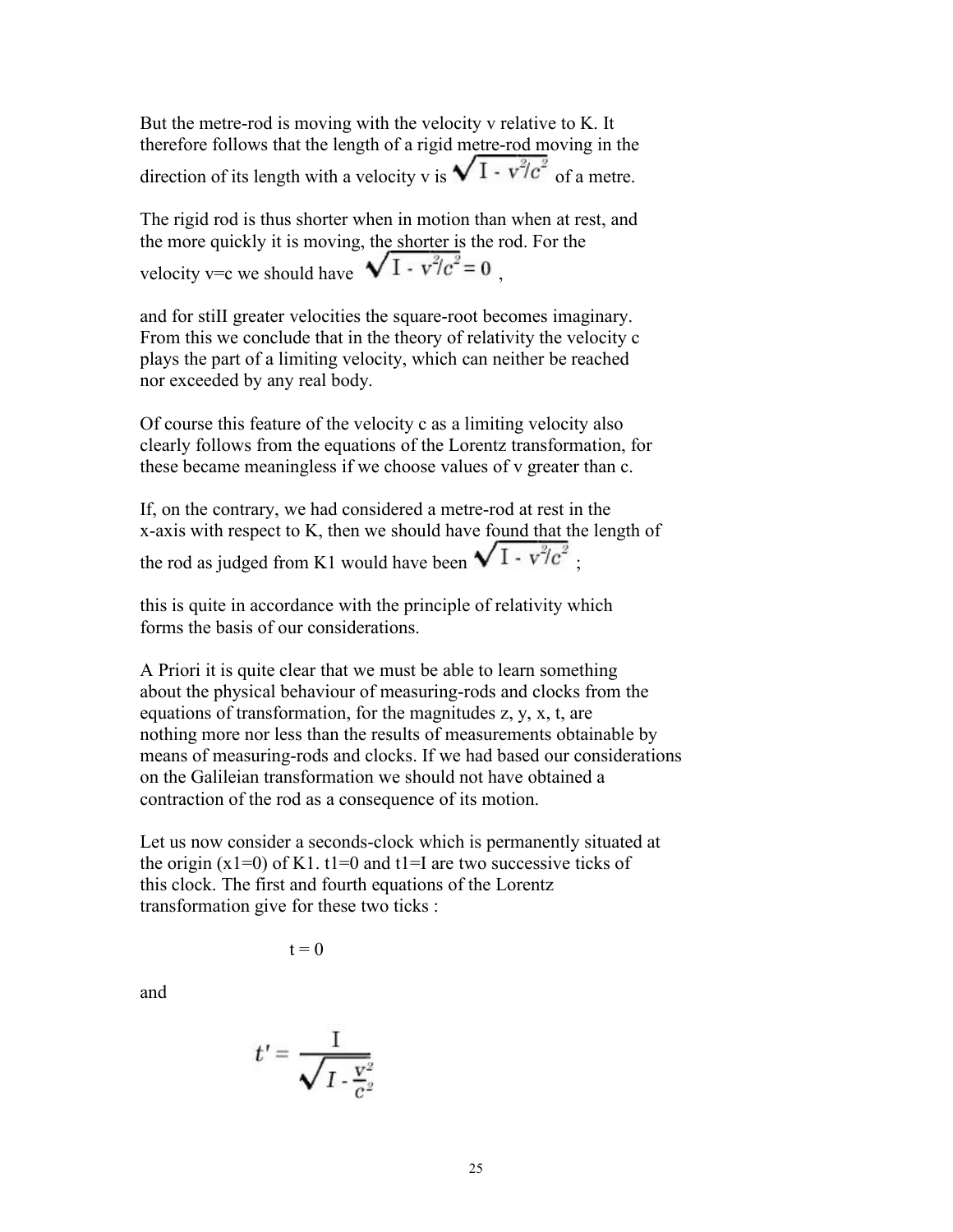As judged from K, the clock is moving with the velocity  $v$ ; as judged from this reference-body, the time which elapses between two strokes of the clock is not one second, but

$$
\frac{1}{\sqrt{I\cdot\frac{v^2}{c^2}}}
$$

seconds, i.e. a somewhat larger time. As a consequence of its motion the clock goes more slowly than when at rest. Here also the velocity c plays the part of an unattainable limiting velocity.

# <span id="page-25-0"></span>**THEOREM OF THE ADDITION OF VELOCITIES. THE EXPERIMENT OF FIZEAU**

Now in practice we can move clocks and measuring-rods only with velocities that are small compared with the velocity of light; hence we shall hardly be able to compare the results of the previous section directly with the reality. But, on the other hand, these results must strike you as being very singular, and for that reason I shall now draw another conclusion from the theory, one which can easily be derived from the foregoing considerations, and which has been most elegantly confirmed by experiment.

In Section 6 we derived the theorem of the addition of velocities in one direction in the form which also results from the hypotheses of classical mechanics- This theorem can also be deduced readily horn the Galilei transformation (Section 11). In place of the man walking inside the carriage, we introduce a point moving relatively to the co-ordinate system K1 in accordance with the equation

$$
x1 = wt1
$$

By means of the first and fourth equations of the Galilei transformation we can express  $x1$  and  $t1$  in terms of x and t, and we then obtain

$$
x = (v + w)t
$$

This equation expresses nothing else than the law of motion of the point with reference to the system K (of the man with reference to the embankment). We denote this velocity by the symbol W, and we then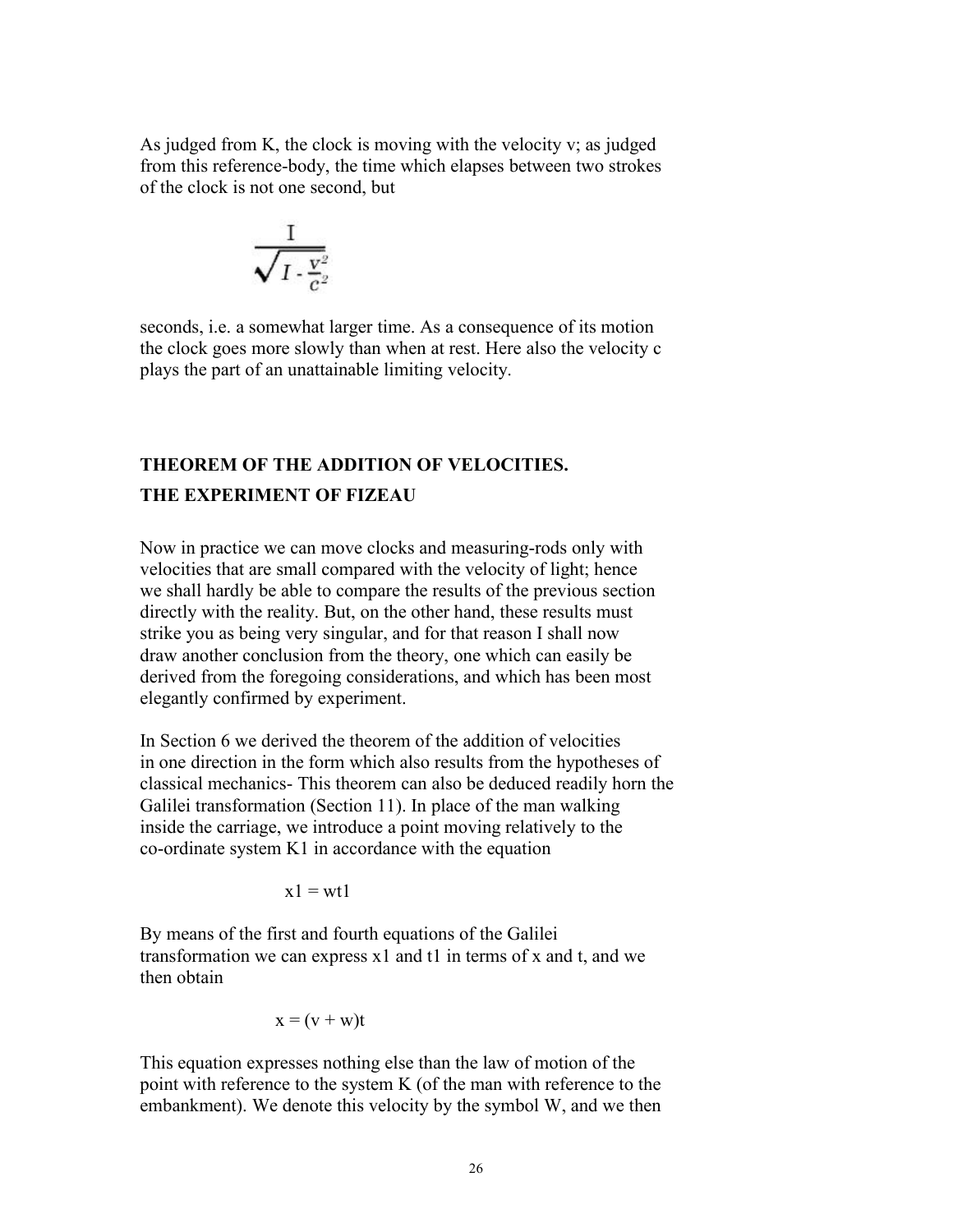obtain, as in Section 6,

$$
\text{W=} \text{v+} \text{w} \qquad \text{A)}
$$

But we can carry out this consideration just as well on the basis of the theory of relativity. In the equation

$$
x1 = wt1 \t\t B)
$$

we must then express  $x1$  and  $t1$  in terms of  $x$  and  $t$ , making use of the first and fourth equations of the Lorentz transformation. Instead of the equation (A) we then obtain the equation

$$
W = \frac{v + w}{1 + \frac{vw}{c^2}}
$$

which corresponds to the theorem of addition for velocities in one direction according to the theory of relativity. The question now arises as to which of these two theorems is the better in accord with experience. On this point we axe enlightened by a most important experiment which the brilliant physicist Fizeau performed more than half a century ago, and which has been repeated since then by some of the best experimental physicists, so that there can be no doubt about its result. The experiment is concerned with the following question. Light travels in a motionless liquid with a particular velocity w. How quickly does it travel in the direction of the arrow in the tube T



 $Fig. 3$ 

when the liquid above mentioned is flowing through the tube with a velocity v ?

In accordance with the principle of relativity we shall certainly have to take for granted that the propagation of light always takes place with the same velocity w with respect to the liquid, whether the latter is in motion with reference to other bodies or not. The velocity of light relative to the liquid and the velocity of the latter relative to the tube are thus known, and we require the velocity of light relative to the tube.

It is clear that we have the problem of Section 6 again before us. The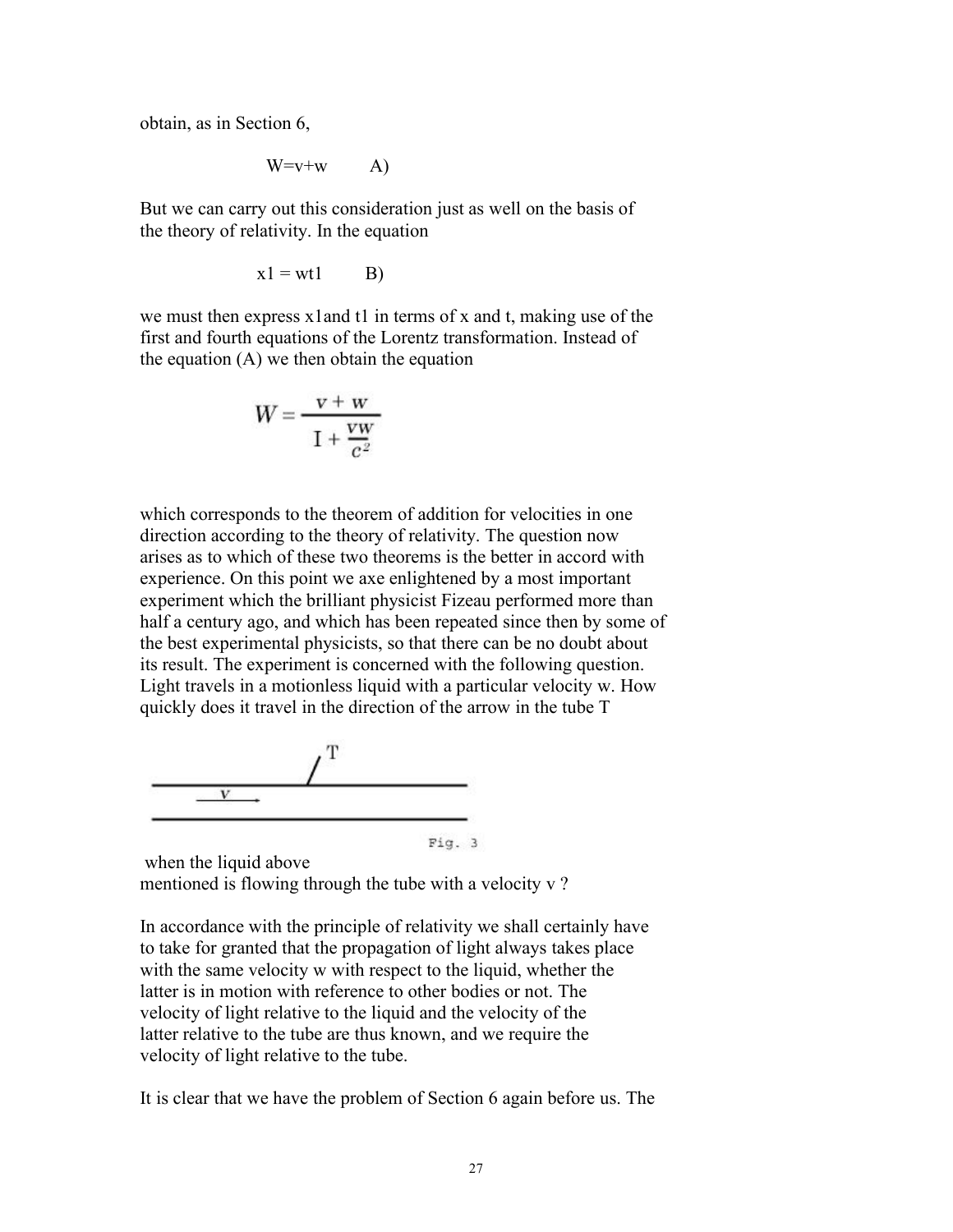tube plays the part of the railway embankment or of the co-ordinate system K, the liquid plays the part of the carriage or of the co-ordinate system K1, and finally, the light plays the part of the man walking along the carriage, or of the moving point in the present section. If we denote the velocity of the light relative to the tube by W, then this is given by the equation (A) or (B), according as the Galilei transformation or the Lorentz transformation corresponds to the facts. Experiment \* decides in favour of equation (B) derived from the theory of relativity, and the agreement is, indeed, very exact. According to recent and most excellent measurements by Zeeman, the influence of the velocity of flow v on the propagation of light is represented by formula (B) to within one per cent.<br>Nevertheless we must now draw attention to the fact that a theory of

this phenomenon was given by H. A. Lorentz long before the statement of the theory of relativity. This theory was ofa purely electrodynamical nature, and was obtained by the use of particular hypotheses as to the electromagnetic structure of matter. This circumstance, however, does not in the least diminish the conclusiveness of the experiment as a crucial test in favour of the theory of relativity, for the electrodynamics of Maxwell-Lorentz, on which the original theory was based, in no way opposes the theory of relativity. Rather has the latter been developed trom electrodynamics as an astoundingly simple combination and generalisation of the hypotheses, formerly independent of each other, on which electrodynamics was built.

Notes

\*) Fizeau found ,

$$
W = w + v \left( 1 - \frac{1}{n^2} \right)
$$
  
where  $n = \frac{c}{w}$ 

of approximation by

is the index of refraction of the liquid. On the other hand, owing to

the smallness of  $\overline{c^2}$  as compared with I,

we can replace (B) in the first place by 
$$
W = (w + v) \left( 1 - \frac{vw}{c^2} \right)
$$
, or to the same order of approximation by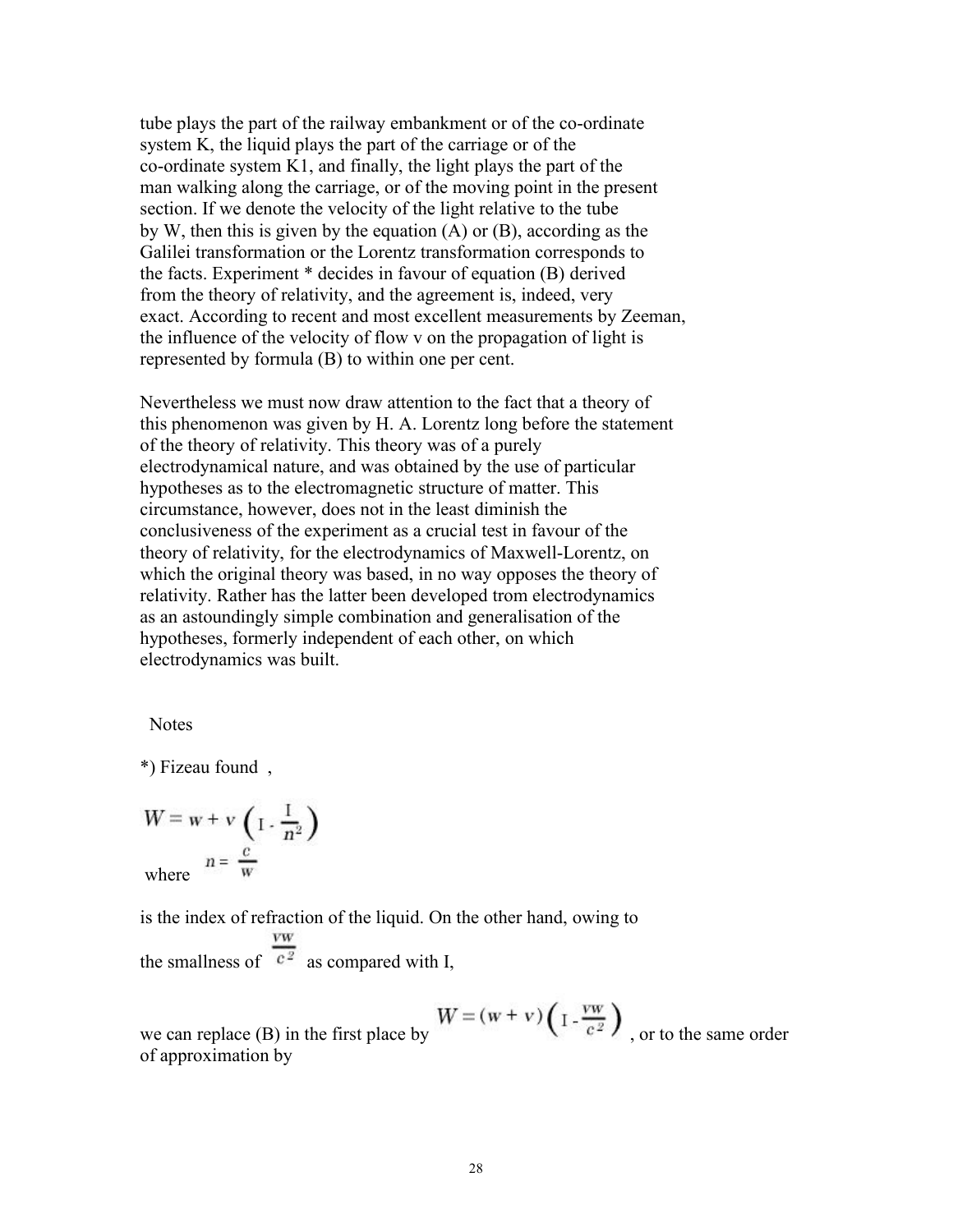$w + v \left(1 - \frac{1}{n^2}\right)$ , which agrees with Fizeau's result.

### <span id="page-28-0"></span>**THE HEURISTIC VALUE OF THE THEORY OF RELATIVITY**

Our train of thought in the foregoing pages can be epitomised in the following manner. Experience has led to the conviction that, on the one hand, the principle of relativity holds true and that on the other hand the velocity of transmission of light in vacuo has to be considered equal to a constant c. By uniting these two postulates we obtained the law of transformation for the rectangular co-ordinates x, y, z and the time t of the events which constitute the processes of nature. In this connection we did not obtain the Galilei transformation, but, differing from classical mechanics, the Lorentz transformation.

The law of transmission of light, the acceptance of which is justified by our actual knowledge, played an important part in this process of thought. Once in possession of the Lorentz transformation, however, we can combine this with the principle of relativity, and sum up the theory thus:

Every general law of nature must be so constituted that it is transformed into a law of exactly the same form when, instead of the space-time variables x, y, z, t of the original coordinate system K, we introduce new space-time variables  $x1, y1, z1, t1$  of a co-ordinate system K1. In this connection the relation between the ordinary and the accented magnitudes is given by the Lorentz transformation. Or in brief : General laws of nature are co-variant with respect to Lorentz transformations.

This is a definite mathematical condition that the theory of relativity demands of a natural law, and in virtue of this, the theory becomes a valuable heuristic aid in the search for general laws of nature. If a general law of nature were to be found which did not satisfy this condition, then at least one of the two fundamental assumptions of the theory would have been disproved. Let us now examine what general results the latter theory has hitherto evinced.

### <span id="page-28-1"></span>**GENERAL RESULTS OF THE THEORY**

It is clear from our previous considerations that the (special) theory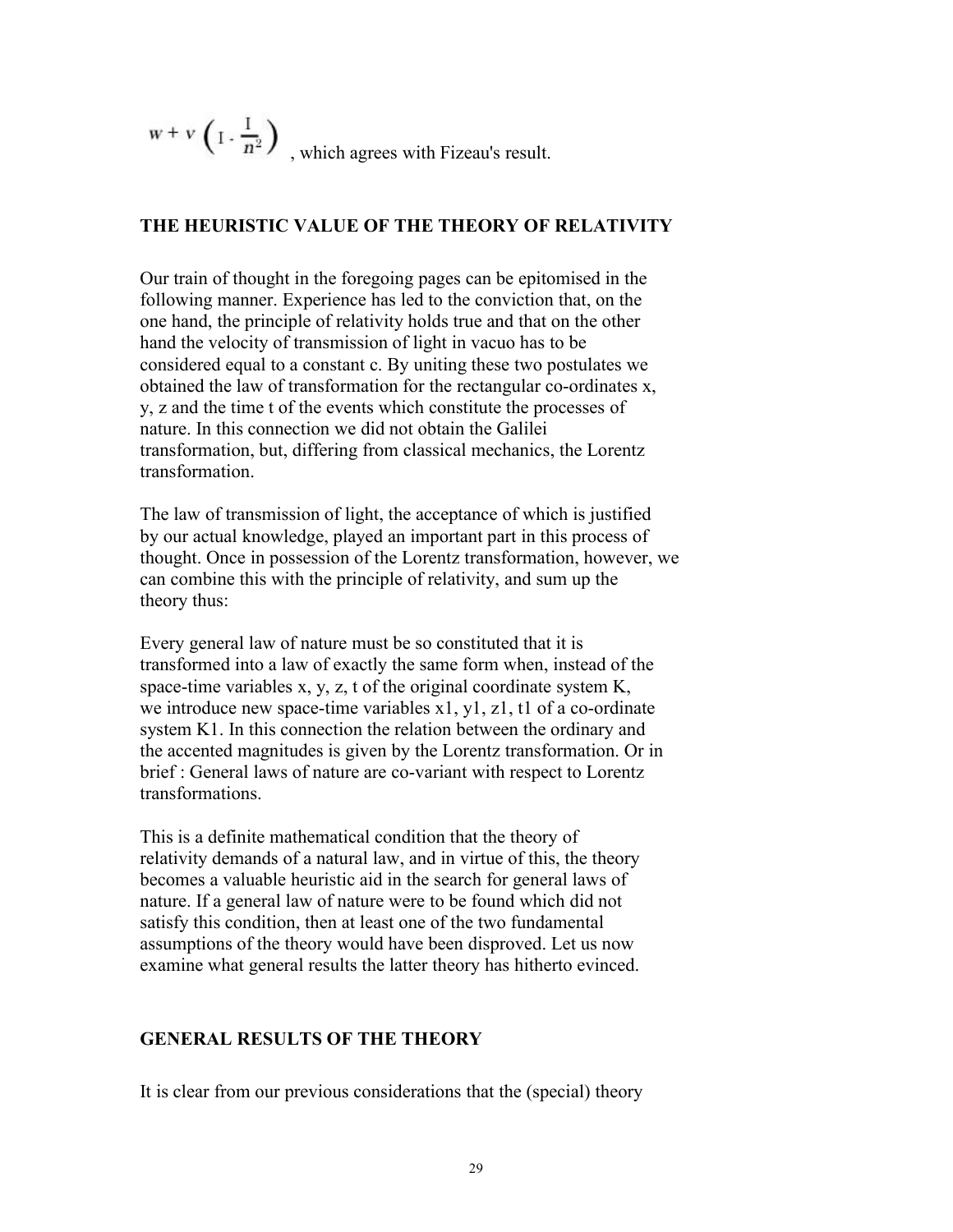of relativity has grown out of electrodynamics and optics. In these fields it has not appreciably altered the predictions of theory, but it has considerably simplified the theoretical structure, i.e. the derivation of laws, and -- what is incomparably more important -- it has considerably reduced the number of independent hypothese forming the basis of theory. The special theory of relativity has rendered the Maxwell-Lorentz theory so plausible, that the latter would have been generally accepted by physicists even if experiment had decided less unequivocally in its favour.

Classical mechanics required to be modified before it could come into line with the demands of the special theory of relativity. For the main part, however, this modification affects only the laws for rapid motions, in which the velocities of matter v are not very small as compared with the velocity of light. We have experience of such rapid motions only in the case of electrons and ions; for other motions the variations from the laws of classical mechanics are too small to make themselves evident in practice. We shall not consider the motion of stars until we come to speak of the general theory of relativity. In accordance with the theory of relativity the kinetic energy of a material point of mass m is no longer given by the well-known expression

$$
m\frac{v^2}{2}
$$

but by the expression

$$
\frac{mc^2}{\sqrt{I\cdot\frac{v^2}{c^2}}}
$$

This expression approaches infinity as the velocity v approaches the velocity of light c. The velocity must therefore always remain less than c, however great may be the energies used to produce the acceleration. If we develop the expression for the kinetic energy in the form of a series, we obtain

$$
mc^{2}+m\frac{v^{2}}{2}+\frac{3}{8}m\frac{v^{4}}{c^{2}}+\ldots
$$

When  $\overline{c}^2$  is small compared with unity, the third of these terms is always small in comparison with the second,<br>which last is alone considered in classical mechanics. The first term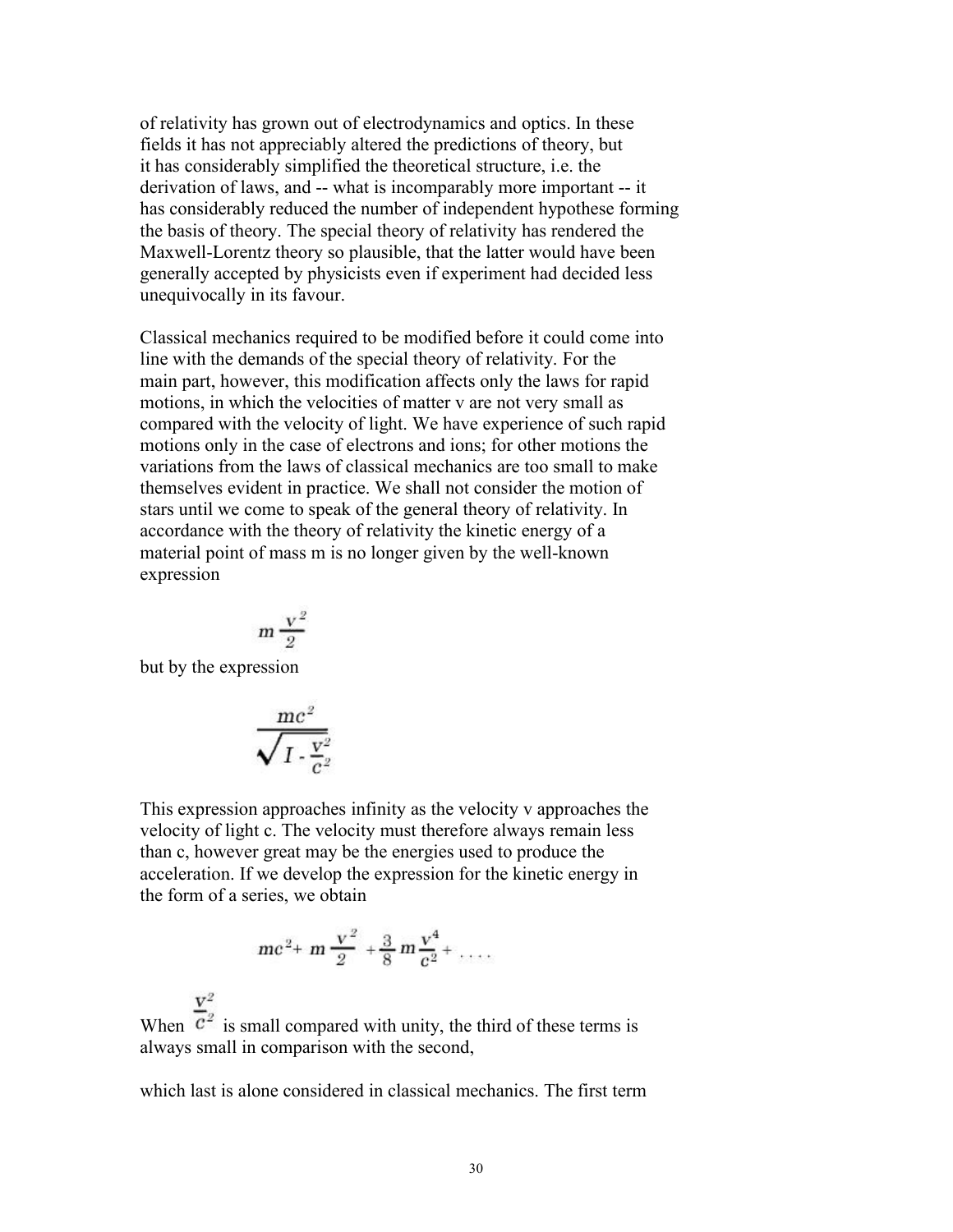$mc^2$  does not contain the velocity, and requires no consideration if we are only dealing with the question as to how the energy of a point-mass; depends on the velocity.We shall speak of its essential significance later.

The most important result of a general character to which the special theory of relativity has led is concerned with the conception of mass. Before the advent of relativity, physics recognised two conservation laws of fundamental importance, namely, the law of the canservation of energy and the law of the conservation of mass these two fundamental laws appeared to be quite independent of each other. By means of the theory of relativity they have been united into one law. We shall now briefly consider how this unification came about, and what meaning is to be attached to it.

The principle of relativity requires that the law of the concervation of energy should hold not only with reference to a co-ordinate system K, but also with respect to every co-ordinate system K1 which is in a state of uniform motion of translation relative to K, or, briefly, relative to every " Galileian " system of co-ordinates. In contrast to classical mechanics; the Lorentz transformation is the deciding factor in the transition from one such system to another.

By means of comparatively simple considerations we are led to draw the following conclusion from these premises, in conjunction with the fundamental equations of the electrodynamics of Maxwell: A body moving with the velocity v, which absorbs  $*$  an amount of energy E[0] in the form of radiation without suffering an alteration in velocity in the process, has, as a consequence, its energy increased by an amount

$$
\frac{\mathrm{E}_{\scriptscriptstyle{0}}}{\sqrt{I\cdot\frac{\mathrm{V}^2}{c^2}}}
$$

In consideration of the expression given above for the kinetic energy of the body, the required energy of the body comes out to be

$$
\frac{\left(m+\frac{E_0}{c^2}\right)c^2}{\sqrt{I\cdot\frac{v^2}{c^2}}}
$$

Thus the body has the same energy as a body of mass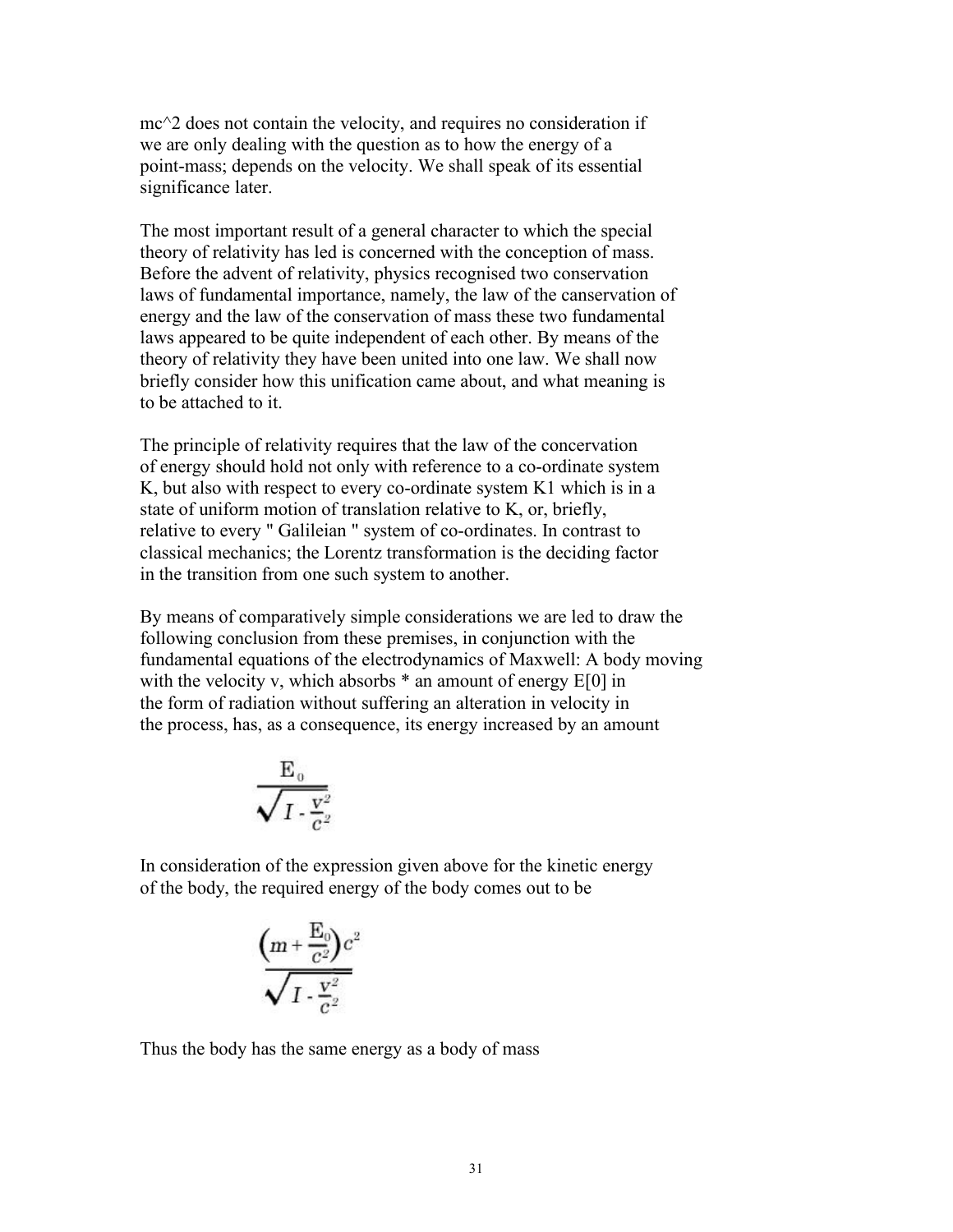$$
\left(m+\frac{\mathrm{E}_0}{c^2}\right)
$$

moving with the velocity v. Hence we can say: If a body takes up an amount of energy  $E[0]$ , then its inertial mass increases by an amount

$$
\frac{\mathrm{E}_0}{c^2}
$$

the inertial mass of a body is not a constant but varies according to the change in the energy of the body. The inertial mass of a system of bodies can even be regarded as a measure of its energy. The law of the conservation of the mass of a system becomes identical with the law of the conservation of energy, and is only valid provided that the system neither takes up nor sends out energy. Writing the expression for the energy in the form

$$
\frac{mc^2 + E_0}{\sqrt{I - \frac{v^2}{c^2}}}
$$

we see that the term  $mc^2$ , which has hitherto attracted our attention, is nothing else than the energy possessed by the body \*\* before it absorbed the energy E[0].

A direct comparison of this relation with experiment is not possible at the present time (1920; see \*\*\* Note, p. 48), owing to the fact that the changes in energy E[0] to which we can Subject a system are not large enough to make themselves perceptible as a change in the inertial mass of the system.

$$
\frac{E_{\scriptscriptstyle 0}}{c^{\scriptscriptstyle 2}}
$$

is too small in comparison with the mass m, which was present before the alteration of the energy. It is owing to this circumstance that classical mechanics was able to establish successfully the conservation of mass as a law of independent validity.

Let me add a final remark of a fundamental nature. The success of the Faraday-Maxwell interpretation of electromagnetic action at a distance resulted in physicists becoming convinced that there are no such things as instantaneous actions at a distance (not involving an intermediary medium) of the type of Newton's law of gravitation. According to the theory of relativity, action at a distance with the velocity of light always takes the place of instantaneous action at a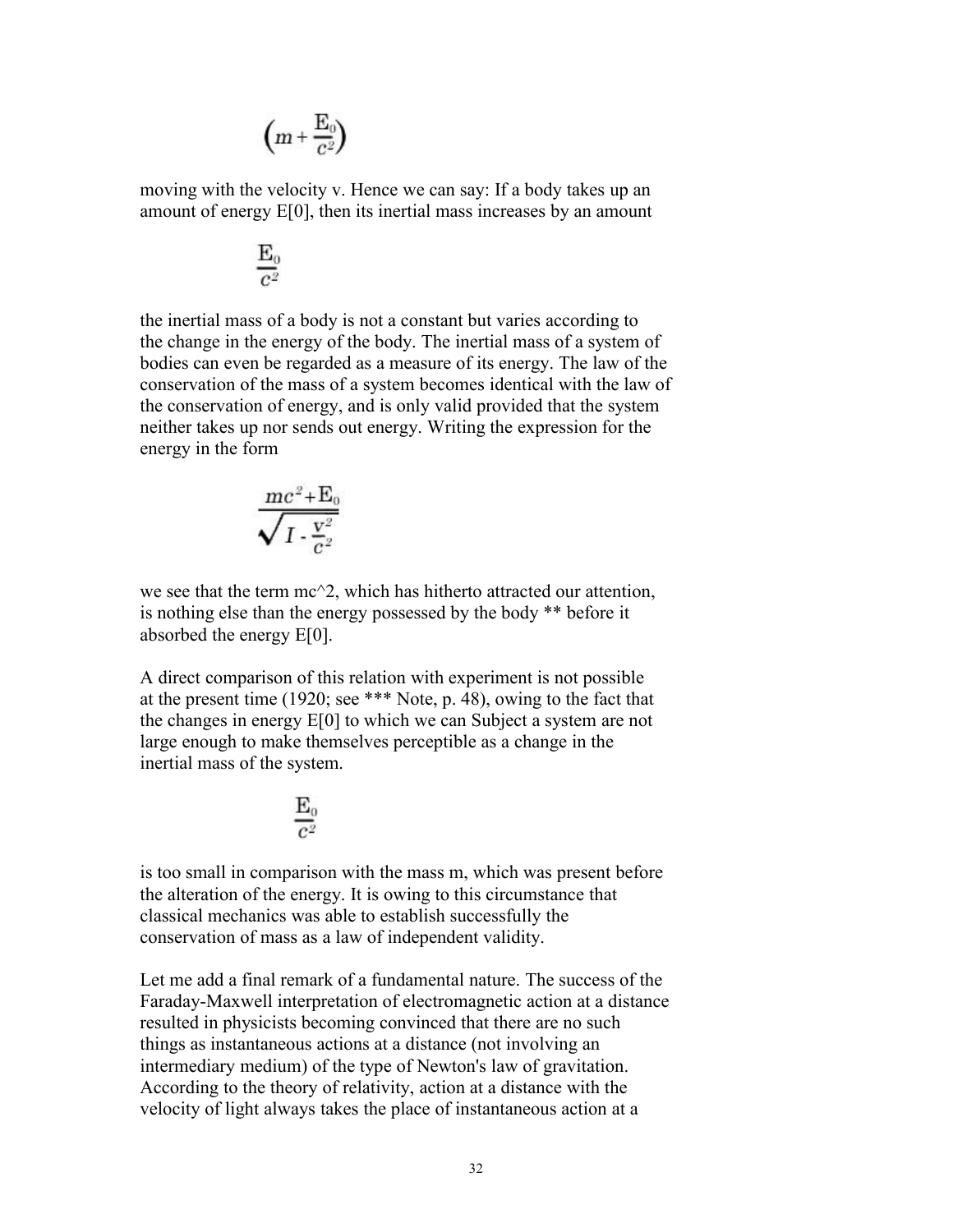distance or of action at a distance with an infinite velocity of transmission. This is connected with the fact that the velocity c plays a fundamental role in this theory. In Part II we shall see in what way this result becomes modified in the general theory of relativity.

### Notes

\*) E[0] is the energy taken up, as judged from a co-ordinate system moving with the body.

\*\*) As judged from a co-ordinate system moving with the body.

\*\*\*[Note] The equation  $E = mc^2$  has been thoroughly proved time and again since this time.

# <span id="page-32-0"></span>**EXPERIENCE AND THE SPECIAL THEORY OF RELATIVITY**

To what extent is the special theory of relativity supported by experience? This question is not easily answered for the reason already mentioned in connection with the fundamental experiment of Fizeau. The special theory of relativity has crystallised out from the Maxwell-Lorentz theory of electromagnetic phenomena. Thus all facts of experience which support the electromagnetic theory also support the theory of relativity. As being of particular importance, I mention here the fact that the theory of relativity enables us to predict the effects produced on the light reaching us from the fixed stars. These results are obtained in an exceedingly simple manner, and the effects indicated, which are due to the relative motion of the earth with reference to those fixed stars are found to be in accord with experience. We refer to the yearly movement of the apparent position of the fixed stars resulting from the motion of the earth round the sun (aberration), and to the influence of the radial components of the relative motions of the fixed stars with respect to the earth on the colour of the light reaching us from them. The latter effect manifests itself in a slight displacement of the spectral lines of the light transmitted to us from a fixed star, as compared with the position of the same spectral lines when they are produced by a terrestrial source of light (Doppler principle). The experimental arguments in favour of the Maxwell-Lorentz theory, which are at the same time arguments in favour of the theory of relativity, are too numerous to be set forth here. In reality they limit the theoretical possibilities to such an extent, that no other theory than that of Maxwell and Lorentz has been able to hold its own when tested by experience.

But there are two classes of experimental facts hitherto obtained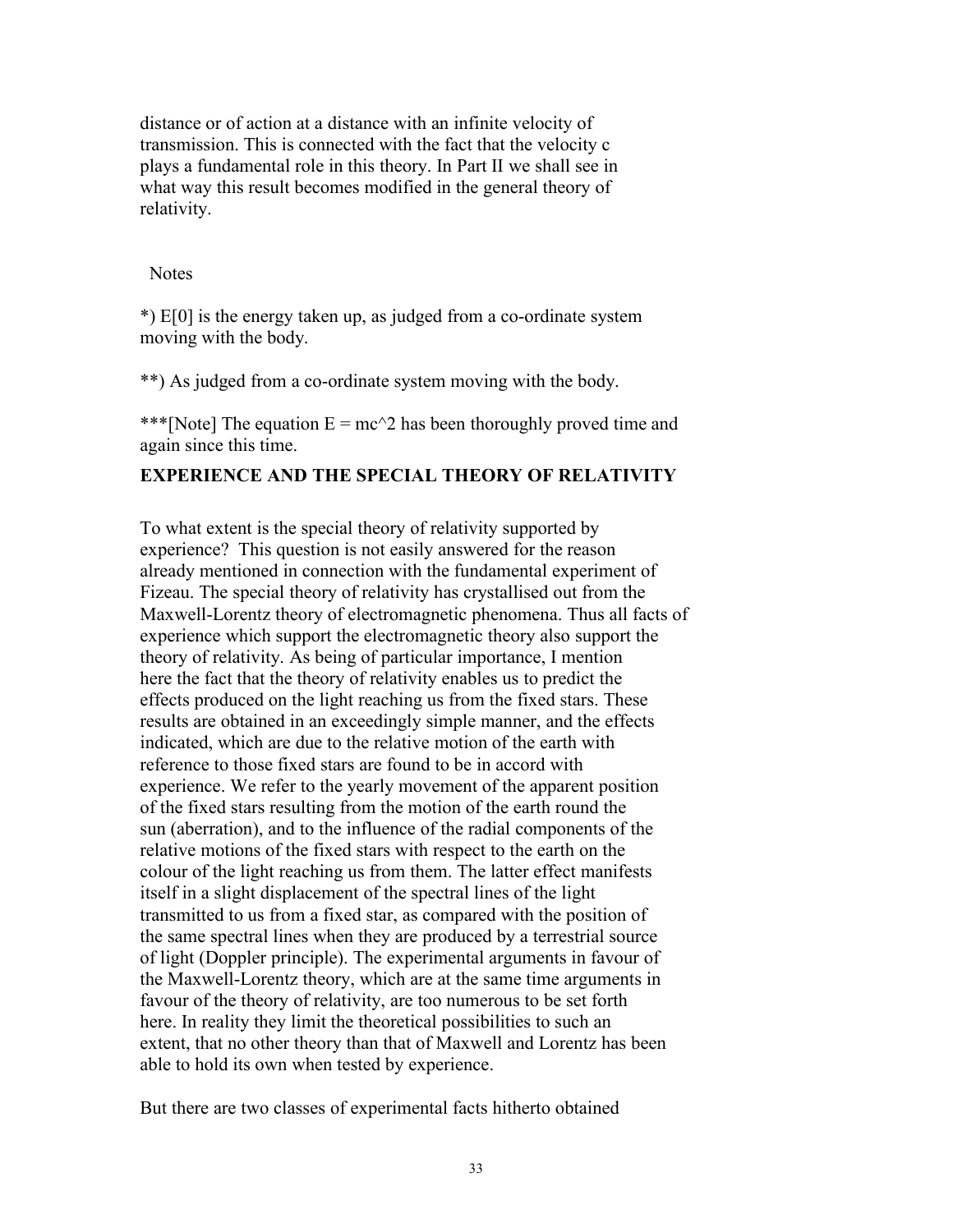which can be represented in the Maxwell-Lorentz theory only by the introduction of an auxiliary hypothesis, which in itself -- i.e. without making use of the theory of relativity -- appears extraneous.

It is known that cathode rays and the so-called b-rays emitted by radioactive substances consist of negatively electrified particles (electrons) of very small inertia and large velocity.By examining the deflection of these rays under the influence of electric and magnetic fields, we can study the law of motion of these particles very exactly.

In the theoretical treatment of these electrons, we are faced with the difficulty that electrodynamic theory of itself is unable to give an account of their nature. For since electrical masses of one sign repel each other, the negative electrical masses constituting the electron would necessarily be scattered under the influence of their mutual repulsions, unless there are forces of another kind operating between them, the nature of which has hitherto remained obscure to us.\* If we now assume that the relative distances between the electrical masses constituting the electron remain unchanged during the motion of the electron (rigid connection in the sense of classical mechanics), we arrive at a law of motion of the electron which does not agree with experience. Guided by purely formal points of view, H. A. Lorentz was the first to introduce the hypothesis that the form of the electron experiences a contraction in the direction of motion in consequence of that motion. the contracted length being proportional to the expression

 $\sqrt{I\cdot\frac{v^2}{c^2}}$ 

This, hypothesis, which is not justifiable by any electrodynamical facts, supplies us then with that particular law of motion which has been confirmed with great precision in recent years.

The theory of relativity leads to the same law of motion, without requiring any special hypothesis whatsoever as to the structure and the behaviour of the electron. We arrived at a similar conclusion in Section 13 in connection with the experiment of Fizeau, the result of which is foretold by the theory of relativity without the necessity of drawing on hypotheses as to the physical nature of the liquid.

The second class of facts to which we have alluded has reference to the question whether or not the motion of the earth in space can be made perceptible in terrestrial experiments. We have already remarked in Section 5 that all attempts of this nature led to a negative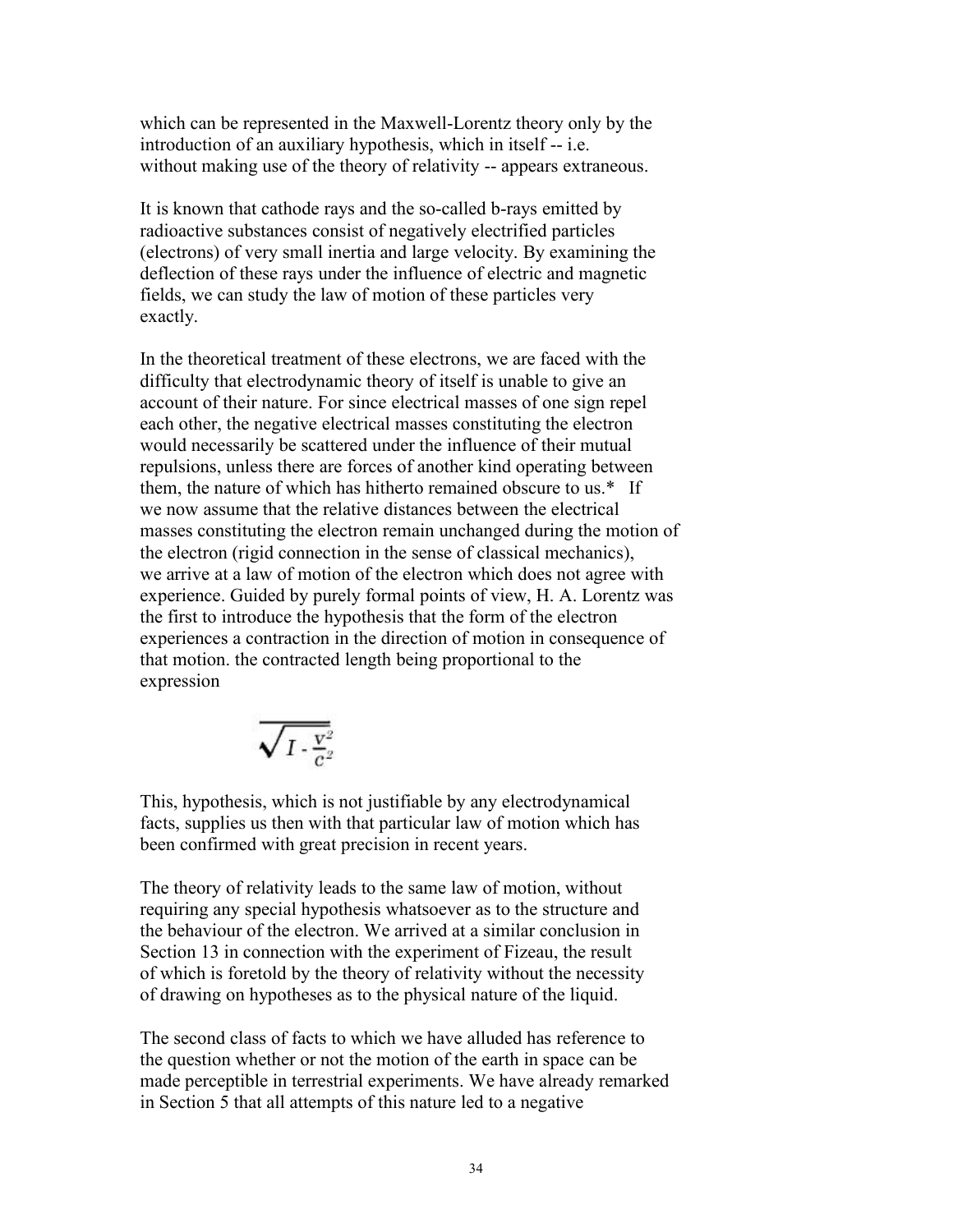result. Before the theory of relativity was put forward, it was difficult to become reconciled to this negative result, for reasons now to be discussed. The inherited prejudices about time and space did not allow any doubt to arise as to the prime importance of the Galileian transformation for changing over from one body of reference to another. Now assuming that the Maxwell-Lorentz equations hold for a reference-body K, we then find that they do not hold for a reference-body K1 moving uniformly with respect to K, if we assume that the relations of the Galileian transformstion exist between the  $co-ordinates$  of K and K1. It thus appears that, of all Galileian co-ordinate systems, one  $(K)$  corresponding to a particular state of motion is physically unique. This result was interpreted physically by regarding K as at rest with respect to a hypothetical æther of space. On the other hand, all coordinate systems K1 moving relatively to K were to be regarded as in motion with respect to the æther. To this motion of K1 against the æther ("æther-drift " relative to K1) were attributed the more complicated lawswhich were supposed to hold relative to K1. Strictly speaking, such an æther-drift ought also to be assumed relative to the earth, and for a long time the efforts of physicists were devoted to attempts to detect the existence of an æther-drift at the earth's surface.

In one of the most notable of these attempts Michelson devised a method which appears as though it must be decisive. Imagine two mirrors so arranged on a rigid body that the reflecting surfaces face each other. A ray of light requires a perfectly definite time T to pass from one mirror to the other and back again, if the whole system be at rest with respect to the æther. It is found by calculation, however, that a slightly different time T1 is required for this process, if the body, together with the mirrors, be moving relatively to the æther. And yet another point: it is shown by calculation that for a given velocity v with reference to the æther, this time T1 is different when the body is moving perpendicularly to the planes of the mirrors from that resulting when the motion is parallel to these planes. Although the estimated difference between these two times is exceedingly small, Michelson and Morley performed an experiment involving interference in which this difference should have been clearly detectable. But the experiment gave a negative result -- a fact very perplexing to physicists. Lorentz and FitzGerald rescued the theory from this difficulty by assuming that the motion of the body relative to the æther produces a contraction of the body in the direction of motion, the amount of contraction being just sufficient to compensate for the differeace in time mentioned above. Comparison with the discussion in Section 11 shows that also from the standpoint of the theory of relativity this solution of the difficulty was the right one. But on the basis of the theory of relativity the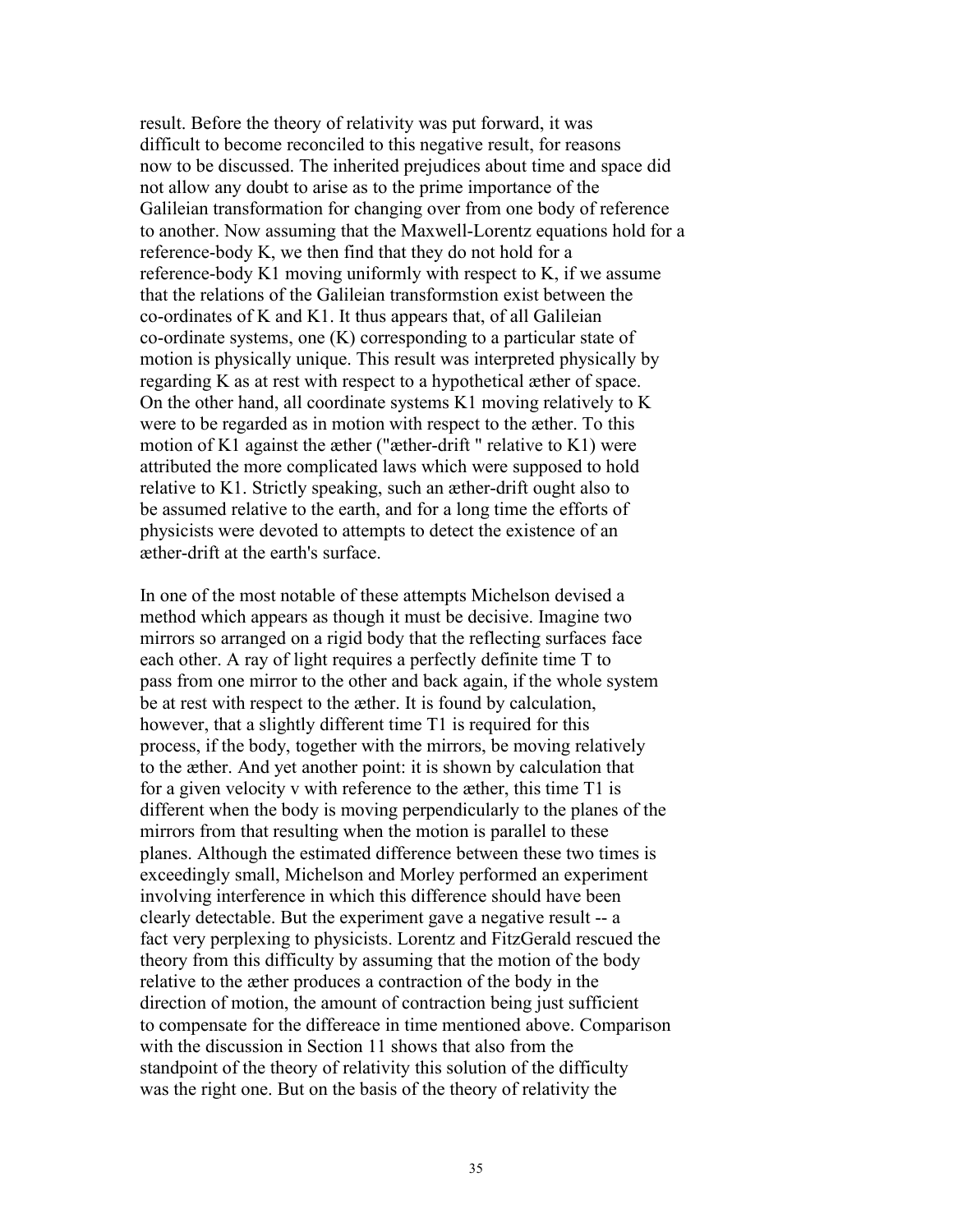method of interpretation is incomparably more satisfactory. According to this theory there is no such thing as a "specially favoured " (unique) co-ordinate system to occasion the introduction of the exther-idea, and hence there can be no æther-drift, nor any experiment with which to demonstrate it. Here the contraction of moving bodies follows from the two fundamental principles of the theory, without the introduction of particular hypotheses ; and as the prime factor involved in this contraction we find, not the motion in itself, to which we cannot attach any meaning, but the motion with respect to the body of reference chosen in the particular case in point. Thus for a co-ordinate system moving with the earth the mirror system of Michelson and Morley is not shortened, but it is shortened for a co-ordinate system which is at rest relatively to the sun.

#### **Notes**

\*) The general theory of relativity renders it likely that the electrical masses of an electron are held together by gravitational forces.

#### <span id="page-35-0"></span>**MINKOWSKI'S FOUR-DIMENSIONAL SPACE**

The non-mathematician is seized by a mysterious shuddering when he hears of "four-dimensional" things, by a feeling not unlike that awakened by thoughts of the occult. And yet there is no more common-place statement than that the world in which we live is a four-dimensional space-time continuum.

Space is a three-dimensional continuum. By this we mean that it is possible to describe the position of a point (at rest) by means of three numbers (co-ordinales)  $x, y, z$ , and that there is an indefinite number of points in the neighbourhood of this one, the position of which can be described by co-ordinates such as  $x[1]$ ,  $y[1]$ ,  $z[1]$ , which may be as near as we choose to the respective values of the co-ordinates x, y, z, of the first point. In virtue of the latter property we speak of a " continuum," and owing to the fact that there are three co-ordinates we speak of it as being " three-dimensional."

Similarly, the world of physical phenomena which was briefly called " world " by Minkowski is naturally four dimensional in the space-time sense. For it is composed of individual events, each of which is described by four numbers, namely, three space co-ordinates  $x, y, z$ , and a time co-ordinate, the time value t. The" world" is in this sense also a continuum; for to every event there are as many "neighbouring"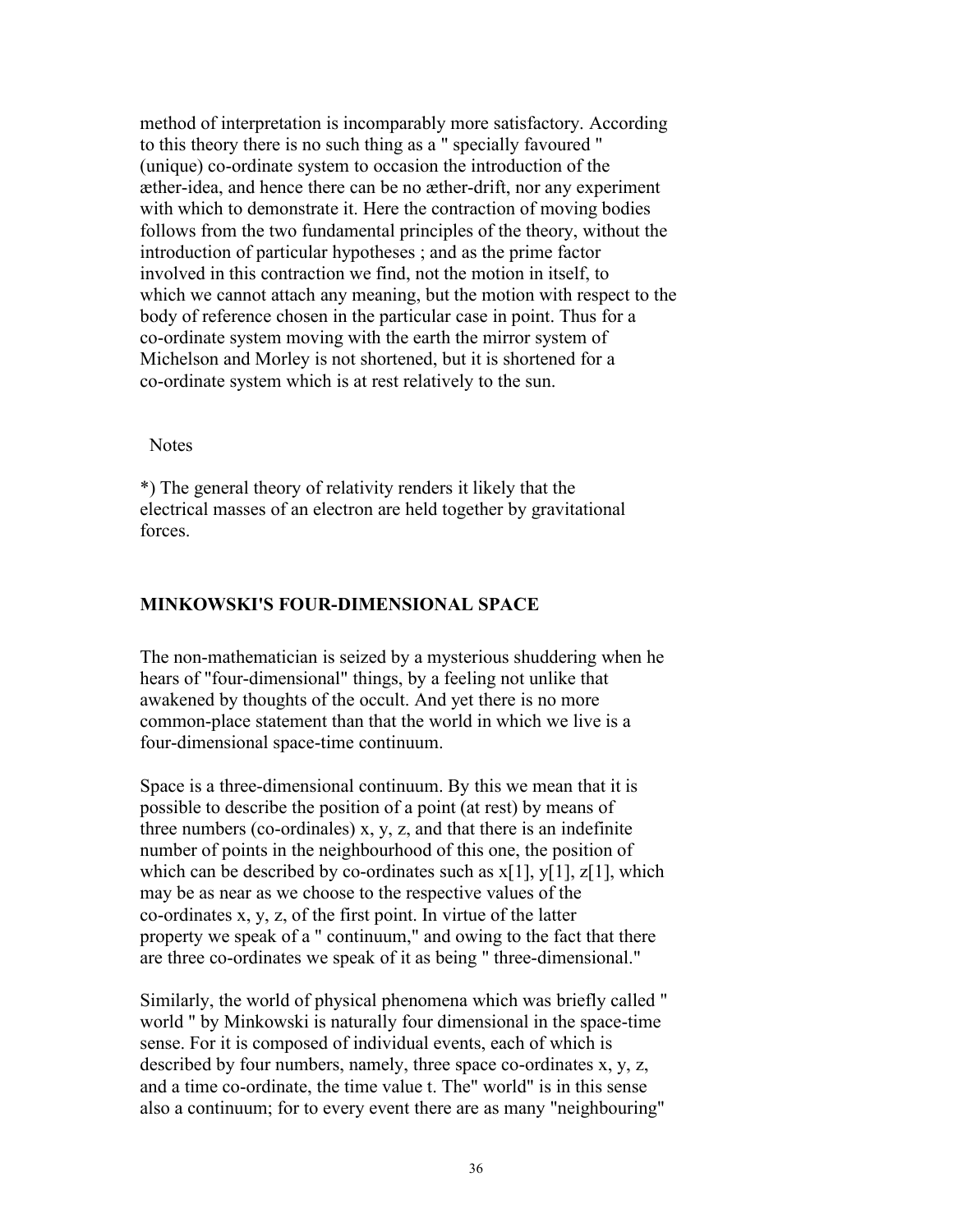events (realised or at least thinkable) as we care to choose, the co-ordinates  $x[1]$ ,  $y[1]$ ,  $z[1]$ ,  $t[1]$  of which differ by an indefinitely small amount from those of the event x, y, z, t originally considered. That we have not been accustomed to regard the world in this sense as a four-dimensional continuum is due to the fact that in physics, before the advent of the theory of relativity, time played a different and more independent role, as compared with the space coordinates. It is for this reason that we have been in the habit of treating time as an independent continuum. As a matter of fact, according to classical mechanics, time is absolute, i.e. it is independent of the position and the condition of motion of the system of co-ordinates. We see this expressed in the last equation of the Galileian transformation (t1 = t)

The four-dimensional mode of consideration of the "world" is natural on the theory of relativity, since according to this theory time is robbed of its independence. This is shown by the fourth equation of the Lorentz transformation:

$$
t' = \frac{t \cdot \frac{\mathbf{v}}{c^2} \mathbf{x}}{\sqrt{\mathbf{I} \cdot \frac{\mathbf{v}^2}{c^2}}}
$$

Moreover, according to this equation the time difference Dt1 of two events with respect to K1 does not in general vanish, even when the time difference Dt1 of the same events with reference to K vanishes. Pure " space-distance " of two events with respect to K results in " time-distance " of the same events with respect to K. But the discovery of Minkowski, which was of importance for the formal development of the theory of relativity, does not lie here. It is to be found rather in the fact of his recognition that the four-dimensional space-time continuum of the theory of relativity, in its most essential formal properties, shows a pronounced relationship to the three-dimensional continuum of Euclidean geometrical space.\* In order to give due prominence to this relationship, however, we must replace the usual time co-ordinate t by an imaginary magnitude eq. 25 proportional to it. Under these conditions, the natural laws satisfying the demands of the (special) theory of relativity assume mathematical forms, in which the time co-ordinate plays exactly the same role as the three space co-ordinates. Formally, these four co-ordinates correspond exactly to the three space co-ordinates in Euclidean geometry. It must be clear even to the non-mathematician that, as a consequence of this purely formal addition to our knowledge, the theory perforce gained clearness in no mean measure.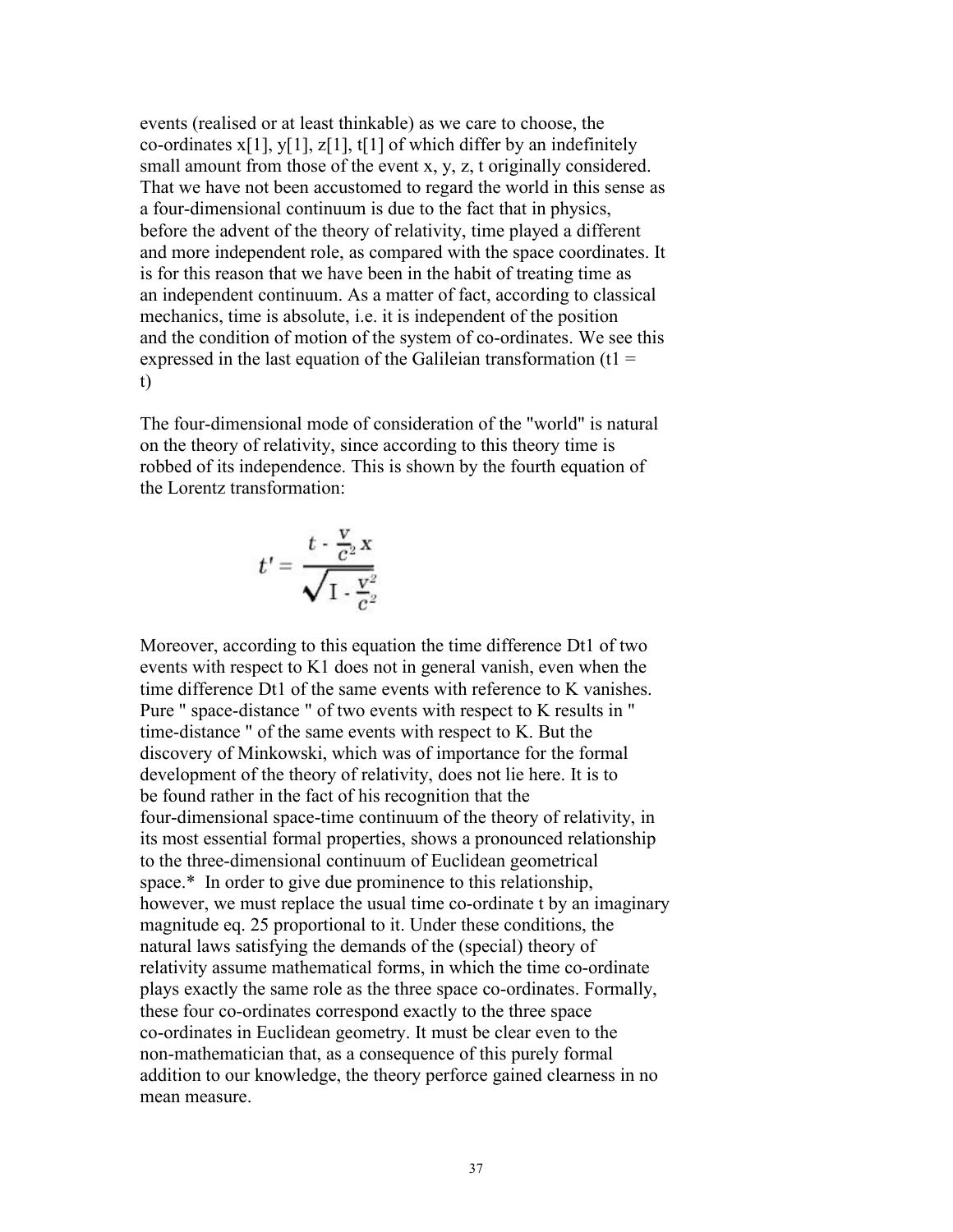These inadequate remarks can give the reader only a vague notion of the important idea contributed by Minkowski. Without it the general theory of relativity, of which the fundamental ideas are developed in the following pages, would perhaps have got no farther than its long clothes. Minkowski's work is doubtless difficult of access to anyone inexperienced in mathematics, but since it is not necessary to have a very exact grasp of this work in order to understand the fundamental ideas of either the special or the general theory of relativity, I shall leave it here at present, and revert to it only towards the end of Part 2.

#### Notes

\*) Cf. the somewhat more detailed discussion in Appendix II.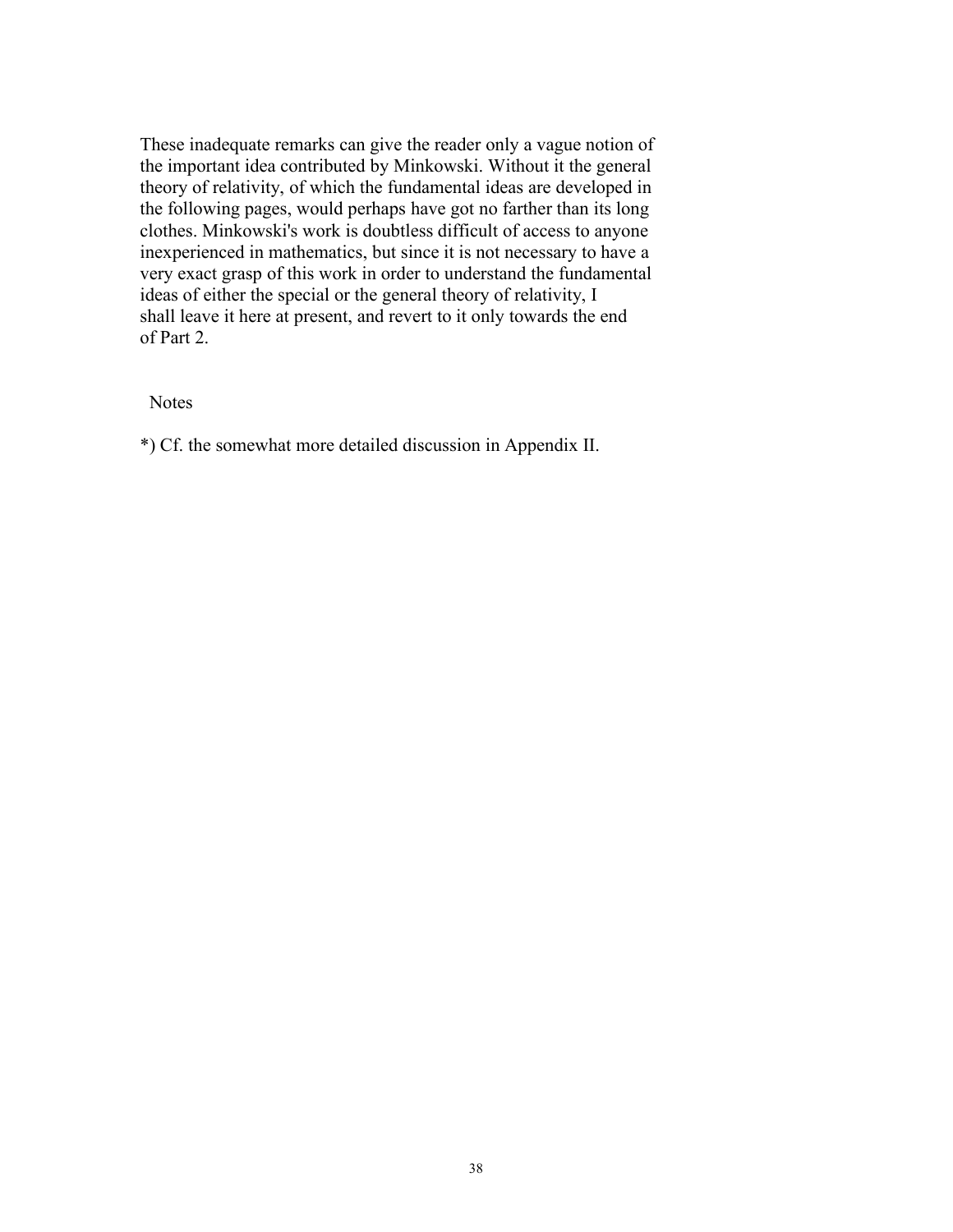# **PART II**

## **THE GENERAL THEORY OF RELATIVITY**

#### **SPECIAL AND GENERAL PRINCIPLE OF RELATIVITY**

The basal principle, which was the pivot of all our previous considerations, was the special principle of relativity, i.e. the principle of the physical relativity of all uniform motion. Let as once more analyse its meaning carefully.

It was at all times clear that, from the point of view of the idea it conveys to us, every motion must be considered only as a relative motion. Returning to the illustration we have frequently used of the embankment and the railway carriage, we can express the fact of the motion here taking place in the following two forms, both of which are equally justifiable :

(a) The carriage is in motion relative to the embankment,

(b) The embankment is in motion relative to the carriage.<br>In (a) the embankment, in (b) the carriage, serves as the body of reference in our statement of the motion taking place. If it is simply a question of detecting or of describing the motion involved, it is in principle immaterial to what reference-body we refer the motion. As already mentioned, this is self-evident, but it must not be confused with the much more comprehensive statement called "the principle of relativity," which we have taken as the basis of our investigations.

The principle we have made use of not only maintains that we may equally well choose the carriage or the embankment as our reference-body for the description of any event (for this, too, is self-evident). Our principle rather asserts what follows : If we formulate the general laws of nature as they are obtained from experience, by making use of

(a) the embankment as reference-body, (b) the railway carriage as reference-body,

then these general laws of nature (e.g. the laws of mechanics or the law of the propagation of light in vacuo) have exactly the same form in both cases. This can also be expressed as follows : For the physical description of natural processes, neither of the reference bodies K, K1 is unique (lit. " specially marked out ") as compared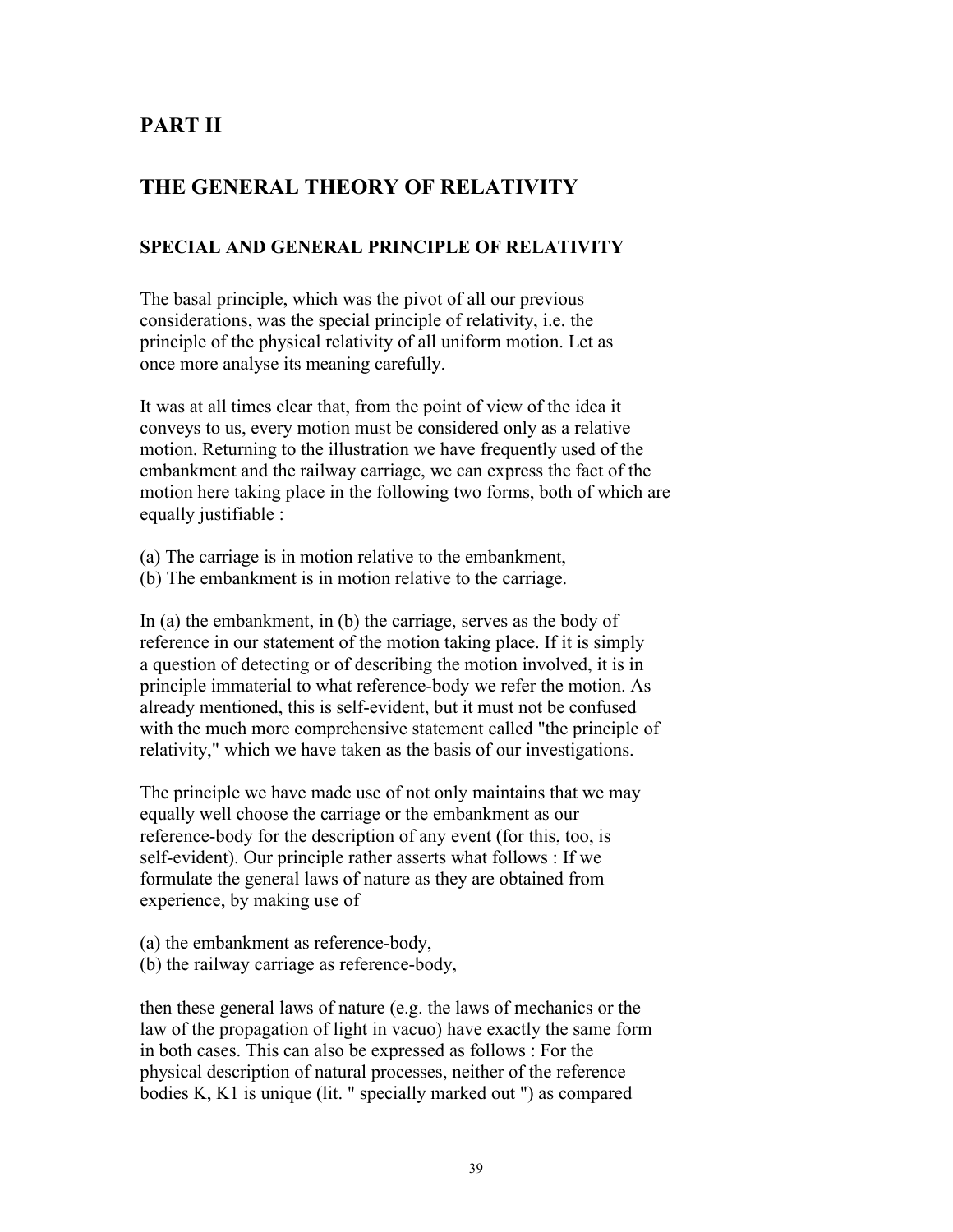with the other. Unlike the first, this latter statement need not of necessity hold a priori; it is not contained in the conceptions of " motion" and " reference-body " and derivable from them; only experience can decide as to its correctness or incorrectness.

Up to the present, however, we have by no means maintained the equivalence of all bodies of reference K in connection with the formulation of natural laws. Our course was more on the following Iines. In the first place, we started out from the assumption that there exists a reference-body K, whose condition of motion is such that the Galileian law holds with respect to it : A particle left to itself and sufficiently far removed from all other particles moves uniformly in a straight line. With reference to K (Galileian reference-body) the laws of nature were to be as simple as possible. But in addition to K, all bodies of reference K1 should be given preference in this sense, and they should be exactly equivalent to  $K$ for the formulation of natural laws, provided that they are in a state of uniform rectilinear and non-rotary motion with respect to K ; all these bodies of reference are to be regarded as Galileian reference-bodies. The validity of the principle of relativity was assumed only for these reference-bodies, but not for others (e.g. those possessing motion of a different kind). In this sense we speak of the special principle of relativity, or special theory of relativity.

In contrast to this we wish to understand by the "general principle of relativity" the following statement : All bodies of reference  $K, K1$ , etc., are equivalent for the description of natural phenomena (formulation of the general laws of nature), whatever may be their state of motion. But before proceeding farther, it ought to be pointed out that this formulation must be replaced later by a more abstract one, for reasons which will become evident at a later stage.

Since the introduction of the special principle of relativity has been justified, every intellect which strives after generalisation must feel the temptation to venture the step towards the general principle of relativity. But a simple and apparently quite reliable consideration seems to suggest that, for the present at any rate, there is little hope of success in such an attempt; Let us imagine ourselves transferred to our old friend the railway carriage, which is travelling at a uniform rate. As long as it is moving unifromly, the occupant of the carriage is not sensible of its motion, and it is for this reason that he can without reluctance interpret the facts of the case as indicating that the carriage is at rest, but the embankment in motion. Moreover, according to the special principle of relativity, this interpretation is quite justified also from a physical point of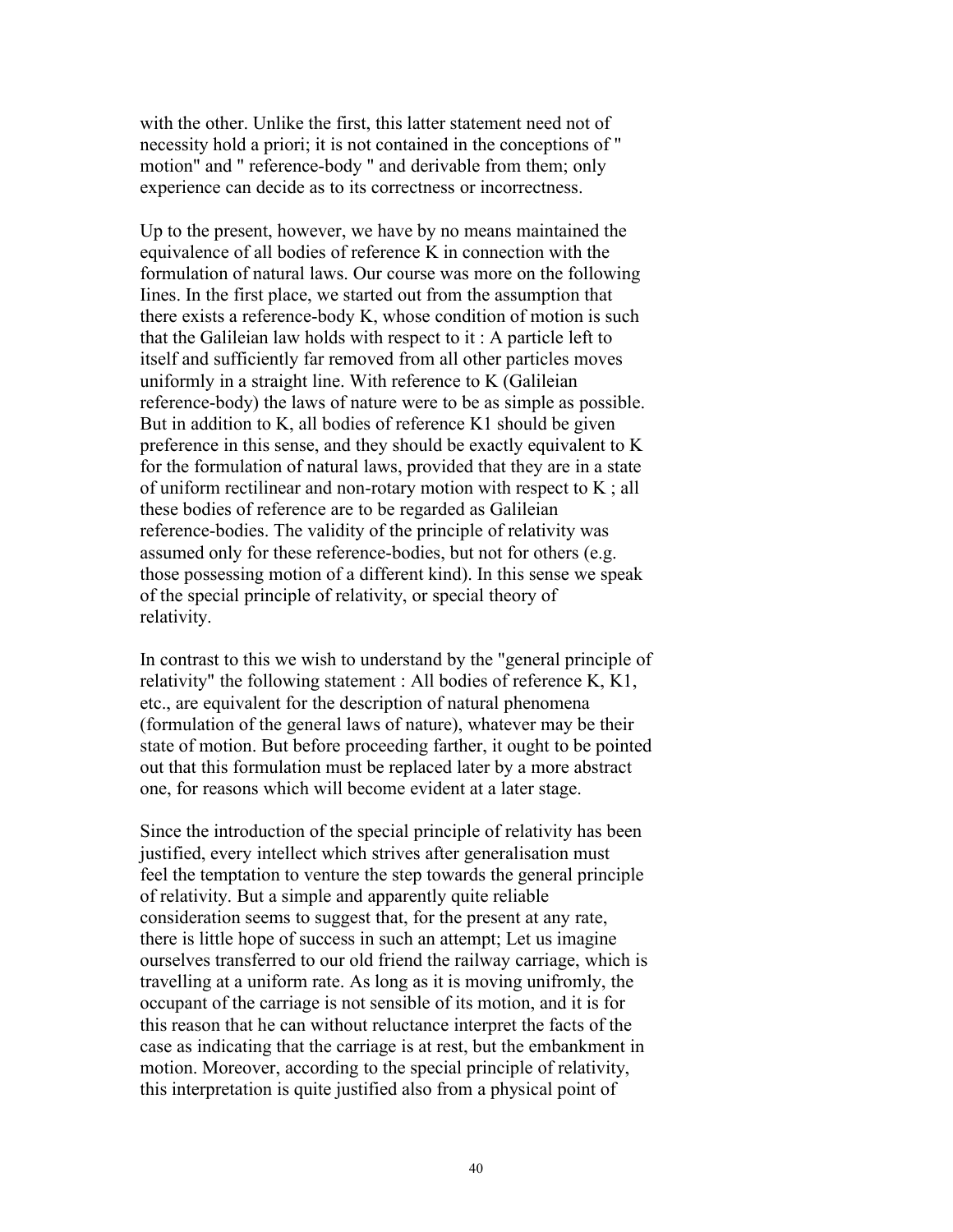view.

If the motion of the carriage is now changed into a non-uniform motion, as for instance by a powerful application of the brakes, then the occupant of the carriage experiences a correspondingly powerful jerk forwards. The retarded motion is manifested in the mechanical behaviour of bodies relative to the person in the railway carriage. The mechanical behaviour is different from that of the case previously considered, and for this reason it would appear to be impossible that the same mechanical laws hold relatively to the non-uniformly moving carriage, as hold with reference to the carriage when at rest or in uniform motion. At all events it is clear that the Galileian law does not hold with respect to the non-uniformly moving carriage. Because of this, we feel compelled at the present juncture to grant a kind of absolute physical reality to non-uniform motion, in opposition to the general principle of relatvity. But in what follows we shall soon see that this conclusion cannot be maintained.

#### **THE GRAVITATIONAL FIELD**

"If we pick up a stone and then let it go, why doesit fall to the ground ?" The usual answer to this question is: "Because it is attracted by the earth." Modern physics formulates the answer rather differently for the following reason. As a result of the more careful study of electromagnetic phenomena, we have come to regard action at a distance as a process impossible without the intervention of some intermediary medium. If, for instance, a magnet attracts a piece of iron, we cannot be content to regard this as meaning that the magnet acts directly on the iron through the intermediate empty space, but we are constrained to imagine -- after the manner of Faraday -- that the magnet always calls into being something physically real in the space around it, that something being what we call a "magnetic field." In its turn this magnetic field operates on the piece of iron, so that the latter strives to move towards the magnet. We shall not discuss here the justification for this incidental conception, which is indeed a somewhat arbitrary one. We shall only mention that with its aid electromagnetic phenomena can be theoretically represented much more satisfactorily than without it, and this applies particularly to the transmission of electromagnetic waves. The effects of gravitation also are regarded in an analogous manner.

The action of the earth on the stone takes place indirectly. The earth produces in its surrounding a gravitational field, which acts on the stone and produces its motion of fall. As we know from experience, the intensity of the action on a body dimishes according to a quite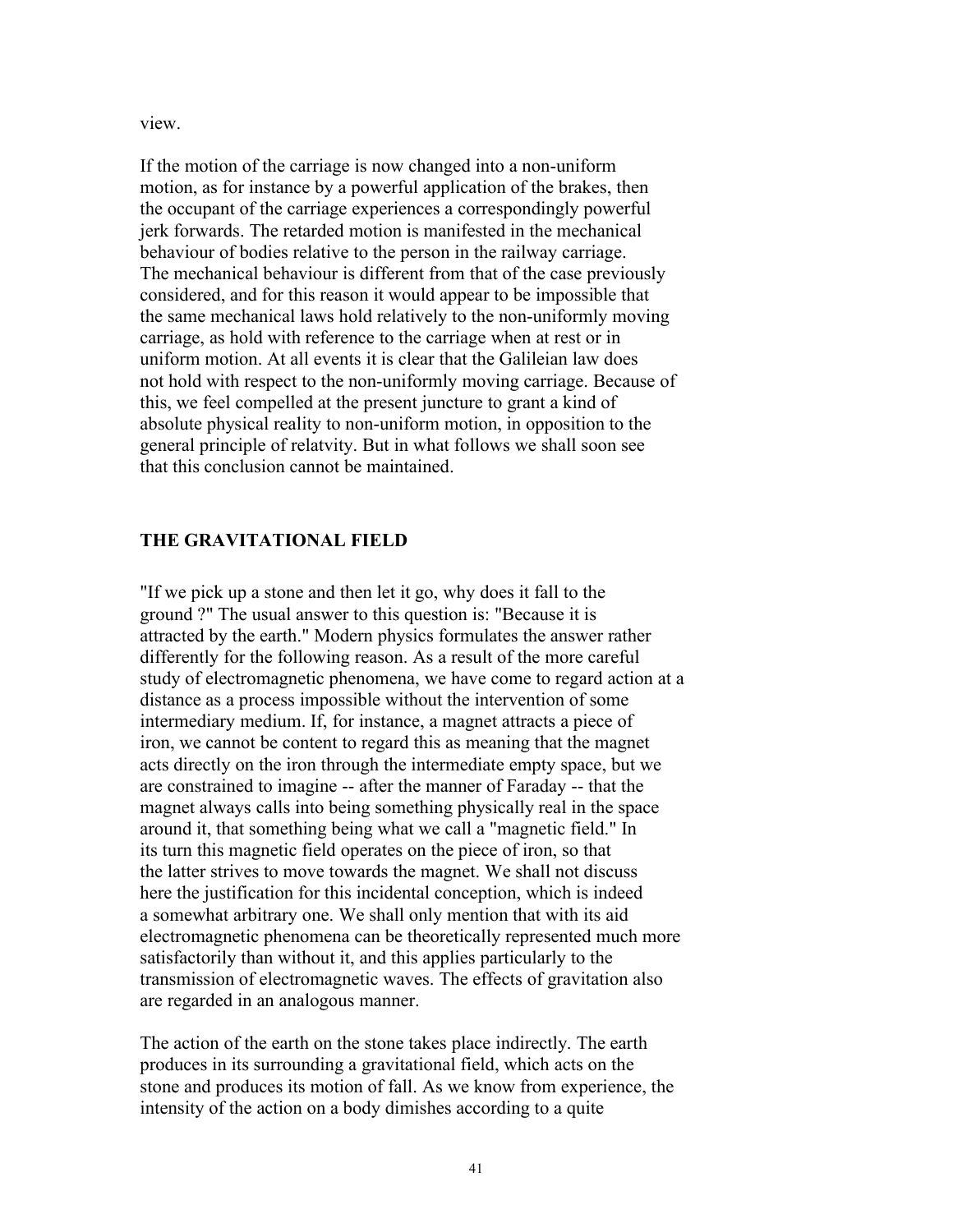definite law, as we proceed farther and farther away from the earth. From our point of view this means : The law governing the properties of the gravitational field in space must be a perfectly definite one, in order correctly to represent the diminution of gravitational action with the distance from operative bodies. It is something like this: The body (e.g. the earth) produces a field in its immediate neighbourhood directly; the intensity and direction of the field at points farther removed from the body are thence determined by the law which governs the properties in space of the gravitational fields themselves.

In contrast to electric and magnetic fields, the gravitational field exhibits a most remarkable property, which is of fundamental importance for what follows. Bodies which are moving under the sole influence of a gravitational field receive an acceleration, which does not in the least depend either on the material or on the physical state of the body. For instance, a piece of lead and a piece of wood fall in exactly the same manner in a gravitational field (in vacuo), when they start off from rest or with the same initial velocity. This law, which holds most accurately, can be expressed in a different form in the light of the following consideration.

According to Newton's law of motion, we have

 $(Force) = (inertial mass) x (acceleration),$ 

where the "inertial mass" is a characteristic constant of the accelerated body. If now gravitation is the cause of the acceleration, we then have

 $(Force) = (gravitational mass) x (intensity of the gravitational$ field),

where the "gravitational mass" is likewise a characteristic constant for the body. From these two relations follows:

(acceleration) =  $\frac{(gravitational \text{ mass})}{(inertial \text{ mass})}$  x (intensity of the gravitational field).

If now, as we find from experience, the acceleration is to be independent of the nature and the condition of the body and always the same for a given gravitational field, then the ratio of the gravitational to the inertial mass must likewise be the same for all bodies. By a suitable choice of units we can thus make this ratio equal to unity. We then have the following law: The gravitational mass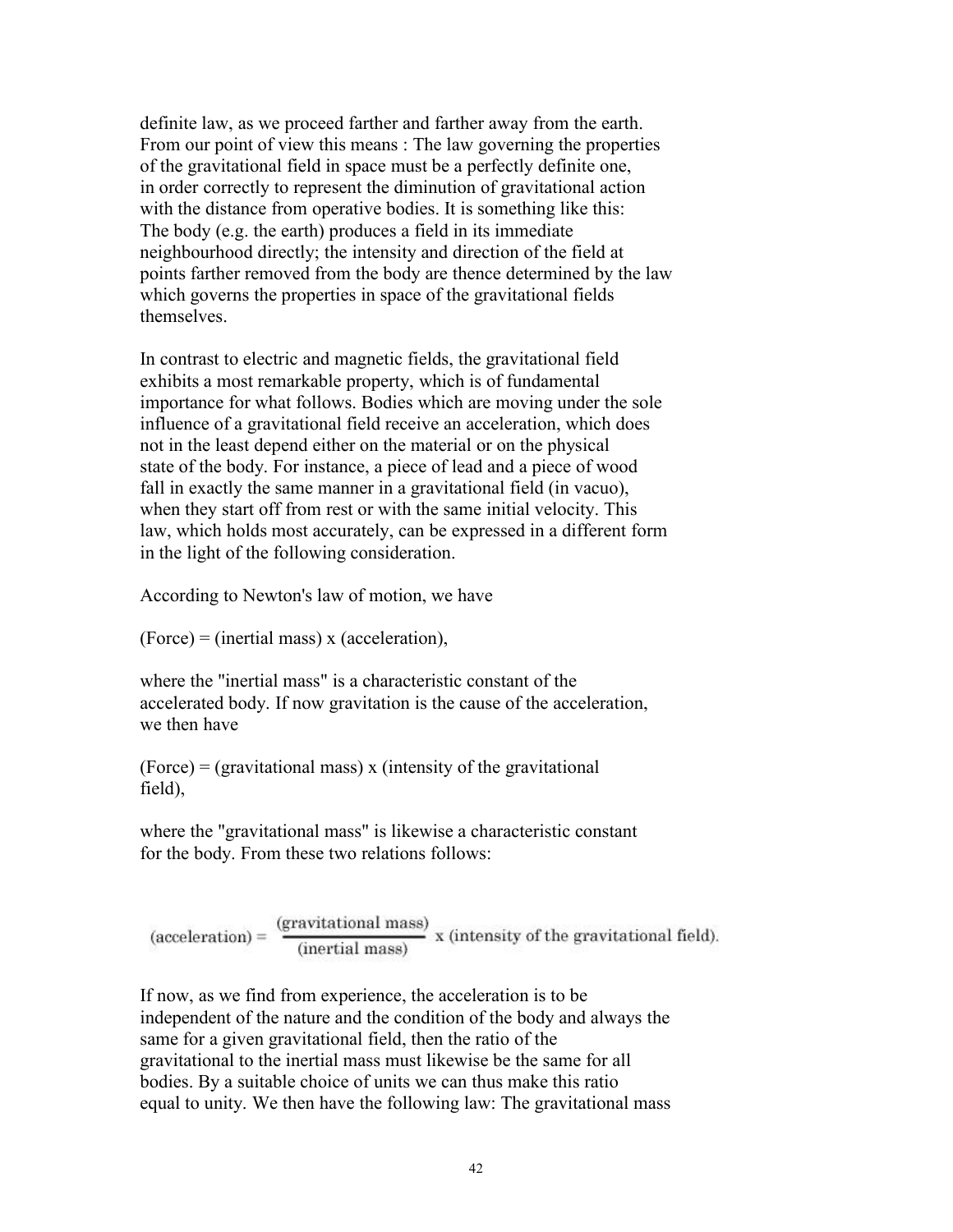of a body is equal to its inertial law.

It is true that this important law had hitherto been recorded in mechanics, but it had not been interpreted. A satisfactory interpretation can be obtained only if we recognise the following fact : The same quality of a body manifests itself according to circumstances as " inertia "or as " weight " (lit. " heaviness '). In the following section we shall show to what extent this is actually the case, and how this question is connected with the general postulate of relativity.

# **THE EQUALITY OF INERTIAL AND GRAVITATIONAL MASS AS AN ARGUMENT FOR THE GENERAL POSTULE OF RELATIVITY**

We imagine a large portion of empty space, so far removed from stars and other appreciable masses, that we have before us approximately the conditions required by the fundamental law of Galilei. It is then possible to choose a Galileian reference-body for this part of space (world), relative to which points at rest remain at rest and points in motion continue permanently in uniform rectilinear motion. As reference-body let us imagine a spacious chest resembling a room with an observer inside who is equipped with apparatus. Gravitation naturally does not exist for this observer. He must fasten himself with strings to the floor, otherwise the slightest impact against the floor will cause him to rise slowly towards the ceiling of the room.

To the middle of the lid of the chest is fixed externally a hook with rope attached, and now a " being " (what kind of a being is immaterial to us) begins pulling at this with a constant force. The chest together with the observer then begin to move "upwards" with a uniformly accelerated motion. In course of time their velocity will reach unheard-of values -- provided that we are viewing all this from another reference-body which is not being pulled with a rope.

But how does the man in the chest regard the Process ? The acceleration of the chest will be transmitted to him by the reaction of the floor of the chest. He must therefore take up this pressure by means of his legs if he does not wish to be laid out full length on the floor. He is then standing in the chest in exactly the same way as anyone stands in a room of a home on our earth. If he releases a body which he previously had in his land, the accelertion of the chest will no longer be transmitted to this body, and for this reason the body will approach the floor of the chest with an accelerated relative motion. The observer will further convince himself that the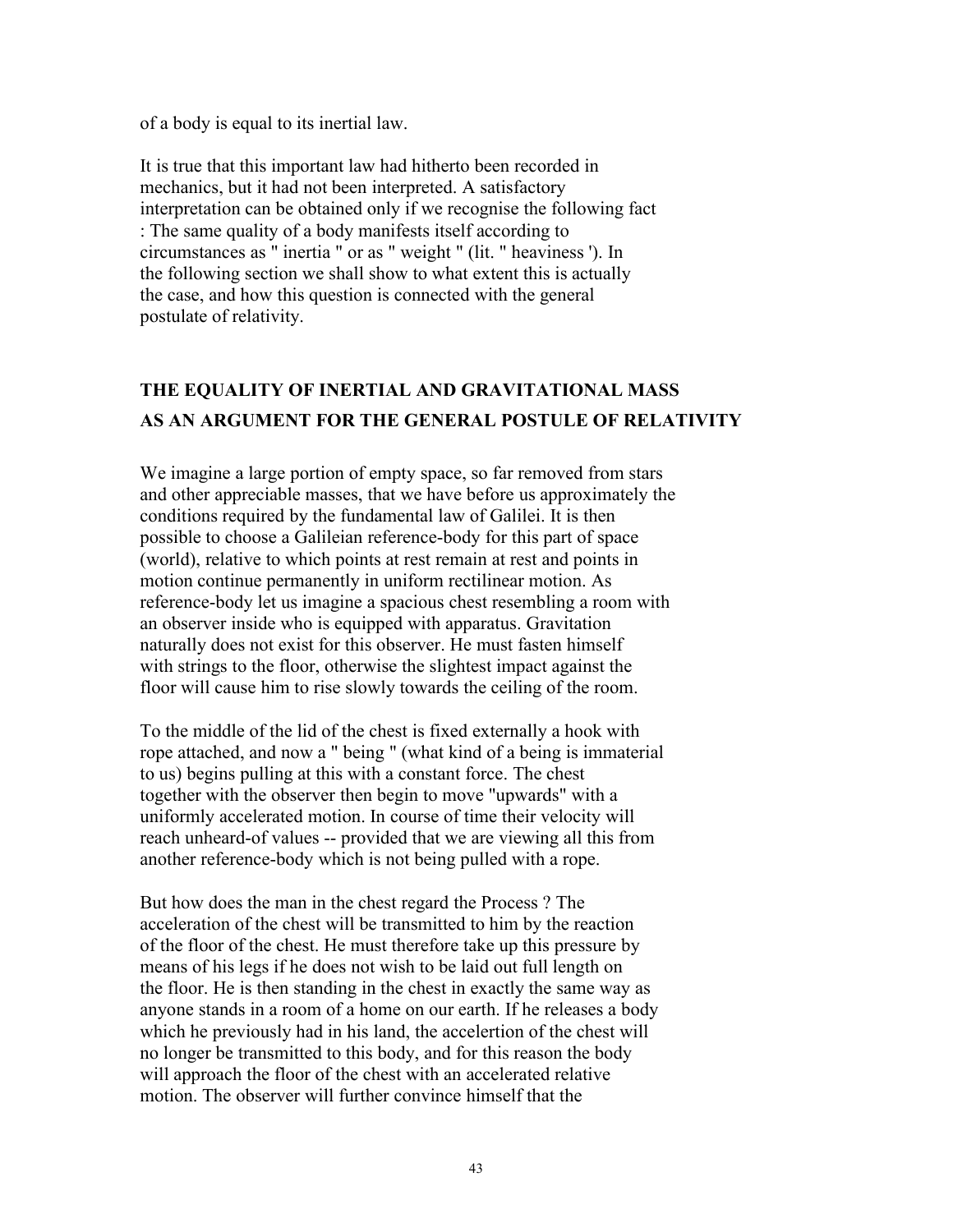acceleration of the body towards the floor of the chest is always of the same magnitude, whatever kind of body he may happen to use for the experiment.

Relying on his knowledge of the gravitational field (as it was discussed in the preceding section), the man in the chest will thus come to the conclusion that he and the chest are in a gravitational field which is constant with regard to time. Of course he will be puzzled for a moment as to why the chest does not fall in this gravitational field. just then, however, he discovers the hook in the middle of the lid of the chest and the rope which is attached to it, and he consequently comes to the conclusion that the chest is suspended at rest in the gravitational field.

Ought we to smile at the man and say that he errs in his conclusion ? I do not believe we ought to if we wish to remain consistent; we must rather admit that his mode of grasping the situation violates neither reason nor known mechanical laws. Even though it is being accelerated with respect to the "Galileian space" first considered, we can nevertheless regard the chest as being at rest. We have thus good grounds for extending the principle of relativity to include bodies of reference which are accelerated with respect to each other, and as a result we have gained a powerful argument for a generalised postulate of relativity.

We must note carefully that the possibility of this mode of interpretation rests on the fundamental property of the gravitational field of giving all bodies the same acceleration, or, what comes to the same thing, on the law of the equality of inertial and gravitational mass. If this natural law did not exist, the man in the accelerated chest would not be able to interpret the behaviour of the bodies around him on the supposition of a gravitational field, and he would not be justified on the grounds of experience in supposing his reference-body to be "at rest."

Suppose that the man in the chest fixes a rope to the inner side of the lid, and that he attaches a body to the free end of the rope. The result of this will be to strech the rope so that it will hang " vertically " downwards. If we ask for an opinion of the cause of tension in the rope, the man in the chest will say: "The suspended body experiences a downward force in the gravitational field, and this is neutralised by the tension of the rope ; what determines the magnitude of the tension of the rope is the gravitational mass of the suspended body." On the other hand, an observer who is poised freely in space will interpret the condition of things thus : " The rope must perforce take part in the accelerated motion of the chest, and it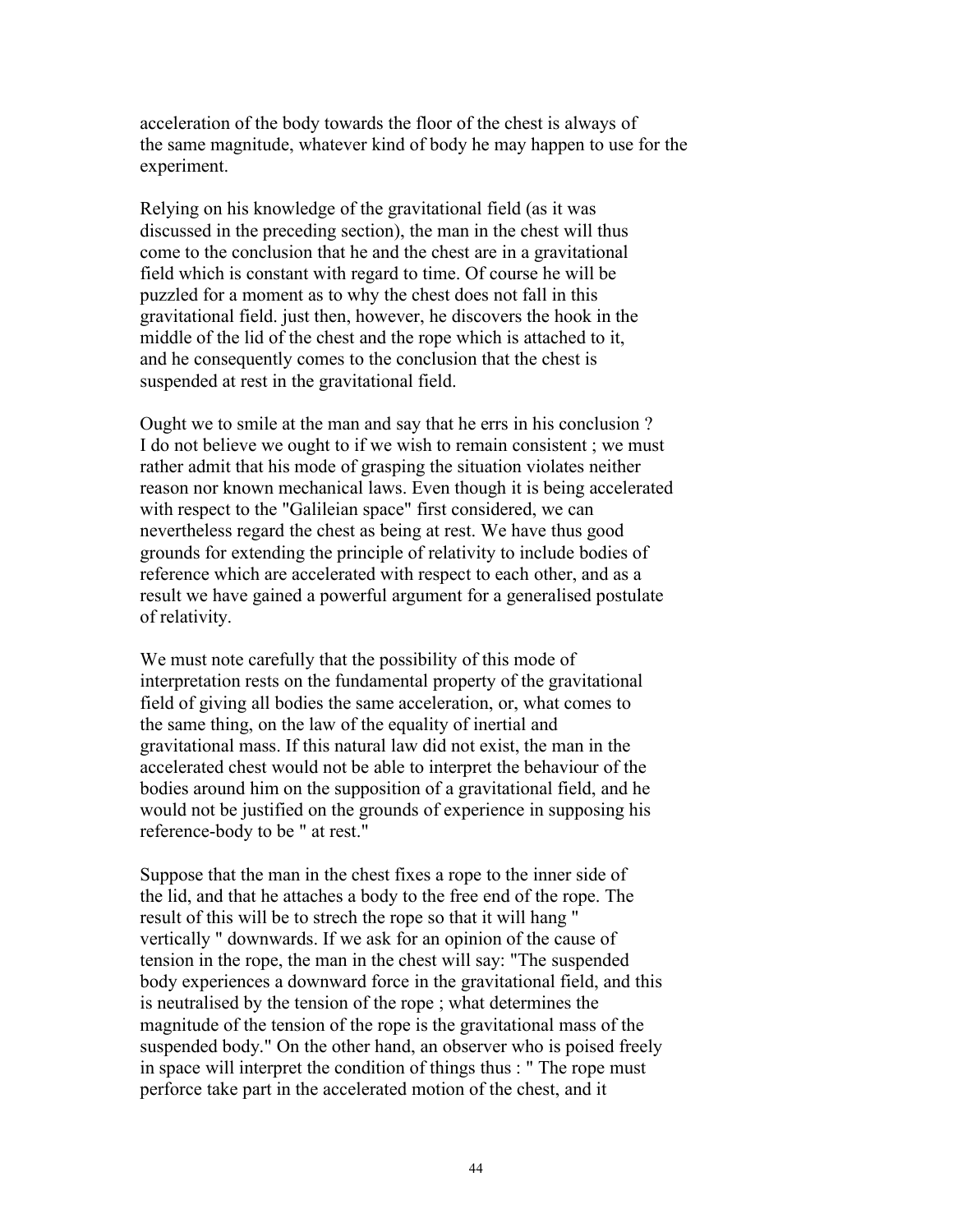transmits this motion to the body attached to it. The tension of the rope is just large enough to effect the acceleration of the body. That which determines the magnitude of the tension of the rope is the inertial mass of the body." Guided by this example, we see that our extension of the principle of relativity implies the necessity of the law of the equality of inertial and gravitational mass. Thus we have obtained a physical interpretation of this law.<br>From our consideration of the accelerated chest we see that a general

theory of relativity must yield important results on the laws of gravitation. In point of fact, the systematic pursuit of the general idea of relativity has supplied the laws satisfied by the gravitational field. Before proceeding farther, however, I must warn the reader against a misconception suggested by these considerations. A gravitational field exists for the man in the chest, despite the fact that there was no such field for the co-ordinate system first chosen. Now we might easily suppose that the existence of a gravitational field is always only an apparent one. We might also think that, regardless of the kind of gravitational field which may be present, we could always choose another reference-body such that no gravitational field exists with reference to it. This is by no means true for all gravitational fields, but only for those of quite special form. It is, for instance, impossible to choose a body of reference such that, as judged from it, the gravitational field of the earth (in its entirety) vanishes.

We can now appreciate why that argument is not convincing, which we brought forward against the general principle of relativity at theend of Section 18. It is certainly true that the observer in the railway carriage experiences a jerk forwards as a result of the application of the brake, and that he recognises, in this the non-uniformity of motion (retardation) of the carriage.But he is compelled by nobody to refer this jerk to a "real " acceleration (retardation) of the carriage. He might also interpret his experience thus: " My body of reference (the carriage) remains permanently at rest. With reference to it, however, there exists (during the period of application of the brakes) a gravitational field which is directed forwards and which is variable with respect to time. Under the influence of this field, the embankment together with the earth moves non-uniformly in such a manner that their original velocity in the backwards direction is continuously reduced."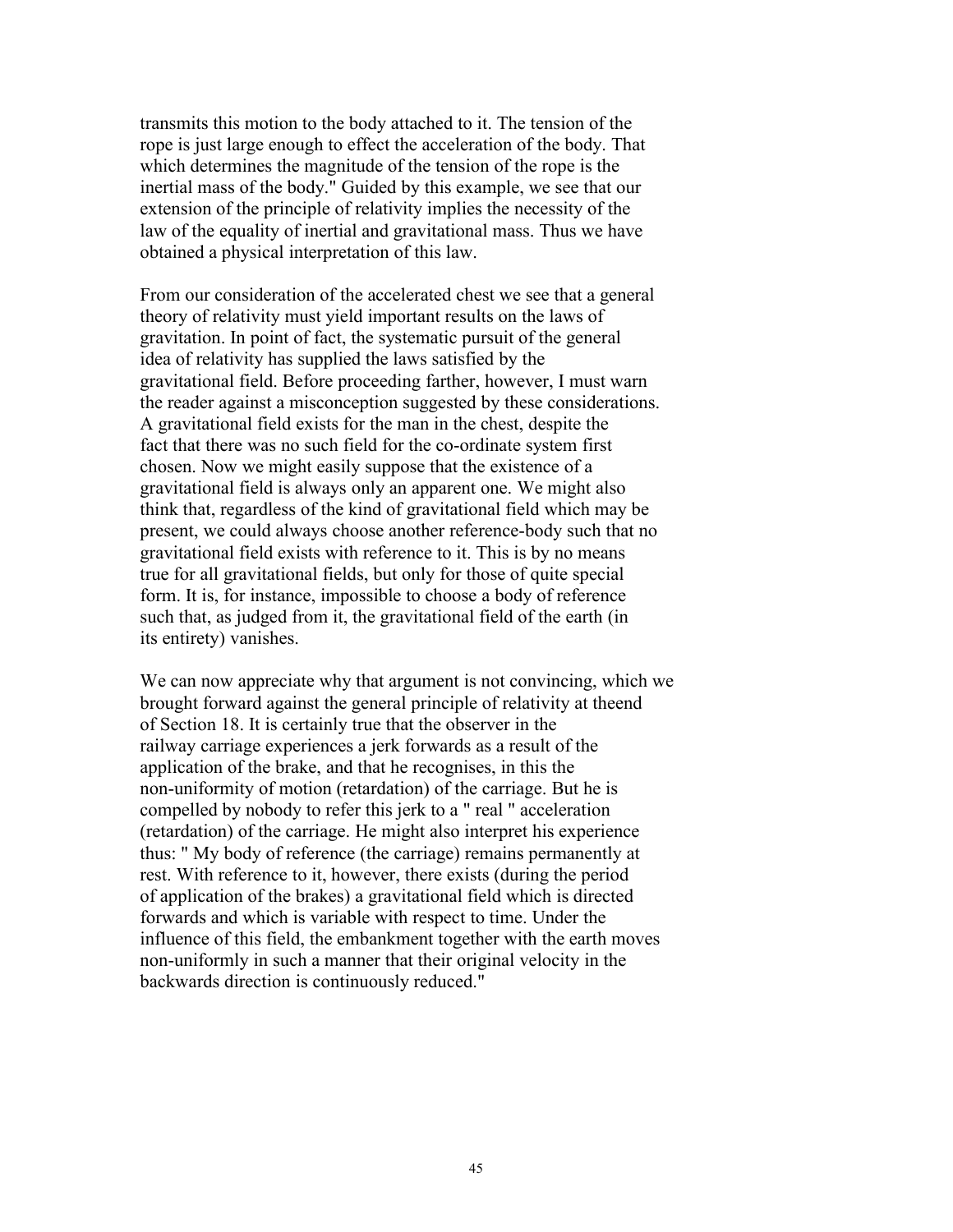# **IN WHAT RESPECTS ARE THE FOUNDATIONS OF CLASSICAL MECHANICS AND OF THE SPECIAL THEORY OF RELATIVITY UNSATISFACTORY?**

We have already stated several times that classical mechanics starts out from the following law: Material particles sufficiently far removed from other material particles continue to move uniformly in a straight line or continue in a state of rest. We have also repeatedly emphasised that this fundamental law can only be valid for bodies of reference K which possess certain unique states of motion, and which are in uniform translational motion relative to each other. Relative to other reference-bodies K the law is not valid. Both in classical mechanics and in the special theory of relativity we therefore differentiate between reference-bodies K relative to which the recognised " laws of nature " can be said to hold, and reference-bodies K relative to which these laws do not hold.

But no person whose mode of thought is logical can rest satisfied with this condition of things. He asks : " How does it come that certain reference-bodies (or their states of motion) are given priority over other reference-bodies (or their states of motion)? What is the reason for this Preference? In order to show clearly what I mean by this question, I shall make use of a comparison.

I am standing in front of a gas range. Standing alongside of each other on the range are two pans so much alike that one may be mistaken for the other. Both are half full of water. I notice that steam is being emitted continuously from the one pan, but not from the other. I am surprised at this, even if I have never seen either a gas range or a pan before. But if I now notice a luminous something of bluish colour under the first pan but not under the other, I cease to be astonished, even if I have never before seen a gas flame. For I can only say that this bluish something will cause the emission of the steam, or at least possibly it may do so. If, however, I notice the bluish something in neither case, and if I observe that the one continuously emits steam whilst the other does not, then I shall remain astonished and dissatisfied until I have discovered some circumstance to which I can attribute the different behaviour of the two pans.

Analogously, I seek in vain for a real something in classical mechanics (or in the special theory of relativity) to which I can attribute the different behaviour of bodies considered with respect to the reference systems K and K1.\* Newton saw this objection and attempted to invalidate it, but without success. But E. Mach recognsed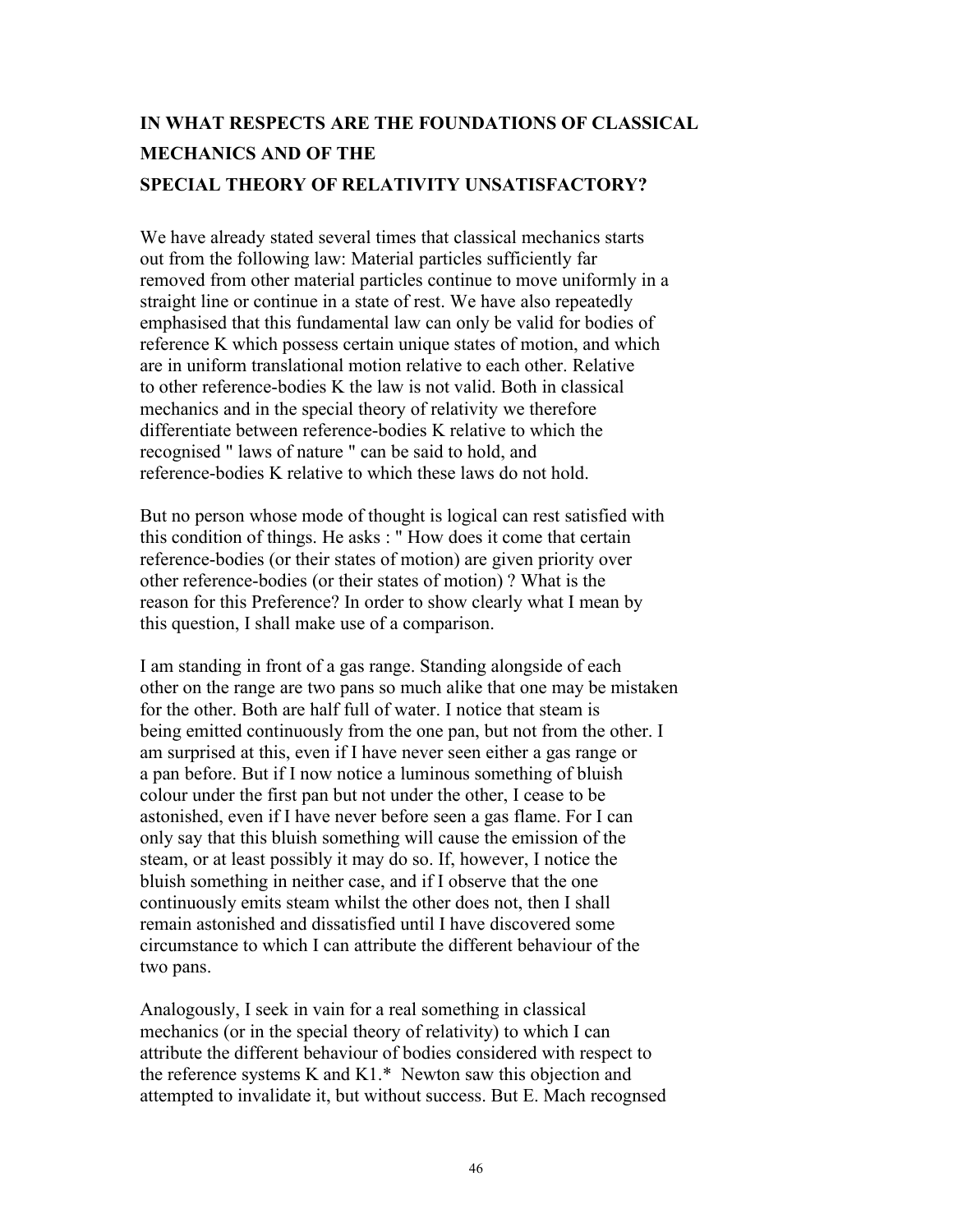it most clearly of all, and because of this objection he claimed that mechanics must be placed on a new basis. It can only be got rid of by means of a physics which is conformable to the general principle of relativity, since the equations of such a theory hold for every body of reference, whatever may be its state of motion.

Notes

\*) The objection is of importance more especially when the state of motion of the reference-body is of such a nature that it does not require any external agency for its maintenance, e.g. in the case when the reference-body is rotating uniformly.

## **A FEW INFERENCES FROM THE GENERAL PRINCIPLE OF RELATIVITY**

The considerations of Section 20 show that the general principle of relativity puts us in a position to derive properties of the gravitational field in a purely theoretical manner. Let us suppose, for instance, that we know the space-time " course " for any natural process whatsoever, as regards the manner in which it takes place in the Galileian domain relative to a Galileian body of reference K. By means of purely theoretical operations (i.e. simply by calculation) we are then able to find how this known natural process appears, as seen from a reference-body K1 which is accelerated relatively to K. But since a gravitational field exists with respect to this new body of reference K1, our consideration also teaches us how the gravitational field influences the process studied.

For example, we learn that a body which is in a state of uniform rectilinear motion with respect to K (in accordance with the law of Galilei) is executing an accelerated and in general curvilinear motion with respect to the accelerated reference-body K1 (chest). This acceleration or curvature corresponds to the influence on the moving body of the gravitational field prevailing relatively to K. It is known that a gravitational field influences the movement of bodies in this way, so that our consideration supplies us with nothing essentially new.

However, we obtain a new result of fundamental importance when we carry out the analogous consideration for a ray of light. With respect to the Galileian reference-body K, such a ray of light is transmitted rectilinearly with the velocity c. It can easily be shown that the path of the same ray of light is no longer a straight line when we consider it with reference to the accelerated chest (reference-body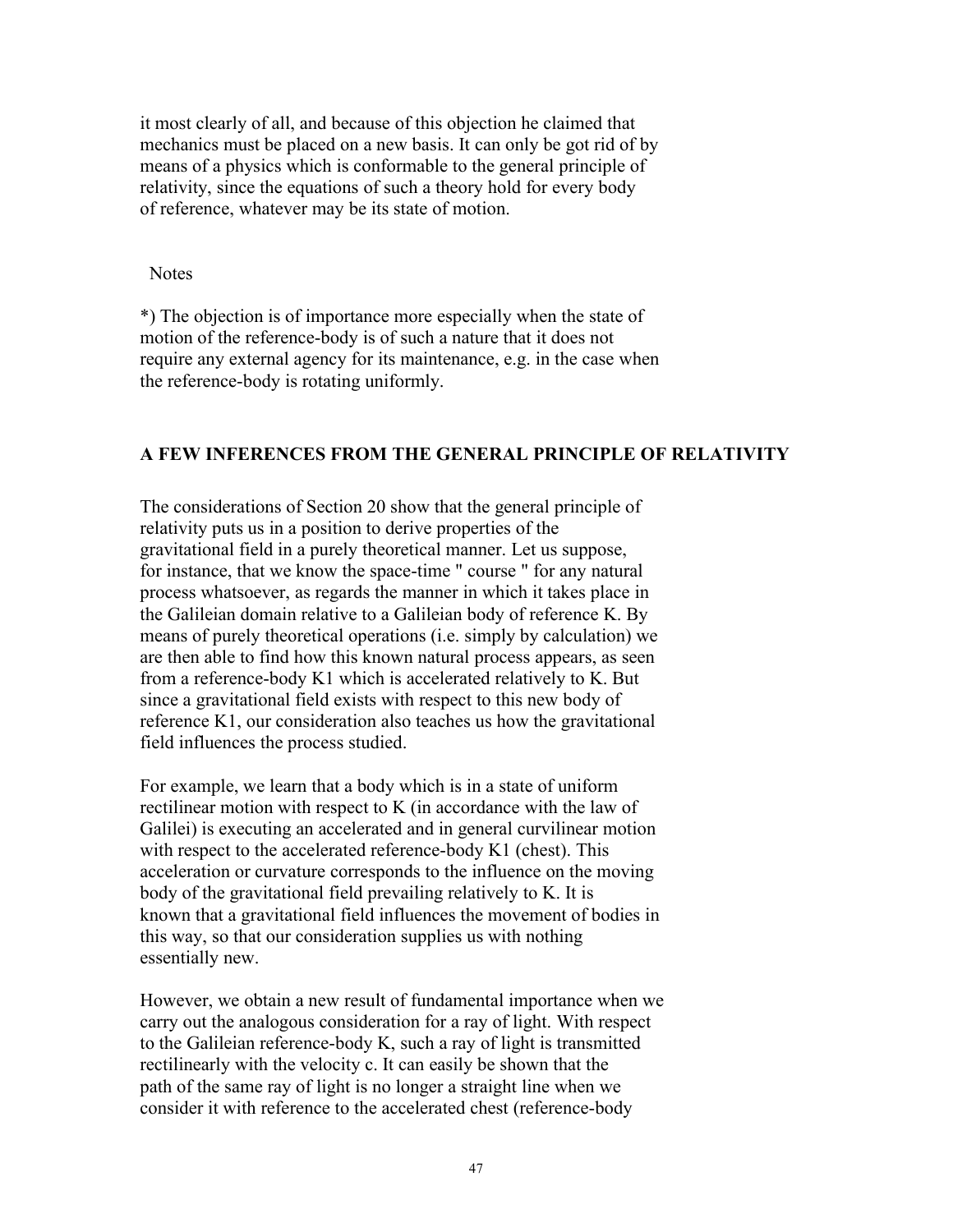K1). From this we conclude, that, in general, rays of light are propagated curvilinearly in gravitational fields. In two respects this result is of great importance.

In the first place, it can be compared with the reality. Although a detailed examination of the question shows that the curvature of light rays required by the general theory of relativity is only exceedingly small for the gravitational fields at our disposal in practice, its estimated magnitude for light rays passing the sun at grazing incidence is nevertheless 1.7 seconds of arc. This ought to manifest itself in the following way. As seen from the earth, certain fixed stars appear to be in the neighbourhood of the sun, and are thus capable of observation during a total eclipse of the sun. At such times, these stars ought to appear to be displaced outwards from the sun by an amount indicated above, as compared with their apparent position in the sky when the sun is situated at another part of the heavens. The examination of the correctness or otherwise of this deduction is a problem of the greatest importance, the early solution of which is to be expected of astronomers.[2]\*

In the second place our result shows that, according to the general theory of relativity, the law of the constancy of the velocity of light in vacuo, which constitutes one of the two fundamental assumptions in the special theory of relativity and to which we have already frequently referred, cannot claim any unlimited validity. A curvature of rays of light can only take place when the velocity of propagation of light varies with position. Now we might think that as a consequence of this, the special theory of relativity and with it the whole theory of relativity would be laid in the dust. But in reality this is not the case. We can only conclude that the special theory of relativity cannot claim an unlinlited domain of validity; its results hold only so long as we are able to disregard the influences of gravitational fields on the phenomena (e.g. of light).

Since it has often been contended by opponents of the theory of relativity that the special theory of relativity is overthrown by the general theory of relativity, it is perhaps advisable to make the facts of the case clearer by means of an appropriate comparison. Before the development of electrodynamics the laws of electrostatics were looked upon as the laws of electricity. At the present time we know that electric fields can be derived correctly from electrostatic considerations only for the case, which is never strictly realised, in which the electrical masses are quite at rest relatively to each other, and to the co-ordinate system. Should we be justified in saying that for this reason electrostatics is overthrown by the field-equations of Maxwell in electrodynamics ? Not in the least.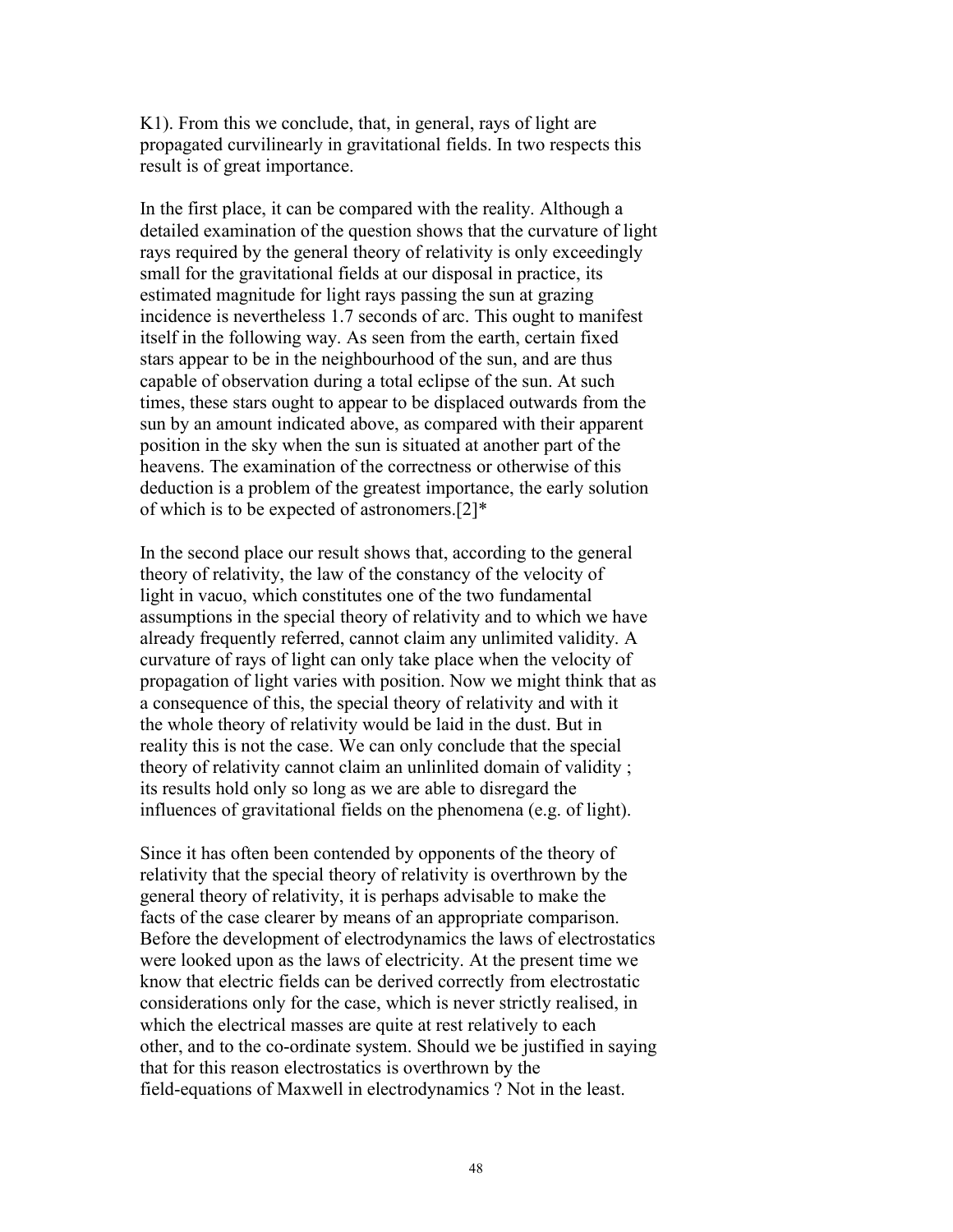Electrostatics is contained in electrodynamics as a limiting case ; the laws of the latter lead directly to those of the former for the case in which the fields are invariable with regard to time. No fairer destiny could be allotted to any physical theory, than that it should of itself point out the way to the introduction of a more comprehensive theory, in which it lives on as a limiting case.

In the example of the transmission of light just dealt with, we have seen that the general theory of relativity enables us to derive theoretically the influence of a gravitational field on the course of natural processes, the Iaws of which are already known when a gravitational field is absent. But the most attractive problem, to the solution of which the general theory of relativity supplies the key, concerns the investigation of the laws satisfied by the gravitational field itself. Let us consider this for a moment.

We are acquainted with space-time domains which behave (approximately) in a "Galileian " fashion under suitable choice of reference-body, i.e. domains in which gravitational fields are absent. If we now refer such a domain to a reference-body K1 possessing any kind of motion, then relative to K1 there exists a gravitational field which is variable with respect to space and time.  $[3]^{**}$  The character of this field will of course depend on the motion chosen for K1. According to the general theory of relativity, the general law of the gravitational field must be satisfied for all gravitational fields obtainable in this way. Even though by no means all gravitationial fields can be produced in this way, yet we may entertain the hope that the general law of gravitation will be derivable from such gravitational fields of a special kind. This hope has been realised in the most beautiful manner. But between the clear vision of this goal and its actual realisation it was necessary to surmount a serious difficulty, and as this lies deep at the rootof things, I dare not withhold it from the reader. We require to extend our ideas of the space-time continuum still farther.

#### **Notes**

\*) By means of the star photographs oftwo expeditions equipped by a Joint Committee of the Royal and Royal Astronomical Societies, the existence of the deflection of light demanded by theory was first confirmed during the solar eclipse of 29th May, 1919. (Cf. Appendix III.)

\*\*) This follows from a generalisation of the discussion in Section 20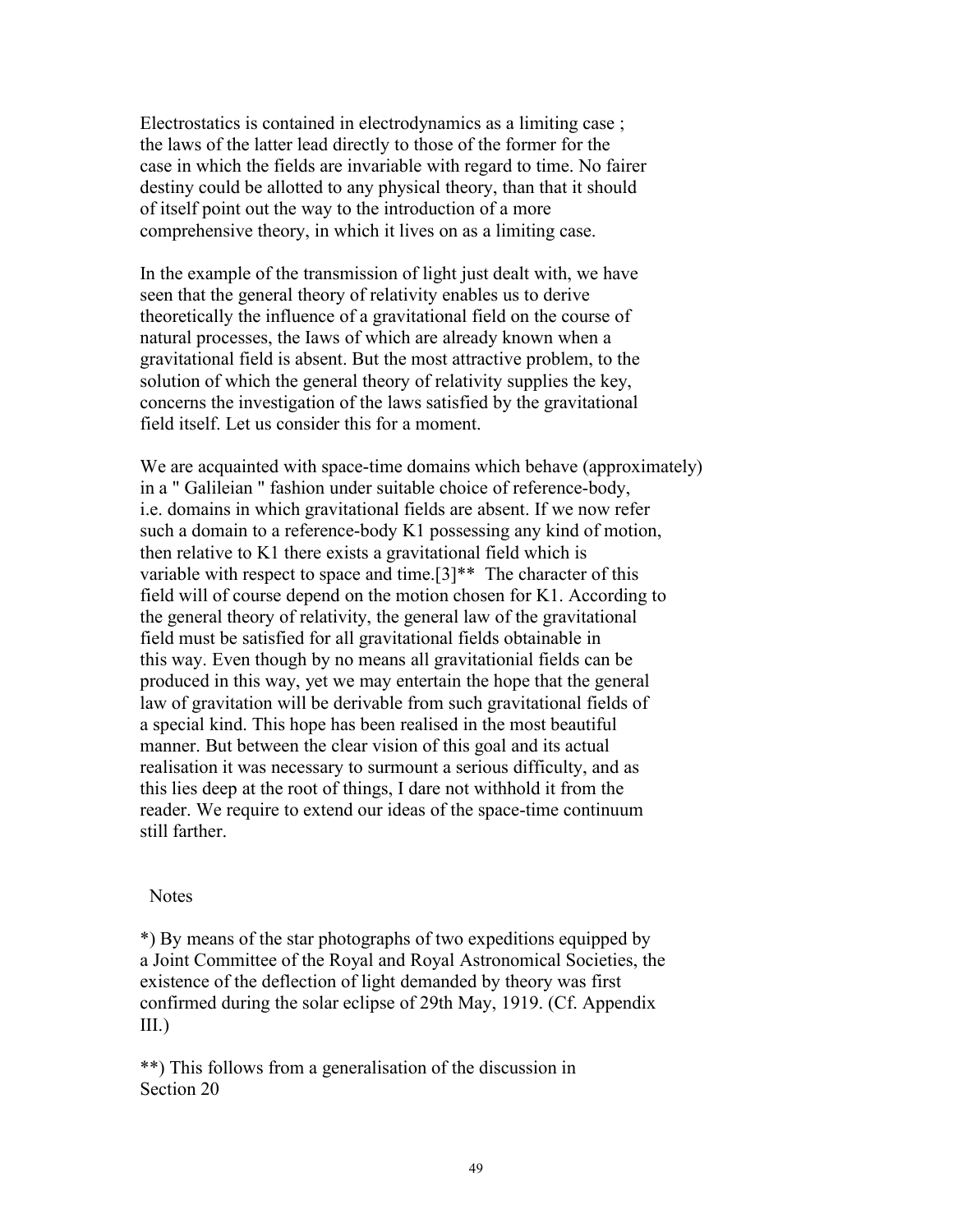# **BEHAVIOUR OF CLOCKS AND MEASURING-RODS ON A ROTATING BODY OF REFERENCE**

Hitherto I have purposely refrained from speaking about the physical interpretation of space- and time-data in the case of the general theory of relativity. As a consequence, I am guilty of a certain slovenliness of treatment, which, as we know from the special theory of relativity, is far from being unimportant and pardonable. It is now high time that we remedy this defect; but I would mention at the outset, that this matter lays no small claims on the patience and on the power of abstraction of the reader.

We start off again from quite special cases, which we have frequently used before. Let us consider a space time domain in which no gravitational field exists relative to a reference-body K whose state of motion has been suitably chosen. K is then a Galileian reference-body as regards the domain considered, and the results of the special theory of relativity hold relative to K. Let us supposse the same domain referred to a second body of reference K1, which is rotating uniformly with respect to K. In order to fix our ideas, we shall imagine K1 to be in the form of a plane circular disc, which rotates uniformly in its own plane about its centre. An observer who is sitting eccentrically on the disc K1 is sensible of a force which acts outwards in a radial direction, and which would be interpreted as an effect of inertia (centrifugal force) by an observer who was at rest with respect to the original reference-body K. But the observer on the disc may regard his disc asa reference-body which is " at rest" ; on the basis of the generalprinciple of relativity he is justified in doing this. The force acting on himself, and in fact on all other bodies which are at rest relative to the disc, he regards as the effect of a gravitational field. Nevertheless, the space-distribution of this gravitational field is of a kind that would not be possible on Newton's theory of gravitation.\* But since the observer believes in the general theory of relativity, this does not disturb him; he is quite in the right when he believes that a general law of gravitation can be formulated- a law which not only explains the motion of the stars correctly, but also the field of force experienced by himself.<br>The observer performs experiments on his circular disc with clocks and

measuring-rods. In doing so, it is his intention to arrive at exact definitions for the signification of time- and space-data with reference to the circular disc K1, these definitions being based on his observations. What will be his experience in this enterprise ?

To start with, he places one of two identically constructed clocks at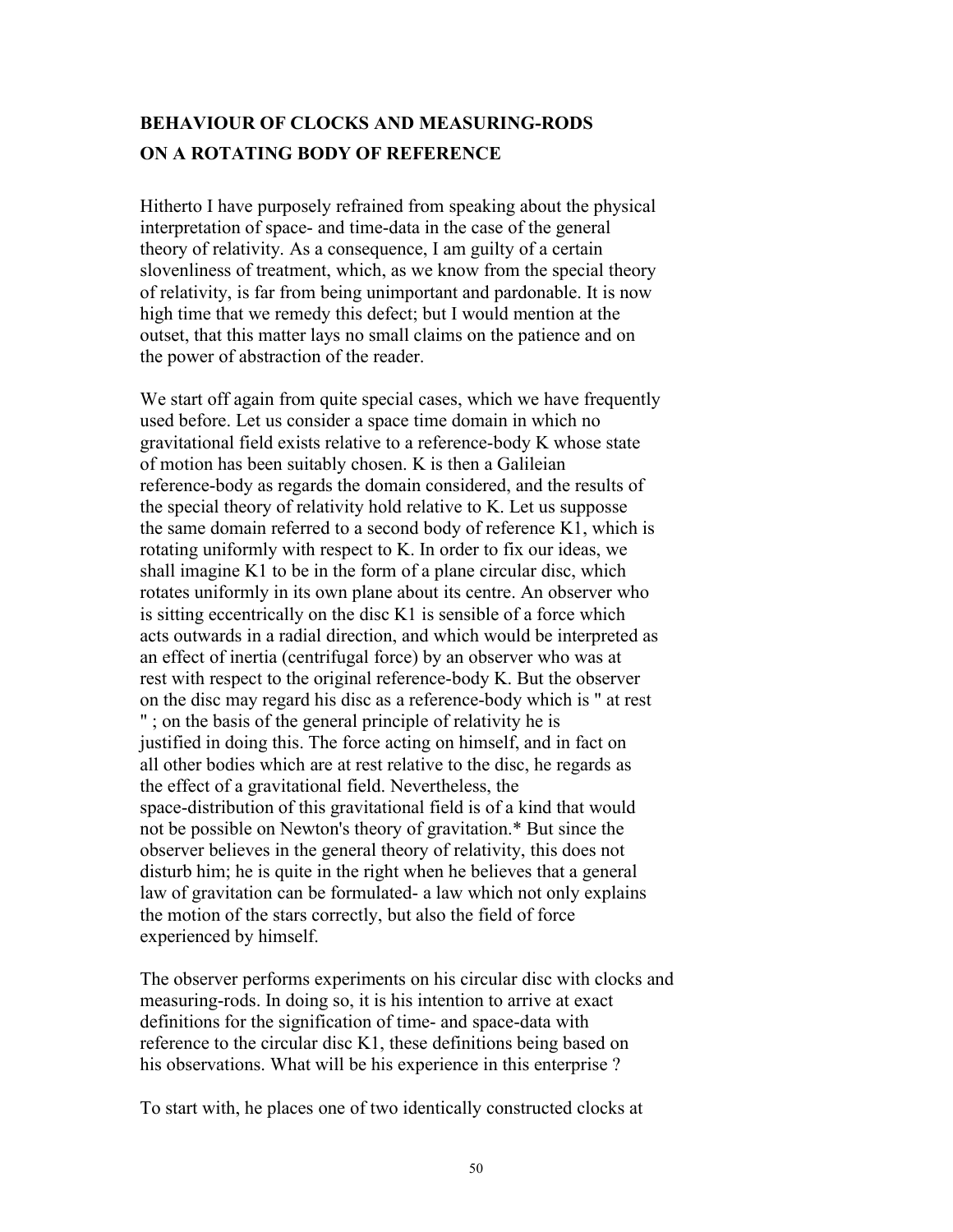the centre of the circular disc, and the other on the edge of the disc, so that they are at rest relative to it. We now ask ourselves whether both clocks go at the same rate from the standpoint of the non-rotating Galileian reference-body K. As judged from this body, the clock at the centre of the disc has no velocity, whereas the clock at the edge of the disc is in motion relative to K in consequence of the rotation. According to a result obtained in Section 12, it follows that the latter clock goes at a rate permanently slower than that of the clock at the centre of the circular disc, i.e. as observed from K. It is obvious that the same effect would be noted by an observer whom we will imagine sitting alongside his clock at the centre of the circular disc. Thus on our circular disc, or, to make the case more general, in every gravitational field, a clock will go more quickly or less quickly, according to the position in which the clock is situated (at rest). For this reason it is not possible to obtain a reasonable definition of time with the aid of clocks which are arranged at rest with respect to the body of reference. A similar difficulty presents itself when we attempt to apply our earlier definition of simultaneity in such a case, but I do not wish to go any farther into this question.

Moreover, at this stage the definition of the space co-ordinates also presents insurmountable difficulties. If the observer applies his standard measuring-rod (a rod which is short as compared with the radius of the disc) tangentially to the edge of the disc, then, as judged from the Galileian system, the length of this rod will be less than I, since, according to Section 12, moving bodies suffer a shortening in the direction of the motion. On the other hand, the measaring-rod will not experience a shortening in length, as judged from K, if it is applied to the disc in the direction of the radius. If, then, the observer first measures the circumference of the disc with his measuring-rod and then the diameter of the disc, on dividing the one by the other, he will not obtain as quotient the familiar number  $p = 3.14...$ , but a larger number, [4]\*\* whereas of course, for a disc which is at rest with respect to K, this operation would yield p exactly. This proves that the propositions of Euclidean geometry cannot hold exactly on the rotating disc, nor in general in a gravitational field, at least if we attribute the length I to the rod in all positions and in every orientation. Hence the idea of a straight line also loses its meaning. We are therefore not in a position to define exactly the co-ordinates x, y, z relative to the disc by means of the method used in discussing the special theory, and as long as the co- ordinates and times of events have not been defined, we cannot assign an exact meaning to the natural laws in which these occur.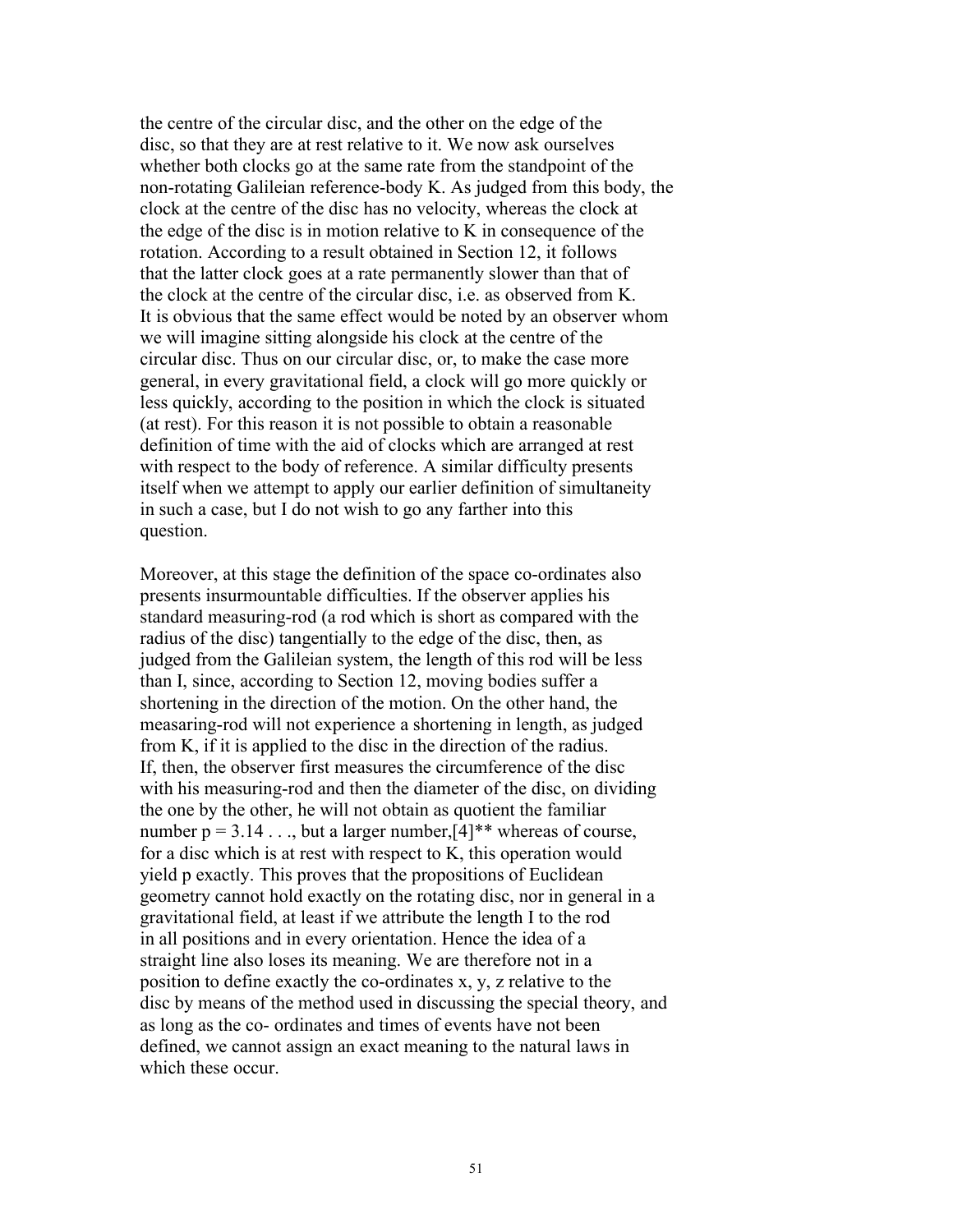Thus all our previous conclusions based on general relativity would appear to be called in question. In reality we must make a subtle detour in order to be able to apply the postulate of general relativity exactly. I shall prepare the reader for this in the following paragraphs.

Notes

\*) The field disappears at the centre of the disc and increases proportionally to the distance from the centre as we proceed outwards.

\*\*) Throughout this consideration we have to use the Galileian (non-rotating) system K as reference-body, since we may only assume the validity of the results of the special theory of relativity relative to K (relative to K1 a gravitational field prevails).

## **EUCLIDEAN AND NON-EUCLIDEAN CONTINUUM**

The surface of a marble table is spread out in front of me. I can get from any one point on this table to any other point by passing continuously from one point to a " neighbouring " one, and repeating this process a (large) number of times, or, in other words, by going from point to point without executing "jumps." I am sure the reader will appreciate with sufficient clearness what I mean here by " neighbouring " and by " jumps " (if he is not too pedantic). We express this property of the surface by describing the latter as a continuum.

Let us now imagine that a large number of little rods of equal length have been made, their lengths being small compared with the dimensions of the marble slab. When I say they are of equal length, I mean that one can be laid on any other without the ends overlapping. We next lay four of these little rods on the marble slab so that they constitute a quadrilateral figure (a square), the diagonals of which are equally long. To ensure the equality of the diagonals, we make use of a little testing-rod. To this square we add similar ones, each of which has one rod in common with the first. We proceed in like manner with each of these squares until finally the whole marble slab is laid out with squares. The arrangement is such, that each side of a square belongs to two squares and each corner to four squares.

It is a veritable wonder that we can carry out this business without getting into the greatest difficulties. We only need to think of the following. If at any moment three squares meet at a corner, then two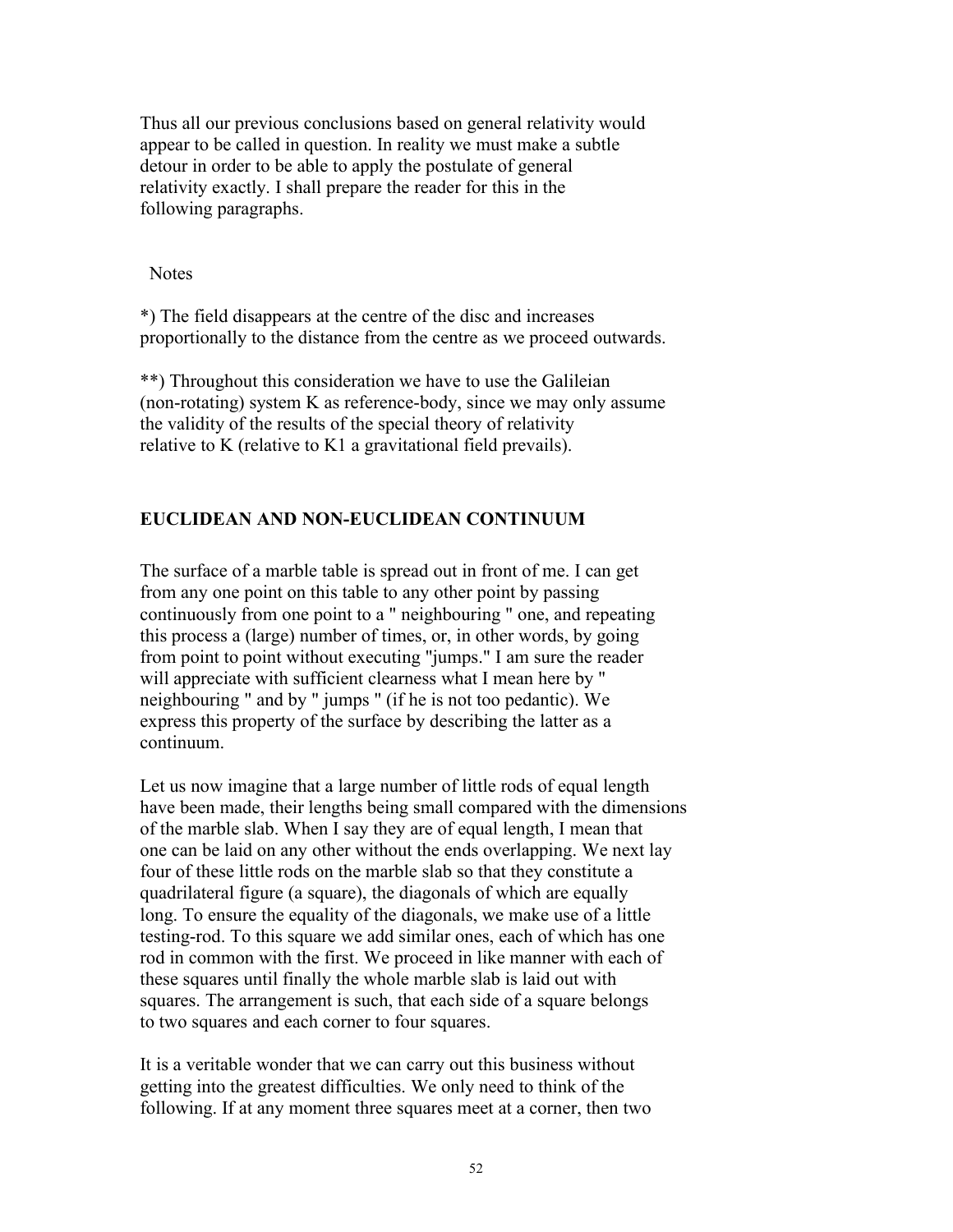sides of the fourth square are already laid, and, as a consequence, the arrangement of the remaining two sides of the square is already completely determined. But I am now no longer able to adjust the quadrilateral so that its diagonals may be equal. If they are equal of their own accord, then this is an especial favour of the marble slab and of the little rods, about which I can only be thankfully surprised. We must experience many such surprises if the construction is to be successful.

If everything has really gone smoothly, then I say that the points of the marble slab constitute a Euclidean continuum with respect to the little rod, which has been used as a " distance " (line-interval). By choosing one corner of a square as " origin" I can characterise every other corner of a square with reference to this origin by means of two numbers. I only need state how many rods I must pass over when, starting from the origin, I proceed towards the "right " and then " upwards," in order to arrive at the corner of the square under consideration. These two numbers are then the " Cartesian co-ordinates " of this corner with reference to the "Cartesian co-ordinate system" which is determined by the arrangement of little rods.

By making use of the following modification of this abstract experiment, we recognise that there must also be cases in which the experiment would be unsuccessful. We shall suppose that the rods " expand " by in amount proportional to the increase of temperature. We heat the central part of the marble slab, but not the periphery, in which case two of our little rods can still be brought into coincidence at every position on the table. But our construction of squares must necessarily come into disorder during the heating, because the little rods on the central region of the table expand, whereas those on the outer part do not.

With reference to our little rods -- defined as unit lengths -- the marble slab is no longer a Euclidean continuum, and we are also no longer in the position of defining Cartesian co-ordinates directly with their aid, since the above construction can no longer be carried out. But since there are other things which are not influenced in a similar manner to the little rods (or perhaps not at all) by the temperature of the table, it is possible quite naturally to maintain the point of view that the marble slab is a "Euclidean continuum." This can be done in a satisfactory manner by making a more subtle stipulation about the measurement or the comparison of lengths.

But if rods of every kind (i.e. of every material) were to behave in the same way as regards the influence of temperature when they are on the variably heated marble slab, and if we had no other means of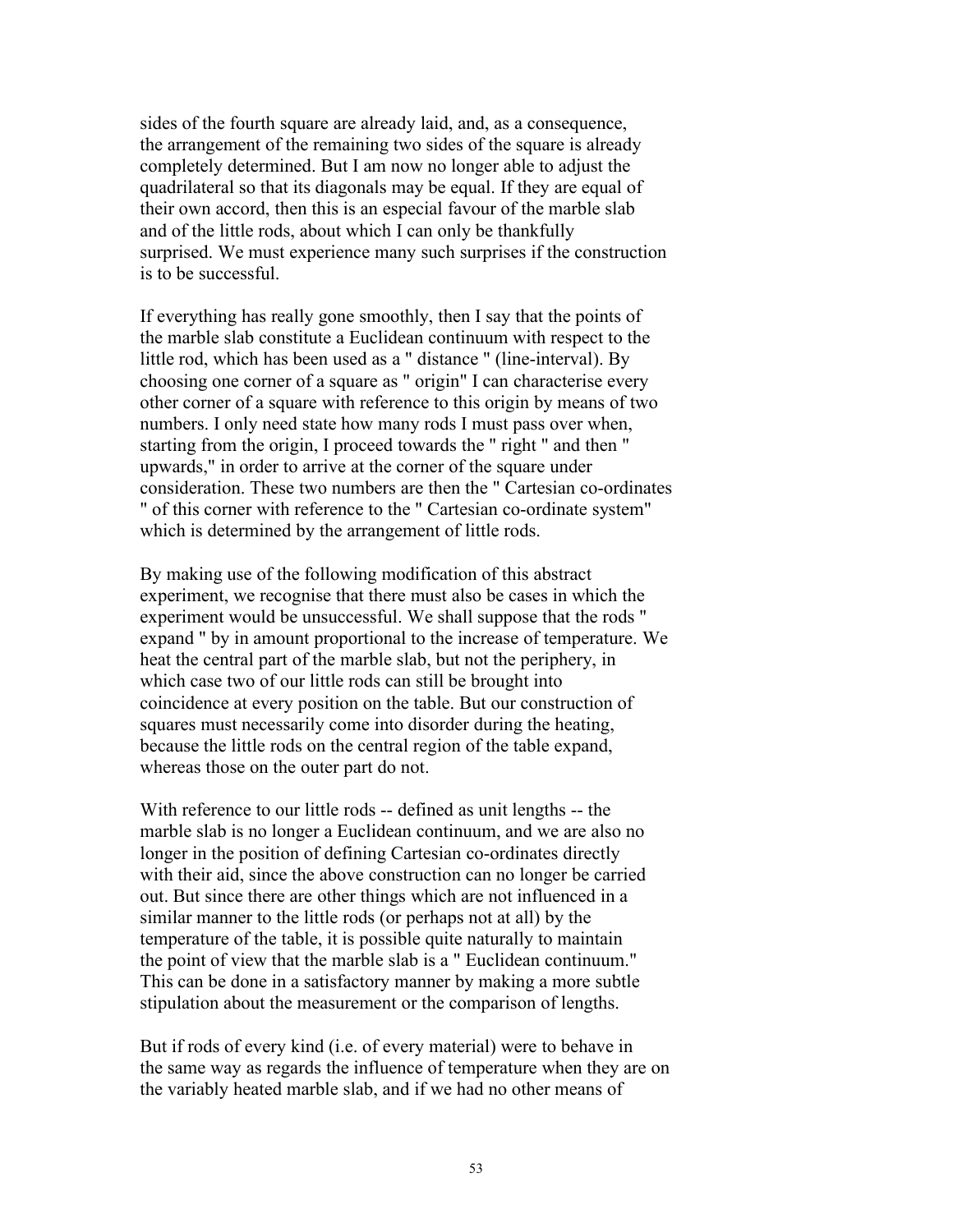detecting the effect of temperature than the geometrical behaviour of our rods in experiments analogous to the one described above, then our best plan would be to assign the distance one to two points on the slab, provided that the ends of one of our rods could be made to coincide with these two points ; for how else should we define the distance without our proceeding being in the highest measure grossly arbitrary ? The method of Cartesian coordinates must then be discarded, and replaced by another which doesnot assume the validity of Euclidean geometry for rigid bodies.\* The reader will notice that the situation depicted here corresponds to the one brought about by the general postitlate of relativity (Section 23).

#### Notes

\*) Mathematicians have been confronted with our problem in the following form. If we are given a surface (e.g. an ellipsoid) in Euclidean three-dimensional space, then there exists for this surface a two-dimensional geometry, just as much as for a plane surface. Gauss undertook the task of treating this two-dimensional geometry from first principles, without making use of the fact that the surface belongs to a Euclidean continuum of three dimensions. If we imagine constructions to be made with rigid rods in the surface (similar to that above with the marble slab), we should find that different laws hold for these from those resulting on the basis of Euclidean plane geometry. The surface is not a Euclidean continuum with respect to the rods, and we cannot define Cartesian co-ordinates in the surface. Gauss indicated the principles according to which we can treat the geometrical relationships in the surface, and thus pointed out the way to the method of Riemman of treating multi-dimensional, non-Euclidean continuum. Thus it is that mathematicians long ago solved the formal problems to which we are led by the general postulate of relativity.

#### **GAUSSIAN CO-ORDINATES**



Fig. 4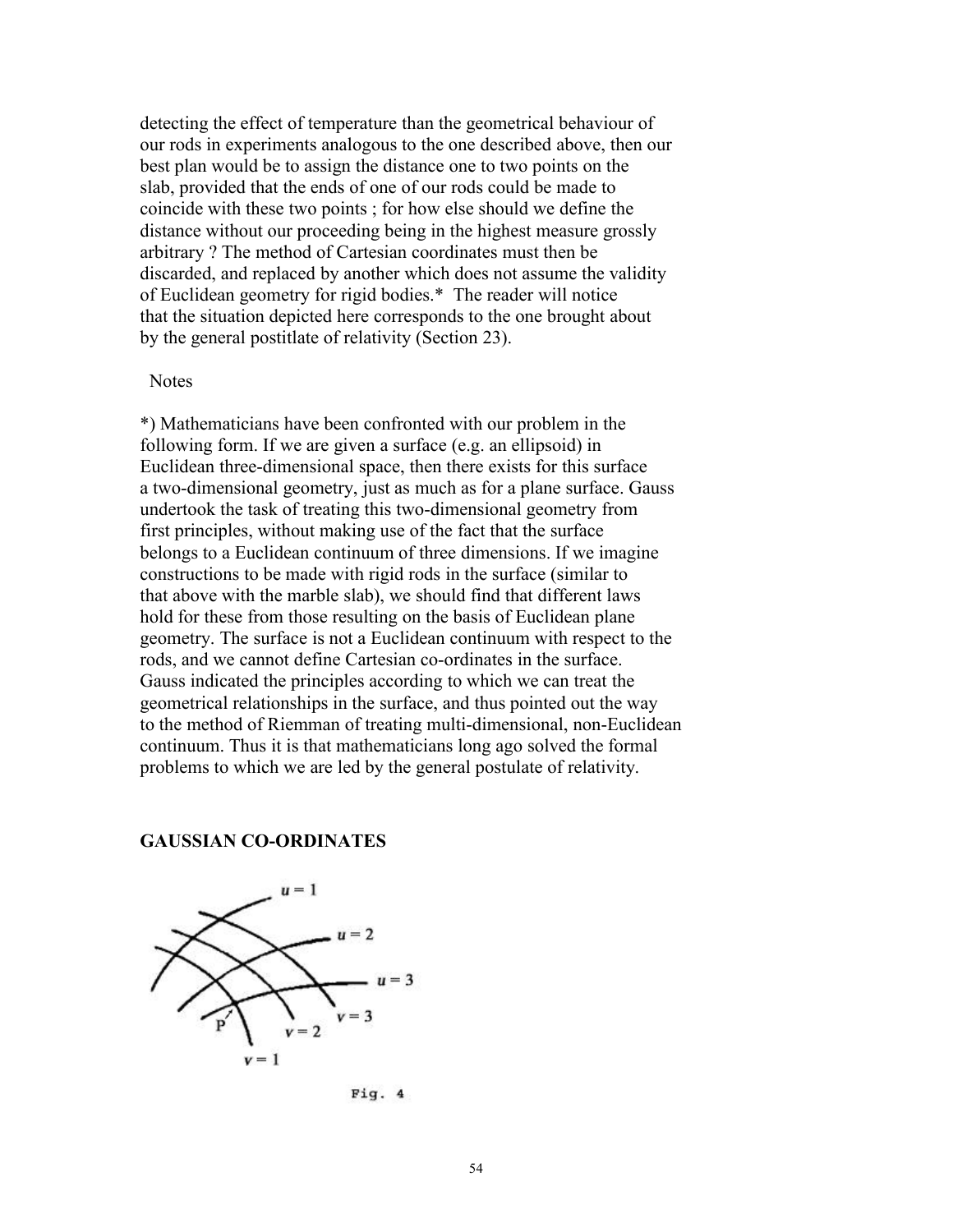According to Gauss, this combined analytical and geometrical mode of handling the problem can be arrived at in the following way. We imagine a system of arbitrary curves (see Fig. 4) drawn on the surface of the table. These we designate as u-curves, and we indicate each of them by means of a number. The Curves  $u=1$ ,  $u=2$  and  $u=3$  are drawn in the diagram. Between the curves  $u=1$  and  $u=2$  we must imagine an infinitely large number to be drawn, all of which correspond to real numbers lying between 1 and 2. fig. 04 We have then a system of u-curves, and this "infinitely dense" system covers the whole surface of the table. These u-curves mustnot intersect each other, and through each point of the surface one and only one curve must pass. Thus a perfectly definite value of u belongs to every point on the surface of the marble slab. In like manner we imagine a system of v-curves drawn on the surface. These satisfy the same conditions as the u-curves, they are provided with numbers in a corresponding manner, and they may likewise be of arbitrary shape. It follows that a value of u and a value of v belong to every point on the surface of the table. We call these two numbers the co-ordinates of the surface of the table (Gaussian co-ordinates). For example, the point P inthe diagram has the Gaussian co-ordinates  $u=3$ ,  $v=1$ . Two neighbouring points P and P1 on the surface then correspond to the co-ordinates

> $P:$  u,v P1:  $u + du$ ,  $v + dv$ .

where du and dv signify very small numbers. In a similar manner we may indicate the distance (line-interval) between P and P1, as measured with a little rod, by means of the very small number ds. Then according to Gauss we have

 $ds2 = g[11]du2 + 2g[12]dudv = g[22]dv2$ 

where g[11], g[12], g[22], are magnitudes which depend in a perfectly definite way on u and v. The magnitudes  $g[11]$ ,  $g[12]$  and  $g[22]$ , determine the behaviour of the rods relative to the u-curves and v-curves, and thus also relative to the surface of the table. For the case in which the points of the surface considered form a Euclidean continuum with reference to the measuring-rods, but only in this case, it is possible to draw the u-curves and v-curves and to attach numbers to them, in such a manner, that we simply have :

$$
ds2 = du2 + dv2
$$

Under these conditions, the u-curves and v-curves are straight lines in the sense of Euclidean geometry, and they are perpendicular to each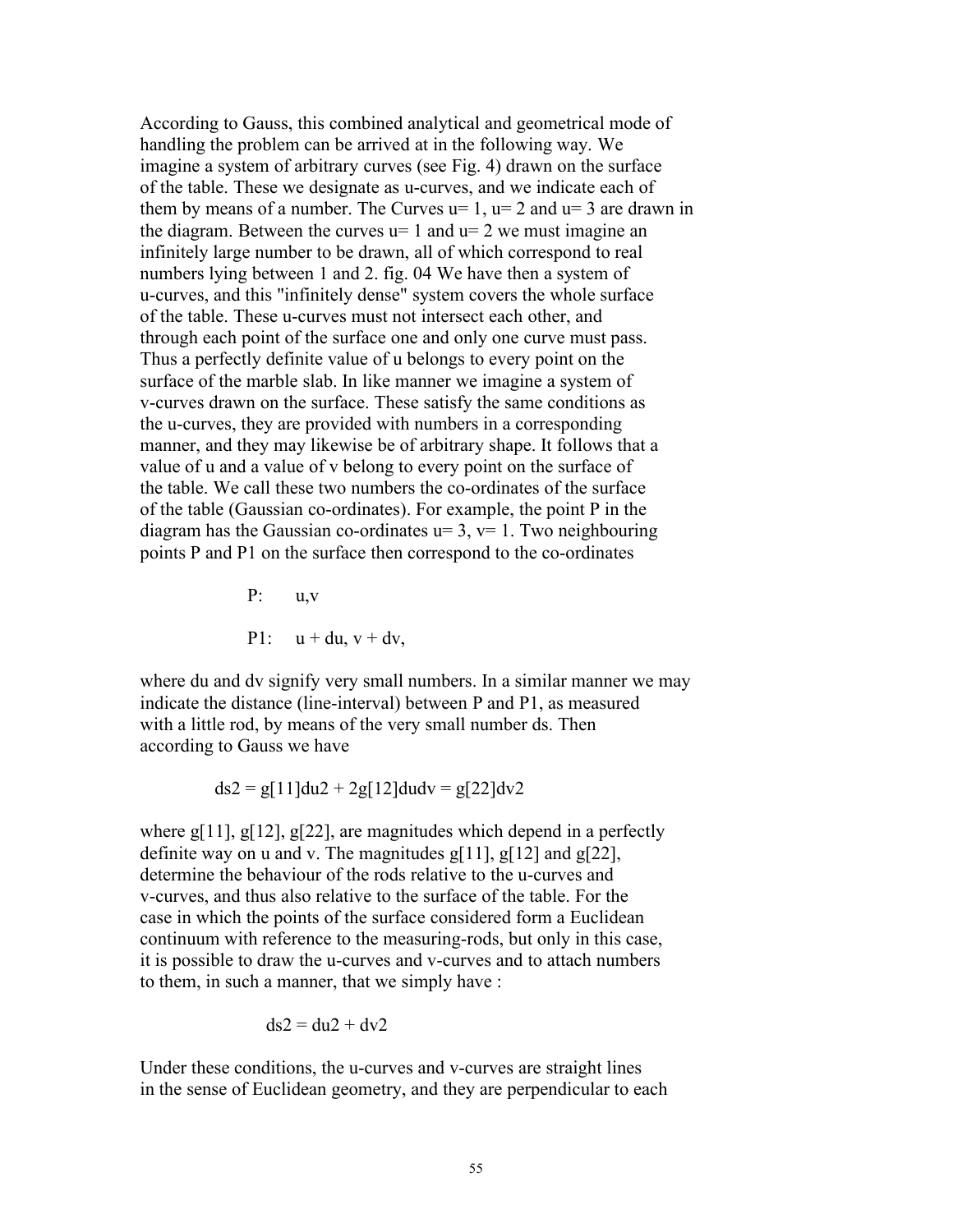other. Here the Gaussian coordinates are samply Cartesian ones. It is clear that Gauss co-ordinates are nothing more than an association of two sets of numbers with the points of the surface considered, of such a nature that numerical values differing very slightly from each other are associated with neighbouring points " in space."

So far, these considerations hold for a continuum of two dimensions. But the Gaussian method can be applied also to a continuum of three, four or more dimensions. If, for instance, a continuum of four dimensions be supposed available, we may represent it in the following way. With every point of the continuum, we associate arbitrarily four numbers,  $x[1]$ ,  $x[2]$ ,  $x[3]$ ,  $x[4]$ , which are known as "co-ordinates." Adjacent points correspond to adjacent values of the coordinates. If a distance ds is associated with the adjacent points P and P1, this distance being measurable and well defined from a physical point of view, then the following formula holds:

 $ds2 = g[11]dx[1]^{2} + 2g[12]dx[1]dx[2] \dots$  .  $g[44]dx[4]^{2}$ ,

where the magnitudes  $g[11]$ , etc., have values which vary with the position in the continuum. Only when the continuum is a Euclidean one is it possible to associate the co-ordinates  $x[1] \dots x[4]$ . with the points of the continuum so that we have simply

 $ds2 = dx[1]^2 + dx[2]^2 + dx[3]^2 + dx[4]^2$ .

In this case relations hold in the four-dimensional continuum which are analogous to those holding in our three-dimensional measurements.

However, the Gauss treatment for ds2 which we have given above is not always possible. It is only possible when sufficiently small regions of the continuum under consideration may be regarded as Euclidean continua. For example, this obviously holds in the case of the marble slab of the table and local variation of temperature. The temperature is practically constant for a small part of the slab, and thus the geometrical behaviour of the rods is almost as it ought to be according to the rules of Euclidean geometry. Hence the imperfections of the construction of squares in the previous section do not show themselves clearly until this construction is extended over a considerable portion of the surface of the table.

We can sum this up as follows: Gauss invented a method for the mathematical treatment of continua in general, in which " size-relations " (" distances " between neighbouring points) are defined. To every point of a continuum are assigned as many numbers (Gaussian coordinates) as the continuum has dimensions. This is done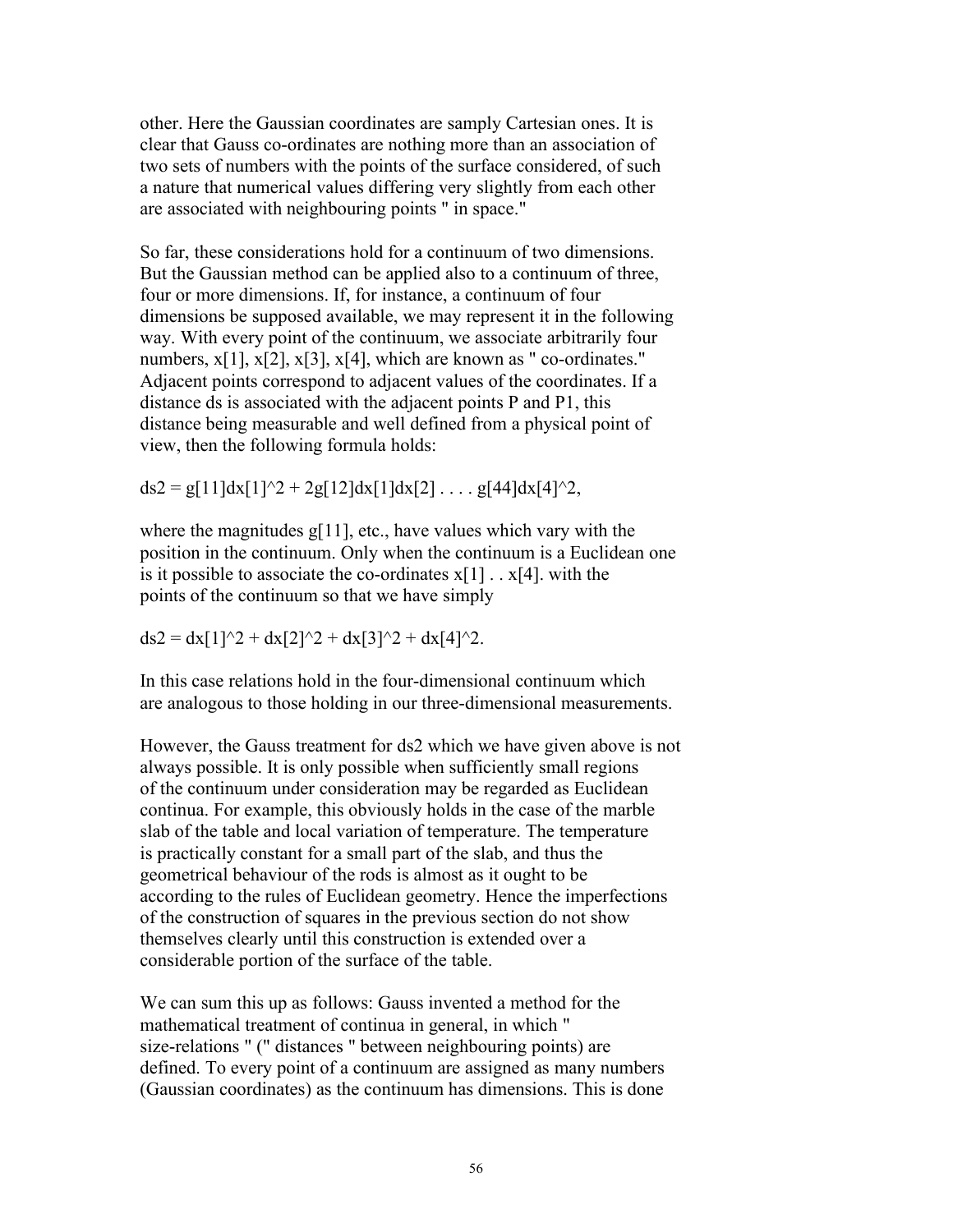in such a way, that only one meaning can be attached to the assignment, and that numbers (Gaussian coordinates) which differ by an indefinitely small amount are assigned to adjacent points. The Gaussian coordinate system is a logical generalisation of the Cartesian co-ordinate system. It is also applicable to non-Euclidean continua, but only when, with respect to the defined "size" or "distance," small parts of the continuum under consideration behave more nearly like a Euclidean system, the smaller the part of the continuum under our notice.

# **THE SPACE-TIME CONTINUUM OF THE SPEICAL THEORY OF RELATIVITY CONSIDERED AS A EUCLIDEAN CONTINUUM**

We are now in a position to formulate more exactly the idea of Minkowski, which was only vaguely indicated in Section 17.In accordance with the special theory of relativity, certain co-ordinate systems are given preference for the description of the four-dimensional, space-time continuum. We called these "Galileian  $co$ -ordinate systems." For these systems, the four co-ordinates x, y, z, t, which determine an event or -- in other words, a point of the four-dimensional continuum -- are defined physically in a simple manner, as set forth in detail in the first part of this book. For the transition from one Galileian system to another, which is moving uniformly with reference to the first, the equations of the Lorentz transformation are valid. These last form the basis for the derivation of deductions from the special theory ofrelativity, and in themselves they are nothing more than the expression of the universal validity of the law of transmission of light for all Galileian systems of reference.

Minkowski found that the Lorentz transformations satisfy the following simple conditions. Let us consider two neighbouring events, the relative position of which in the four-dimensional continuum is given with respect to a Galileian reference-body K by the space co-ordinate differences dx, dy, dz and the time-difference dt. With reference to a second Galileian system we shall suppose that the corresponding differences for these two events are dx1, dy1, dz1, dt1. Then these magnitudes always fulfil the condition\*

 $dx^2 + dy^2 + dz^2 - c^2dt^2 = dx^2 + dy^2 + dz^2 + dz^2 - c^2dt^2$ .

The validity of the Lorentz transformation follows from this condition. We can express this as follows: The magnitude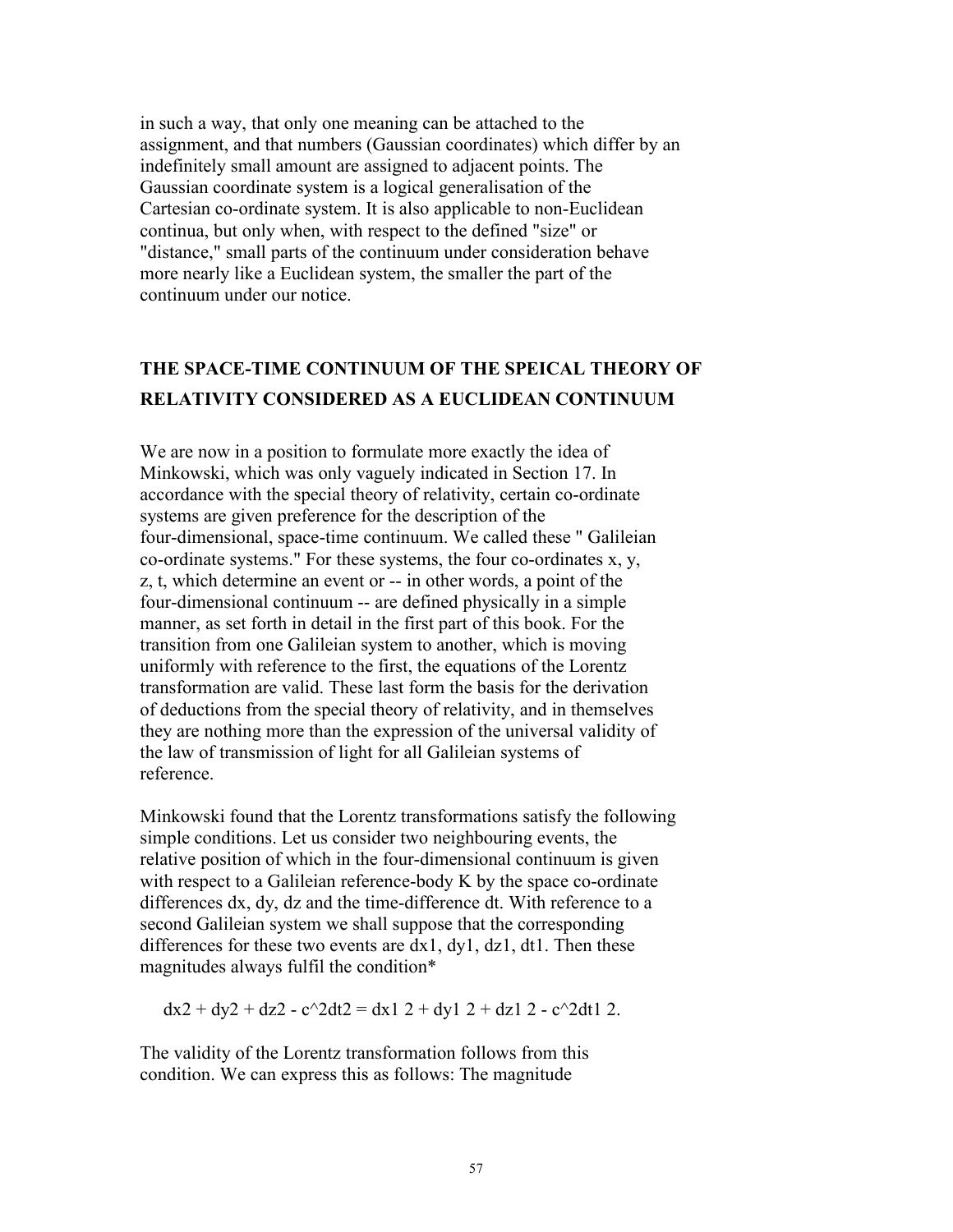$ds2 = dx2 + dy2 + dz2 - c^2dt2$ ,

which belongs to two adjacent points of the four-dimensional space-time continuum, has the same value for all selected (Galileian) reference-bodies. If we replace x, y, z, sq. rt.  $-I$ . ct, by  $x[1]$ ,  $x[2]$ ,  $x[3]$ ,  $x[4]$ , we also obtaill the result that

$$
ds2 = dx[1]^{2} + dx[2]^{2} + dx[3]^{2} + dx[4]^{2}.
$$

is independent of the choice of the body of reference. We call the magnitude ds the " distance " apart of the two events or four-dimensional points.

Thus, if we choose as time-variable the imaginary variable sq. rt. -I . ct instead of the real quantity t, we can regard the space-time contintium -- accordance with the special theory of relativity -- as a ", Euclidean " four-dimensional continuum, a result which follows from the considerations of the preceding section.

#### **Notes**

\*) Cf. Appendixes I and 2. The relations which are derived there for the co-ordlnates themselves are valid also for co-ordinate differences, and thus also for co-ordinate differentials (indefinitely small differences).

# **THE SPACE-TIME CONTINUUM OF THE GENERAL THEORY OF REALTIIVTY IS NOT A ECULIDEAN CONTINUUM**

In the first part of this book we were able to make use of space-time co-ordinates which allowed of a simple and direct physical interpretation, and which, according to Section 26, can be regarded as four-dimensional Cartesian co-ordinates. This was possible on the basis of the law of the constancy of the velocity of tight. But according to Section 21 the general theory of relativity cannot retain this law. On the contrary, we arrived at the result that according to this latter theory the velocity of light must always depend on the co-ordinates when a gravitational field is present. In connection with a specific illustration in Section 23, we found that the presence of a gravitational field invalidates the definition of the coordinates and the ifine, which led us to our objective in the special theory of relativity.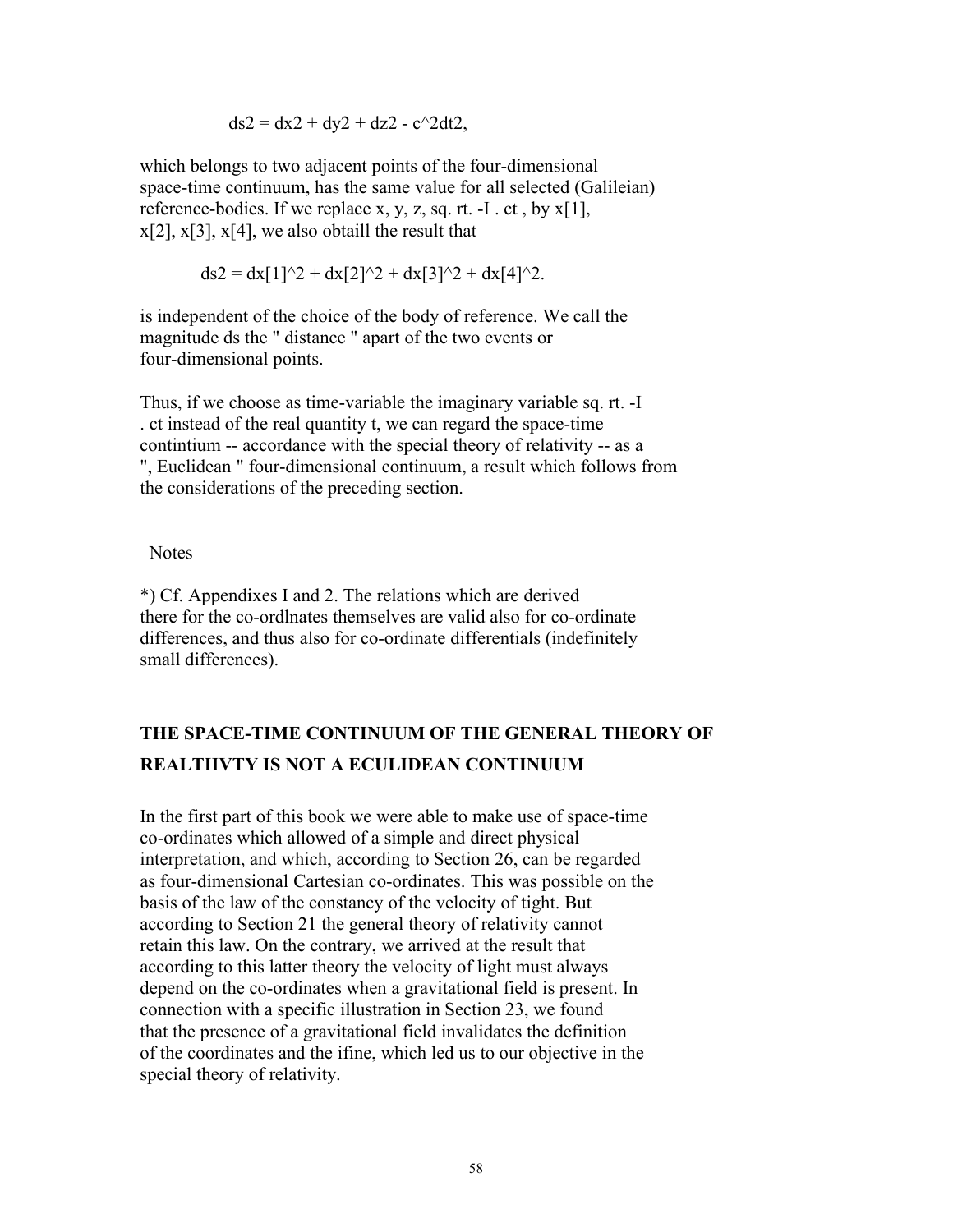In view of the resuIts of these considerations we are led to the conviction that, according to the general principle of relativity, the space-time continuum cannot be regarded as a Euclidean one, but that here we have the general case, corresponding to the marble slab with local variations of temperature, and with which we made acquaintance as an example of a two-dimensional continuum. Just as it was there impossible to construct a Cartesian co-ordinate system from equal rods, so here it is impossible to build up a system (reference-body) from rigid bodies and clocks, which shall be of such a nature that measuring-rods and clocks, arranged rigidly with respect to one another, shaIll indicate position and time directly. Such was the essence of the difficulty with which we were confronted in Section 23.

But the considerations of Sections 25 and 26 show us the way to surmount this difficulty. We refer the fourdimensional space-time continuum in an arbitrary manner to Gauss co-ordinates. We assign to every point of the continuum (event) four numbers,  $x[1]$ ,  $x[2]$ ,  $x[3]$ , x[4] (co-ordinates), which have not the least direct physical significance, but only serve the purpose of numbering the points of the continuum in a definite but arbitrary manner. This arrangement does not even need to be of such a kind that we must regard x[1],  $x[2]$ ,  $x[3]$ , as "space" co-ordinates and  $x[4]$ , as a "time "co-ordinate.

The reader may think that such a description of the world would be quite inadequate. What does it mean to assign to an event the particular co-ordinates  $x[1]$ ,  $x[2]$ ,  $x[3]$ ,  $x[4]$ , if in themselves these co-ordinates have no significance ? More careful consideration shows, however, that this anxiety is unfounded. Let us consider, for instance, a material point with any kind of motion. If this point had only a momentary existence without duration, then it would to described in space-time by a single system of values  $x[1]$ ,  $x[2]$ ,  $x[3]$ ,  $x[4]$ . Thus its permanent existence must be characterised by an infinitely large number of such systems of values, the co-ordinate values of which are so close together as to give continuity; corresponding to the material point, we thus have a (uni-dimensional) line in the four-dimensional continuum. In the same way, any such lines in our continuum correspond to many points in motion. The only statements having regard to these points which can claim a physical existence are in reality the statements about their encounters. In our mathematical treatment, such an encounter is expressed in the fact that the two lines which represent the motions of the points in question have a particular system of co-ordinate values,  $x[1]$ ,  $x[2]$ , x[3], x[4], in common. After mature consideration the reader will doubtless admit that in reality such encounters constitute the only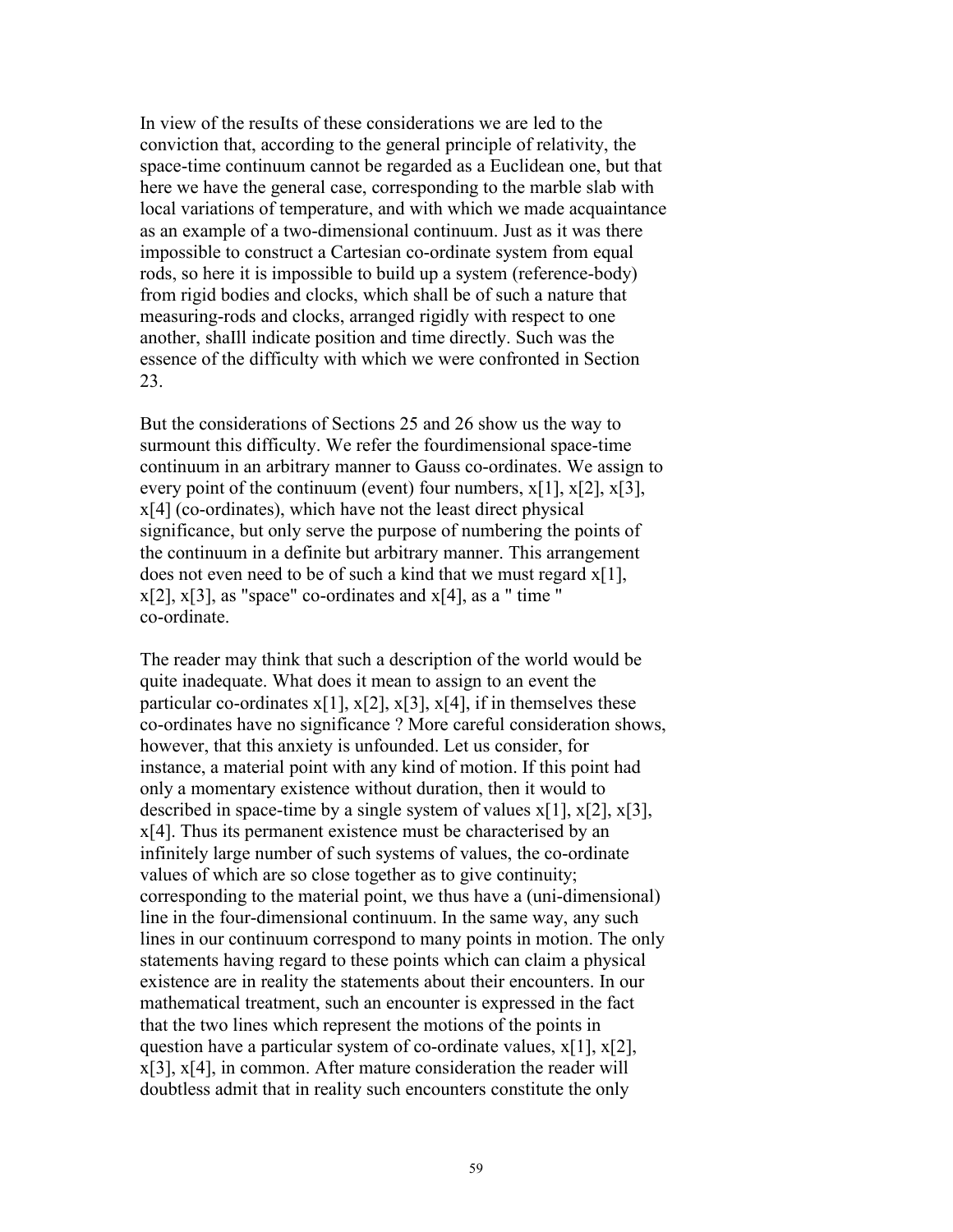actual evidence of a time-space nature with which we meet in physical statements.

When we were describing the motion of a material point relative to a body of reference, we stated nothing more than the encounters of this point with particular points of the reference-body. We can also determine the corresponding values of the time by the observation of encounters of the body with clocks, in conjunction with the observation of the encounter of the hands of clocks with particular points on the dials. It is just the same in the case of space-measurements by means of measuring-rods, as a littelle consideration will show.

The following statements hold generally : Every physical description resolves itself into a number of statements, each of which refers to the space-time coincidence of two events A and B. In terms of Gaussian co-ordinates, every such statement is expressed by the agreement of their four co-ordinates  $x[1]$ ,  $x[2]$ ,  $x[3]$ ,  $x[4]$ . Thus in reality, the description of the time-space continuum by means of Gauss co-ordinates completely replaces the description with the aid of a body of reference, without suffering from the defects of the latter mode of description; it is not tied down to the Euclidean character of the continuum which has to be represented.

## **EXACT FORMULATION OF THE GENERAL PRINCIPLE OF RELATIVITY**

We are now in a position to replace the pro. visional formulation of the general principle of relativity given in Section 18 by an exact formulation. The form there used, "All bodies of reference K, K1, etc., are equivalent for the description of natural phenomena (formulation of the general laws of nature), whatever may be their state of motion," cannot be maintained, because the use of rigid reference-bodies, in the sense of the method followed in the special theory of relativity, is in general not possible in space-time description. The Gauss co-ordinate system has to take the place of the body of reference. The following statement corresponds to the fundamental idea of the general principle of relativity: "All Gaussian co-ordinate systems are essentially equivalent for the formulation of the general laws of nature."

We can state this general principle of relativity in still another form, which renders it yet more clearly intelligible than it is when in the form of the natural extension of the special principle of relativity. According to the special theory of relativity, the equations which express the general laws of nature pass over into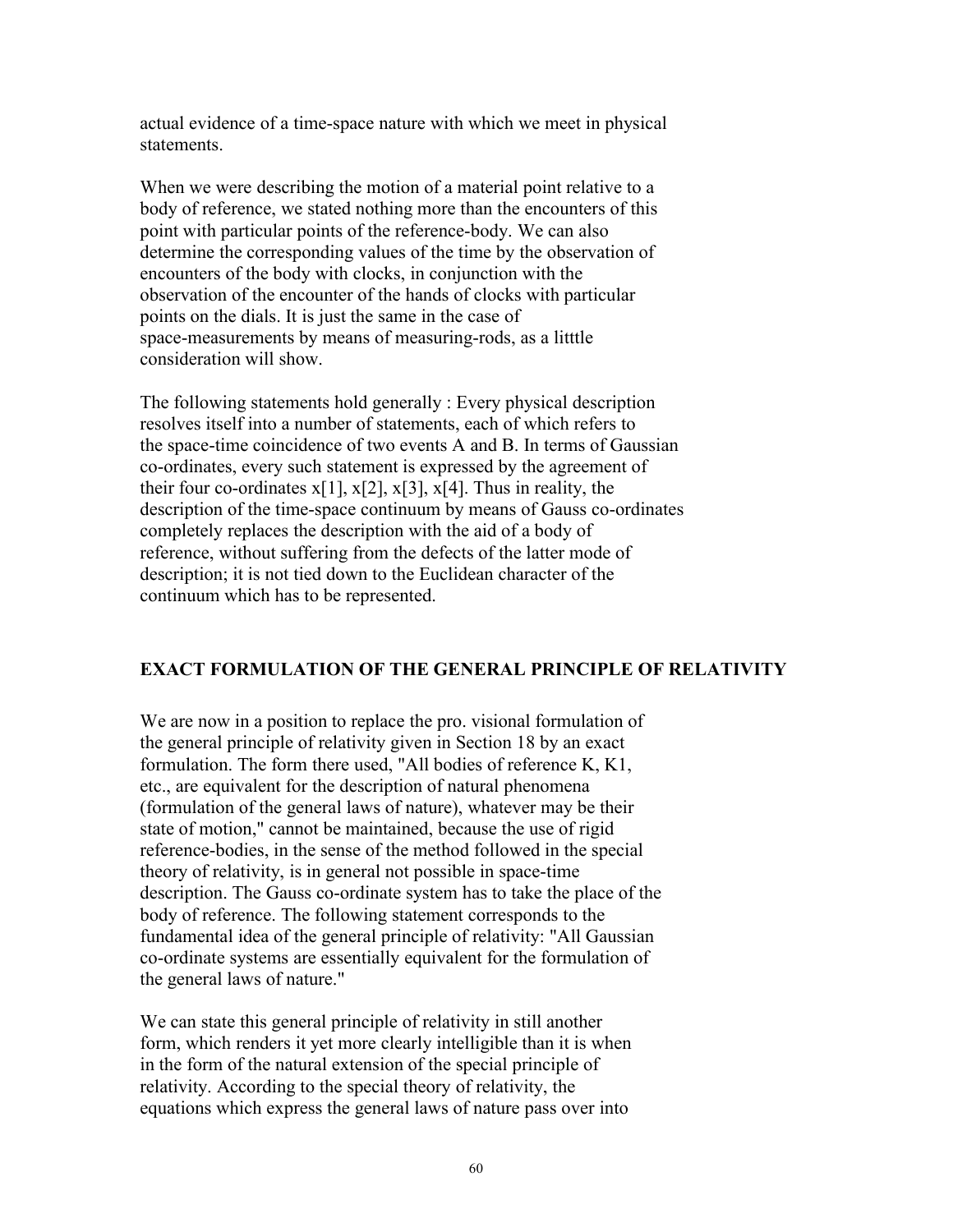equations of the same form when, by making use of the Lorentz transformation, we replace the space-time variables x, y, z, t, of a (Galileian) reference-body K by the space-time variables  $x1, y1, z1$ , t1, of a new reference-body K1. According to the general theory of relativity, on the other hand, by application of arbitrary substitutions of the Gauss variables  $x[1]$ ,  $x[2]$ ,  $x[3]$ ,  $x[4]$ , the equations must pass over into equations of the same form; for every transformation (not only the Lorentz transformation) corresponds to the transition of one Gauss co-ordinate system into another.

If we desire to adhere to our "old-time" three-dimensional view of things, then we can characterise the development which is being undergone by the fundamental idea of the general theory of relativity as follows : The special theory of relativity has reference to Galileian domains, i.e. to those in which no gravitational field exists. In this connection a Galileian reference-body serves as body of reference, i.e. a rigid body the state of motion of which is so chosen that the Galileian law of the uniform rectilinear motion of"isolated" material points holds relatively to it.

Certain considerations suggest that we should refer the same Galileian domains to non-Galileian reference-bodies also. A gravitational field of a special kind is then present with respect to these bodies (cf. Sections 20 and 23).

In gravitational fields there are no such things as rigid bodies with Euclidean properties; thus the fictitious rigid body of reference is of no avail in the general theory of relativity. The motion of clocks is also influenced by gravitational fields, and in such a way that a physical definition of time which is made directly with the aid of clocks has by no means the same degree of plausibility as in the special theory of relativity.

For this reason non-rigid reference-bodies are used, which are as a whole not only moving in any way whatsoever, but which also suffer alterations in form ad lib. during their motion. Clocks, for which the law of motion is of any kind, however irregular, serve for the definition of time. We have to imagine each of these clocks fixed at a point on the non-rigid reference-body. These clocks satisfy only the one condition, that the "readings" which are observed simultaneously on adjacent clocks (in space) differ from each other by an indefinitely small amount. This non-rigid reference-body, which might appropriately be termed a "reference-mollusc", is in the main equivalent to a Gaussian four-dimensional co-ordinate system chosen arbitrarily. That which gives the "mollusc" a certain comprehensibility as compared with the Gauss co-ordinate system is the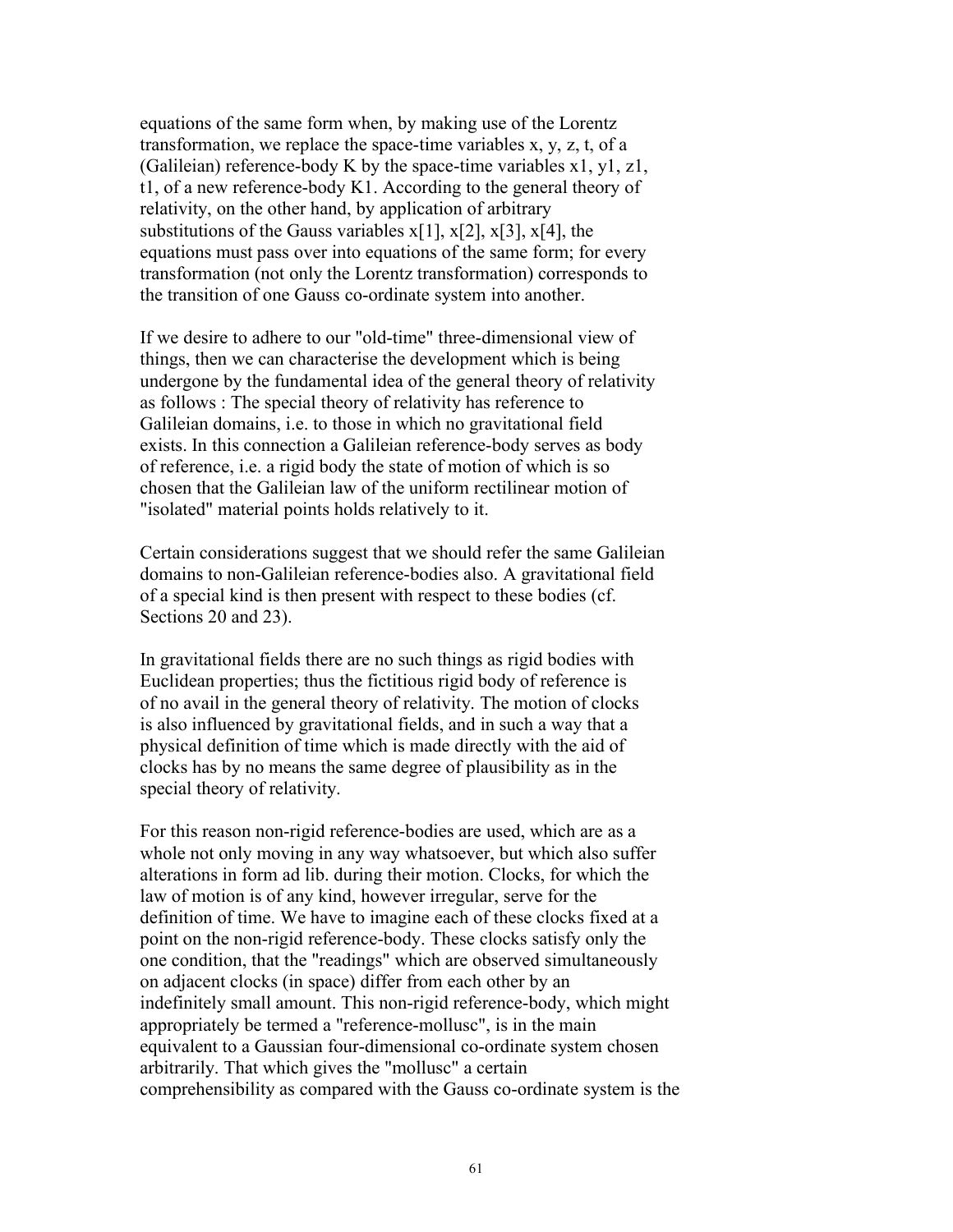(really unjustified) formal retention of the separate existence of the space co-ordinates as opposed to the time co-ordinate. Every point on the mollusc is treated as a space-point, and every material point which is at rest relatively to it as at rest, so long as the mollusc is considered as reference-body. The general principle of relativity requires that all these molluscs can be used as reference-bodies with equal right and equal success in the formulation of the general laws of nature; the laws themselves must be quite independent of the choice of mollusc.

The great power possessed by the general principle of relativity lies in the comprehensive limitation which is imposed on the laws of nature in consequence of what we have seen above.

# **THE SOLUTION OF THE PROBLEM OF GRAVITATION ON THE BASIS OF THE GENERAL PRINCIPLE OF RELATIVITY**

If the reader has followed all our previous considerations, he will have no further difficulty in understanding the methods leading to the solution of the problem of gravitation.

We start off on a consideration of a Galileian domain, i.e. a domain in which there is no gravitational field relative to the Galileian reference-body K. The behaviour of measuring-rods and clocks with reference to K is known from the special theory of relativity, likewise the behaviour of "isolated" material points; the latter move uniformly and in straight lines.

Now let us refer this domain to a random Gauss coordinate system or to a "mollusc" as reference-body K1. Then with respect to K1 there is a gravitational field G (of a particular kind). We learn the behaviour of measuring-rods and clocks and also of freely-moving material points with reference to K1 simply by mathematical transformation. We interpret this behaviour as the behaviour of measuring-rods, docks and material points tinder the influence of the gravitational field G. Hereupon we introduce a hypothesis: that the influence of the gravitational field on measuringrods, clocks and freely-moving material points continues to take place according to the same laws, even in the case where the prevailing gravitational field is not derivable from the Galfleian special care, simply by means of a transformation of co-ordinates.

The next step is to investigate the space-time behaviour of the gravitational field G, which was derived from the Galileian special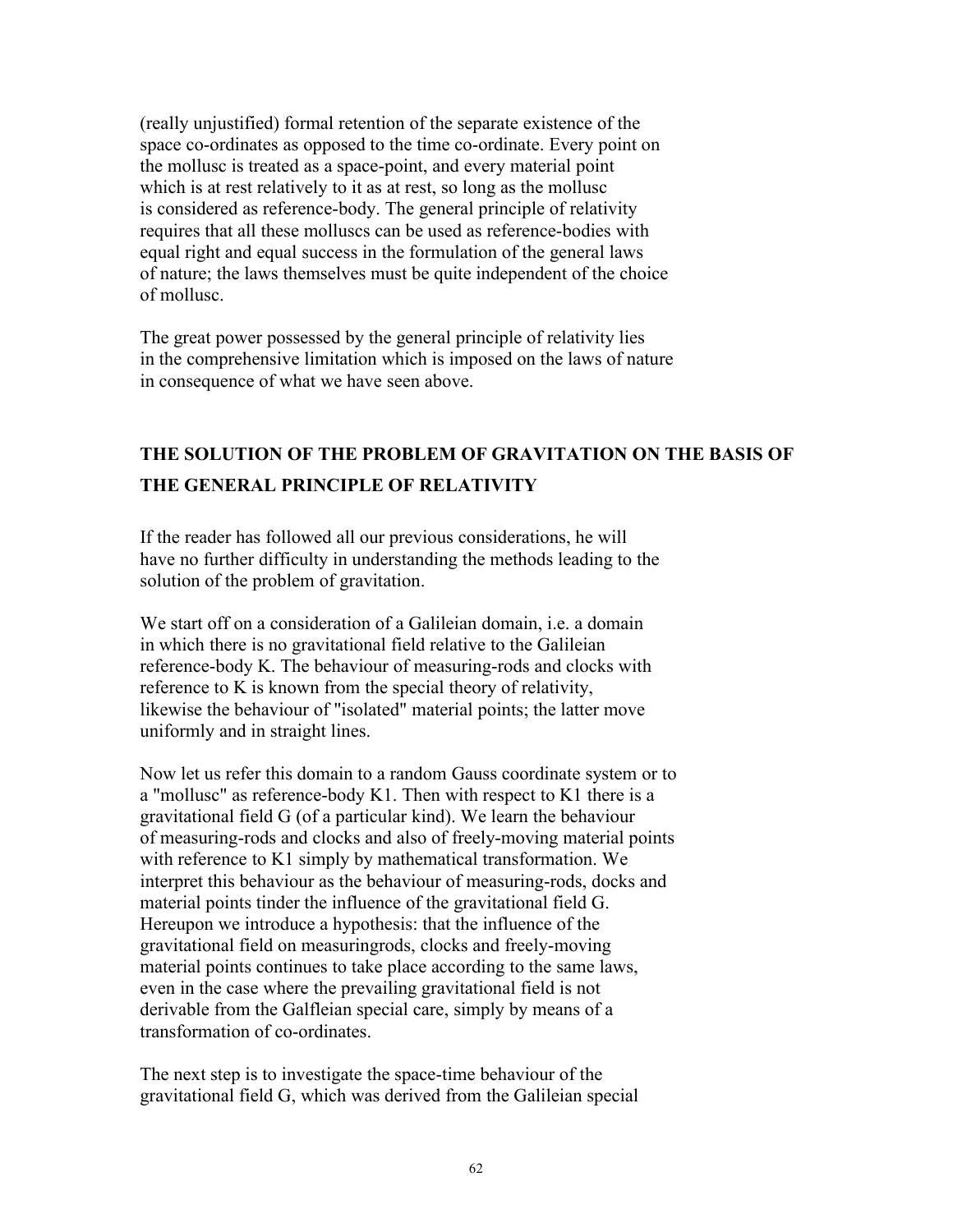case simply by transformation of the coordinates. This behaviour is formulated in a law, which is always valid, no matter how the reference-body (mollusc) used in the description may be chosen.

This law is not yet the general law of the gravitational field, since the gravitational field under consideration is of a special kind. In order to find out the general law-of-field of gravitation we still require to obtain a generalisation of the law as found above. This can be obtained without caprice, however, by taking into consideration the following demands:

(a) The required generalisation must likewise satisfy the general postulate of relativity.

(b) If there is any matter in the domain under consideration, only its inertial mass, and thus according to Section 15 only its energy is of importance for its etfect in exciting a field.

(c) Gravitational field and matter together must satisfy the law of the conservation of energy (and of impulse).

Finally, the general principle of relativity permits us to determine the influence of the gravitational field on the course of all those processes which take place according to known lawswhen a gravitational field is absent i.e. which have already been fitted into the frame of the special theory of relativity. In this connection we proceed in principle according to the method which has already been explained for measuring-rods, clocks and freely moving material points.

The theory of gravitation derived in this way from the general postulate of relativity excels notonly in its beauty ; nor in removing the defect attaching to classical mechanics which was brought to light in Section 21; nor in interpreting the empirical law of the equality of inertial and gravitational mass ; but it has also already explained a result of observation in astronomy, against which classical mechanics is powerless.

If we confine the application of the theory to the case where the gravitational fields can be regarded as being weak, and in which all masses move with respect to the coordinate system with velocities which are small compared with the velocity of light, we then obtain as a first approximation the Newtonian theory. Thus the latter theory is obtained here without any particular assumption, whereas Newton had to introduce the hypothesis that the force of attraction between mutually attracting material points is inversely proportional to the square of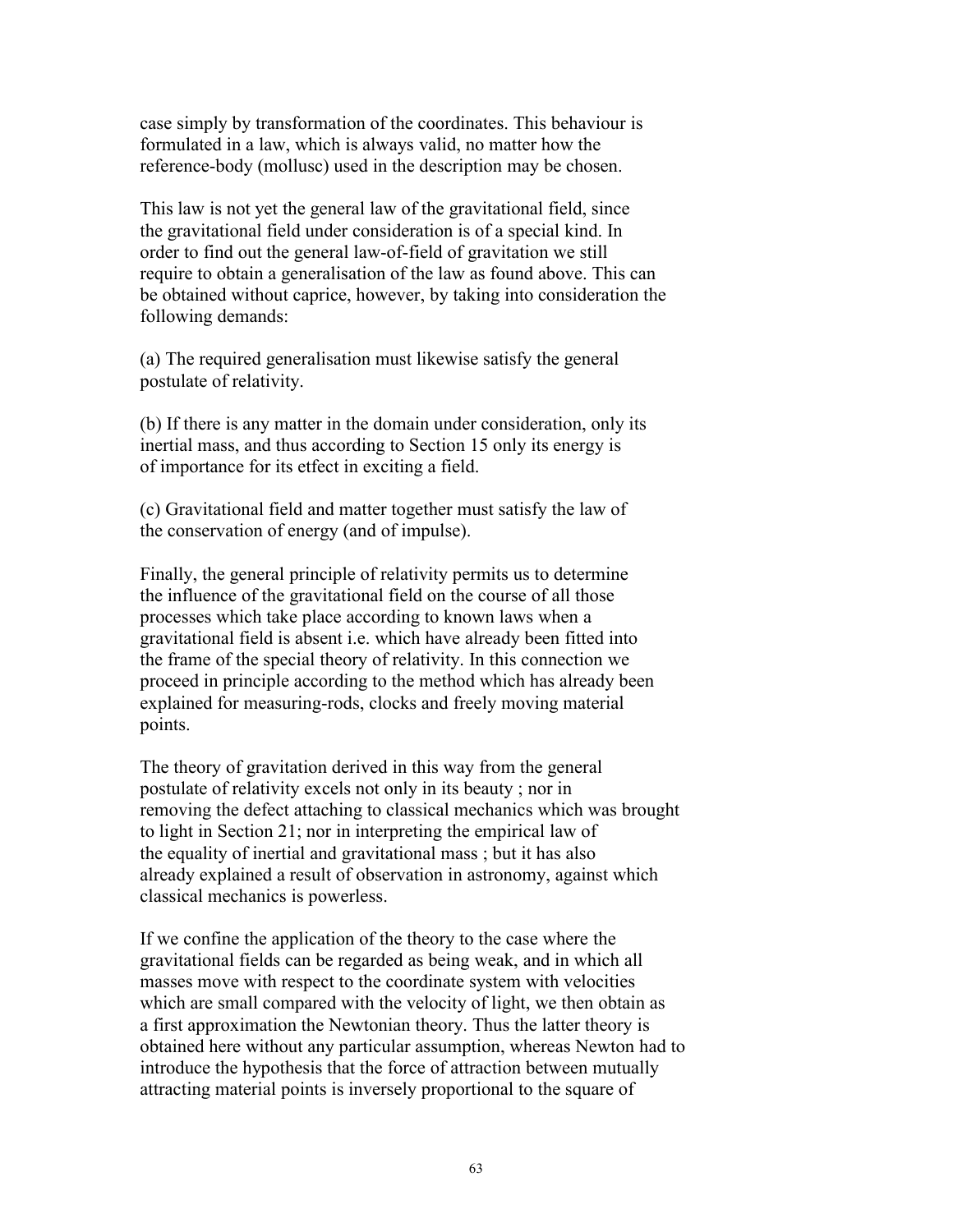the distance between them. If we increase the accuracy of the calculation, deviations from the theory of Newton make their appearance, practically all of which must nevertheless escape the test of observation owing to their smallness.

We must draw attention here to one of these deviations. According to Newton's theory, a planet moves round the sun in an ellipse, which would permanently maintain its position with respect to the fixed stars, if we could disregard the motion of the fixed stars themselves and the action of the other planets under consideration. Thus, if we correct the observed motion of the planets for these two influences, and if Newton's theory be strictly correct, we ought to obtain for the orbit of the planet an ellipse, which is fixed with reference to the fixed stars. This deduction, which can be tested with great accuracy, has been confirmed for all the planets save one, with the precision that is capable of being obtained by the delicacy of observation attainable at the present time. The sole exception is Mercury, the planet which lies nearest the sun. Since the time of Leverrier, it has been known that the ellipse corresponding to the orbit of Mercury, after it has been corrected for the influences mentioned above, is not stationary with respect to the fixed stars, but that it rotates exceedingly slowly in the plane of the orbit and in the sense of the orbital motion. The value obtained for this rotary movement of the orbital ellipse was 43 seconds ofarc per century, an amount ensured to be correct to within a few seconds of arc. This effect can be explained by means of classical mechanics only on the assumption of hypotheses which have little probability, and which were devised solely for this purponse.

On the basis of the general theory of relativity, it is found that the ellipse of every planet round the sun must necessarily rotate in the manner indicated above ; that for all the planets, with the exception of Mercury, this rotation is too small to be detected with the delicacy of observation possible at the present time ; but that in the case of Mercury it must amount to 43 seconds of arc per century, a result which is strictly in agreement with observation.

Apart from this one, it has hitherto been possible to make only two deductions from the theory which admit of being tested by observation, to wit, the curvature of light rays by the gravitational field of the sun,<sup>\*</sup>x and a displacement of the spectral lines of light reaching us from large stars, as compared with the corresponding lines for light produced in an analogous manner terrestrially (i.e. by the same kind of atom).\*\* These two deductions from the theory have both been confirmed.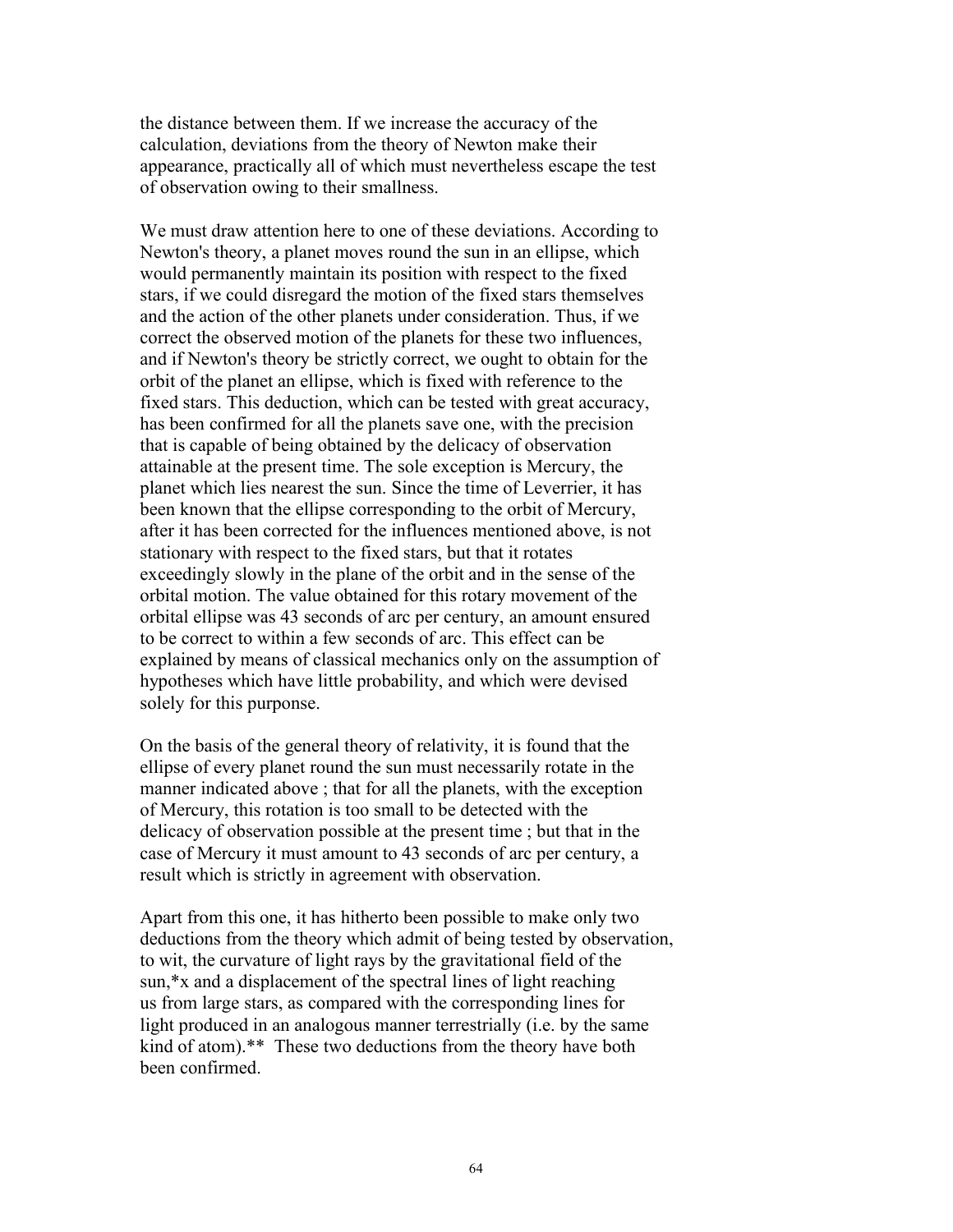#### **Notes**

\*) First observed by Eddington and others in 1919. (Cf. Appendix III, pp. 126-129).

\*\*) Established by Adams in 1924. (Cf. p. 132)

## **PART III**

## **CONSIDERATIONS ON THE UNIVERSE AS A WHOLE**

#### **COSMOLOGICAL DIFFICULTIES OF NEWTON'S THEORY**

Part from the difficulty discussed in Section 21, there is a second fundamental difficulty attending classical celestial mechanics, which, to the best of my knowledge, was first discussed in detail by the astronomer Seeliger. If we ponder over the question as to how the universe, considered as a whole, is to be regarded, the first answer that suggests itself to us is surely this: As regards space (and time) the universe is infinite. There are stars everywhere, so that the density of matter, although very variable in detail, is nevertheless on the average everywhere the same. In other words: However far we might travel through space, we should find everywhere an attenuated swarm of fixed stars of approrimately the same kind and density.

This view is not in harmony with the theory of Newton. The latter theory rather requires that the universe should have a kind of centre in which the density of the stars is a maximum, and that as we proceed outwards from this centre the group-density of the stars should diminish, until finally, at great distances, it is succeeded by an infinite region of emptiness. The stellar universe ought to be a finite island in the infinite ocean of space.\*

This conception is in itself not very satisfactory. It is still less satisfactory because it leads to the result that the light emitted by the stars and also individual stars of the stellar system are perpetually passing out into infinite space, never to return, and without ever again coming into interaction with other objects of nature. Such a finite material universe would be destined to become gradually but systematically impoverished.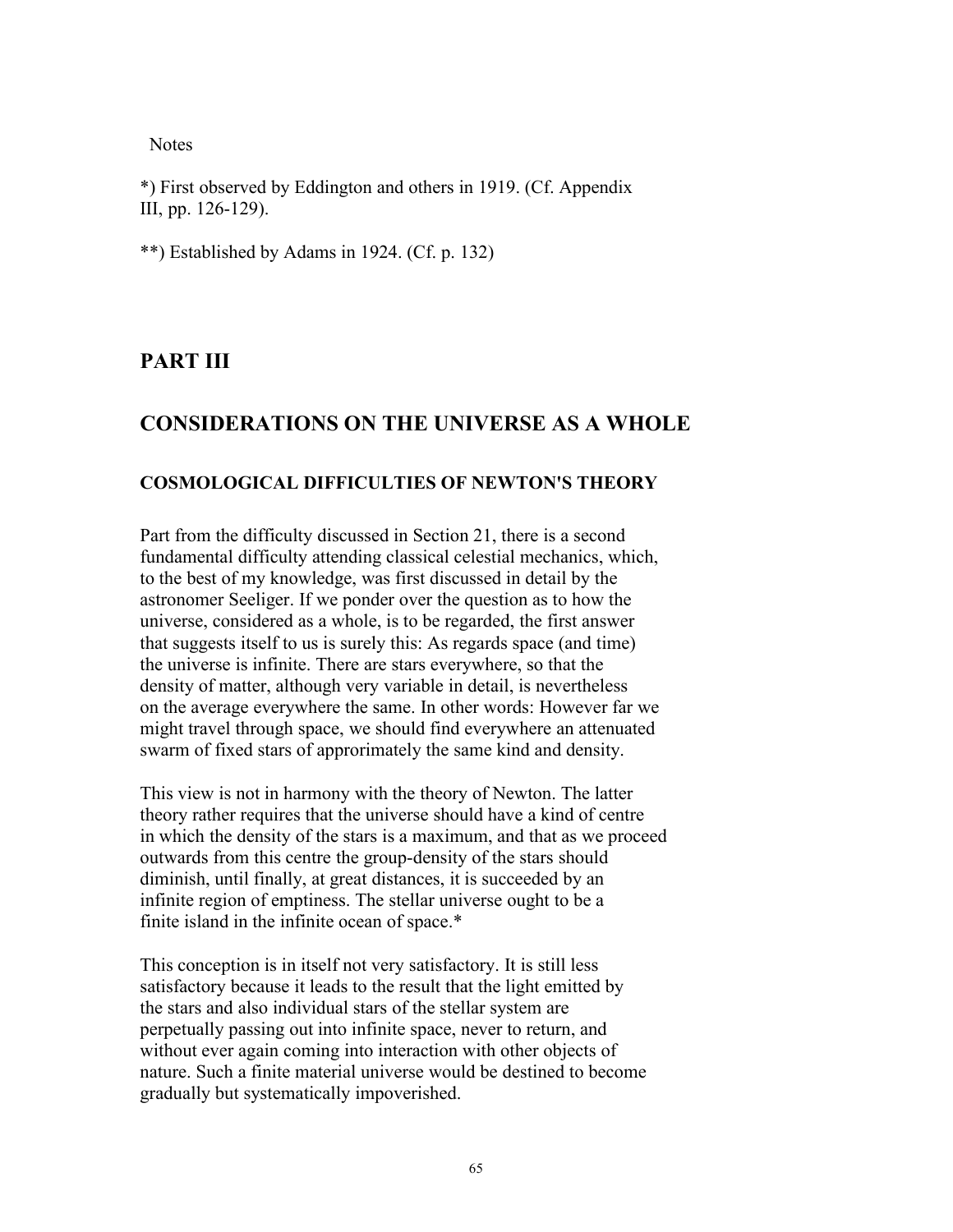In order to escape this dilemma, Seeliger suggested a modification of Newton's law, in which he assumes that for great distances the force of attraction between two masses diminishes more rapidly than would result from the inverse square law. In this way it is possible for the mean density of matter to be constant everywhere, even to infinity, without infinitely large gravitational fields being produced. We thus free ourselves from the distasteful conception that the material universe ought to possess something of the nature of a centre. Of course we purchase our emancipation from the fundamental difficulties mentioned, at the cost of a modification and complication of Newton's law which has neither empirical nor theoretical foundation. We can imagine innumerable laws which would serve the same purpose, without our being able to state a reason why one of them is to be preferred to the others; for any one of these laws would be founded just as little on more general theoretical principles as is the law of Newton.

#### **Notes**

\*) Proof -- According to the theory of Newton, the number of "lines" of force" which come from infinity and terminate in a mass m is proportional to the mass m. If, on the average, the Mass density  $p[0]$ is constant throughout tithe universe, then a sphere of volume V will enclose the average man  $p[0]V$ . Thus the number of lines of force passing through the surface F of the sphere into its interior is proportional to p[0] V. For unit area of the surface of the sphere the number of lines of force which enters the sphere is thus proportional to p[0] V/F or to p[0]R. Hence the intensity of the field at the surface would ultimately become infinite with increasing radius R of the sphere, which is impossible.

#### **THE POSSIBILITY OF A "FINITE" AND YET "UNBOUNDED" UNIVERSE**

But speculations on the structure of the universe also move in quite another direction. The development of non-Euclidean geometry led to the recognition of the fact, that we can cast doubt on the infiniteness of our space without coming into conflict with the laws of thought or with experience (Riemann, Helmholtz). These questions have already been treated in detail and with unsurpassable lucidity by Helmholtz and Poincaré, whereas I can only touch on them briefly here.

In the first place, we imagine an existence in two dimensional space. Flat beings with flat implements, and in particular flat rigid measuring-rods, are free to move in a plane. For them nothing exists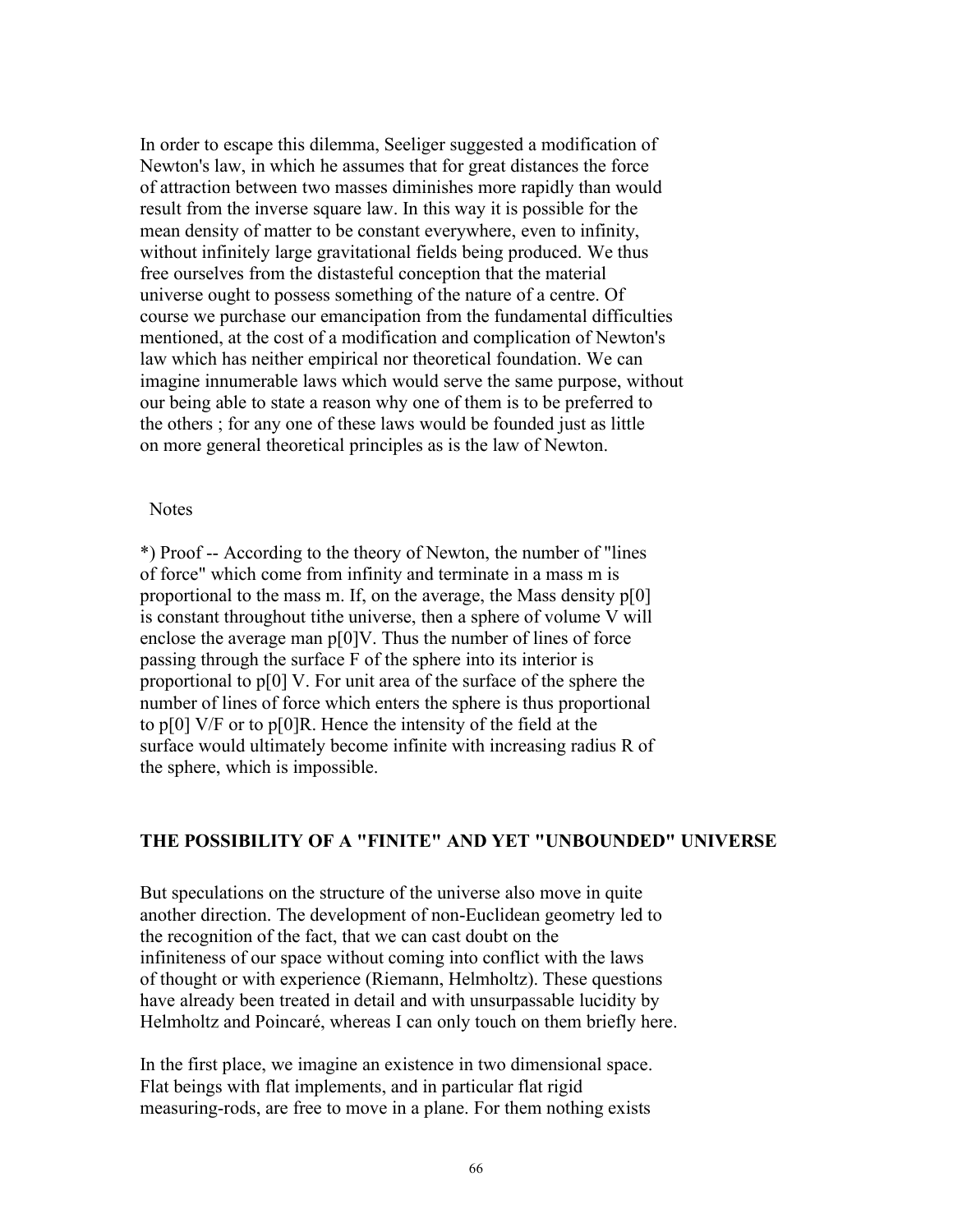outside of this plane: that which they observe to happen to themselves and to their flat " things " is the all-inclusive reality of their plane. In particular, the constructions of plane Euclidean geometry can be carried out by means of the rods e.g. the lattice construction, considered in Section 24.In contrast to ours, the universe of these beings is two-dimensional; but, like ours, it extends to infinity. In their universe there is room for an infinite number of identical squares made up of rods, i.e. its volume (surface) is infinite. If these beings say their universe is " plane," there is sense in the statement, because they mean that they can perform the constructions of plane Euclidean geometry with their rods. In this connection the individual rods always represent the same distance, independently of their position.

Let us consider now a second two-dimensional existence, but this time on a spherical surface instead of on a plane. The flat beings with their measuring-rods and other objects fit exactly on this surface and they are unable to leave it. Their whole universe of observation extends exclusively over the surface of the sphere. Are these beings able to regard the geometry of their universe as being plane geometry and their rods withal as the realisation of " distance "? They cannot do this. For if they attempt to realise a straight line, they will obtain a curve, which we "three-dimensional beings " designate as a great circle, i.e. a self-contained line of definite finite length, which can be measured up by means of a measuring-rod. Similarly, this universe has a finite area that can be compared with the area, of a square constructed with rods. The great charm resulting from this consideration lies in the recognition of the fact that the universe of these beings is finite and yet has no limits.

But the spherical-surface beings do not need to go on a world-tour in order to perceive that they are not living in a Euclidean universe. They can convince themselves of this on every part of their " world," provided they do not use too small a piece of it. Starting from a point, they draw " straight lines " (arcs of circles as judged in three dimensional space) of equal length in all directions. They will call the line joining the free ends of these lines a "circle." For a plane surface, the ratio of the circumference of a circle to its diameter, both lengths being measured with the same rod, is, according to Euclidean geometry of the plane, equal to a constant value p, which is independent of the diameter of the circle. On their spherical surface our flat beings would find for this ratio the value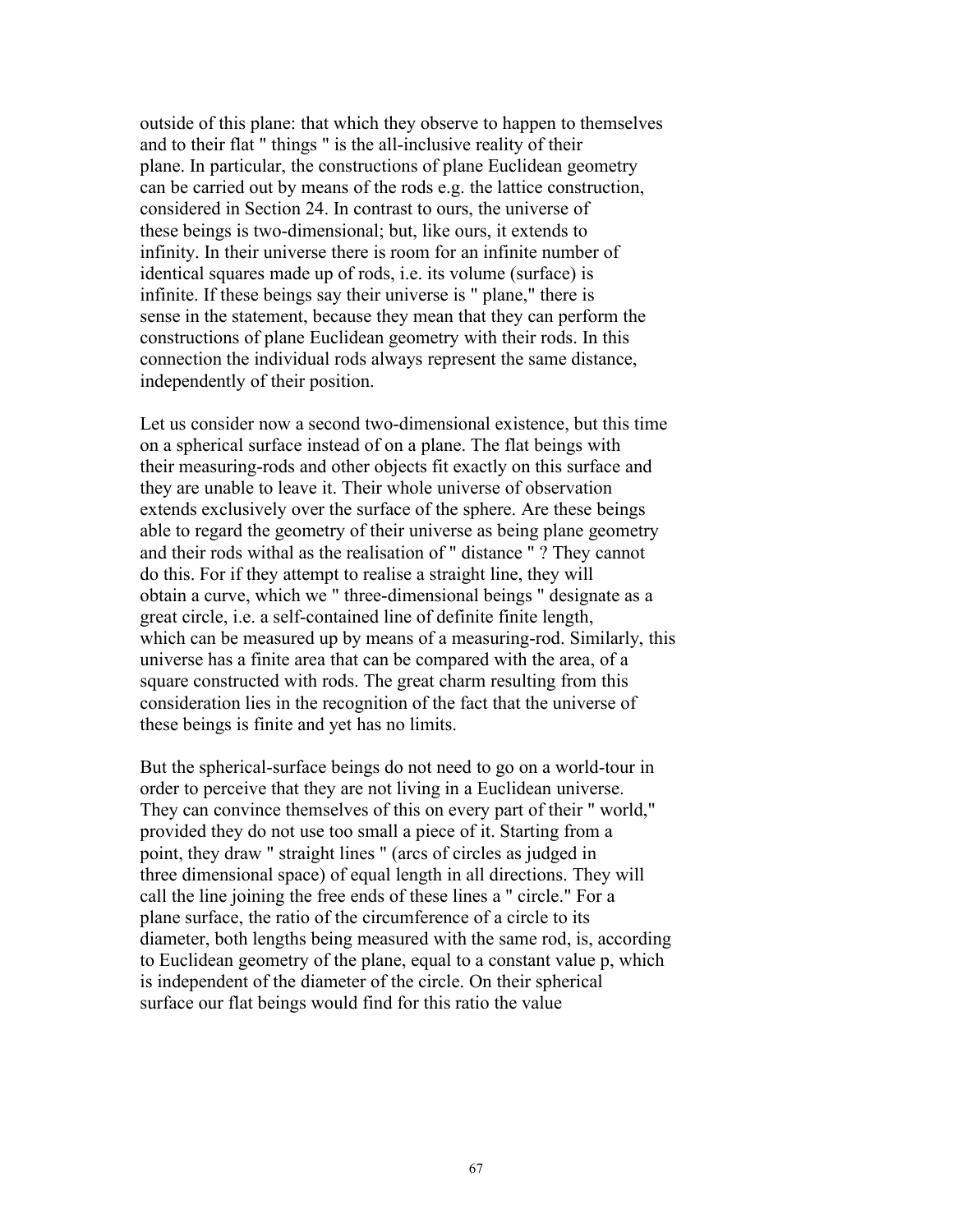$$
\pi \frac{\sin\left(\frac{r}{R}\right)}{\left(\frac{r}{R}\right)}
$$

i.e. a smaller value than p, the difference being the more considerable, the greater is the radius of the circle in comparison with the radius R of the "world-sphere." By means of this relation the spherical beings can determine the radius of their universe (" world "), even when only a relatively small part of their worldsphere is available for their measurements. But if this part is very small indeed, they will no longer be able to demonstrate that they are on a spherical " world " and not on a Euclidean plane, for a small part of a spherical surface differs only slightly from a piece of a plane of the same size.

Thus if the spherical surface beings are living on a planet of which the solar system occupies only a negligibly small part of the spherical universe, they have no means of determining whether they are living in a finite or in an infinite universe, because the " piece of universe "to which they have access is in both cases practically plane, or Euclidean. It follows directly from this discussion, that for our sphere-beings the circumference of a circle first increases with the radius until the "circumference of the universe " is reached, and that it thenceforward gradually decreases to zero for still further increasing values of the radius. During this process the area of the circle continues to increase more and more, until finally it becomes equal to the total area of the whole "world-sphere."

Perhaps the reader will wonder why we have placed our " beings " on a sphere rather than on another closed surface. But this choice has its justification in the fact that, of all closed surfaces, the sphere is unique in possessing the property that all points on it are equivalent. I admit that the ratio of the circumference c of a circle to its radius r depends on r, but for a given value of r it is the same for all points of the "worldsphere "; in other words, the "world-sphere " is a " surface of constant curvature."

To this two-dimensional sphere-universe there is a three-dimensional analogy, namely, the three-dimensional spherical space which was discovered by Riemann. its points are likewise all equivalent. It possesses a finite volume, which is determined by its "radius" (2p2R3). Is it possible to imagine a spherical space? To imagine a space means nothing else than that we imagine an epitome of our " space "experience, i.e. of experience that we can have in the movement of " rigid " bodies. In this sense we can imagine a spherical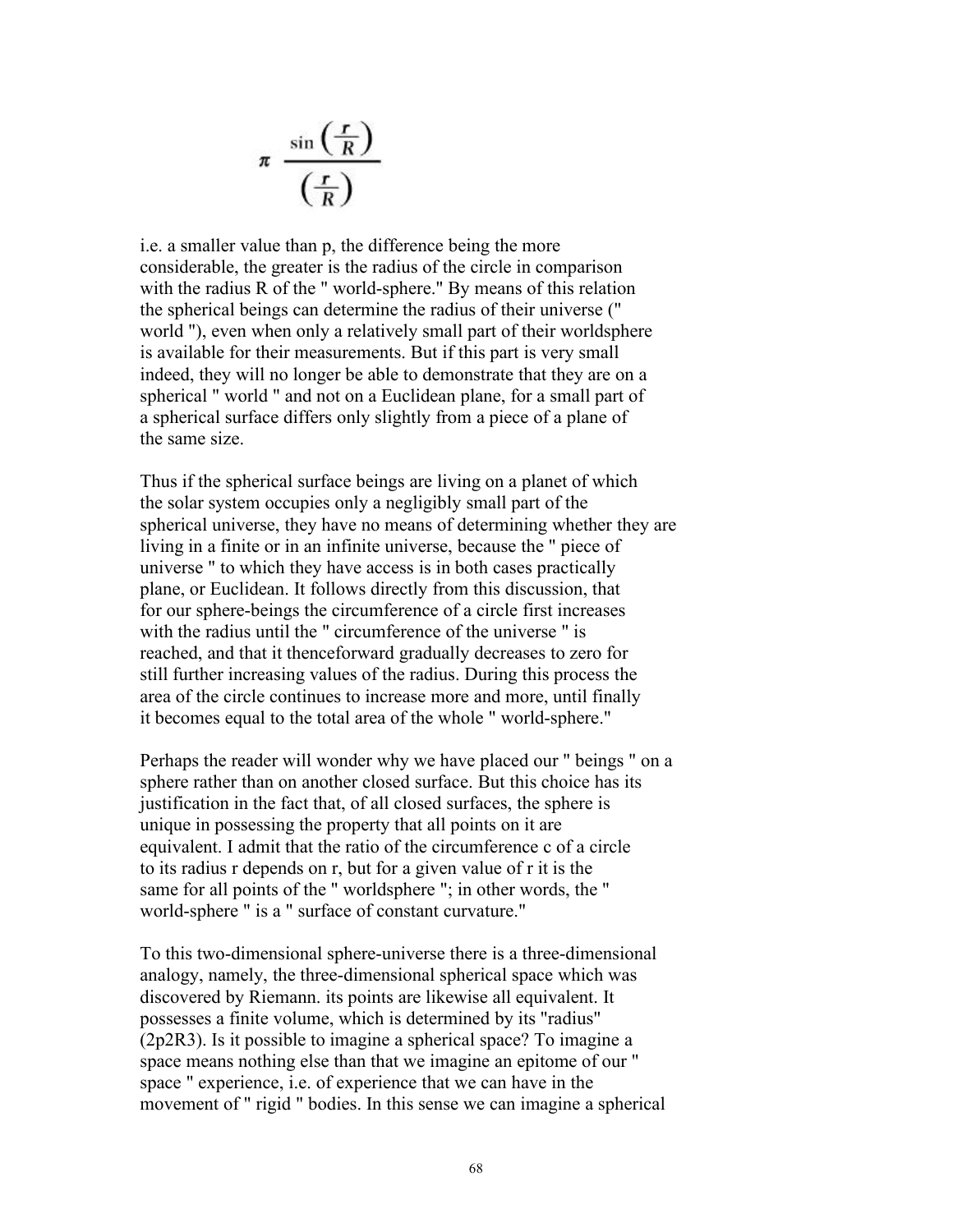space.

Suppose we draw lines or stretch strings in all directions from a point, and mark off from each of these the distance r with a measuring-rod. All the free end-points of these lengths lie on a spherical surface. We can specially measure up the area (F) of this surface by means of a square made up of measuring-rods. If the universe is Euclidean, then  $F = 4pR2$ ; if it is spherical, then F is always less than 4pR2. With increasing values ofr,F increases from zero up to a maximum value which is determined by the "world-radius," but for still further increasing values of r, the area gradually diminishes to zero. At first, the straight lines which radiate from the starting point diverge farther and farther from one another, but later they approach each other, and finally they run together again at a "counter-point" to the starting point. Under such conditions they have traversed the whole spherical space. It is easily seen that the three-dimensional spherical space is quite analogous to the two-dimensional spherical surface. It is finite (i.e. of finite volume), and has no bounds.

It may be mentioned that there is yet another kind of curved space: " elliptical space." It can be regarded as a curved space in which the two " counter-points " are identical (indistinguishable from each other). An elliptical universe can thus be considered to some extent as a curved universe possessing central symmetry.

It follows from what has been said, that closed spaces without limits are conceivable. From amongst these, the spherical space (and the elliptical) excels in its simplicity, since all points on it are equivalent. As a result of this discussion, a most interesting question arises for astronomers and physicists, and that is whether the universe in which we live is infinite, or whether it is finite in the manner of the spherical universe. Our experience is far from being sufficient to enable us to answer this question. But the general theory of relativity permits of our answering it with a moduate degree of certainty, and in this connection the difficulty mentioned in Section 30 finds its solution.

# **THE STRUCTURE OF SPACE ACCORDING TO THE GENERAL THEORY OF RELATIVITY**

According to the general theory of relativity, the geometrical properties of space are not independent, but they are determined by matter. Thus we can draw conclusions about the geometrical structure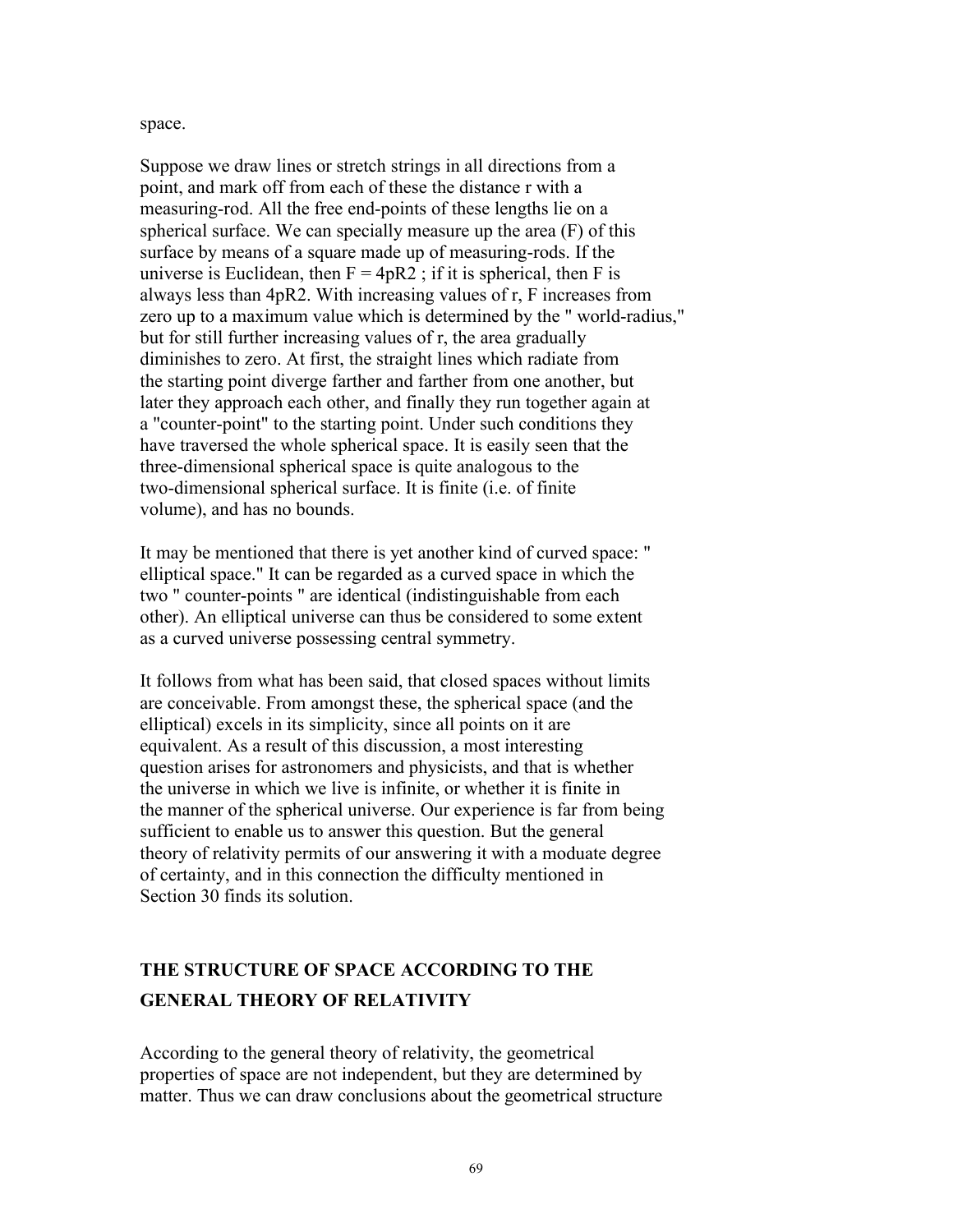of the universe only if we base our considerations on the state of the matter as being something that is known. We know from experience that, for a suitably chosen co-ordinate system, the velocities of the stars are small as compared with the velocity of transmission of light. We can thus as a rough approximation arrive at a conclusion as to the nature of the universe as a whole, if we treat the matter as being at rest.

We already know from our previous discussion that the behaviour of measuring-rods and clocks is influenced by gravitational fields, i.e. by the distribution of matter. This in itself is sufficient to exclude the possibility of the exact validity of Euclidean geometry in our universe. But it is conceivable that our universe differs only slightly from a Euclidean one, and this notion seems all the more probable, since calculations show that the metrics of surrounding space is influenced only to an exceedingly small extent by masses even of the magnitude of our sun. We might imagine that, as regards geometry, our universe behaves analogously to a surface which is irregularly curved in its individual parts, but which nowhere departs appreciably from a plane: something like the rippled surface of a lake. Such a universe might fittingly be called a quasi-Euclidean universe. As regards its space it would be infinite. But calculation shows that in a quasi-Euclidean universe the average density of matter would necessarily be nil. Thus such a universe could not be inhabited by matter everywhere ; it would present to us that unsatisfactory picture which we portrayed in Section 30.<br>If we are to have in the universe an average density of matter which

differs from zero, however small may be that difference, then the universe cannot be quasi-Euclidean. On the contrary, the results of calculation indicate that if matter be distributed uniformly, the universe would necessarily be spherical (or elliptical). Since in reality the detailed distribution of matter is not uniform, the real universe will deviate in individual parts from the spherical, i.e. the universe will be quasi-spherical. But it will be necessarily finite. In fact, the theory supplies us with a simple connection \* between the space-expanse of the universe and the average density of matter in it.<br>Notes

\*) For the radius R of the universe we obtain the equation

$$
R^2 = \frac{2}{\kappa p}
$$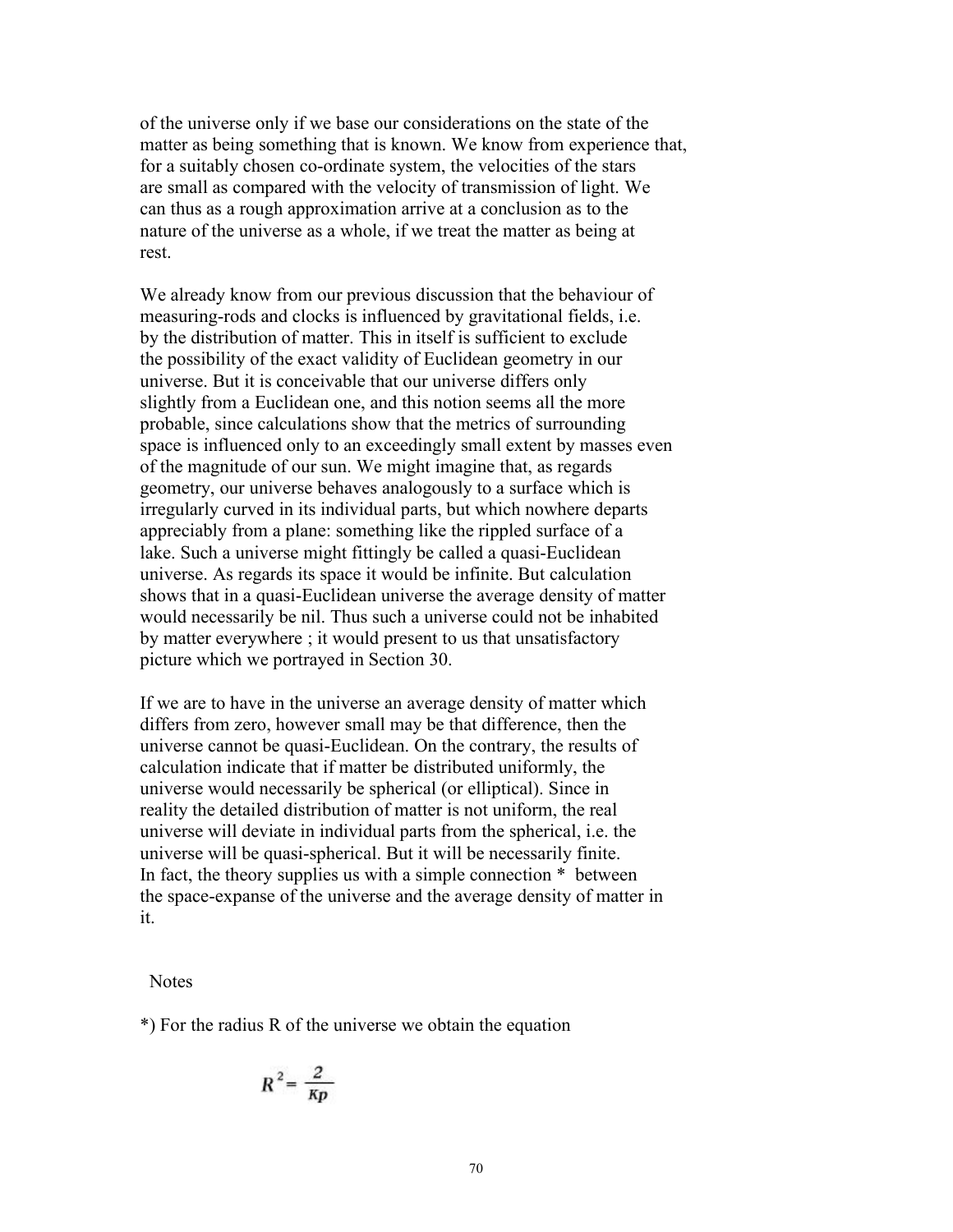The use of the C.G.S. system in this equation gives  $2/k = 1^{\circ}.08.10^{\circ}27$ ; p is the average density of the matter and k is a constant connected with the Newtonian constant of gravitation.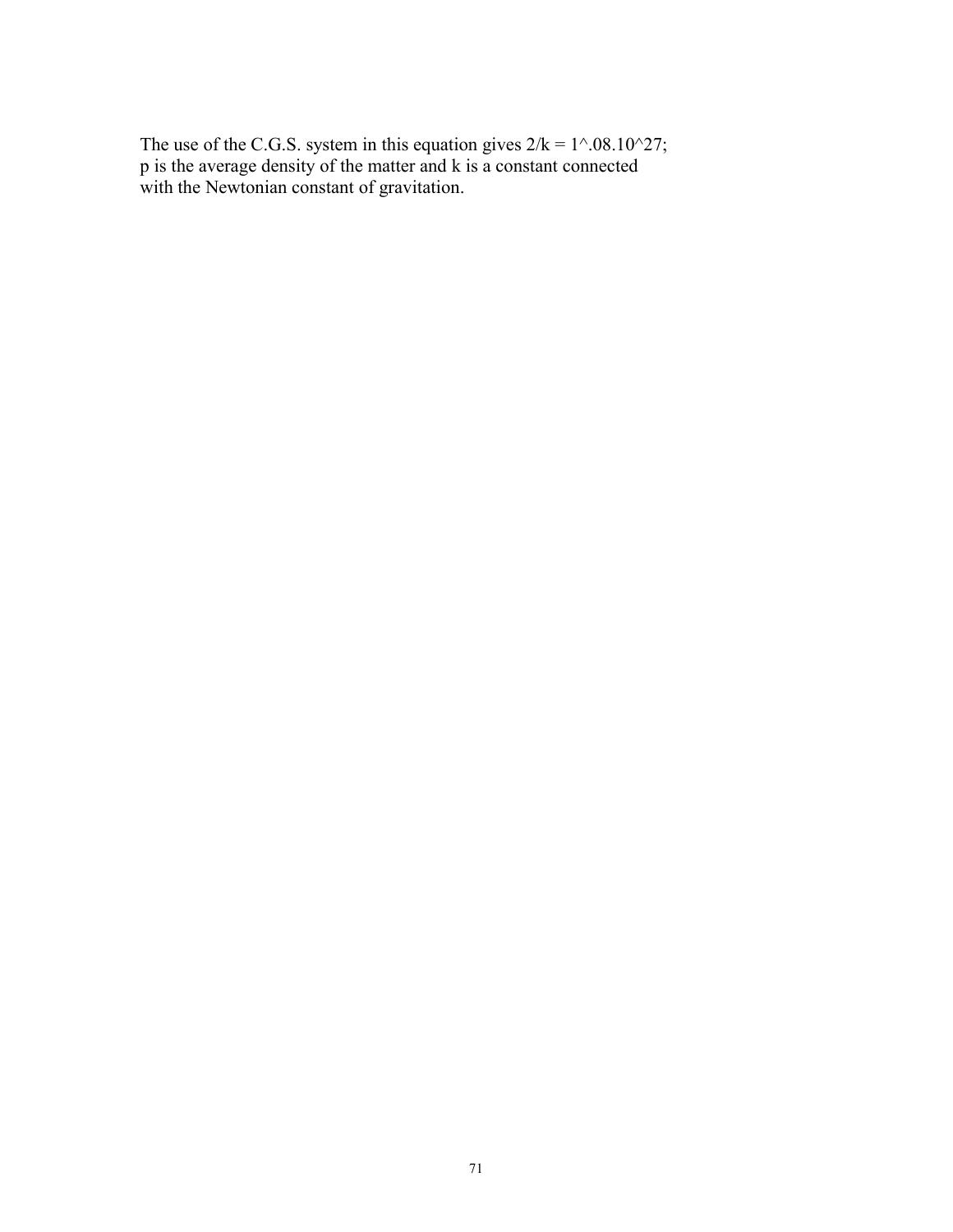## **APPENDIX I**

## **SIMPLE DERIVATION OF THE LORENTZ TRANSFORMATION (SUPPLEMENTARY TO SECTION 11)**

For the relative orientation of the co-ordinate systems indicated in Fig. 2, the x-axes of both systems pernumently coincide. In the present case we can divide the problem into parts byconsidering first only events which are localised on the x-axis. Any such event is represented with respect to the co-ordinate system K by the abscissa x and the time t, and with respect to the system K1 by the abscissa x' and the time t'. We require to find x' and t' when x and t are given.<br>A light-signal, which is proceeding along the positive axis of x, is

transmitted according to the equation

 $x = ct$ 

or

 $x - ct = 0$  . . . (1).

Since the same light-signal has to be transmitted relative to K1 with the velocity c, the propagation relative to the system K1 will be represented by the analogous formula

 $x' - ct' = O$  . . . (2)

Those space-time points (events) which satisfy (x) must also satisfy (2). Obviously this will be the case when the relation

 $(x' - ct') = 1 (x - ct)$  . . . (3).

is fulfilled in general, where l indicates a constant ; for, according to  $(3)$ , the disappearance of  $(x - ct)$  involves the disappearance of  $(x' - ct')$ .

If we apply quite similar considerations to light rays which are being transmitted along the negative x-axis, we obtain the condition

$$
(x' + ct') = \mu(x + ct)
$$
 ... (4).

By adding (or subtracting) equations (3) and (4), and introducing for convenience the constants a and b in place of the constants  $l$  and  $\mu$ , where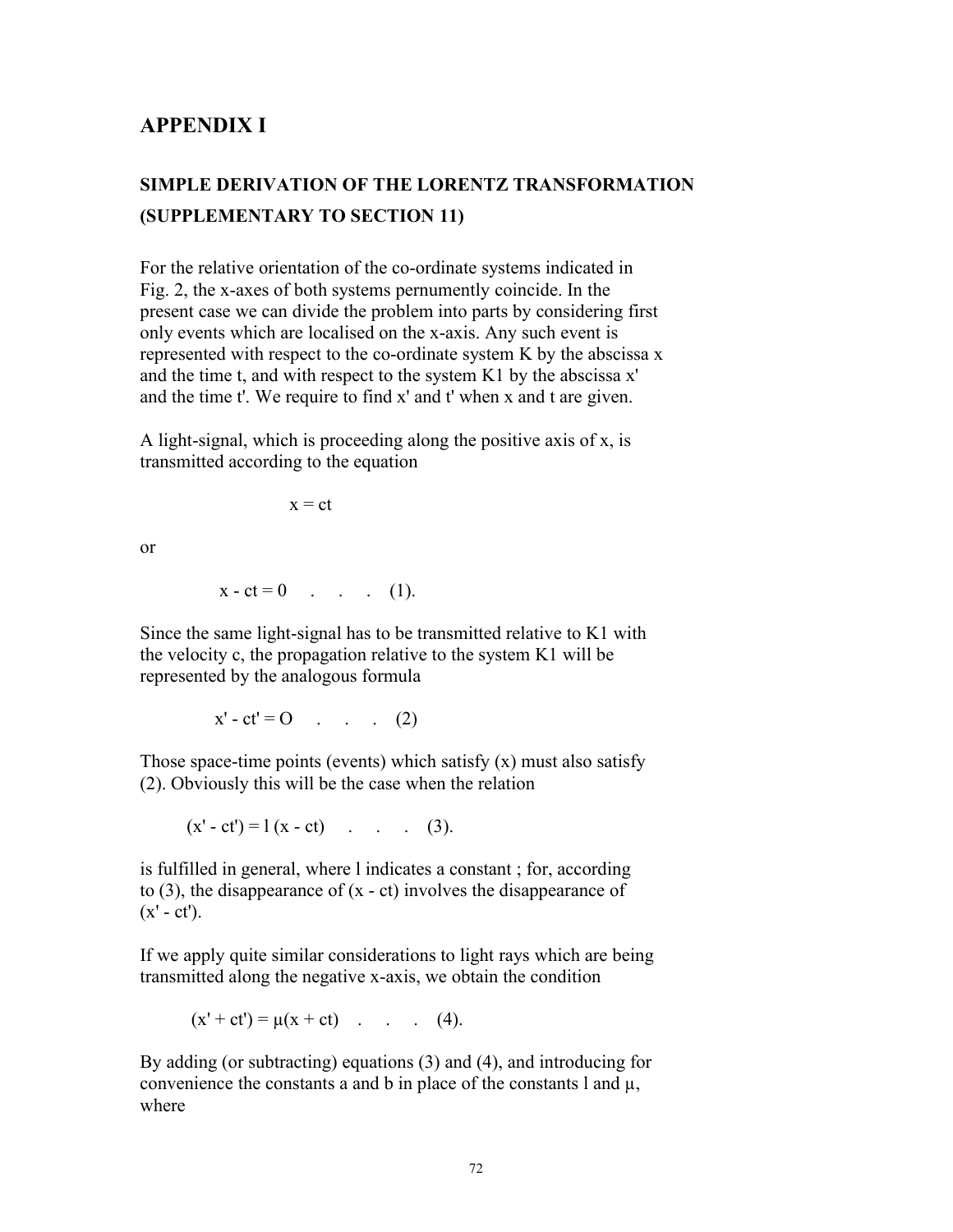$$
a=\frac{\lambda+\mu}{2}
$$

and

$$
b=\frac{\lambda-\mu}{2}
$$

we obtain the equations

$$
\begin{array}{c}\n x^1 = ax - bct \\
ct^1 = act - bx\n\end{array}\n\bigg\{\n\begin{array}{ccc}\n\cdot & \cdot & \cdot & (5)\n\end{array}
$$

We should thus have the solution of our problem, if the constants a and b were known. These result from the following discussion.

For the origin of K1 we have permanently  $x' = 0$ , and hence according to the first of the equations (5)

$$
x = \frac{bc}{a} t
$$

If we call v the velocity with which the origin of K1 is moving relative to K, we then have

$$
\mathbf{v} = \frac{bc}{a} \tag{6}
$$

The same value v can be obtained from equations (5), if we calculate the velocity of another point of K1 relative to K, or the velocity (directed towards the negative x-axis) of a point of K with respect to K'. In short, we can designate v as the relative velocity of the two systems.

Furthermore, the principle of relativity teaches us that, as judged from K, the length of a unit measuring-rod which is at rest with reference to K1 must be exactly the same as the length, as judged from K', of a unit measuring-rod which is at rest relative to K. In order to see how the points of the x-axis appear as viewed from K, we only require to take a "snapshot" of K1 from K; this means that we have to insert a particular value of t (time of K), e.g.  $t = 0$ . For this value of t we then obtain from the first of the equations (5)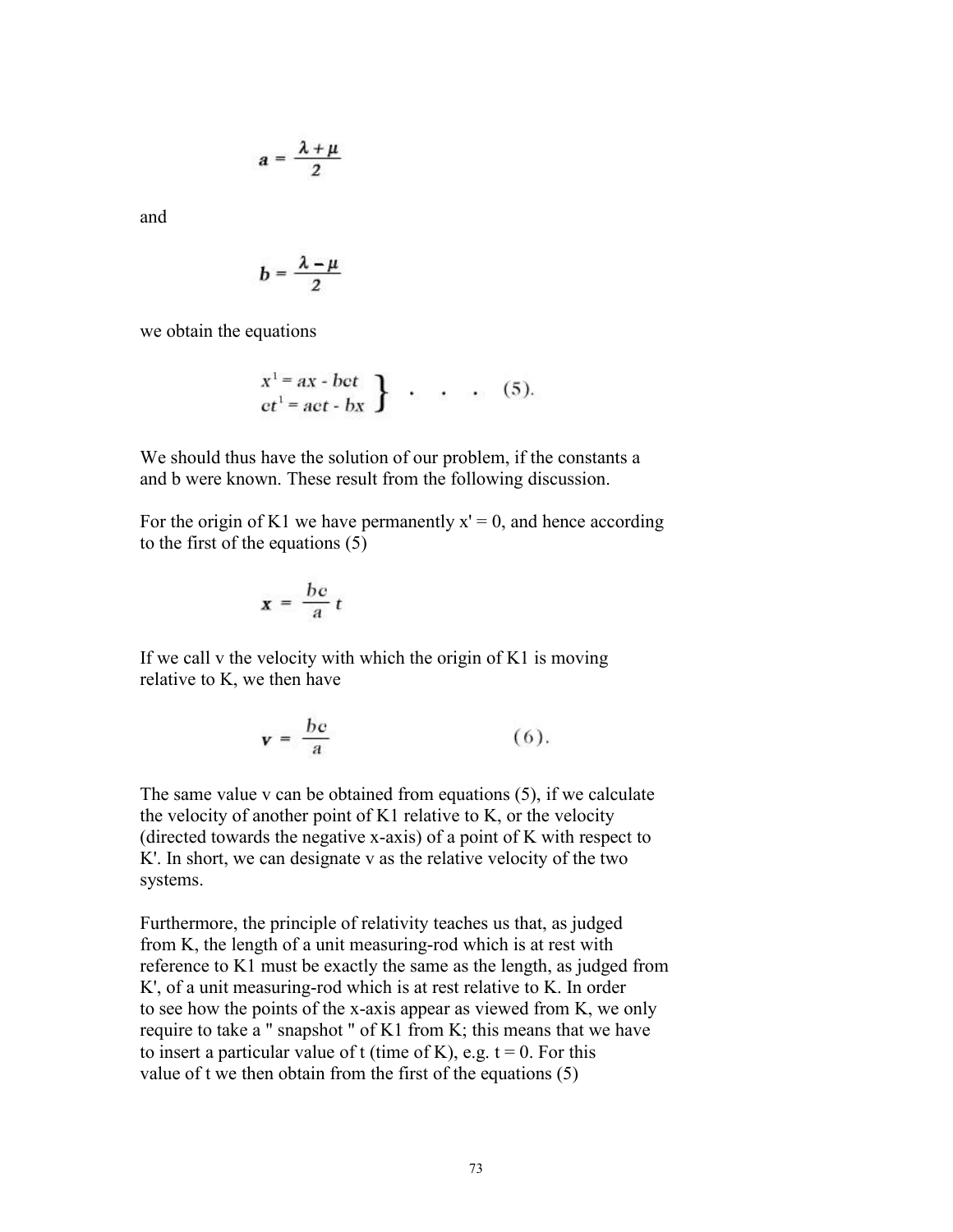$x' = ax$ 

Two points of the x'-axis which are separated by the distance  $Dx' = I$ when measured in the K1 system are thus separated in our instantaneous photograph by the distance

$$
\Delta x = \frac{1}{a} \qquad , \qquad , \qquad , \qquad (7).
$$

But if the snapshot be taken from  $K'(t' = 0)$ , and if we eliminate t from the equations  $(5)$ , taking into account the expression  $(6)$ , we obtain

$$
\mathbf{x}^1 = \mathbf{a} \left( 1 - \frac{v^2}{c^2} \right) \mathbf{x}
$$

From this we conclude that two points on the x-axis separated by the distance I (relative to K) will be represented on our snapshot by the distance

$$
\Delta x^1 = a \left( 1 - \frac{v^2}{c^2} \right) \quad . \qquad . \qquad . \qquad . \qquad (7a)
$$

But from what has been said, the two snapshots must be identical; hence Dx in  $(7)$  must be equal to Dx' in  $(7a)$ , so that we obtain

$$
a = \frac{1}{1 - \frac{v^2}{\sigma^2}} \qquad , \qquad , \qquad , \qquad (7b).
$$

The equations (6) and (7b) determine the constants a and b. By inserting the values of these constants in  $(5)$ , we obtain the first and the fourth of the equations given in Section 11.

$$
x' = \frac{x - vt}{\sqrt{1 - \frac{v^2}{c^2}}}
$$
  
\n
$$
t' = \frac{t - \frac{v}{c^2}x}{\sqrt{1 - \frac{v^2}{c^2}}}
$$
 (8).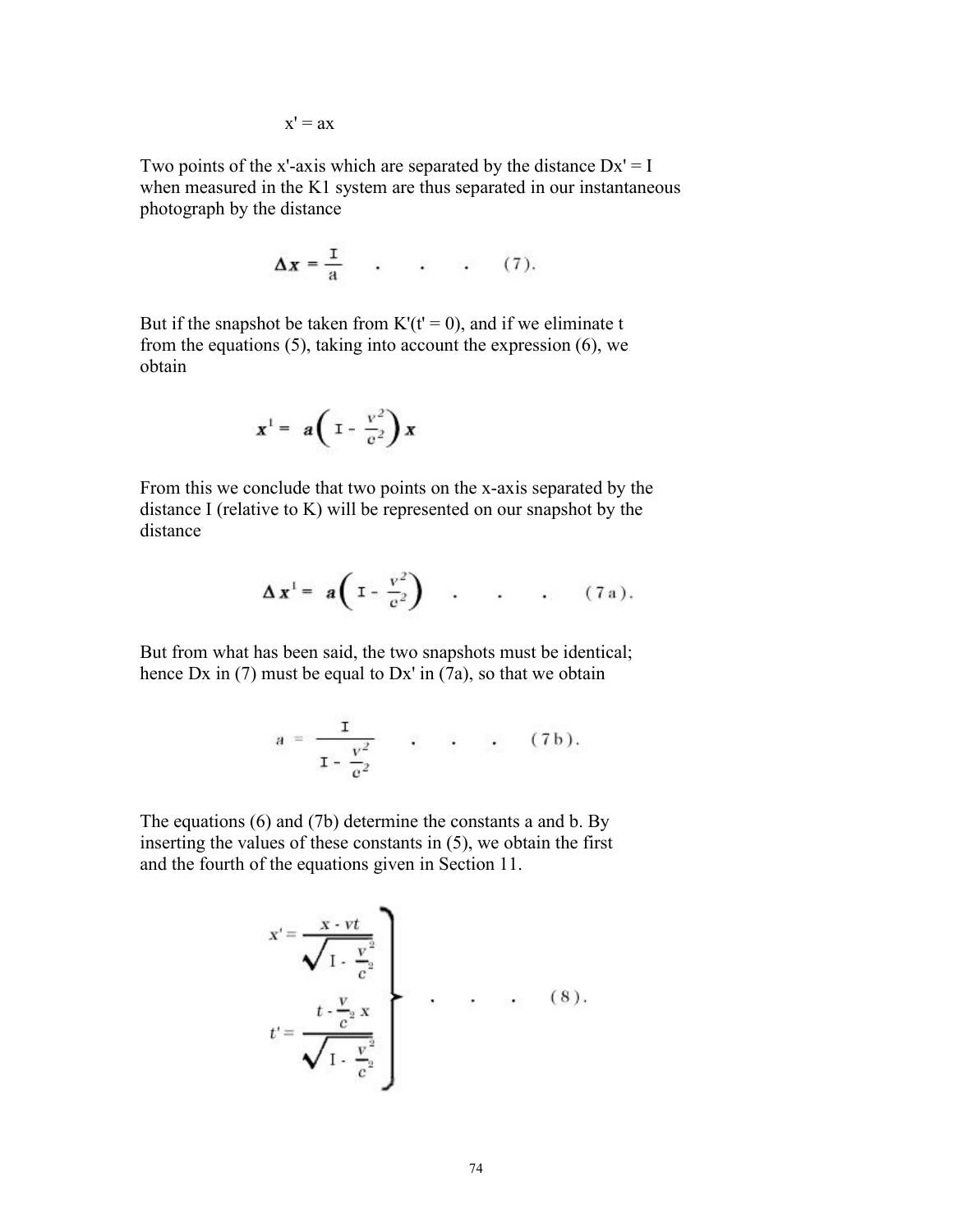Thus we have obtained the Lorentz transformation for events on the x-axis. It satisfies the condition

$$
x'2 - c^2t'2 = x2 - c^2t2 \quad . \quad . \quad . \quad (8a).
$$

The extension of this result, to include events which take place outside the x-axis, is obtained by retaining equations (8) and supplementing them by the relations

$$
\begin{aligned}\n y' &= y \\
z' &= z\n \end{aligned}\n \quad .\n \quad .\n \quad .\n \quad .\n \quad (9).
$$

In this way we satisfy the postulate of the constancy of the velocity of light in vacuo for rays of light of arbitrary direction, both for the system K and for the system K'.This may be shown in the following manner.

We suppose a light-signal sent out from the origin of K at the time t  $= 0$ . It will be propagated according to the equation

$$
r = \sqrt{x^2 + y^2 + z^2} = ct
$$

or, if we square this equation, according to the equation

$$
x2 + y2 + z2 = c^22t2 = 0 \quad . \quad . \quad . \quad (10).
$$

It is required by the law of propagation of light, in conjunction with the postulate of relativity, that the transmission of the signal in question should take place  $-$  as judged from K1  $-$  in accordance with the corresponding formula

$$
\mathbf{r}' = \mathbf{c} \mathbf{t}'
$$

or,

$$
x'2 + y'2 + z'2 - c^22t'2 = 0 \quad . \quad . \quad . \quad (10a).
$$

In order that equation (10a) may be a consequence of equation (10), we must have

$$
x'2 + y'2 + z'2 - c^2t'2 = s(x2 + y2 + z2 - c^2t2)
$$
 (11).

Since equation (8a) must hold for points on the x-axis, we thus have s = I. It is easily seen that the Lorentz transformation really satisfies equation (11) for  $s = I$ ; for (11) is a consequence of (8a)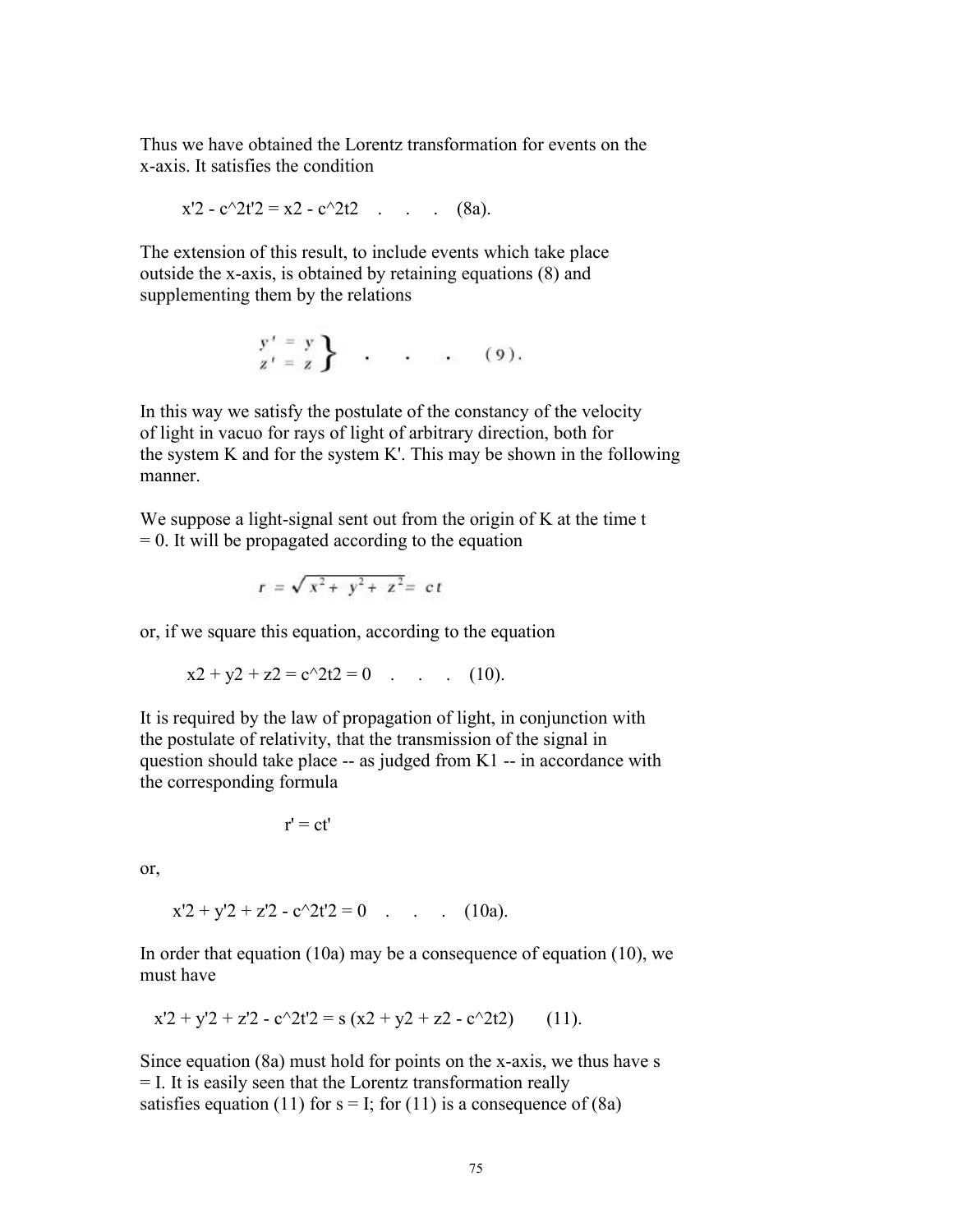and (9), and hence also of (8) and (9). We have thus derived the Lorentz transformation.

The Lorentz transformation represented by (8) and (9) still requires to be generalised. Obviously it is immaterial whether the axes of  $K1$ be chosen so that they are spatially parallel to those of K. It is also not essential that the velocity of translation of K1 with respect to K should be in the direction of the x-axis. A simple consideration shows that we are able to construct the Lorentz transformation in this general sense from two kinds of transformations, viz. from Lorentz transformations in the special sense and from purely spatial transformations. which corresponds to the replacement of the rectangular co-ordinate system by a new system with its axes pointing in other directions.

Mathematically, we can characterise the generalised Lorentz transformation thus :

It expresses  $x'$ ,  $y'$ ,  $x'$ ,  $t'$ , in terms of linear homogeneous functions of x, y, x, t, of such a kind that the relation

$$
x'2 + y'2 + z'2 - c''2t'2 = x2 + y2 + z2 - c''2t2
$$
 (11a).

is satisficd identically. That is to say: If we substitute their expressions in x, y, x, t, in place of x', y', x', t', on the left-hand side, then the left-hand side of (11a) agrees with the right-hand side.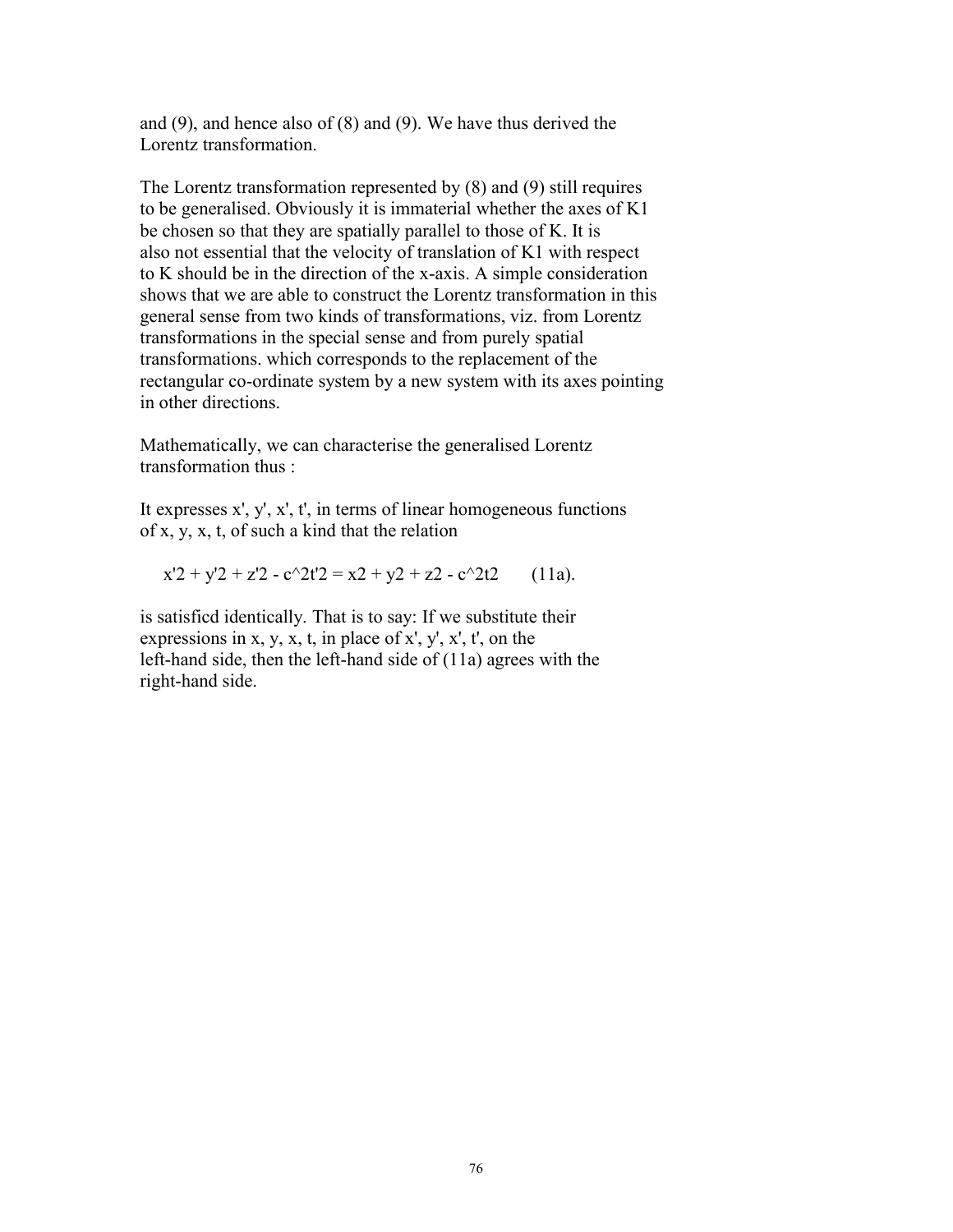## **APPENDIX II**

# **MINKOWSKI'S FOUR-DIMENSIONAL SPACE ("WORLD") (SUPPLEMENTARY TO SECTION 17)**

We can characterise the Lorentz transformation still more simply if we introduce the imaginary eq. 25 in place of t, as time-variable. If, in accordance with this, we insert

$$
x[1] = x\n x[2] = y\n x[3] = z\n x[4] = \sqrt{-1} \cdot ct \dots .eq. 25
$$

and similarly for the accented system K1, then the condition which is identically satisfied by the transformation can be expressed thus :

 $x[1]2 + x[2]2 + x[3]2 + x[4]2 = x[1]^{2} + x[2]^{2} + x[3]^{2} + x[4]^{2}$  $(12)$ .

That is, by the afore-mentioned choice of " coordinates," (11a) [see the end of Appendix II] is transformed into this equation.

We see from  $(12)$  that the imaginary time co-ordinate  $x[4]$ , enters into the condition of transformation in exactly the same way as the space co-ordinates  $x[1]$ ,  $x[2]$ ,  $x[3]$ . It is due to this fact that, according to the theory of relativity, the "time " $x[4]$ , enters into natural laws in the same form as the space co ordinates  $x[1]$ ,  $x[2]$ ,  $x[3]$ .

A four-dimensional continuum described by the "co-ordinates" x[1], x[2], x[3], x[4], was called "world" by Minkowski, who also termed a point-event a "world-point." From a "happening" in three-dimensional space, physics becomes, as it were, an " existence " in the four-dimensional " world."

This four-dimensional " world " bears a close similarity to the three-dimensional " space "of (Euclidean) analytical geometry. If we introduce into the latter a new Cartesian co-ordinate system (x'[1],  $x'[2]$ ,  $x'[3]$ ) with the same origin, then  $x'[1]$ ,  $x'[2]$ ,  $x'[3]$ , are linear homogeneous functions of  $x[1]$ ,  $x[2]$ ,  $x[3]$  which identically satisfy the equation

 $x'[1]^{2} + x'[2]^{2} + x'[3]^{2} = x[1]^{2} + x[2]^{2} + x[3]^{2}$ 

The analogy with (12) is a complete one. We can regard Minkowski's "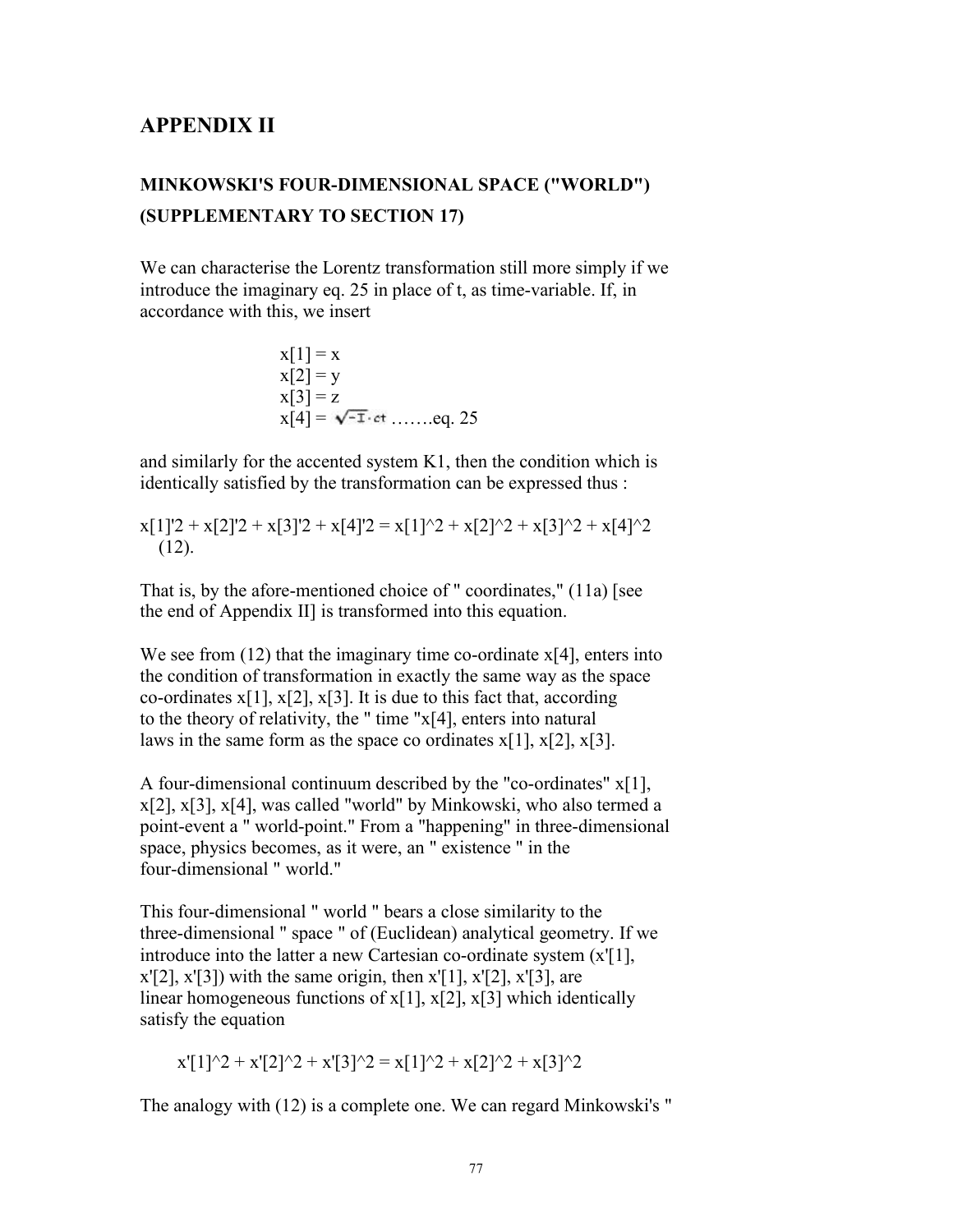world " in a formal manner as a four-dimensional Euclidean space (with an imaginary time coordinate) ; the Lorentz transformation corresponds to a "rotation " of the co-ordinate system in the fourdimensional " world."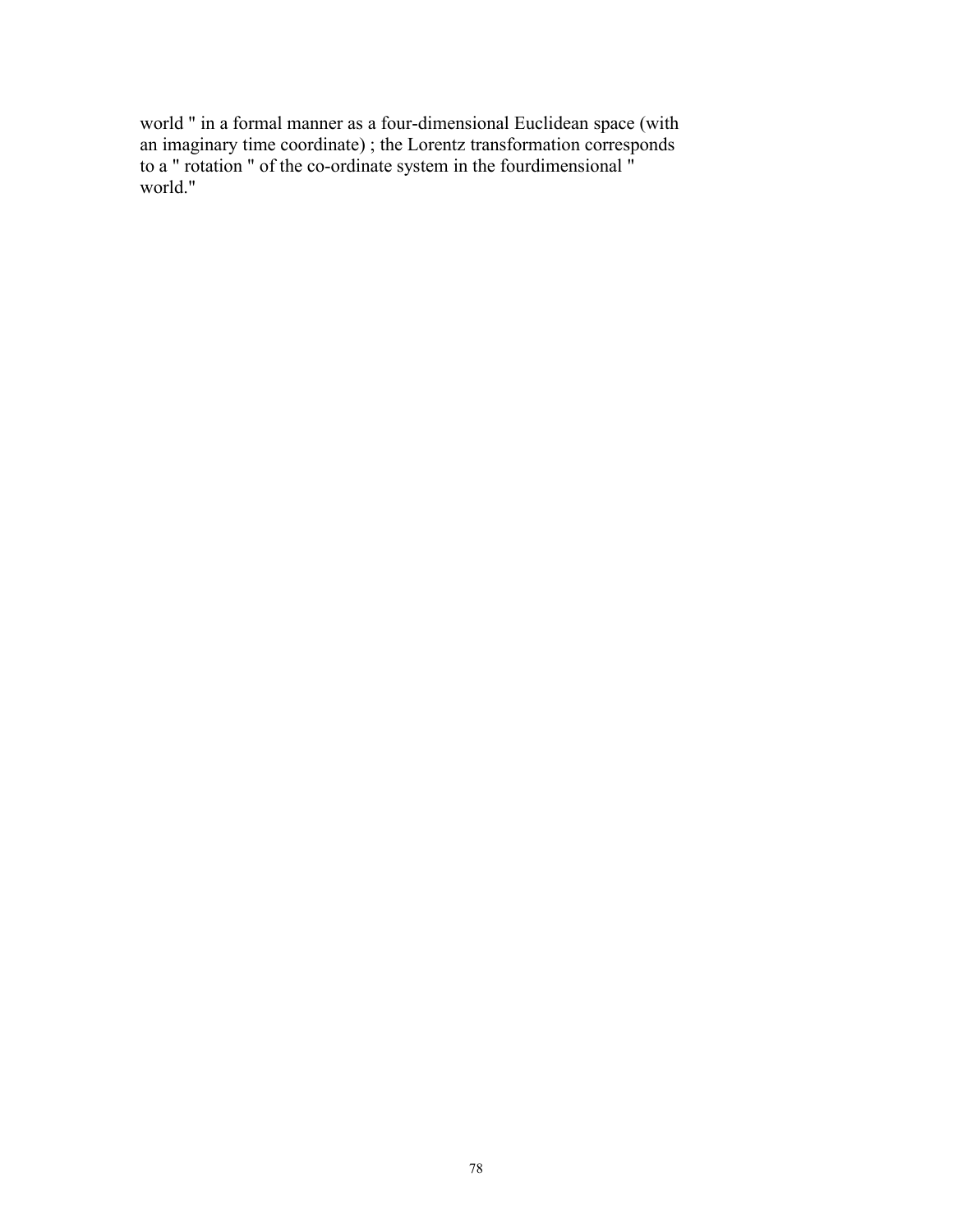## **APPENDIX III**

# **THE EXPERIMENTAL CONFIRMATION OF THE GENERAL THEORY OF RELATIVITY**

From a systematic theoretical point of view, we may imagine the process of evolution of an empirical science to be a continuous process of induction. Theories are evolved and are expressed in short compass as statements of a large number of individual observations in the form of empirical laws, from which the general laws can be ascertained by comparison. Regarded in this way, the development of a science bears some resemblance to the compilation of a classified catalogue. It is, as it were, a purely empirical enterprise.

But this point of view by no means embraces the whole of the actual process ; for it slurs over the important part played by intuition and deductive thought in the development of an exact science. As soon as a science has emerged from its initial stages, theoretical advances are no longer achieved merely by a process of arrangement. Guided by empirical data, the investigator rather develops a system of thought which, in general, is built up logically from a small number of fundamental assumptions, the so-called axioms. We call such a system of thought a theory. The theory finds the justification for its existence in the fact that it correlates a large number of single observations, and it is just here that the "truth " of the theory lies.

Corresponding to the same complex of empirical data, there may be several theories, which differ from one another to a considerable extent. But as regards the deductions from the theories which are capable of being tested, the agreement between the theories may be so complete that it becomes difficult to find any deductions in which the two theories differ from each other. As an example, a case of general interest is available in the province of biology, in the Darwinian theory of the development of species by selection in the struggle for existence, and in the theory of development which is based on the hypothesis of the hereditary transmission of acquired characters.

We have another instance of far-reaching agreement between the deductions from two theories in Newtonian mechanics on the one hand, and the general theory of relativity on the other. This agreement goes so far, that up to the preseat we have been able to find only a few deductions from the general theory of relativity which are capable of investigation, and to which the physics of pre-relativity days does not also lead, and this despite the profound difference in the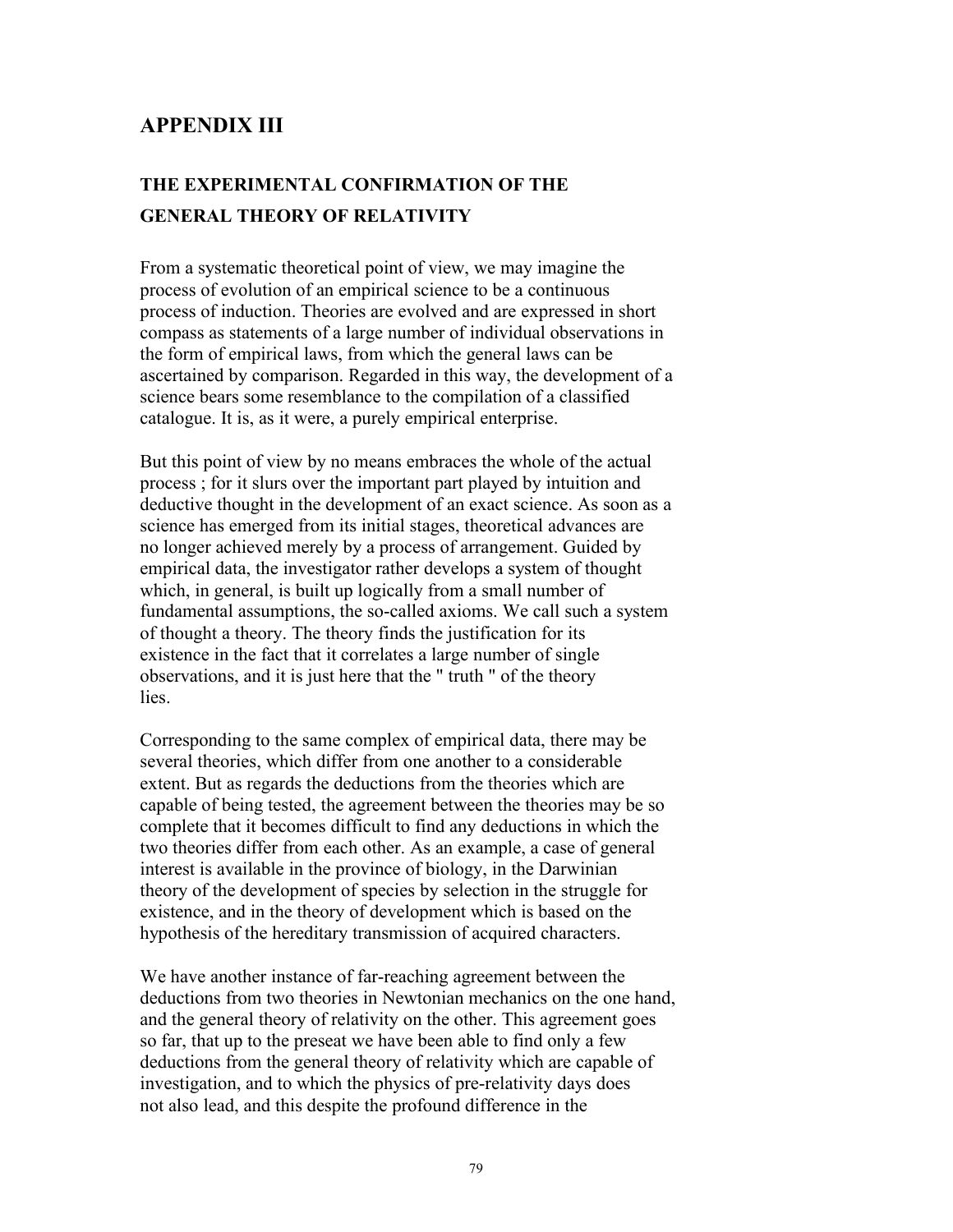fundamental assumptions of the two theories. In what follows, we shall again consider these important deductions, and we shall also discuss the empirical evidence appertaining to them which has hitherto been obtained.

#### (a) Motion of the Perihelion of Mercury

According to Newtonian mechanics and Newton's law of gravitation, a planet which is revolving round the sun would describe an ellipse round the latter, or, more correctly, round the common centre of gravity of the sun and the planet. In such a system, the sun, or the common centre of gravity, lies in one of the foci of the orbital ellipse in such a manner that, in the course of a planet-year, the distance sun-planet grows from a minimum to a maximum, and then decreases again to a minimum. If instead of Newton's law we insert a somewhat different law of attraction into the calculation, we find that, according to this new law, the motion would still take place in such a manner that the distance sun-planet exhibits periodic variations; but in this case the angle described by the line joining sun and planet during such a period (from perihelion--closest proximity to the sun--to perihelion) would differ from  $360^{\circ}$ . The line of the orbit would not then be a closed one but in the course of time it would fill up an annular part of the orbital plane, viz. between the circle of leastand the circle of greatest distance of the planet from the sun.

According also to the general theory of relativity, which differs of course from the theory of Newton, a small variation from the Newton-Kepler motion of a planet in its orbit should take place, and in such away, that the angle described by the radius sun-planet between one perhelion and the next should exceed that corresponding to one complete revolution by an amount given by

$$
+\frac{24 \pi^3 a^2}{T^2 c^2 (\text{I} - c^2)}
$$

(N.B. -- One complete revolution corresponds to the angle 2p in the absolute angular measure customary in physics, and the above expression giver the amount by which the radius sun-planet exceeds this angle during the interval between one perihelion and the next.) In this expression a represents the major semi-axis of the ellipse, e its eccentricity, c the velocity of light, and T the period of revolution of the planet. Our result may also be stated as follows : According to the general theory of relativity, the major axis of the ellipse rotates round the sun in the same sense as the orbital motion of the planet. Theory requires that this rotation should amount to 43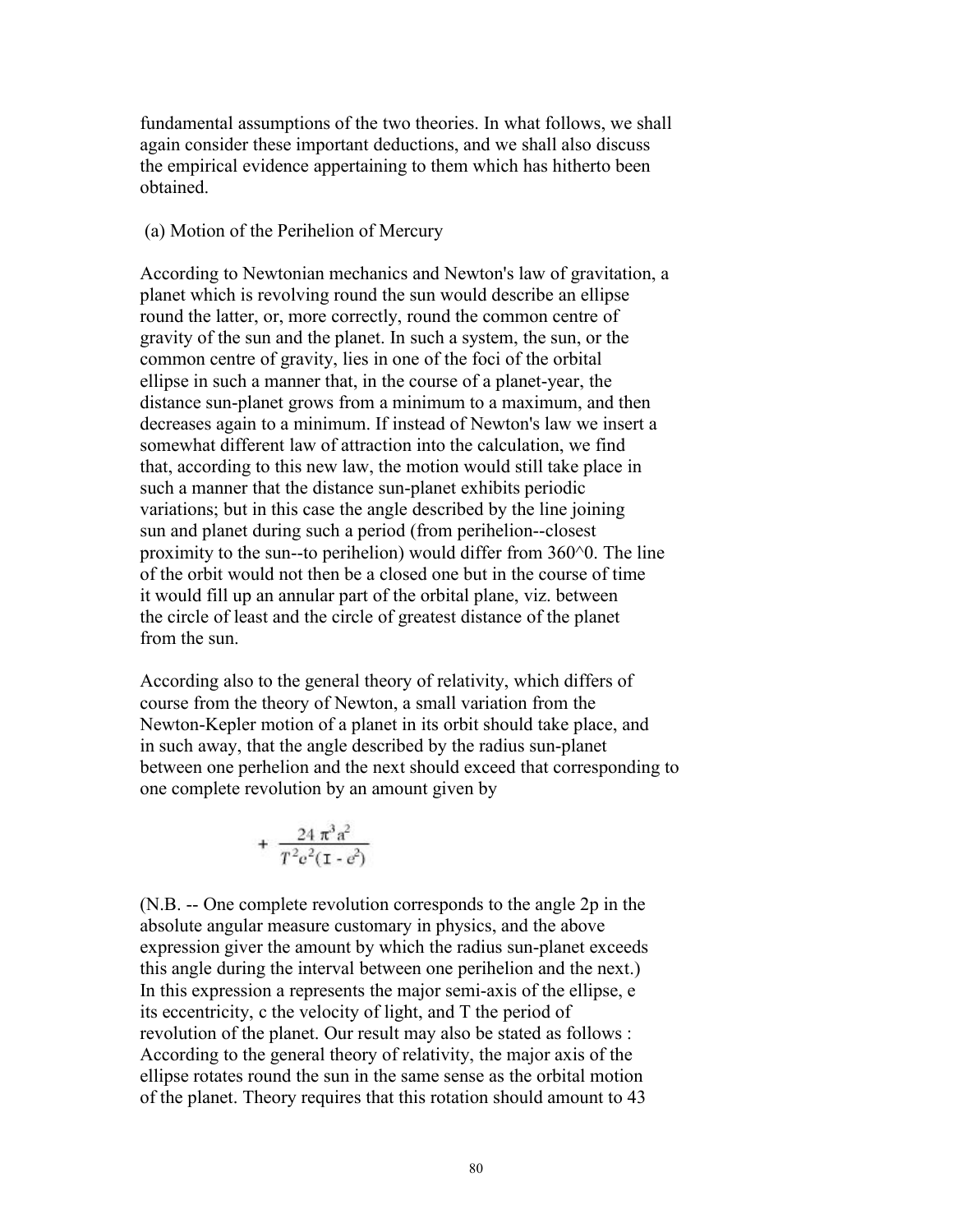seconds of arc per century for the planet Mercury, but for the other Planets of our solar system its magnitude should be so small that it would necessarily escape detection. \*

In point of fact, astronomers have found that the theory of Newton does not suffice to calculate the observed motion of Mercury with an exactness corresponding to that of the delicacy of observation attainable at the present time. After taking account of all the disturbing influences exerted on Mercury by the remaining planets, it was found (Leverrier: 1859; and Newcomb: 1895) that an unexplained perihelial movement of the orbit of Mercury remained over, the amount of which does not differ sensibly from the above mentioned  $+43$  seconds of arc per century. The uncertainty of the empirical result amounts to a few seconds only.

(b) Deflection of Light by a Gravitational Field

In Section 22 it has been already mentioned that according to the general theory of relativity, a ray of light will experience a curvature of its path when passing through a gravitational field, this curvature being similar to that experienced by the path of a body which is projected through a gravitational field. As a result of this theory, we should expect that a ray of light which is passing close to a heavenly body would be deviated towards the latter. For a ray of light which passes the sun at a distance of D sun-radii from its centre, the angle of deflection (a) should amount to



It may be added that, according to the theory, half of Figure 05 this deflection is produced by the Newtonian field of attraction of the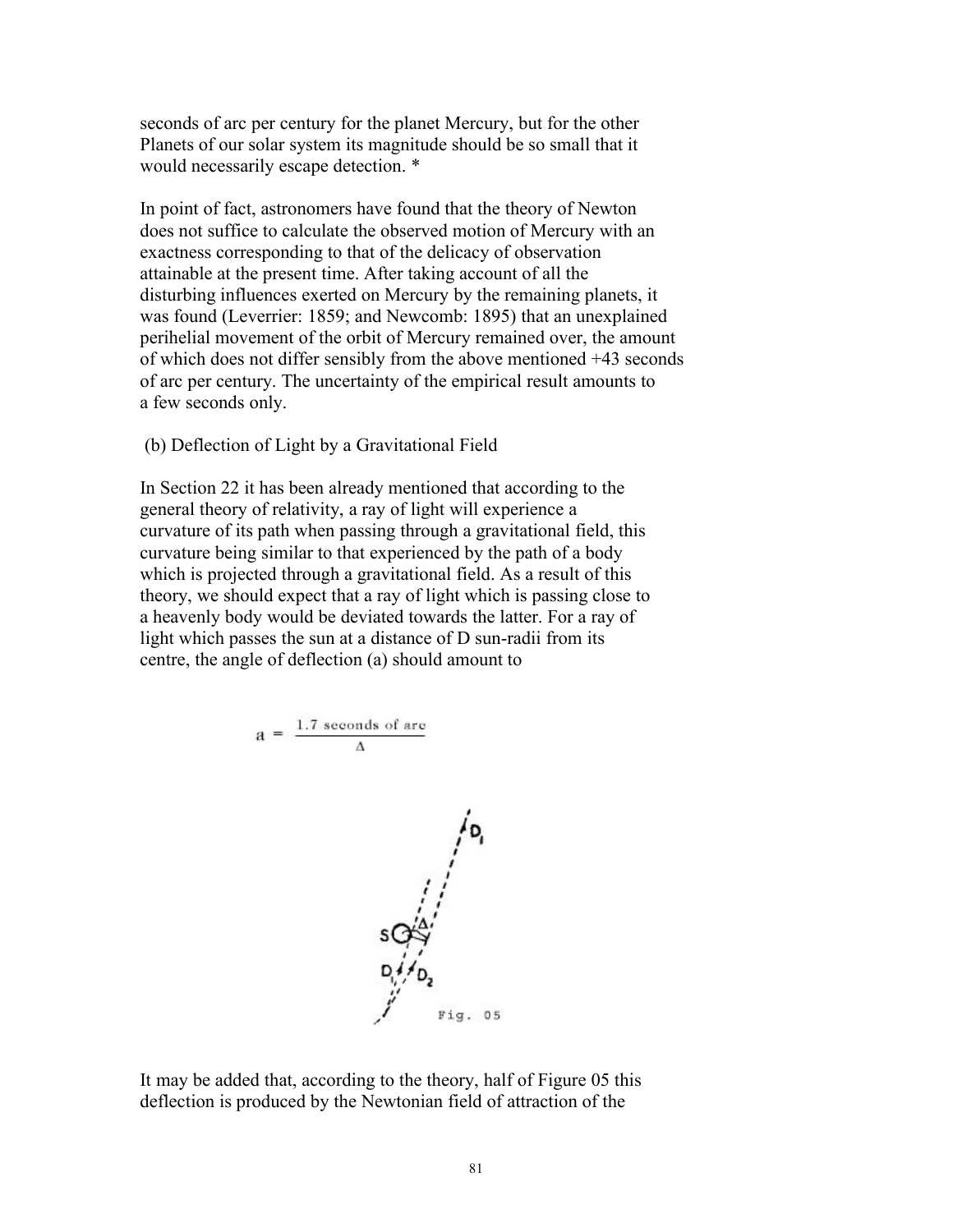sun, and the other half by the geometrical modification (" curvature ") of space caused by the sun.

This result admits of an experimental test by means of the photographic registration of stars during a total eclipse of the sun. The only reason why we must wait for a total eclipse is because at every other time the atmosphere is so strongly illuminated by the light from the sun that the stars situated near the sun's disc are invisible. The predicted effect can be seen clearly from the accompanying diagram. If the sun (S) were not present, a star which is practically infinitely distant would be seen in the direction D[1], as observed front the earth. But as a consequence of the deflection of light from the star by the sun, the star will be seen in the direction D[2], i.e. at a somewhat greater distance from the centre of the sun than corresponds to its real position.

In practice, the question is tested in the following way. The stars in the neighbourhood of the sun are photographed during a solar eclipse. In addition, a second photograph of the same stars is taken when the sun is situated at another position in the sky, i.e. a few months earlier or later. As compared whh the standard photograph, the positions of the stars on the eclipse-photograph ought to appear displaced radially outwards (away from the centre of the sun) by an amount corresponding to the angle a.

We are indebted to the [British] Royal Society and to the Royal Astronomical Society for the investigation of this important deduction. Undaunted by the [first world] war and by difficulties of both a material and a psychological nature aroused by the war, these societies equipped two expeditions -- to Sobral (Brazil), and to the island of Principe (West Africa) -- and sent several of Britain's most celebrated astronomers (Eddington, Cottingham, Crommelin, Davidson), in order to obtain photographs of the solar eclipse of 29th May, 1919. The relative discrepancies to be expected between the stellar photographs obtained during the eclipse and the comparison photographs amounted to a few hundredths of a millimetre only. Thus great accuracy was necessary in making the adjustments required for the taking of the photographs, and in their subsequent measurement.

The results of the measurements confirmed the theory in a thoroughly satisfactory manner. The rectangular components of the observed and of the calculated deviations of the stars (in seconds of arc) are set forth in the following table of results :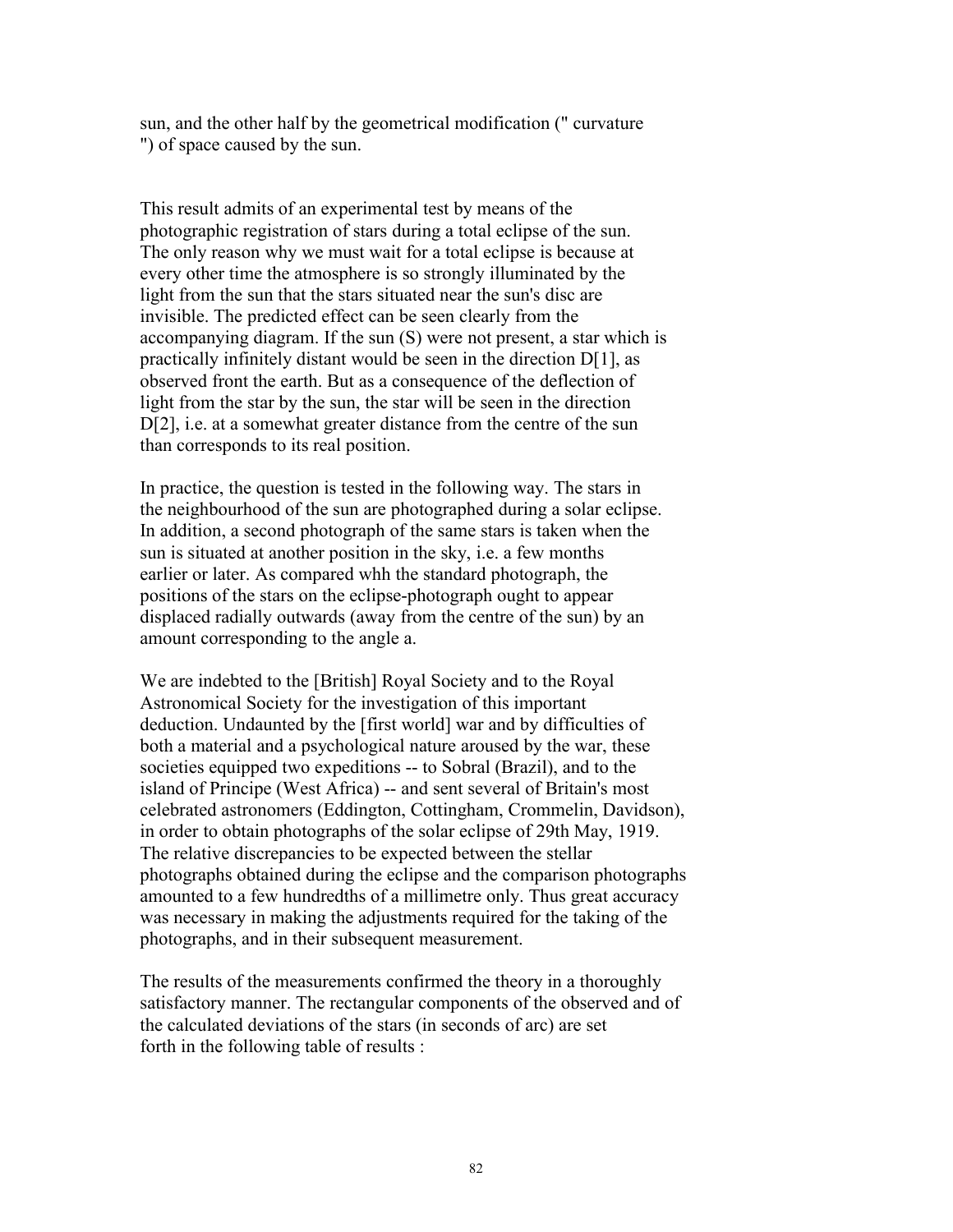| Number of the<br>Star. |   | First Co-ordinate. |         |                                             | Second Co-ordinate |         |
|------------------------|---|--------------------|---------|---------------------------------------------|--------------------|---------|
|                        |   |                    |         | Observed, Calculated. Observed. Calculated. |                    |         |
| 11                     |   |                    | $-0.10$ | $-0.32$                                     | $+0.16$            | $+0.02$ |
|                        | è |                    | $+0.39$ | $+0.31$                                     | $-0.46$            | $-0.43$ |
|                        | ٠ |                    | $+0.11$ | $+0.10$                                     | $+0.83$            | $+0.74$ |
|                        | ۷ | ä                  | $+0.20$ | $+0.12$                                     | $+1.00$            | $+0.87$ |
| 6                      | ¥ |                    | $+0.10$ | $+0.04$                                     | $+0.57$            | $+0.40$ |
| 10                     | ¥ | ٠                  | $-0.08$ | $+0.00$                                     | $+0.35$            | $+0.32$ |
| 2                      |   | ۰                  | $+0.95$ | $+0.85$                                     | $-0.37$            | $-0.09$ |

(c) Displacement of Spectral Lines Towards the Red

In Section 23 it has been shown that in a system K1 which is in rotation with regard to a Galileian system K, clocks of identical construction, and which are considered at rest with respect to the rotating reference-body, go at rates which are dependent on the positions of the clocks. We shall now examine this dependence quantitatively. A clock, which issituated at a distance r from the centre of the disc, has a velocity relative to K which is given by

 $V = wr$ 

where w represents the angular velocity of rotation of the disc K1 with respect to K. If  $v[0]$ , represents the number of ticks of the clock per unit time (" rate "of the clock) relative to K when the clock is at rest, then the "rate " of the clock  $(v)$  when it is moving relative to K with a velocity V, but at rest with respect to the disc, will, in accordance with Section 12, be given by

$$
v = v_2 \sqrt{1 - \frac{v^2}{c^2}}
$$

or with sufficient accuracy by

$$
v = v_0 \left( I \cdot \frac{1}{2} \frac{v^2}{c^2} \right)
$$

This expression may also be stated in the following form:

$$
v = v_0 \left( \mathbf{I} \cdot \frac{1}{c^2} \frac{w^2 r^2}{2} \right)
$$

If we represent the difference of potential of the centrifugal force between the position of the clock and the centre of the disc by f, i.e. the work, considered negatively, which must be performed on the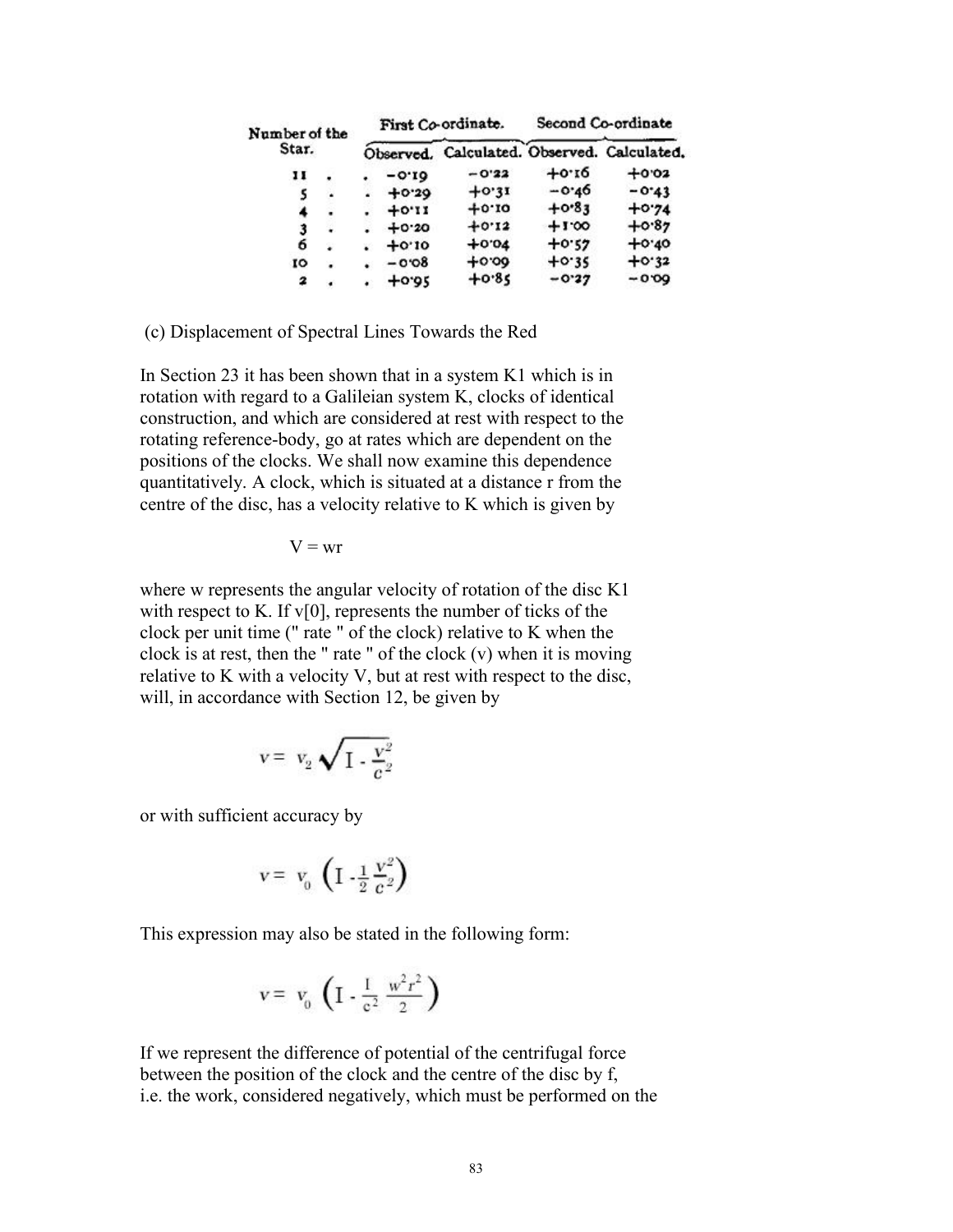unit of mass against the centrifugal force in order to transport it from the position of the clock on the rotating disc to the centre of the disc, then we have

$$
\phi\,=\,\frac{w^2r^2}{2}
$$

From this it follows that

$$
v = v_0 \left( \mathbf{I} + \frac{\phi}{c^2} \right)
$$

In the first place, we see from this expression that two clocks of identical construction will go at different rates when situated at different distances from the centre of the disc. This result is aiso valid from the standpoint of an observer who is rotating with the disc.

Now, as judged from the disc, the latter is in a gravititional field of potential f, hence the result we have obtained will hold quite generally for gravitational fields. Furthermore, we can regard an atom which is emitting spectral lines as a clock, so that the following statement will hold:

An atom absorbs or emits light of a frequency which is dependent on the potential of the gravitational field in which it is situated.

The frequency of an atom situated on the surface of a heavenly body will be somewhat less than the frequency of an atom of the same element which is situated in free space (or on the surface of a smaller celestial body).

Now  $f = -K(M/r)$ , where K is Newton's constant of gravitation, and M is the mass of the heavenly body. Thus a displacement towards the red ought to take place for spectral lines produced at the surface of stars as compared with the spectral lines of the same element produced at the surface of the earth, the amount of this displacement being

$$
\frac{V_0 - V}{V_0} = \frac{K}{c^2} \frac{M}{r}
$$

For the sun, the displacement towards the red predicted by theory amounts to about two millionths of the wave-length. A trustworthy calculation is not possible in the case of the stars, because in general neither the mass M nor the radius r are known.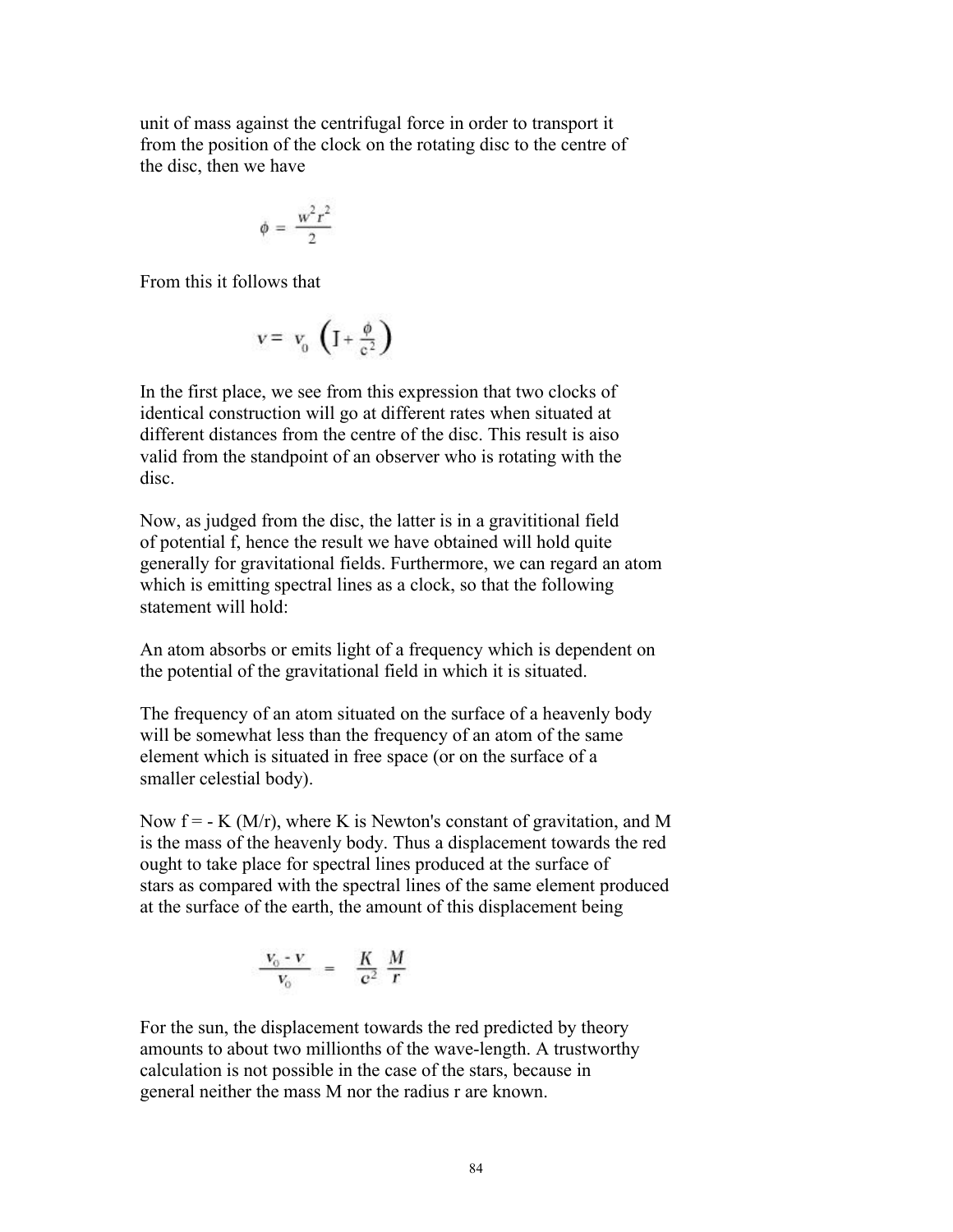It is an open question whether or not this effect exists, and at the present time (1920) astronomers are working with great zeal towards the solution.Owing to the smallness of the effect in the case of the sun, it is difficult to form an opinion as to its existence. Whereas Grebe and Bachem (Bonn), as a result of their own measurements and those of Evershed and Schwarzschild on the cyanogen bands, have placed the existence of the effect almost beyond doubt, while other investigators, particularly St. John, have been led to the opposite opinion in consequence of their measurements.

Mean displacements of lines towards the less refrangible end of the spectrum are certainly revealed by statistical investigations of the fixed stars; but up to the present the examination of the available data does not allow of any definite decision being arrived at, as to whether or not these displacements are to be referred in reality to the effect of gravitation. The results of observation have been collected together, and discussed in detail from the standpoint of the question which has been engaging our attention here, in a paper by E. Freundlich entitled "Zur Prüfung der allgemeinen Relativit&umlaut;ts-Theorie" (Die Naturwissenschaften, 1919, No. 35, p. 520: Julius Springer, Berlin).

At all events, a definite decision will be reached during the next few years. If the displacement of spectral lines towards the red by the gravitational potential does not exist, then the general theory of relativity will be untenable. On the other hand, if the cause of the displacement of spectral lines be definitely traced to the gravitational potential, then the study of this displacement will furnish us with important information as to the mass of the heavenly bodies. [5][A]

### **Notes**

\*) Especially since the next planet Venus has an orbit that is almost an exact circle, which makes it more difficult to locate the perihelion with precision.

The displacentent of spectral lines towards the red end of the spectrum was definitely established by Adams in 1924, by observations on the dense companion of Sirius, for which the effect is about thirty times greater than for the Sun. R.W.L. -- translator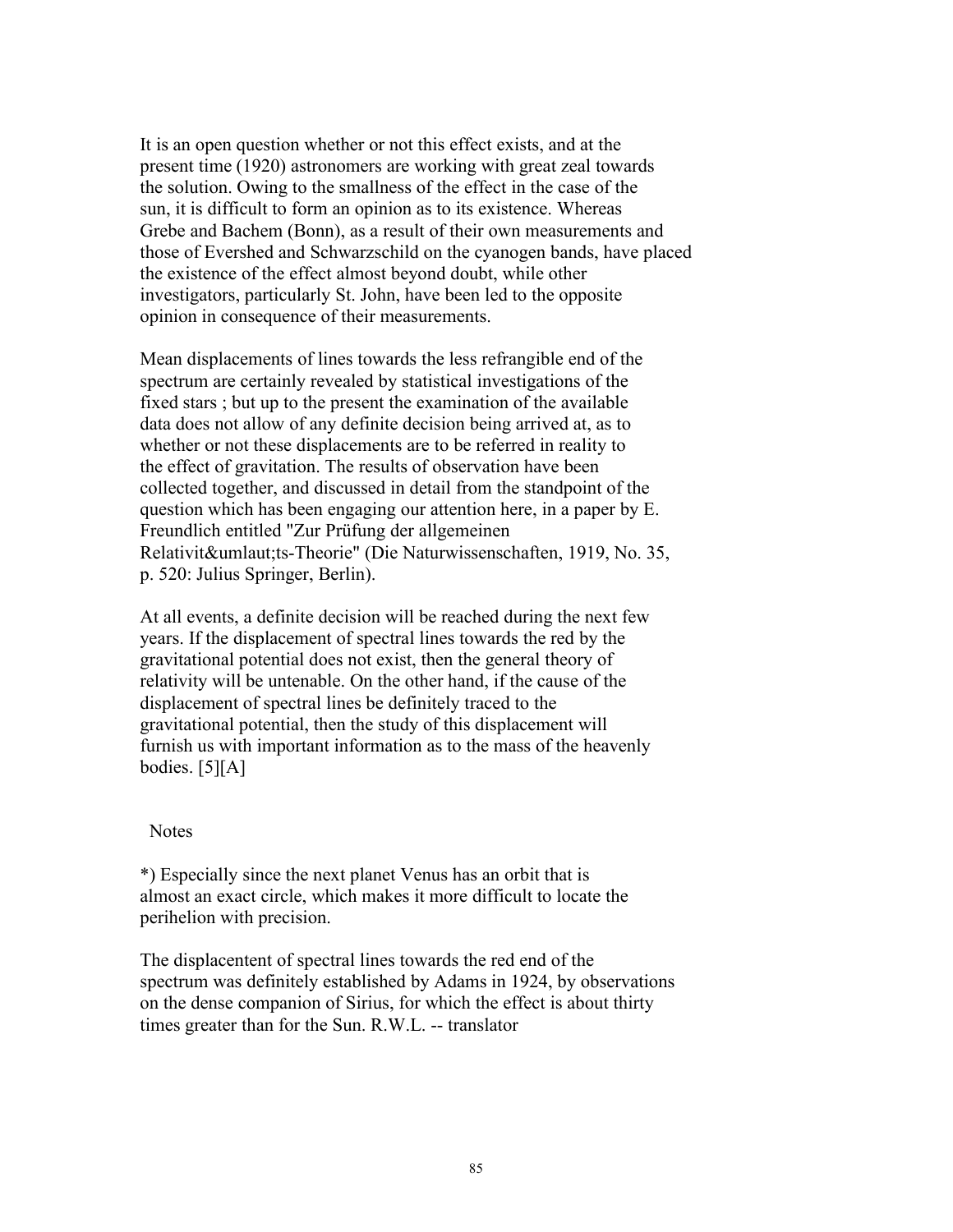# **APPENDIX IV**

# **THE STRUCTURE OF SPACE ACCORDING TO THE GENERAL THEORY OF RELATIVITY (SUPPLEMENTARY TO SECTION 32)**

Since the publication of the first edition of this little book, our knowledge about the structure of space in the large (" cosmological problem ") has had an important development, which ought to be mentioned even in a popular presentation of the subject.

My original considerations on the subject were based on two hypotheses:

(1) There exists an average density of matter in the whole of space which is everywhere the same and different from zero.

(2) The magnitude (" radius ") of space is independent of time.

Both these hypotheses proved to be consistent, according to the general theory of relativity, but only after a hypothetical term was added to the field equations, a term which was not required by the theory as such nor did it seem natural from a theoretical point of view (" cosmological term of the field equations ").<br>Hypothesis (2) appeared unavoidable to me at the time, since I thought

that one would get into bottomless speculations if one departed from it.

However, already in the 'twenties, the Russian mathematician Friedman showed that a different hypothesis was natural from a purely theoretical point of view. He realized that it was possible to preserve hypothesis (1) without introducing the less natural cosmological term into the field equations of gravitation, if one was ready to drop hypothesis (2). Namely, the original field equations admit a solution in which the " world radius " depends on time (expanding space). In that sense one can say, according to Friedman, that the theory demands an expansion of space.

A few years later Hubble showed, by a special investigation of the extra-galactic nebulae (" milky ways "), that the spectral lines emitted showed a red shift which increased regularly with the distance of the nebulae. This can be interpreted in regard to our present knowledge only in the sense of Doppler's principle, as an expansive motion of the system of stars in the large -- as required, according to Friedman, by the field equations of gravitation. Hubble's discovery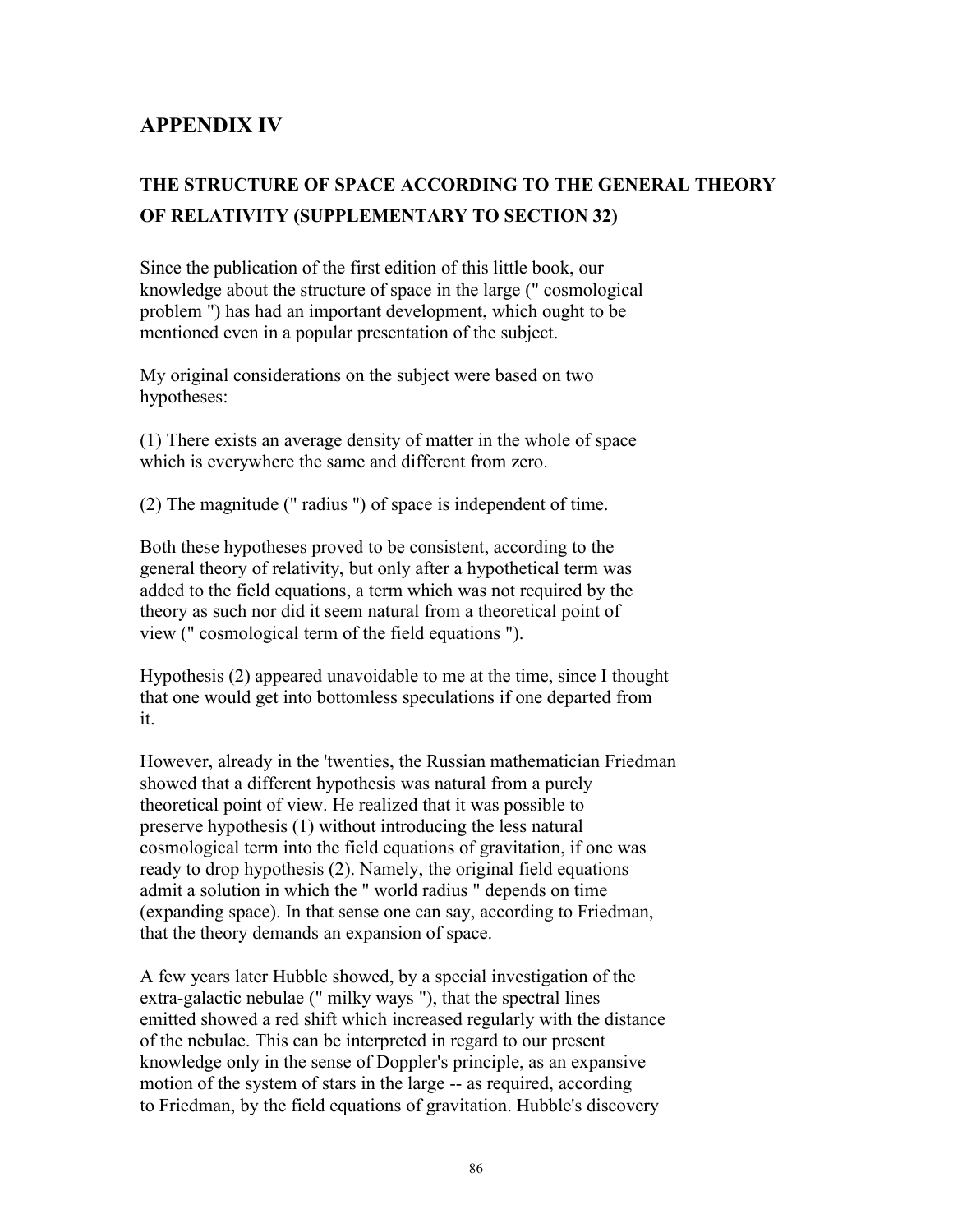can, therefore, be considered to some extent as a confirmation of the theory.

There does arise, however, a strange difficulty. The interpretation of the galactic line-shift discovered by Hubble as an expansion (which can hardly be doubted from a theoretical point of view), leads to an origin of this expansion which lies " only " about  $10^{\circ}$  years ago, while physical astronomy makes it appear likely that the development of individual stars and systems of stars takes considerably longer. It is in no way known how this incongruity is to be overcome.

I further want to remark that the theory of expanding space, together with the empirical data of astronomy, permit no decision to be reached about the finite or infinite character of (three-dimensional) space, while the original " static " hypothesis of space yielded the closure (finiteness) of space.

 $K =$  co-ordinate system  $x, y = two-dimensional co-ordinates$  $x, y, z =$  three-dimensional co-ordinates  $x, y, z, t = four-dimensional co-ordinates$ 

 $t = time$  $I = distance$  $v =$  velocity

 $F = force$  $G =$  gravitational field

## \*\*\* END OF THE PROJECT GUTENBERG EBOOK, RELATIVITY \*\*\*

This file should be named relat10.zip and contains numerous image files for equations.

Corrected EDITIONS of our eBooks get a new NUMBER, relat11.txt VERSIONS based on separate sources get new LETTER, relat10a.txt

Project Gutenberg eBooks are often created from several printed editions, all of which are confirmed as Public Domain in the US unless a copyright notice is included. Thus, we usually do not keep eBooks in compliance with any particular paper edition.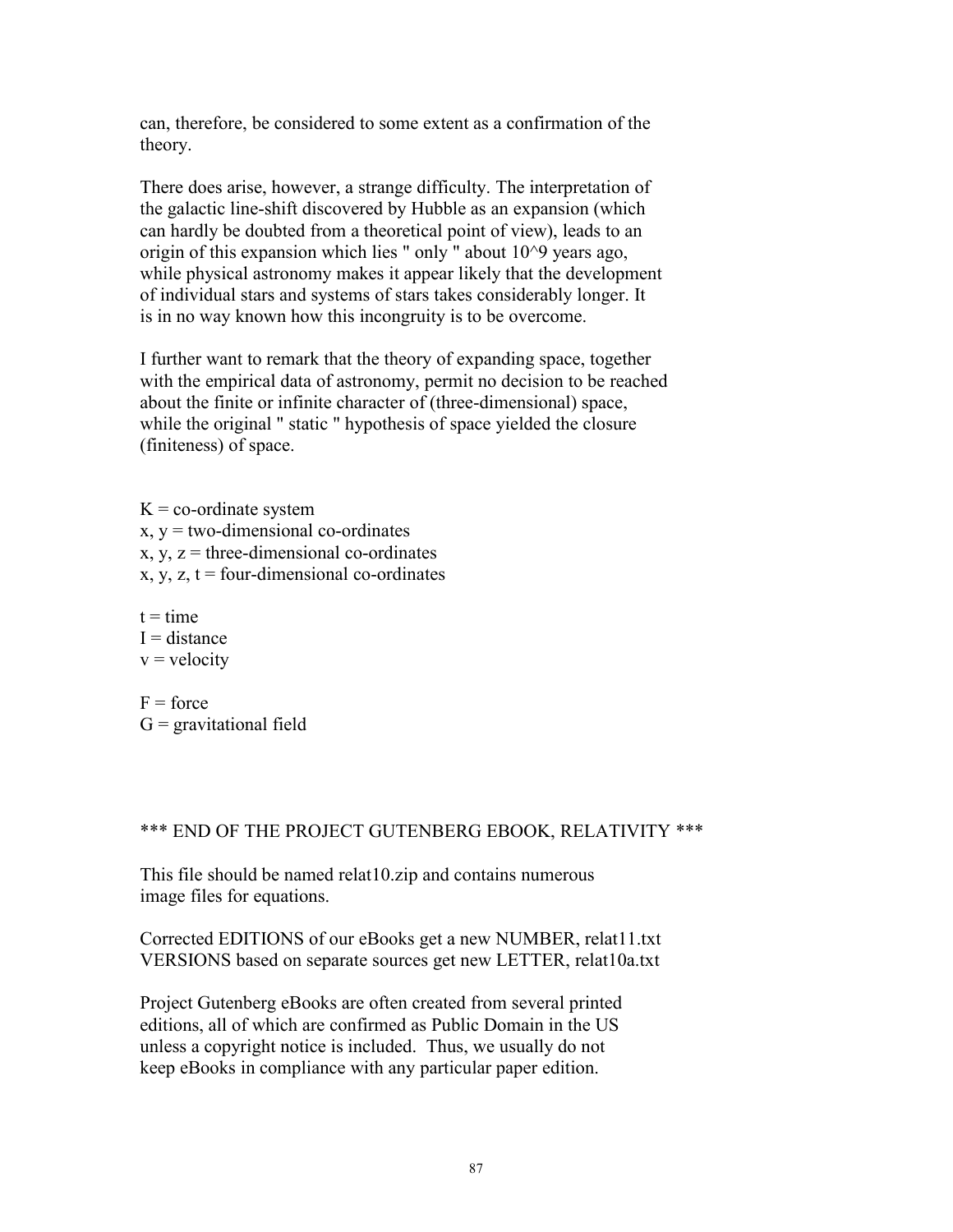We are now trying to release all our eBooks one year in advance of the official release dates, leaving time for better editing. Please be encouraged to tell us about any error or corrections, even years after the official publication date.

Please note neither this listing nor its contents are final til midnight of the last day of the month of any such announcement. The official release date of all Project Gutenberg eBooks is at Midnight, Central Time, of the last day of the stated month. A preliminary version may often be posted for suggestion, comment and editing by those who wish to do so.

Most people start at our Web sites at: http://gutenberg.net or http://promo.net/pg

These Web sites include award-winning information about Project Gutenberg, including how to donate, how to help produce our new eBooks, and how to subscribe to our email newsletter (free!).

Those of you who want to download any eBook before announcement can get to them as follows, and just download by date. This is also a good way to get them instantly upon announcement, as the indexes our cataloguers produce obviously take a while afteran announcement goes out in the Project Gutenberg Newsletter.

http://www.ibiblio.org/gutenberg/etext03 or ftp://ftp.ibiblio.org/pub/docs/books/gutenberg/etext03

Or /etext02, 01, 00, 99, 98, 97, 96, 95, 94, 93, 92, 92, 91 or 90

Just search by the first five letters of the filename you want, as it appears in our Newsletters.

Information about Project Gutenberg (one page)

We produce about two million dollars for each hour we work. The time it takes us, a rather conservative estimate, is fifty hours to get any eBook selected, entered, proofread, edited, copyright searched and analyzed, the copyright letters written, etc. Our projected audience is one hundred million readers. If the value per text is nominally estimated at one dollar then we produce \$2 million dollars per hour in 2002 as we release over 100 new text files per month: 1240 more eBooks in 2001 for a total of 4000+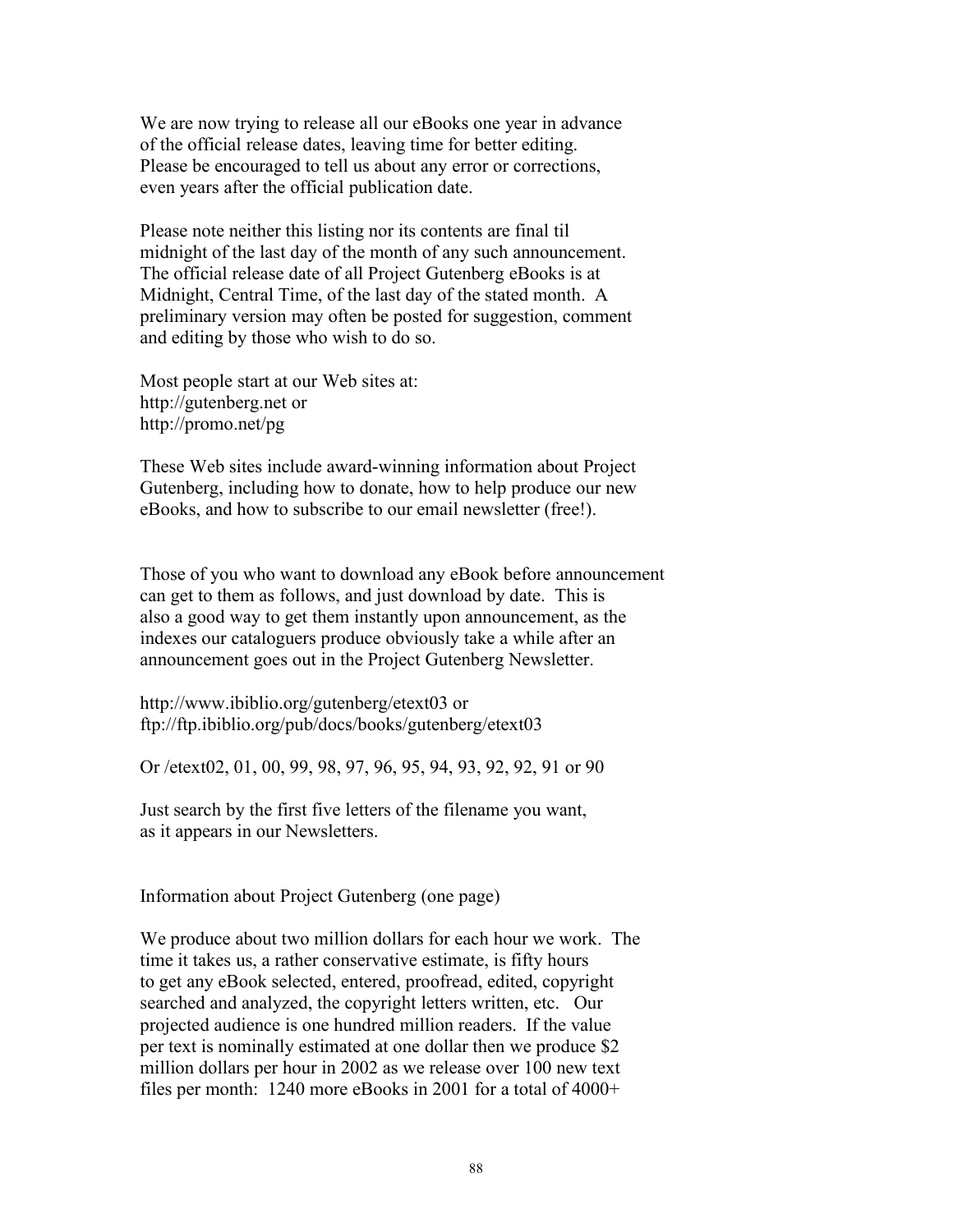We are already on our way to trying for 2000 more eBooks in 2002 If they reach just 1-2% of the world's population then the total will reach over half a trillion eBooks given away by year's end.

The Goal of Project Gutenberg is to Give Away 1 Trillion eBooks! This is ten thousand titles each to one hundred million readers, which is only about 4% of the present number of computer users.

Here is the briefest record of our progress (\* means estimated):

eBooks Year Month

The Project Gutenberg Literary Archive Foundation has been created to secure a future for Project Gutenberg into the next millennium.

We need your donations more than ever!

As of February, 2002, contributions are being solicited from people and organizations in: Alabama, Alaska, Arkansas, Connecticut, Delaware, District of Columbia, Florida, Georgia, Hawaii, Illinois, Indiana, Iowa, Kansas, Kentucky, Louisiana, Maine, Massachusetts, Michigan, Mississippi, Missouri, Montana, Nebraska, Nevada, New Hampshire, New Jersey, New Mexico, New York, North Carolina, Ohio, Oklahoma, Oregon, Pennsylvania, Rhode Island, South Carolina, South Dakota, Tennessee, Texas, Utah, Vermont, Virginia, Washington, West Virginia, Wisconsin, and Wyoming.

We have filed in all 50 states now, but these are the only ones that have responded.

As the requirements for other states are met, additions to this list will be made and fund raising will begin in the additional states.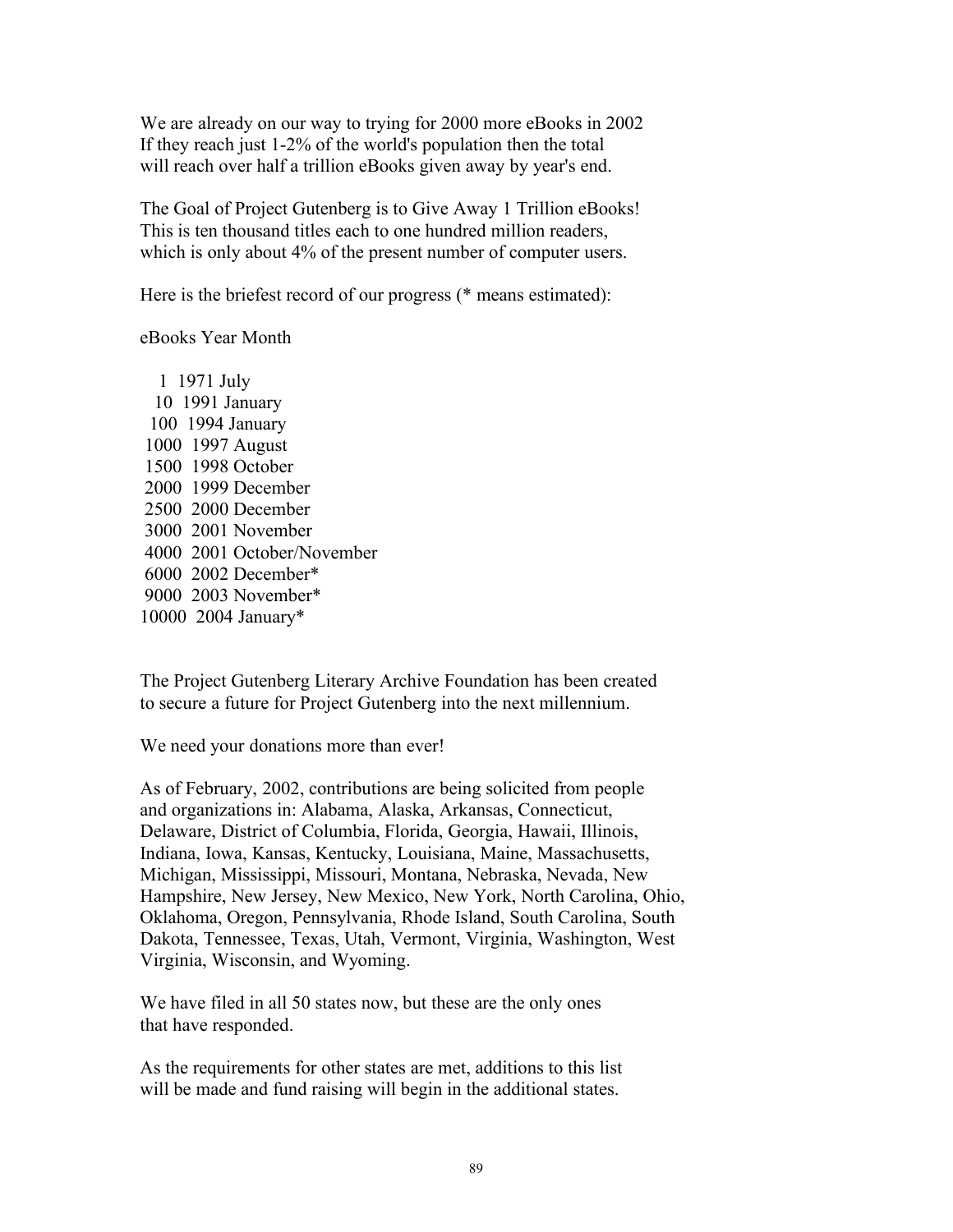Please feel free to ask to check the status of your state.

In answer to various questions we have received on this:

We are constantly working on finishing the paperwork to legally request donations in all 50 states. If your state is not listed and you would like to know if we have added it since the list you have, just ask.

While we cannot solicit donations from people in states where we are not yet registered, we know of no prohibition against accepting donations from donors in these states who approach us with an offer to donate.

International donations are accepted, but we don't know ANYTHING about how to make them tax-deductible, or even if they CAN be made deductible, and don't have the staff to handle it even if there are ways.

Donations by check or money order may be sent to:

Project Gutenberg Literary Archive Foundation PMB 113 1739 University Ave. Oxford, MS 38655-4109

Contact us if you want to arrange for a wire transfer or payment method other than by check or money order.

The Project Gutenberg Literary Archive Foundation has been approved by the US Internal Revenue Service as a  $501(c)(3)$  organization with EIN [Employee Identification Number] 64-622154. Donations are tax-deductible to the maximum extent permitted by law.As fund-raising requirements for other states are met, additions to this list will be made and fund-raising will begin in the additional states.

We need your donations more than ever!

You can get up to date donation information online at:

http://www.gutenberg.net/donation.html

\*\*\*\*

If you can't reach Project Gutenberg,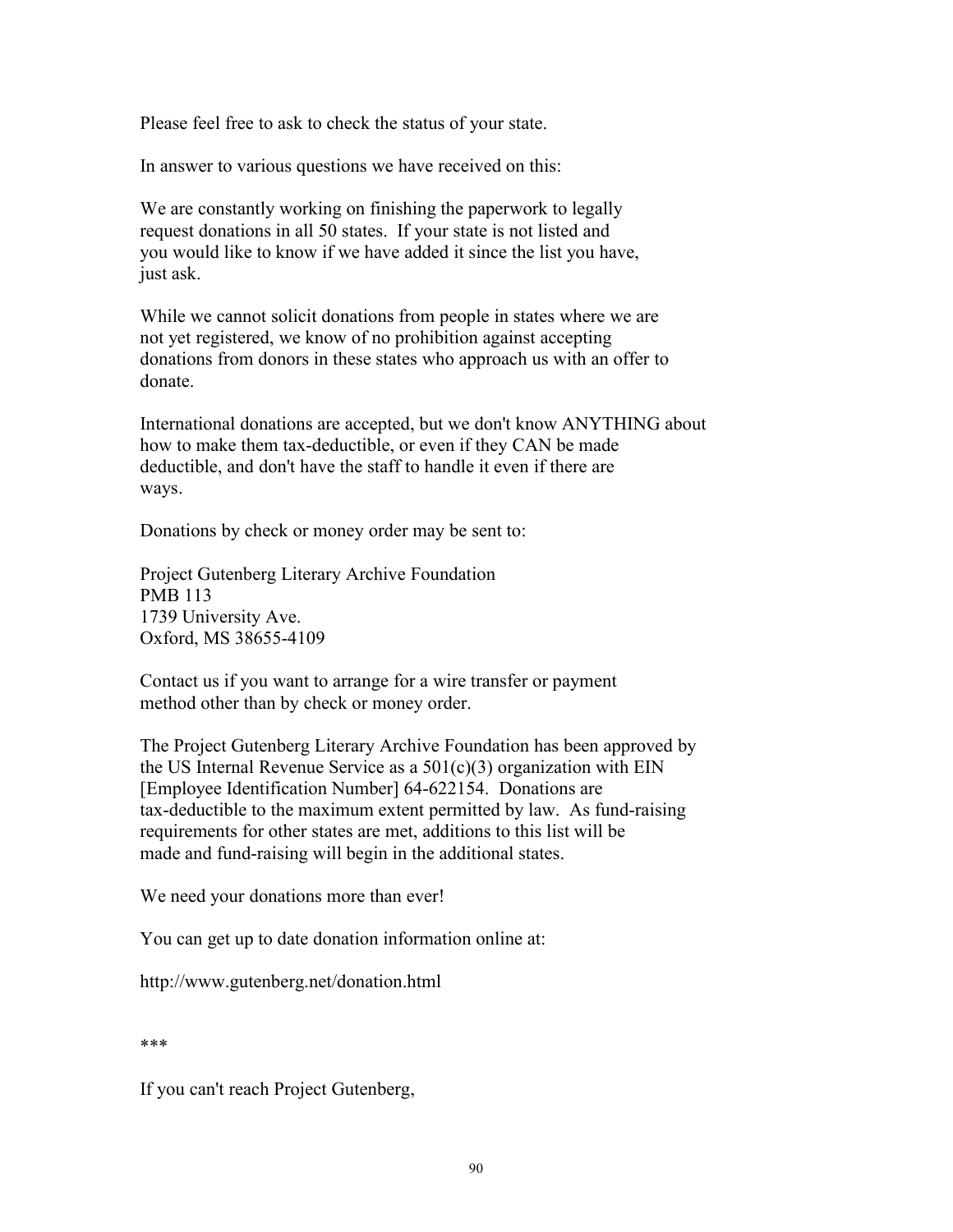you can always email directly to:

Michael S. Hart <hart@pobox.com>

Prof. Hart will answer or forward your message.

We would prefer to send you information by email.

\*\*The Legal Small Print\*\*

(Three Pages)

### \*\*\*START\*\*THE SMALL PRINT!\*\*FOR PUBLIC DOMAIN EBOOKS\*\*START\*\*\*

Why is this "Small Print!" statement here? You know: lawyers. They tell us you might sue us if there is something wrong with your copy of this eBook, even if you got it for free from someone other than us, and even if what's wrong is not our fault. So, among other things, this "Small Print!" statement disclaims most of our liability to you. It also tells you how you may distribute copies of this eBook if you want to.

## \*BEFORE!\* YOU USEOR READ THIS EBOOK

By using or reading any part of this PROJECT GUTENBERG-tm eBook, you indicate that you understand, agree to and accept this "Small Print!" statement. If you do not, you can receive a refund of the money (if any) you paid for this eBook by sending a request within 30 days of receiving it to the person you got it from.If you received this eBook on a physical medium (such as a disk), you must return it with your request.

### ABOUT PROJECT GUTENBERG-TM EBOOKS

This PROJECT GUTENBERG-tm eBook, like most PROJECT GUTENBERG-tm eBooks,

is a "public domain" work distributed by Professor Michael S. Hart through the Project Gutenberg Association (the "Project"). Among other things, this means that no one owns a United States copyright on or for this work, so the Project (and you!) can copy and distribute it in the United States without permission and without paying copyright royalties. Special rules, set forth below, apply if you wish to copy and distribute this eBook under the "PROJECT GUTENBERG" trademark.

Please do not use the "PROJECT GUTENBERG" trademark to market any commercial products without permission.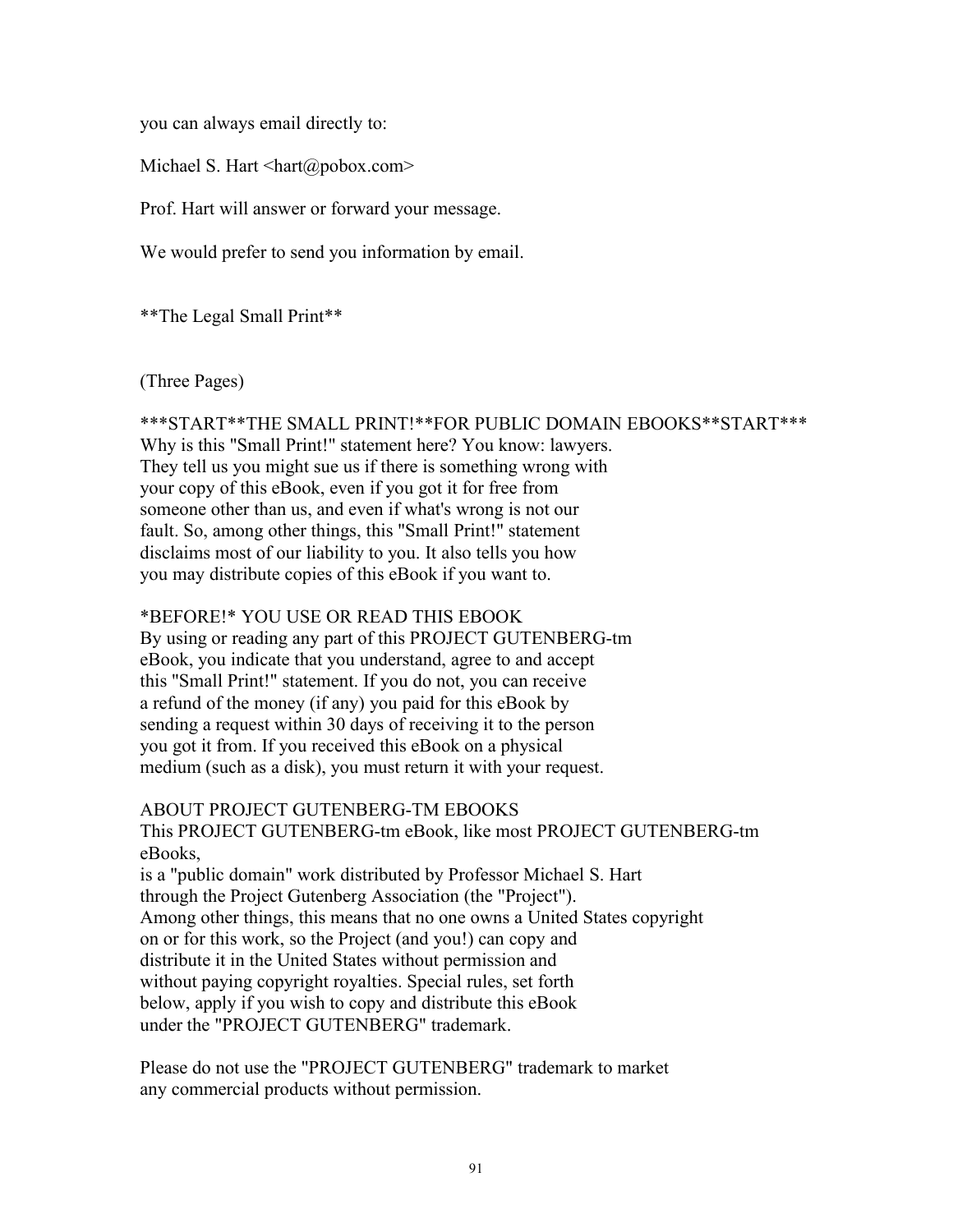To create these eBooks, the Project expends considerable efforts to identify, transcribe and proofread public domain works. Despite these efforts, the Project's eBooks and any medium they may be on may contain "Defects". Among other things, Defects may take the form of incomplete, inaccurate or corrupt data, transcription errors, a copyright or other intellectual property infringement, a defective or damaged disk or other eBook medium, a computer virus, or computer codes that damage or cannot be read by your equipment.

### LIMITED WARRANTY; DISCLAIMER OF DAMAGES

But for the "Right of Replacement or Refund" described below, [1] Michael Hart and the Foundation (and any other party you may receive this eBook from as a PROJECT GUTENBERG-tm eBook) disclaims all liability to you for damages, costs and expenses, including legal fees, and [2] YOU HAVE NO REMEDIES FOR NEGLIGENCE OR UNDER STRICT LIABILITY, OR FOR BREACH OF WARRANTY OR CONTRACT, INCLUDING BUT NOT LIMITED TO INDIRECT, CONSEQUENTIAL, PUNITIVE OR INCIDENTAL DAMAGES, EVEN IF YOU GIVE NOTICE OF THE POSSIBILITY OF SUCH DAMAGES.

If you discover a Defect in this eBook within 90 days of receiving it, you can receive a refund of the money (if any) you paid for it by sending an explanatory note within that time to the person you received it from. If you received it on a physical medium, you must return it with your note, and such person may choose to alternatively give you a replacement copy. If you received it electronically, such person may choose to alternatively give you a second opportunity to receive it electronically.

THIS EBOOK IS OTHERWISE PROVIDED TO YOU "AS-IS". NO OTHER WARRANTIES OF ANY KIND, EXPRESS OR IMPLIED, ARE MADE TO YOU AS TO THE EBOOK OR ANY MEDIUM IT MAY BE ON, INCLUDING BUT NOT LIMITED TO WARRANTIES OF MERCHANTABILITY OR FITNESS FOR A PARTICULAR PURPOSE.

Some states do not allow disclaimers of implied warranties or the exclusion or limitation of consequential damages, so the above disclaimers and exclusions may not apply to you, and you may have other legal rights.

### INDEMNITY

You will indemnify and hold Michael Hart, the Foundation, and its trustees and agents, and any volunteers associated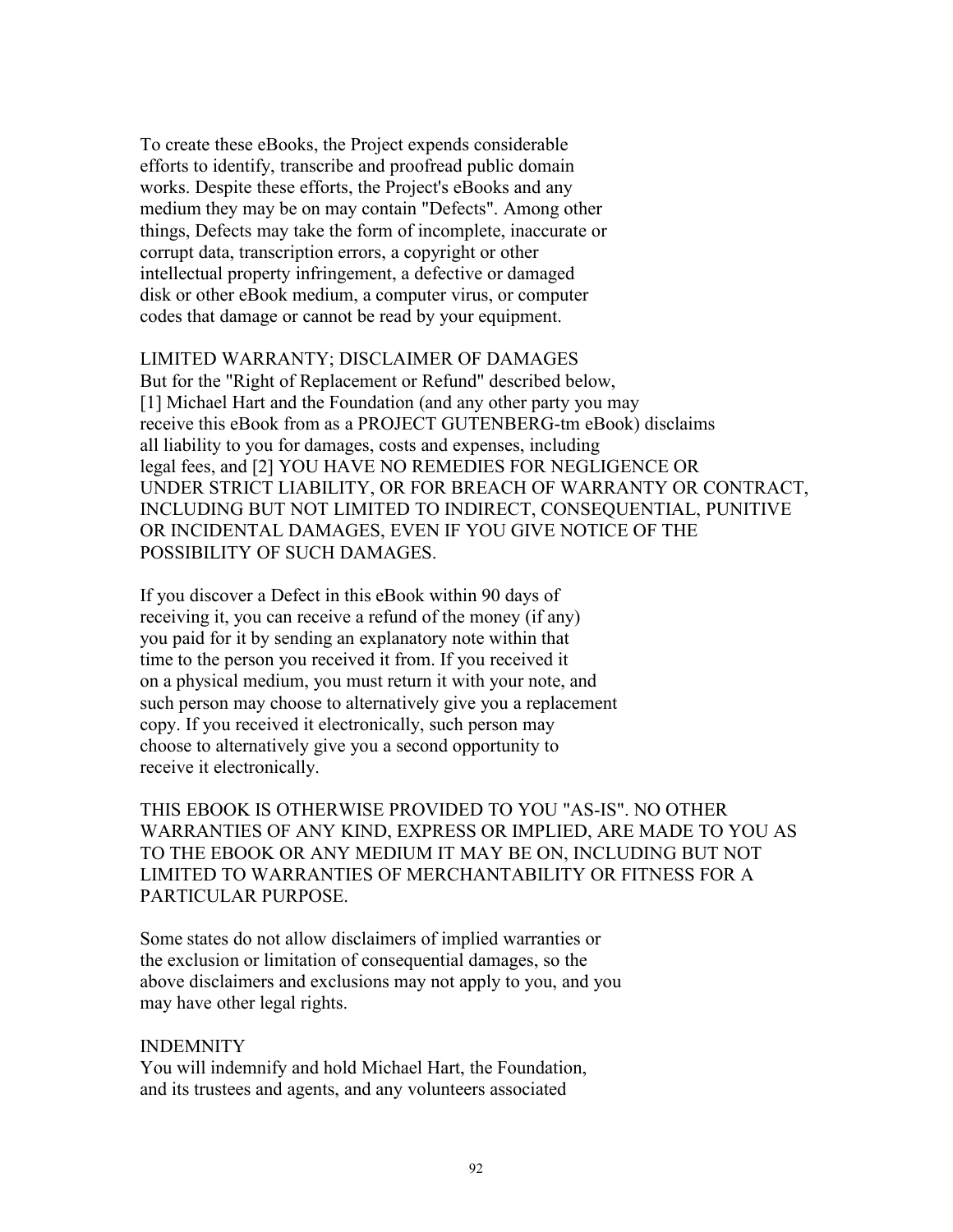with the production and distribution of Project Gutenberg-tm texts harmless, from all liability, cost and expense, including legal fees, that arise directly or indirectly from any of the following that you do or cause: [1] distribution of this eBook, [2] alteration, modification, or addition to the eBook, or [3] any Defect.

DISTRIBUTION UNDER "PROJECT GUTENBERG-tm" You may distribute copies of this eBook electronically, or by disk, book or any other medium if you either delete this "Small Print!" and all other references to Project Gutenberg, or:

- [1] Only give exact copies of it. Among other things, this requires that you do not remove, alter or modify the eBook or this "small print!" statement. You may however, if you wish, distribute this eBook in machine readable binary, compressed, mark-up, or proprietary form, including any form resulting from conversion by word processing or hypertext software, but only so long as \*EITHER\*:
	- [\*] The eBook, when displayed, is clearly readable, and does \*not\* contain characters other than those intended by the author of the work, although tilde  $(\sim)$ , asterisk  $(*)$  and underline () characters may be used to convey punctuation intended by the author, and additional characters may be used to indicate hypertext links; OR
	- [\*] The eBook may be readily converted by the reader at no expense into plain ASCII, EBCDIC or equivalent form by the program that displays the eBook (as is the case, for instance, with most word processors); OR
	- [\*] You provide, or agree to also provide on request at no additional cost, fee or expense, a copy of the eBook in its original plain ASCII form (or in EBCDIC or other equivalent proprietary form).
- [2] Honor the eBook refund and replacement provisions of this "Small Print!" statement.
- [3] Pay a trademark license fee to the Foundation of 20% of the gross profits you derive calculated using the method you